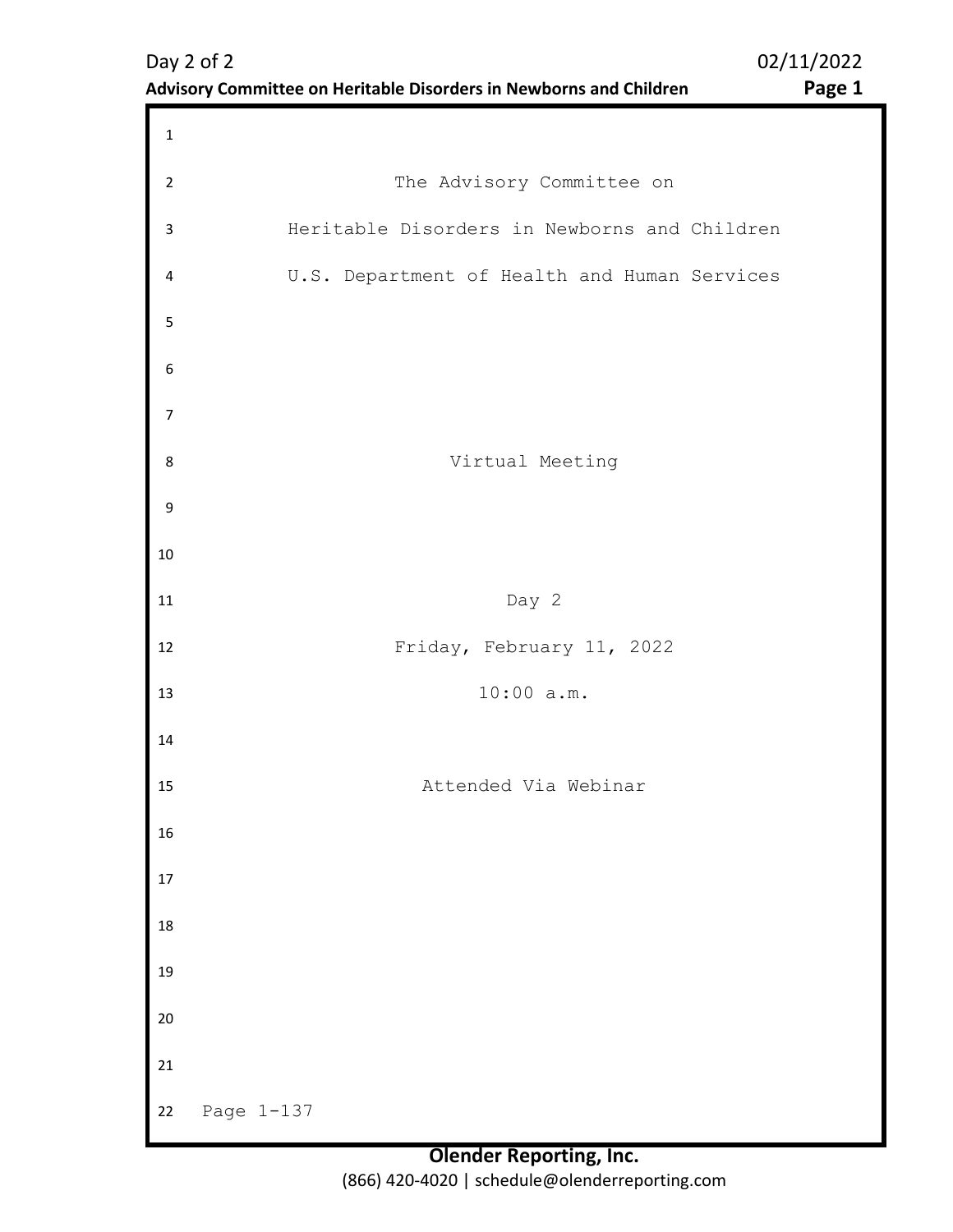```
1 
2 COMMITTEE MEMBERS 
3 
4 
5 
6 
7 
8 
9 
10
11
12
13
14
15
16
17
18
19
20
21
22
    Kyle Brothers, MD, PhD
    Endowed Chair of Pediatric Clinical and Translational 
    Research 
    Associate Professor of Pediatrics University of Louisville 
    School of Medicine 
    Jane DeLuca, PhD, RN 
    Associate Professor 
    Clemson University School of Nursing 
    Jennifer M. Kwon, MD, MPH, FAAN
    Director, Pediatric Neuromuscular Program 
    American Family Children's Hospital 
    Professor of Child Neurology, University of 
    Wisconsin School of Medicine & Public Health 
    Shawn E. McCandless, MD 
    Professor, Department of Pediatrics 
    Head, Section of Genetics and Metabolism
```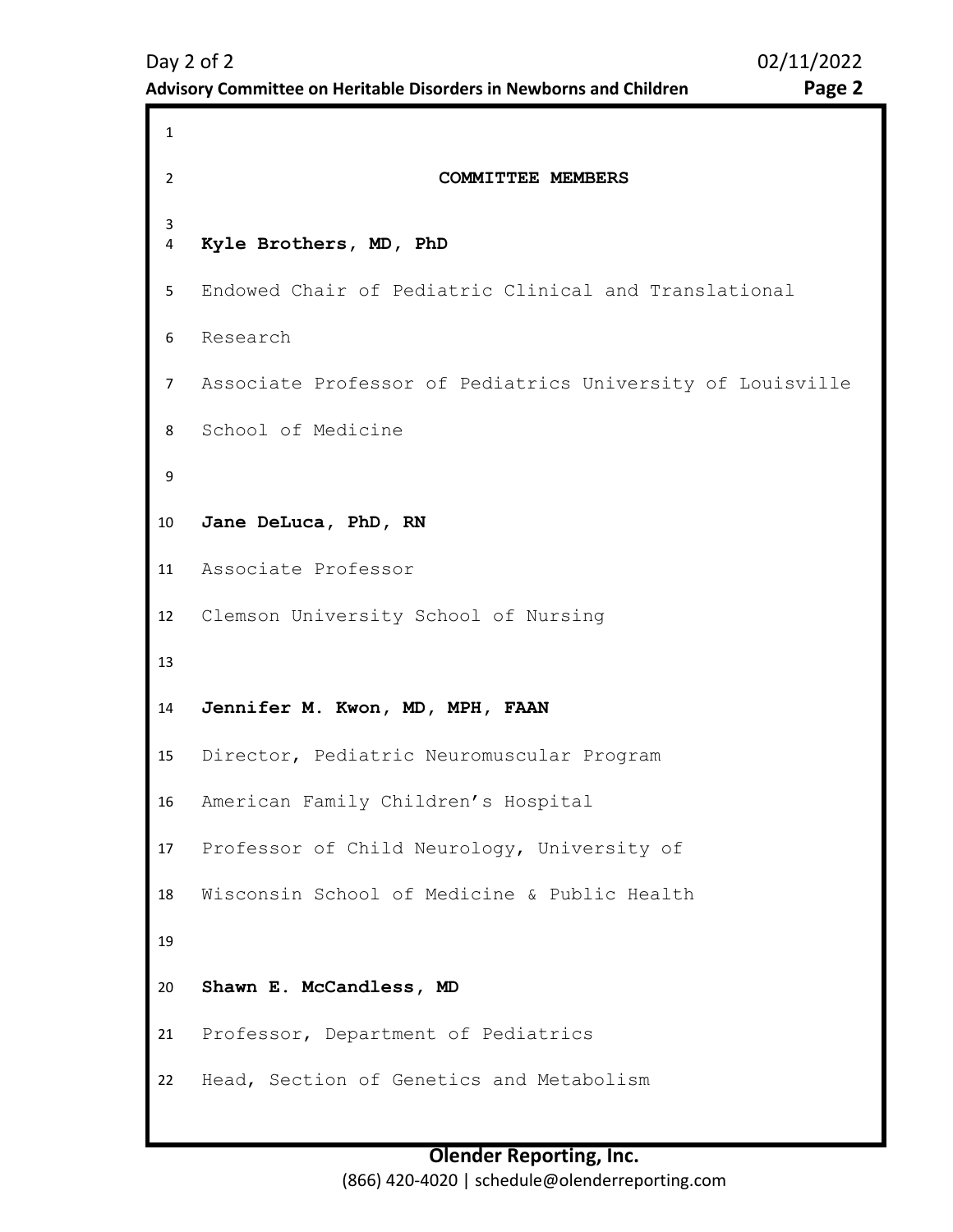2

3

4

5

6

7

8

9

10

11

12

13

14

15

16

17

18

19

20

21

22

```
1 University of Colorado Anschutz Medical Campus, Children's 
   Hospital Colorado 
   Chanika Phornphutkul, MD, FACMG 
   Professor of Pediatrics and Pathology and Laboratory 
   Medicine and Genetics 
   Director, Division of Human Genetics 
   Department of Pediatrics 
   Brown University, Hasbro Children's Hospital/ Rhode Island 
   Hospital 
   Cynthia M. Powell, MD, FACMG, FAAP (Chairperson)
   Professor of Pediatrics and Genetics 
   Director, Medical Genetics Residency 
   Program Pediatric Genetics and Metabolism 
   The University of North Carolina at Chapel Hill 
   Scott Shone, PhD, HCLD (ABB) 
   Director 
   North Carolina State Laboratory of Public Health
```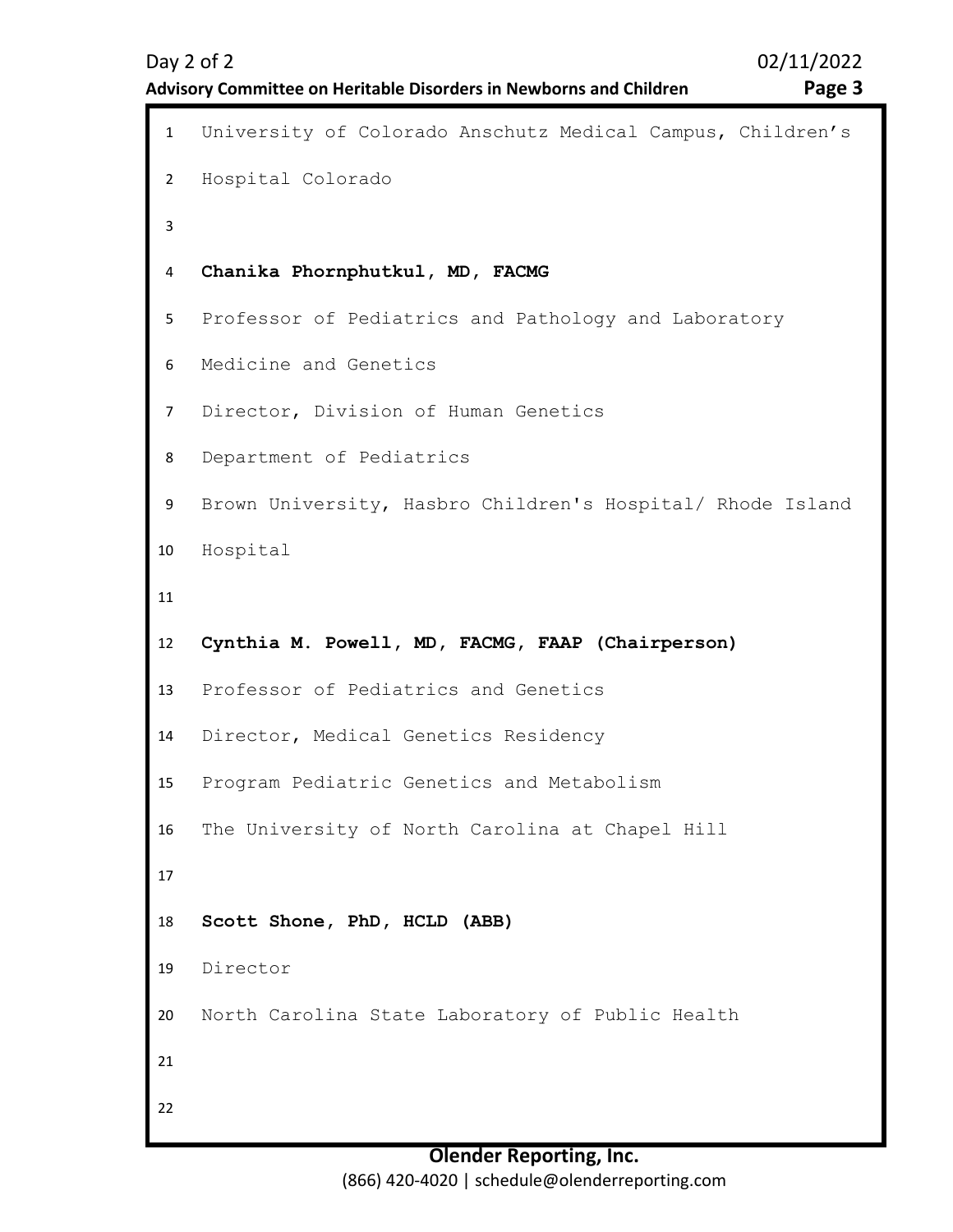```
1 Ex-Officio Members 
2 
3 
4 
5 
6 
7 
8 
9 
10
11
12
13
14
15
16
17
18
19
20
21
22
23
    Agency for Healthcare Research & Quality
    Kamila B. Mistry, PhD, MPH 
    Senior Advisor, Child Health and Quality Improvement 
    Centers for Disease Control & Prevention 
    Carla Cuthbert, PhD 
    Chief, Newborn Screening and Molecular Biology Branch 
    Division of Laboratory Sciences, National Center for 
    Environmental Health 
    Food & Drug Administration
    Kellie B. Kelm, PhD 
    Director, Division of Chemistry and Toxicology Devices 
    Health Resources & Services Administration 
    Michael Warren, MD, MPH, FAAP 
    Associate Administrator, Maternal and Child Health Bureau 
    National Institutes of Health
    Melissa Parisi, MD, PhD 
    Chief, Intellectual and Developmental Disabilities Branch
```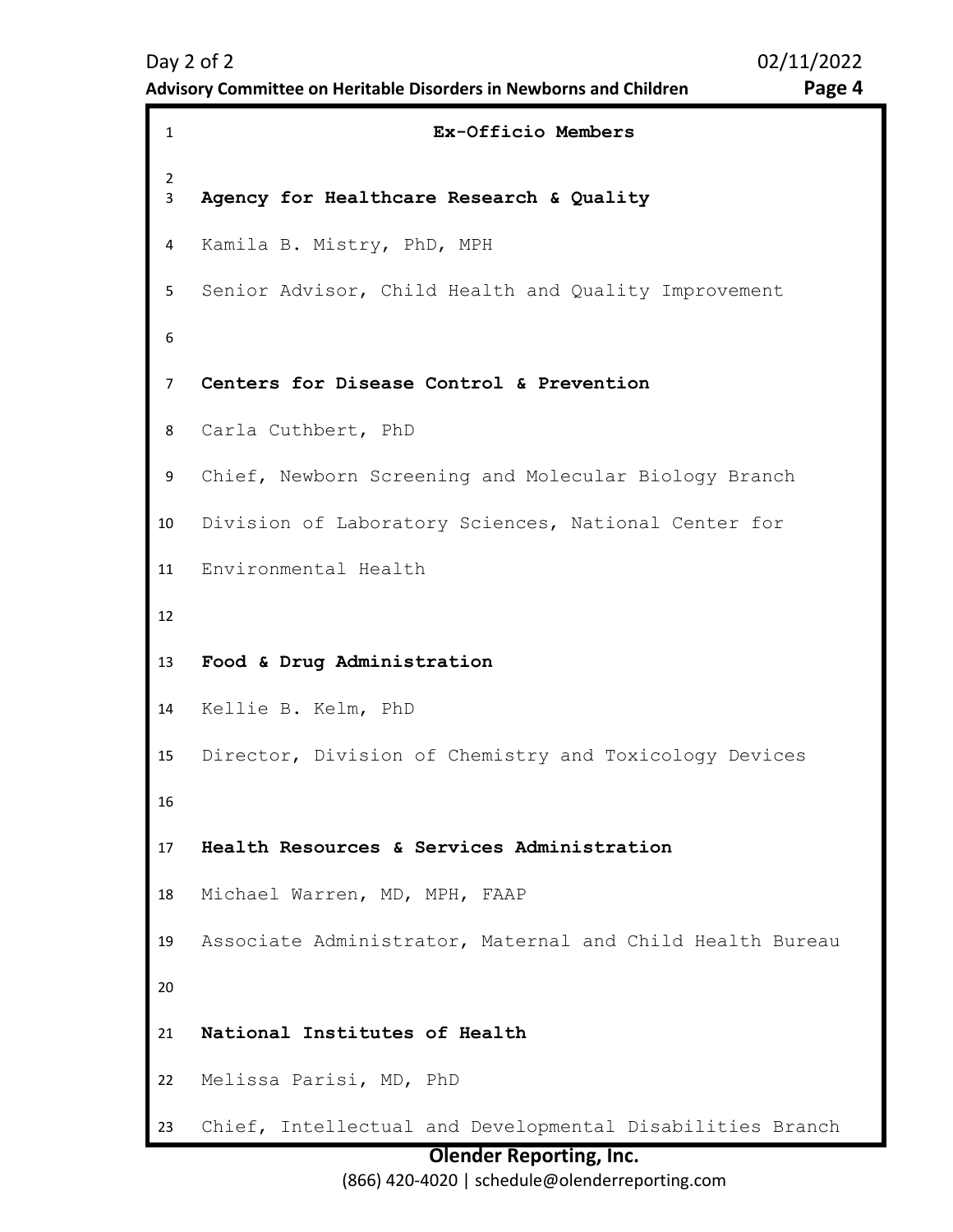**Advisory Committee on Heritable Disorders in Newborns and Children Page 5** 

<span id="page-4-0"></span>1 Eunice Kennedy Shriver National 2 3 4 5 6 7 8 9 10 11 12 13 14 15 16 17 18 19 20 21 22 23 Institute of Child Health and Human Development **Designated Federal Official** Mia Morrison, MPH Genetic Services Branch Maternal and Child Health Bureau Health Resources and Services Administration **Organizational Representatives American Academy of Family Physicians** Robert Ostrander, MD Valley View Family Practice **American Academy of Pediatrics** Debra Freedenberg, MD, PhD, FACMG, FAAP Medical Director Newborn Screening and Genetics Texas Department of State Health Services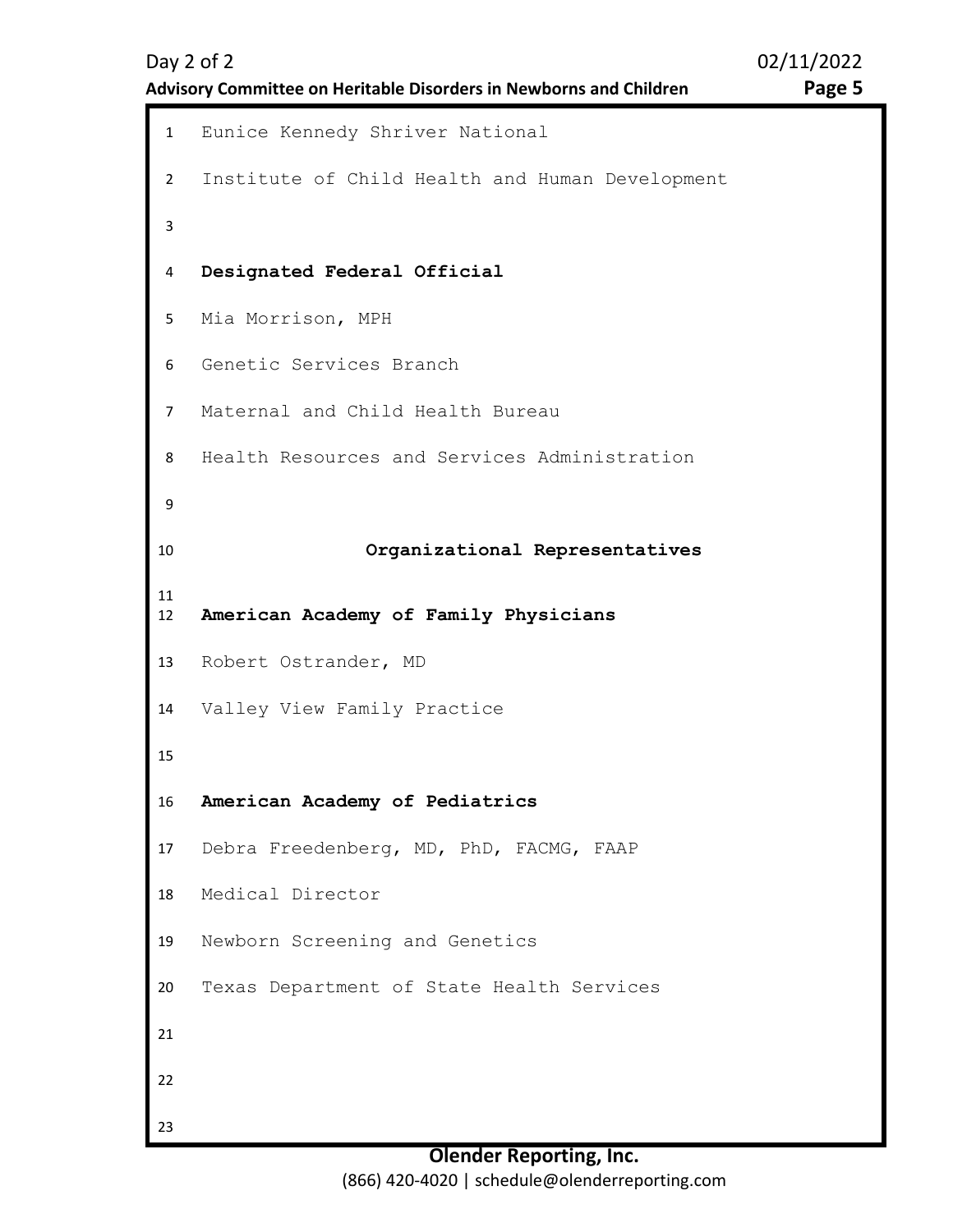**Advisory Committee on Heritable Disorders in Newborns and Children Page 6** 

```
1 American College of Medical Genetics & Genomics
2 
3 
4 
5 
6 
7 
8 
9 
10
11
12
13
14
15
16
17
18
19
20
21
    Maximilian Muenke, MD, FACMG 
    Chief Executive Officer 
    Maryland Department of Health Maternal and Child Health 
    Bureau 
    American College of Obstetricians & Gynecologists
    Steven J. Ralston, MD, MPH 
    Chair, OB/GYN, Pennsylvania Hospital 
    Association of Maternal and Child Health Programs
    Sabra Anckner, RN, MSN 
    Associate Director, Clinical and Community Collaboration 
    Association of Public Health Laboratories
    Susan M. Tanksley, PhD 
    Manager, Laboratory Operations Unit 
    Texas Department of State Health Services 
    Association of Women's Health Obstetric and Neonatal Nurses
    Shakira Henderson, PhD, DNP, MS, MPH, RNCHIC, IBCLC
```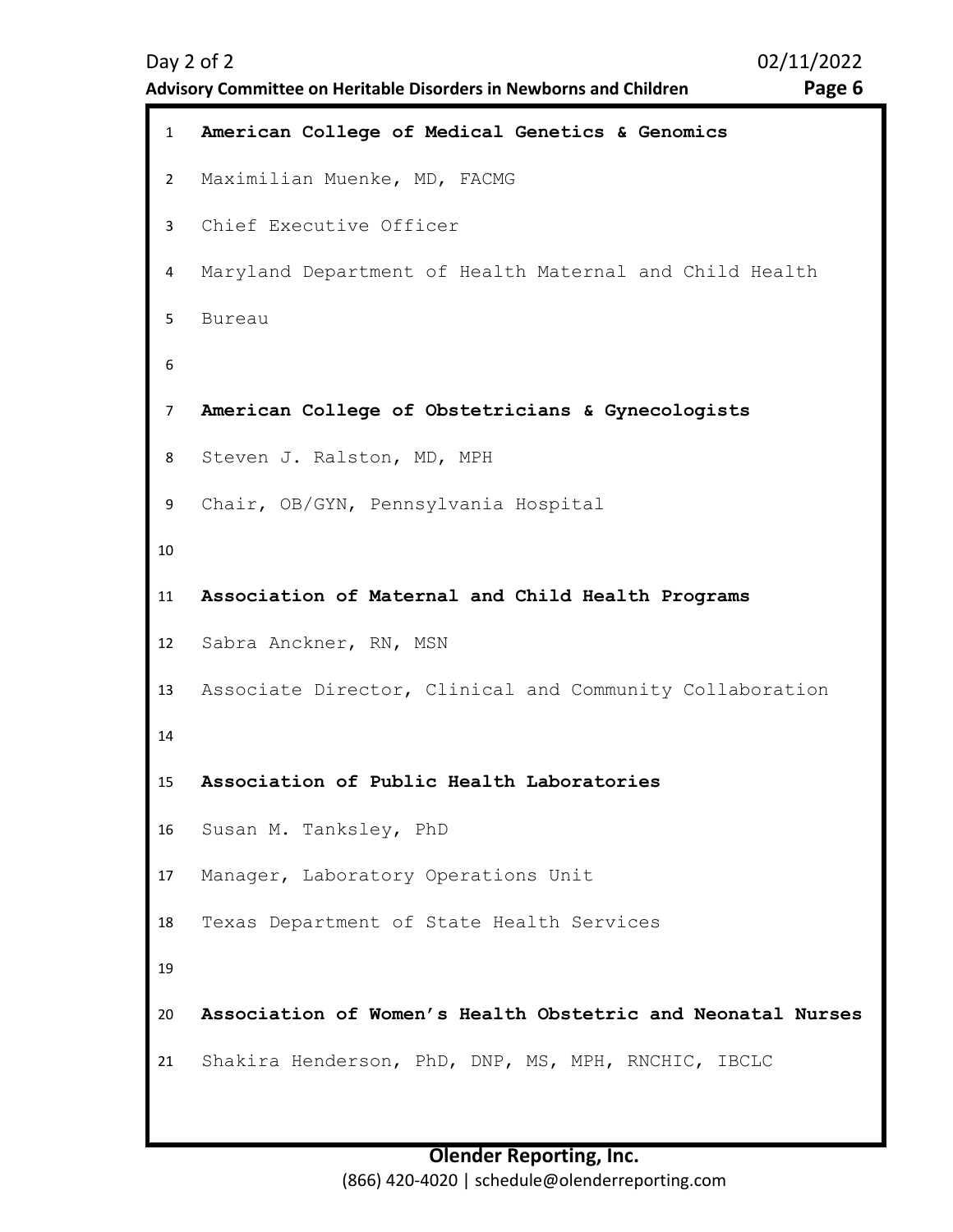```
1 Vice President, Research Officer University of North 
2 
3 
4 
5 
6 
7 
8 
9 
10
11
12
13
14
15
16
17
18
19
20
21
22
    Carolina Health 
    Board Director, Association of Women's Health, Obstetric & 
    Neonatal Nurses 
    Department of Defense
    Jacob Hogue, MD 
    Lieutenant Colonel, Medical Corps, US Army Chief, Genetics, 
    Madigan Army Medical Center 
    Genetic Alliance
    Natasha F. Bonhomme 
    Vice President of Strategic Development 
    March of Dimes
    Siobhan Dolan, MD, MPH 
    Professor and Vice Chair for Research 
    Department of Obstetrics & Gynecology and Women's Health 
    Albert Einstein College of Medicine and Montefiore Medical 
    Center 
    National Society of Genetic Counselors
```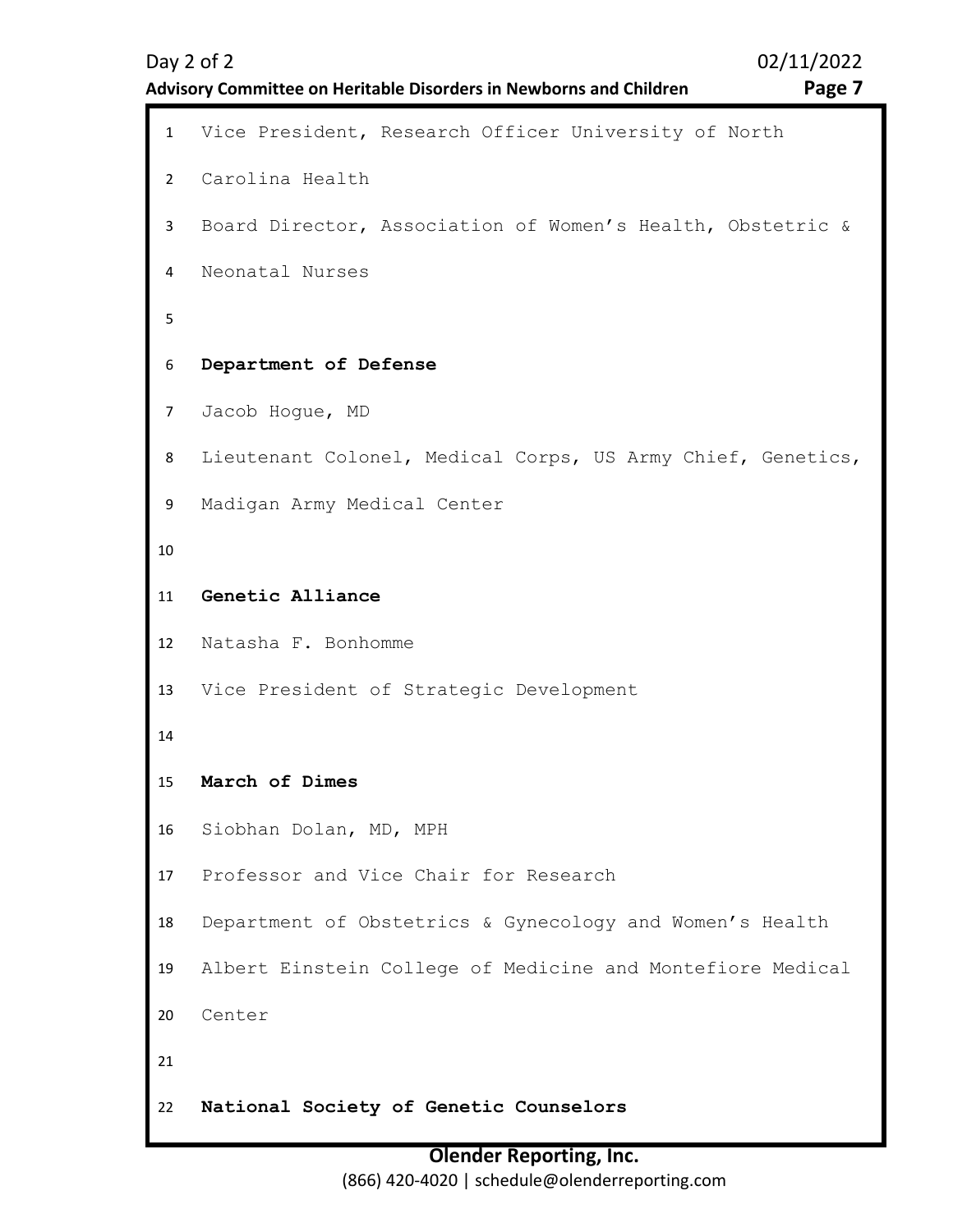```
1 Cate Walsh Vockley, MS, CGC 
2 
3 
4 
5 
6 
7 
8 
9 
   Senior Genetic Counselor Division of Medical Genetics 
   UPMC Children's Hospital of Pittsburgh 
   Society of Inherited Metabolic Disorders
   Gerard Berry, MD, FFACMG 
   Director, Metabolism Program 
   Harvey Levy Chair in Metabolism 
  Professor of Pediatrics
```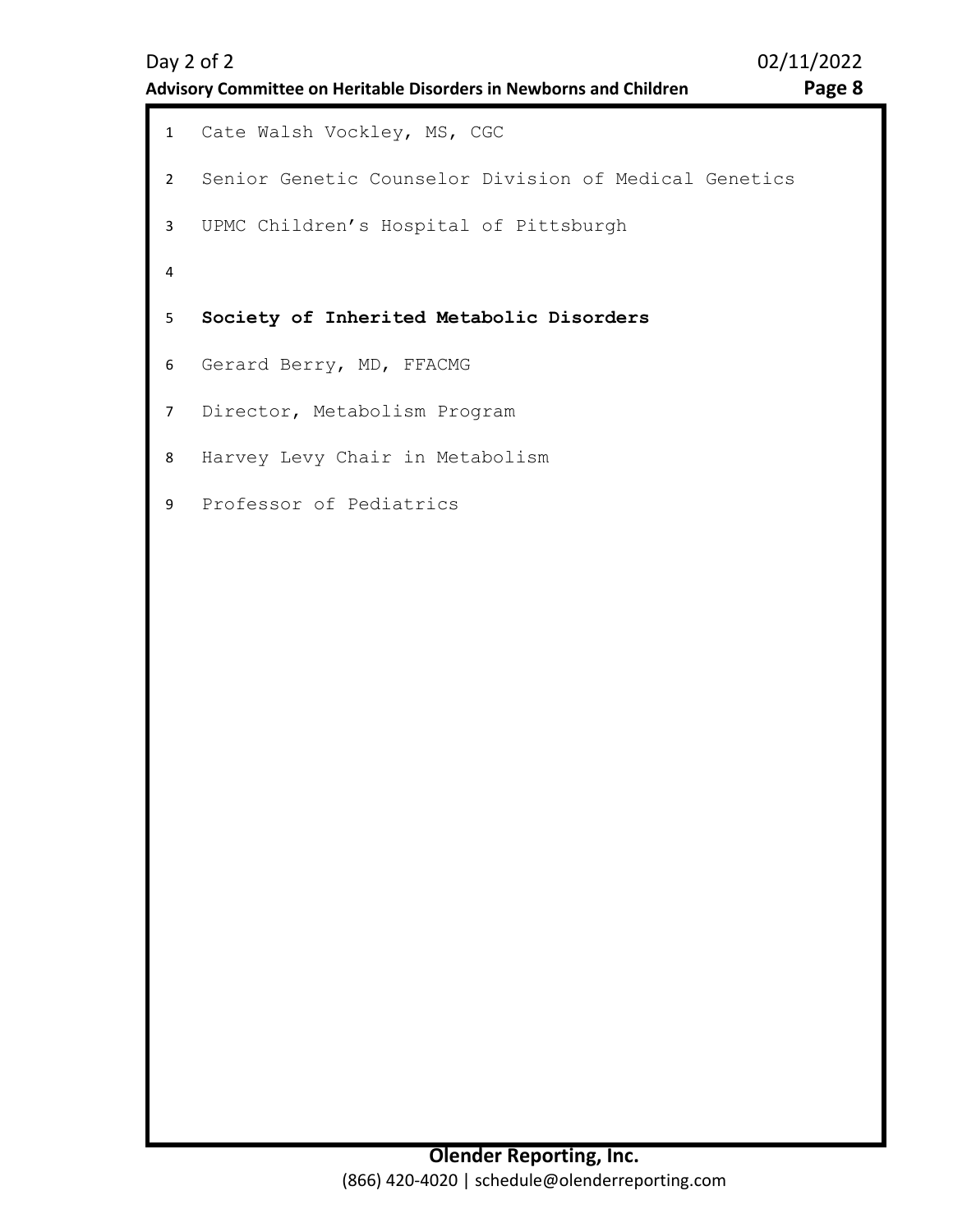<span id="page-8-0"></span>

| 1        |                                                          |
|----------|----------------------------------------------------------|
| 2        | CONTENTS                                                 |
| 3        |                                                          |
| 4        |                                                          |
| 5        |                                                          |
| 6        |                                                          |
| 7        |                                                          |
| 8        | GUANIDINOACETATE METHYLTRANSFERASE (GAMT) DEFICIENCY     |
| 9        | EVIDENCE-BASED REVIEW - PHASE 2 UPDATE  16               |
| 10       | ACHDNC CONDITION REVIEW CAPACITY- INITIAL DISCUSSION  40 |
| 11       |                                                          |
| 12<br>13 |                                                          |
|          |                                                          |
|          |                                                          |
|          |                                                          |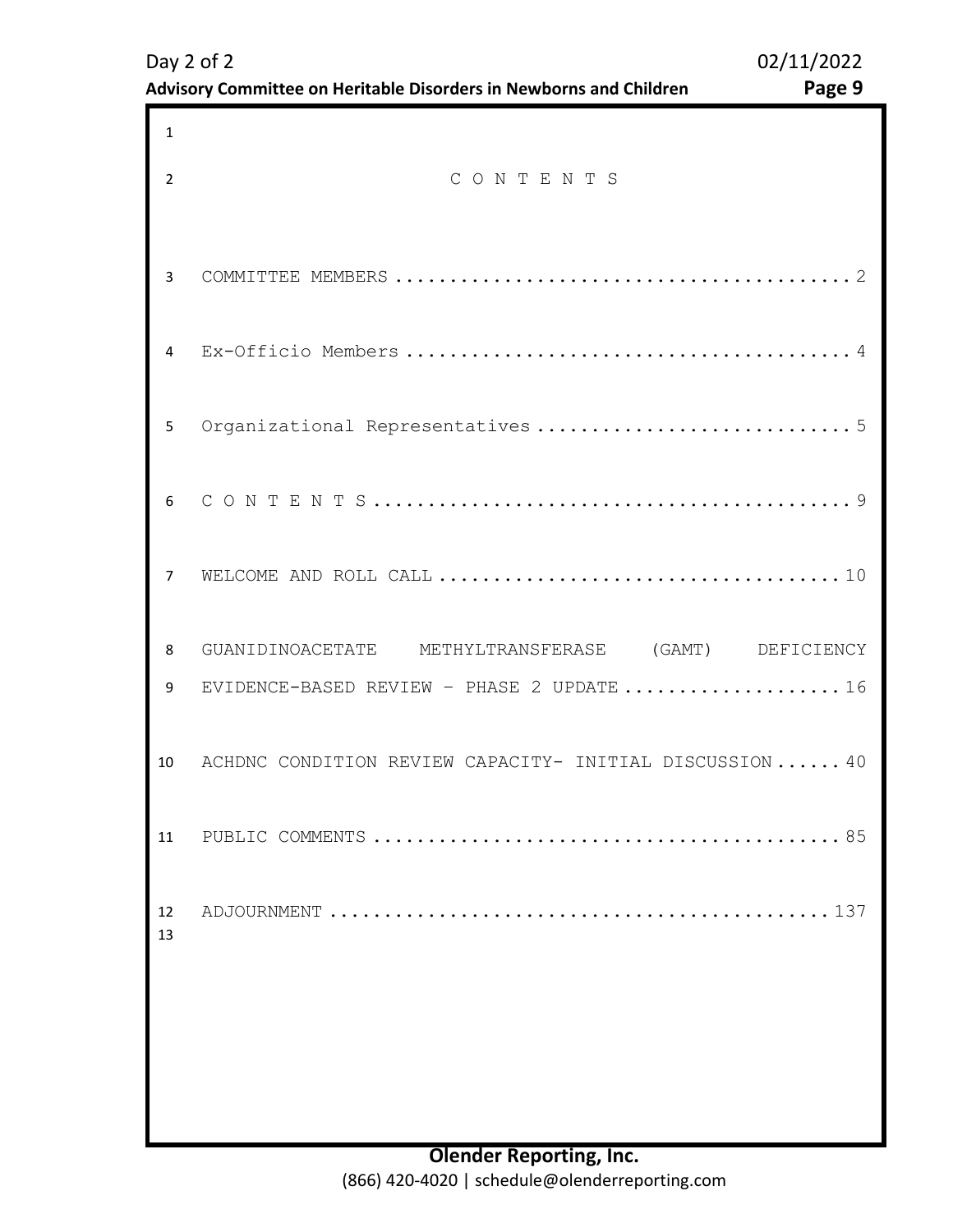| Day $2$ of $2$                                                     | 02/11/2022 |
|--------------------------------------------------------------------|------------|
| Advisory Committee on Heritable Disorders in Newborns and Children | Page 1     |

**Advisory Committee Disorders in New Page 10** 

<span id="page-9-0"></span>

| $\mathbf{1}$ | PROCEEDINGS                                               |
|--------------|-----------------------------------------------------------|
| 2            |                                                           |
| 3            | WELCOME AND ROLL CALL                                     |
| 4            | CYNTHIA POWELL: Good morning, everyone. Welcome           |
| 5            | to the send day of the February 2022 meeting of the       |
| 6            | Advisory Committee on Heritable Disorders in Newborns and |
| $7^{\circ}$  | Children.                                                 |
| 8            | I'm Dr. Cynthia Powell, Committee Chair. We will          |
| 9            | begin with taking the roll. For Committee members         |
| 10           | representing the Agency for Healthcare Research and       |
| 11           | Quality, Kamila Mistry.                                   |
| 12           | KAMILA MISTRY: Here.                                      |
| 13           | CYNTHIA POWELL: Kyle Brothers, Committee member.          |
| 14           | KYLE BROTHERS: Here.                                      |
| 15           | CYNTHIA POWELL: Jane DeLuca.                              |
| 16           | JANE DELUCA: Here.                                        |
| 17           | CYNTHIA POWELL: From the CDC, Carla Cuthbert.             |
| 18           | CARLA CUTHBERT: I'm here.                                 |
| 19           | CYNTHIA POWELL: From the FDA, Kellie Kelm.                |
| 20           | KELLIE KELM: Here.                                        |
| 21           | CYNTHIA POWELL: From Health Resources and                 |
| 22           | Services Administration, Michael Warren.                  |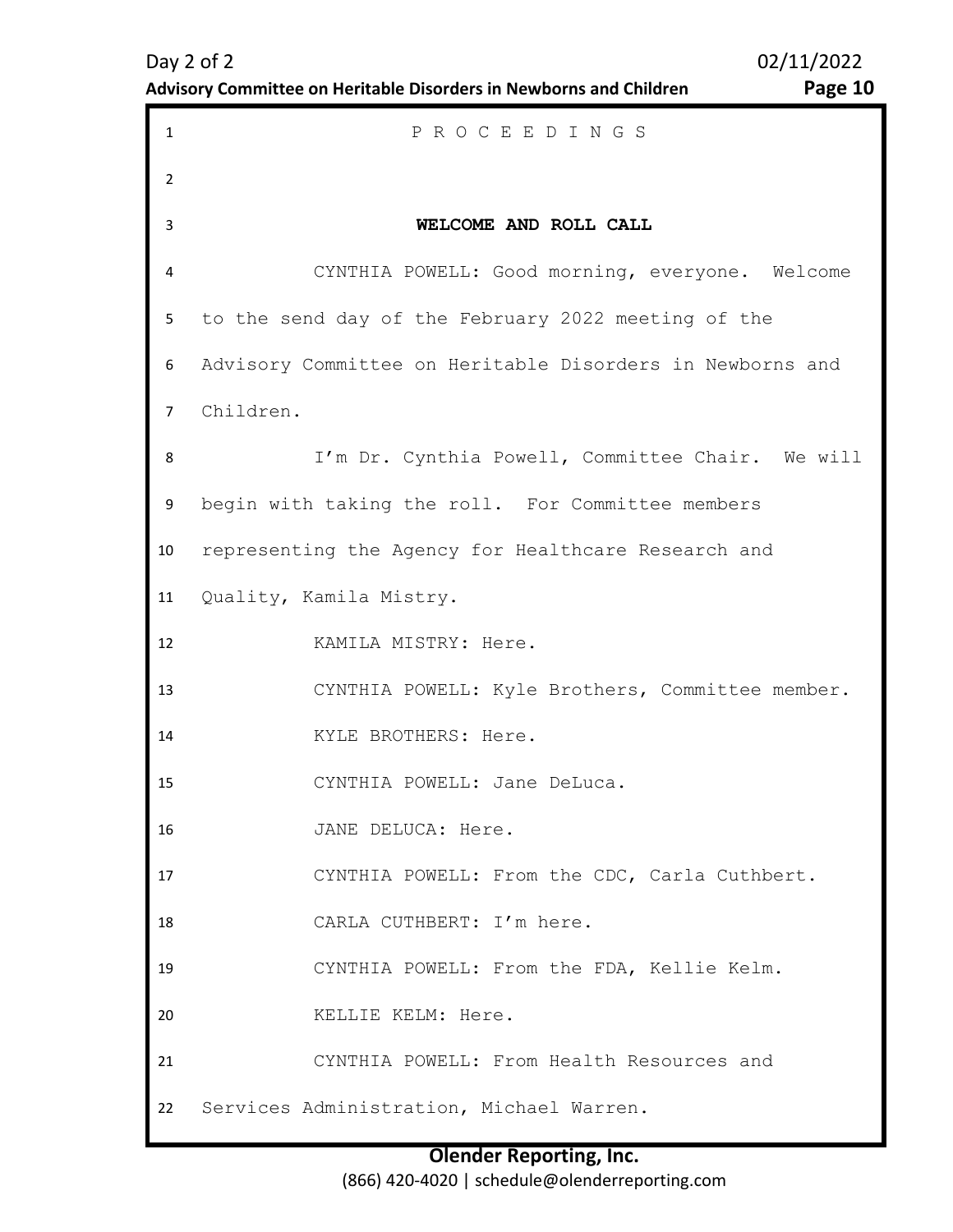| <b>Advisory Committee on Heritable Disorders in Newborns and Children</b> |  |
|---------------------------------------------------------------------------|--|
|---------------------------------------------------------------------------|--|

Page 11

| $\mathbf{1}$   | MICHAEL WARREN: Here.                                       |
|----------------|-------------------------------------------------------------|
| $\overline{2}$ | CYNTHIA POWELL: Jennifer Kwon.                              |
| 3              | JENNIFER KWON: Here.                                        |
| 4              | CYNTHIA POWELL: Shawn McCandless.                           |
| 5              | SHAWN MCCANDLESS: Here.                                     |
| 6              | CYNTHIA POWELL: From the National Institutes of             |
| $\overline{7}$ | Health, Melissa Parisi.                                     |
| 8              | MELISSA PARISI: Here.                                       |
| 9              | CYNTHIA POWELL: Chanika Phornphutkul.                       |
| 10             | CHANIKA PHORNPHUTKUL: Here.                                 |
| 11             | CYNTHIA POWELL: And Cynthia Powell, I'm here.               |
| 12             | And Scott Shone.                                            |
| 13             | SCOTT SHONE: Here.                                          |
| 14             | CYNTHIA POWELL: Thank you. And now for our                  |
| 15             | organizational representatives from the American Academy of |
| 16             | Family Physicians, Robert Ostrander. I know you're here,    |
| 17             | Bob, I saw you before, so. I think he's here. He may be     |
| 18             | muted or --                                                 |
| 19             | American Academy of Pediatrics, Debra                       |
| 20             | Freedenberg.                                                |
| 21             | DEBRA FREEDENBERG: Here.                                    |
|                |                                                             |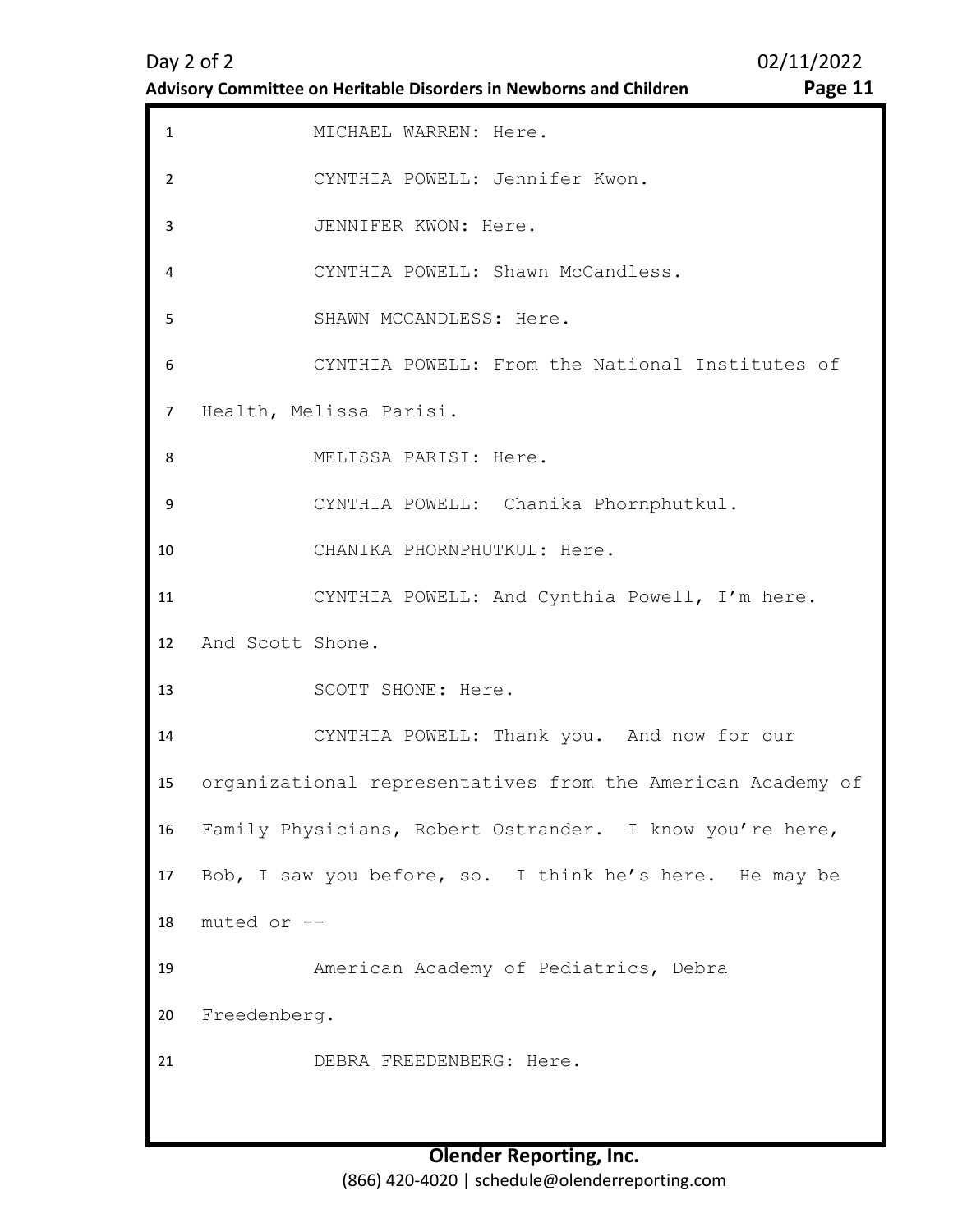| Advisory Committee on Heritable Disorders in Newborns and Children | Page 12 |
|--------------------------------------------------------------------|---------|
|                                                                    |         |

| <b>Page</b> |  |  |
|-------------|--|--|

| $\mathbf{1}$   | CYNTHIA POWELL: American College of Medical                |
|----------------|------------------------------------------------------------|
| $\overline{2}$ | Genetics and Genomics, Maximilian Muenke.                  |
| 3              | MAXIMILIAN MUENKE: I'm here.                               |
| 4              | CYNTHIA POWELL: American College of Obstetricians          |
| 5              | and Gynecologist, Steven Ralston.                          |
| 6              | STEVEN RALSTON: I am here.                                 |
| $\overline{7}$ | CYNTHIA POWELL: Association of Maternal and Child          |
| 8              | Health Programs, Sabra Anckner.                            |
| 9              | SABRA ANCKNER: Here.                                       |
| 10             | CYNTHIA POWELL: Association of Public Health               |
| 11             | Laboratories, Susan Tanksley.                              |
| 12             | SUSAN TANKSLEY: I'm here.                                  |
| 13             | CYNTHIA POWELL: Association of State and                   |
| 14             | Territorial Health Officials. As mentioned yesterday, we   |
| 15             | do not have a representative yet, but hopefully we will    |
| 16             | have a new representative in the future. And Shakira       |
| 17             | Henderson from the Association of Women's Health Obstetric |
| 18             | and Neonatal Nurses is unable to join us today.            |
| 19             | There will not be a representative from the Child          |
| 20             | Neurology Society. From the Department of Defense, Jacob   |
| 21             | Hogue.                                                     |
| 22             | JACOB HOGUE: Here.                                         |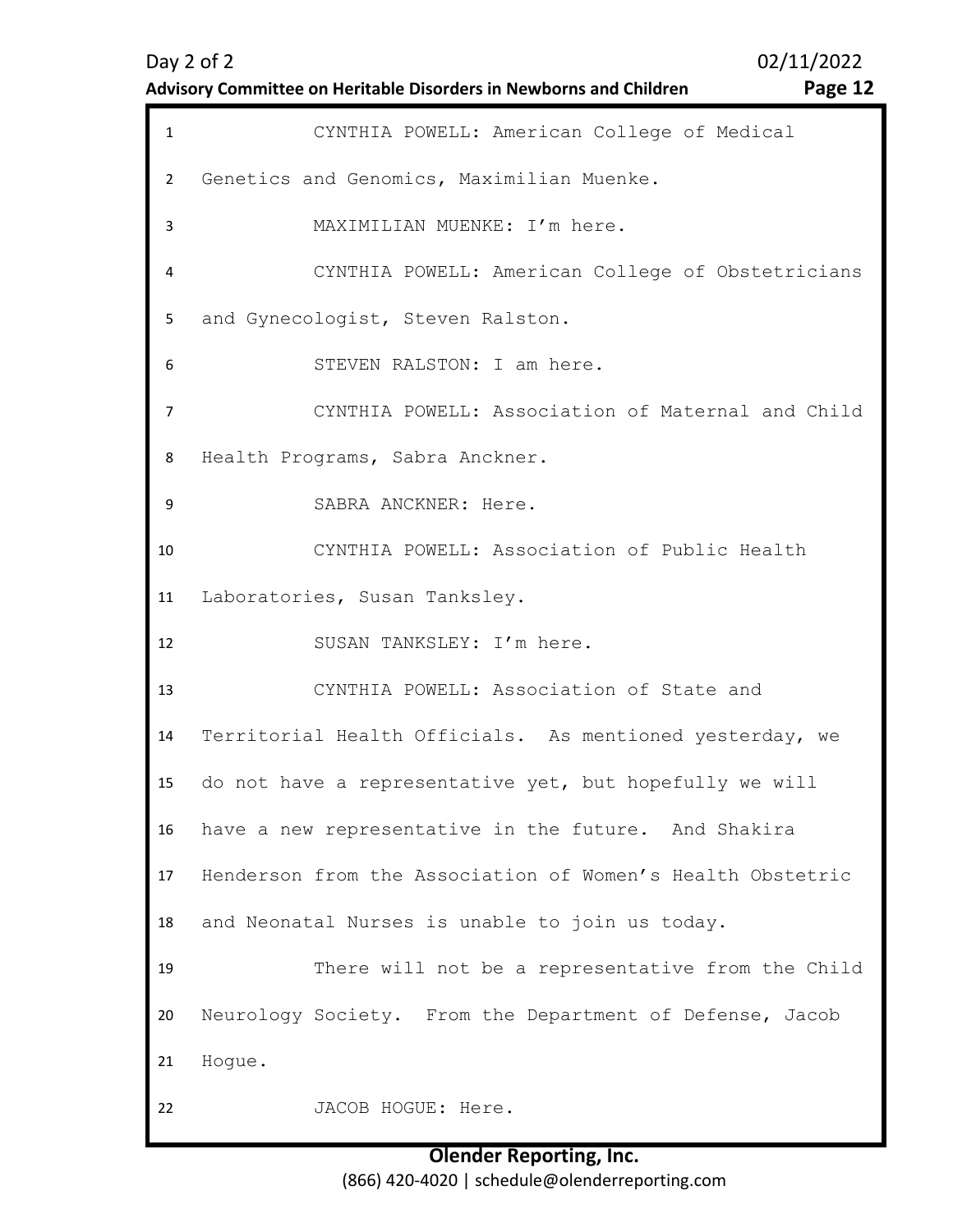| <b>Advisory Committee on Heritable Disorders in Newborns and Children</b> |  |
|---------------------------------------------------------------------------|--|
|---------------------------------------------------------------------------|--|

Page 13

| $\mathbf{1}$   | CYNTHIA POWELL: From Genetic Alliance, Natasha             |
|----------------|------------------------------------------------------------|
| $\overline{2}$ | Bonhomme.                                                  |
| 3              | NATASHA BONHOMME: Here.                                    |
| 4              | CYNTHIA POWELL: From the March of Dimes, Siobhan           |
| 5.             | Dolan.                                                     |
| 6              | SIOBHAN DOLAN: Here.                                       |
| 7              | CYNTHIA POWELL: From the National Society of               |
| 8              | Genetic Counselors, Cate Walsh Vockley.                    |
| 9              | CATE WALSH VOCKLEY: I'm here.                              |
| 10             | CYNTHIA POWELL: And from the Society of Inherited          |
| 11             | Metabolic Disorders, Gerard Berry.                         |
| 12             | GERARD BERRY: Here.                                        |
| 13             | CYNTHIA POWELL: Thank you all.                             |
| 14             | KAMILA MISTRY: Dr. Powell, this is Kamila, I'm             |
| 15             | not sure if you could hear me or not, but I'm here.        |
| 16             | CYNTHIA POWELL: I knew you were on, so thank you,          |
| 17             | Kamila. I know you were having some problems connecting,   |
| 18             | but glad to know that you're here.                         |
| 19             | KAMILA MISTRY: Thank you.                                  |
| 20             | CYNTHIA POWELL: All right. So now I'm going to -           |
| 21             | - oh, go over the meeting topics for today. The first item |
| 22             | on the agenda for today is the Phase 2 of update on the    |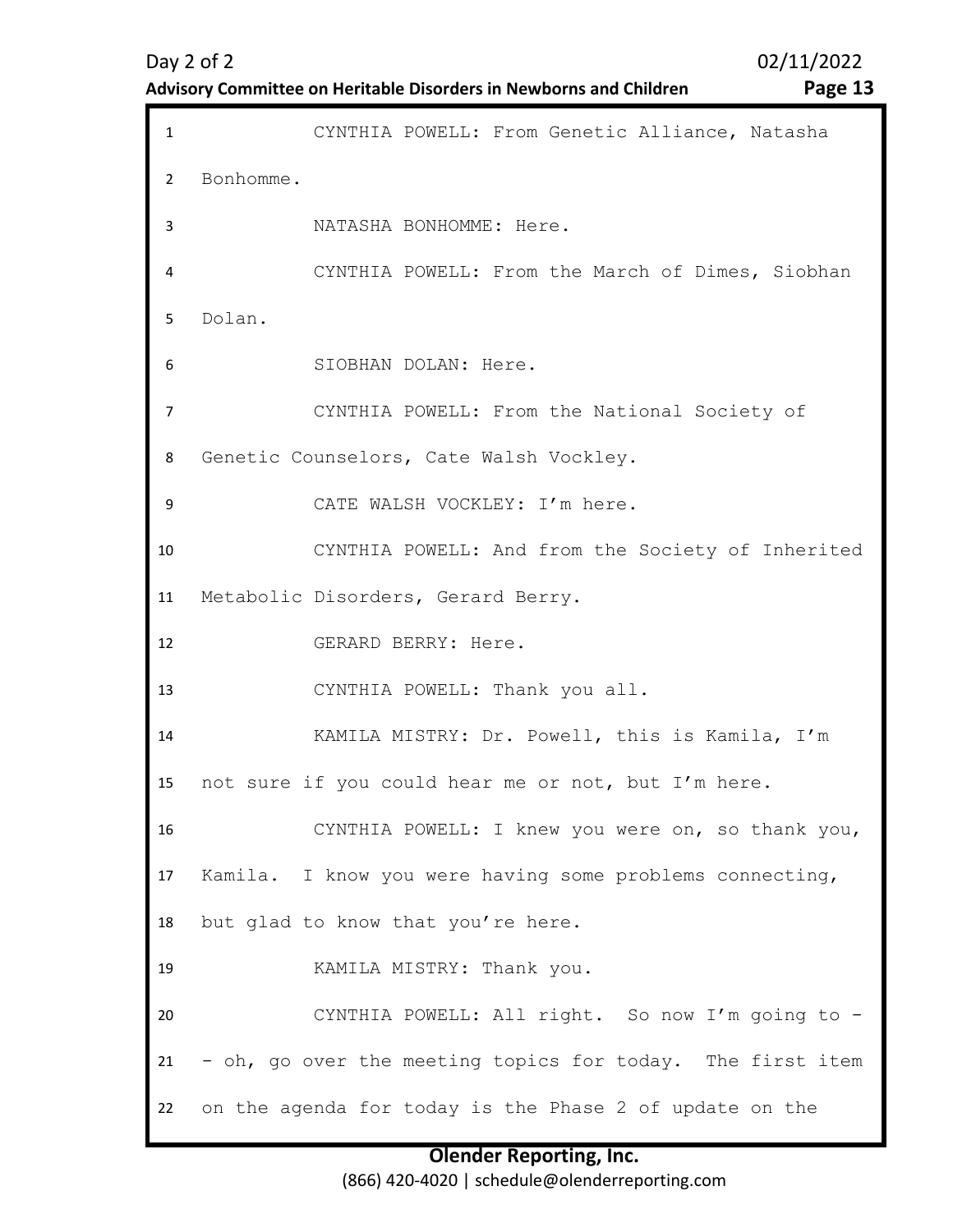| Day 2 of 2                                                         | 02/11/2022 |
|--------------------------------------------------------------------|------------|
| Advisory Committee on Heritable Disorders in Newborns and Children | Page 14    |

02/11/2022

| -<br>۵ρ<br>∍<br>., | л. |
|--------------------|----|
|--------------------|----|

| $\mathbf{1}$   | evidence-based review for Guanidinoacetate                  |
|----------------|-------------------------------------------------------------|
| $\overline{2}$ | methyltransferase or GAMT deficiency.                       |
| 3              | Next the Committee will have a discussion on its            |
| 4              | capacity to review multiple nominations per year. Today     |
| 5              | we'll have a second public comment period where we'll hear  |
| 6              | from Megan Pesch on the RUSP nomination of congenital       |
| $\overline{7}$ | cytomegalovirus; Heidi Wallis on the RUSP nomination of     |
| 8              | Guanidinoacetate methyltransferase deficiency; from Dylan   |
| 9              | Simon from the EveryLife Foundation for Rare Diseases; from |
| 10             | Beth Vannoy from Minutes Matter MCADD, which is medium      |
| 11             | chain-CoA dehydrogenase deficiency; Mena Scavina from       |
| 12             | Parent Project Muscular Dystrophy.                          |
| 13             | After a break the Committee will receive a                  |
| 14             | presentation on newborn screening and health equity.<br>We  |
| 15             | plan to adjourn the meeting at 1:30 p.m. Eastern Time.      |
| 16             | And I'll now turn it over to Mia Morrison, our designated   |
| 17             | federal official.                                           |
| 18             | MIA MORRISON: Thank you, Dr. Powell. Members of             |
| 19             | the public, audio will come through your computer speakers, |
| 20             | so please make sure to have your computer speakers turned   |
| 21             | If you can't access the audio through your computer,<br>on. |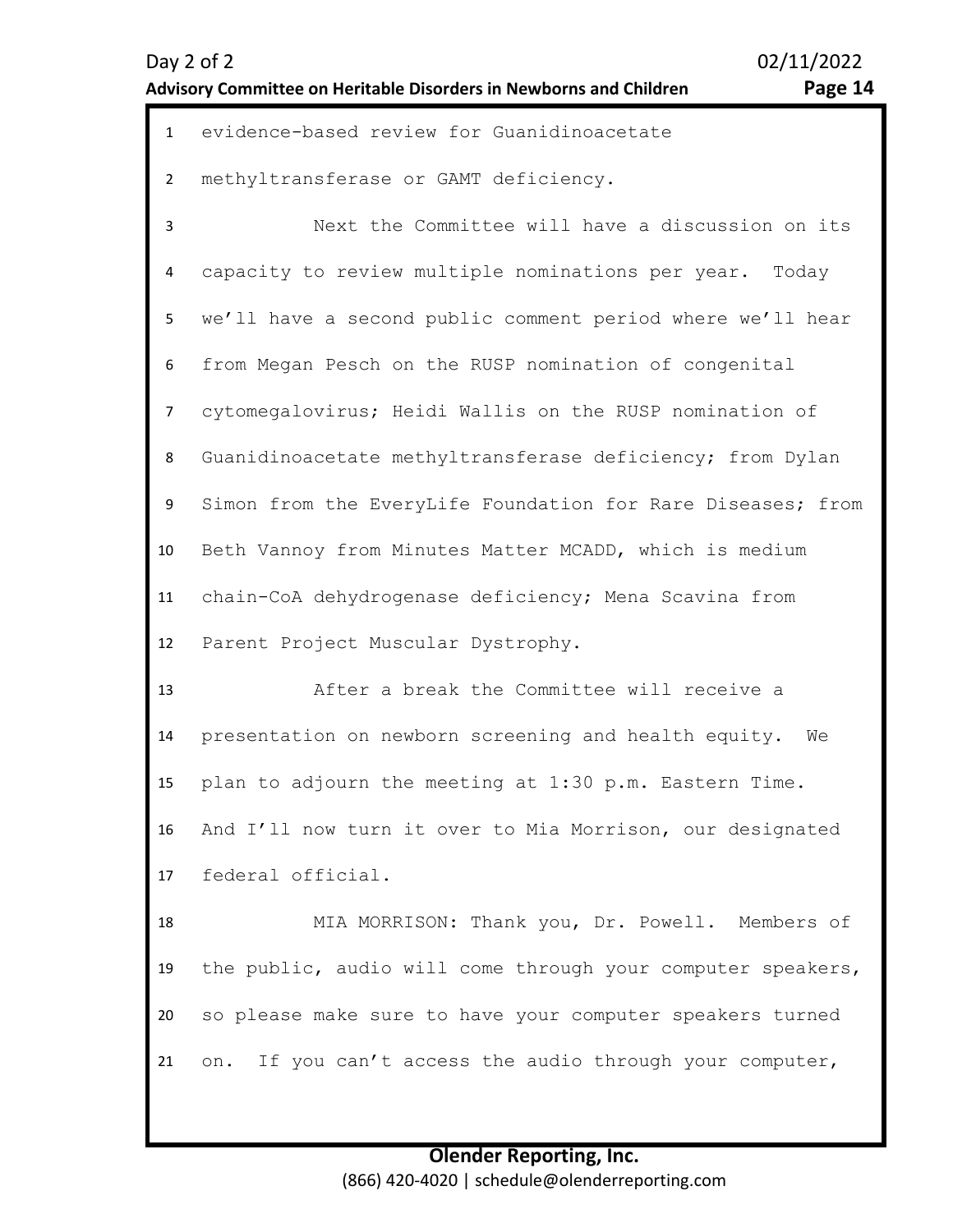| $\mathbf{1}$   | you may dial into the meeting using the telephone in the   |
|----------------|------------------------------------------------------------|
| $\overline{2}$ | email with your Zoom link.                                 |
| 3              | Committee members and organizational                       |
| 4              | representatives, audio will come through your computer     |
| 5              | speakers as well and you will be able to speak using your  |
| 6              | computer microphone. If you can't access the audio or      |
| $\overline{7}$ | microphone through your computer, you may dial into the    |
| 8              | meeting using the telephone number in the email with your  |
| 9              | user specific Zoom link.                                   |
| 10             | Please speak clearly and remember to state your            |
| 11             | name first to ensure proper recording for the Committee    |
| 12             | transcript and minutes. The Chair will call on Committee   |
| 13             | members and then organizational representatives. In order  |
| 14             | to better facilitate the discussion, Committee members and |
| 15             | org reps should use the raise hand feature when you would  |
| 16             | like to make a comment or ask a question. Simply click on  |
| 17             | the participate icon and choose raise hand. Please note    |
| 18             | that depending on your device or operating system, the     |
| 19             | raise hand feature may be in a different location. And if  |
| 20             | you need to troubleshoot, please consult the webinar       |
| 21             | instruction page in your briefing book. Next slide,        |
| 22             | please.                                                    |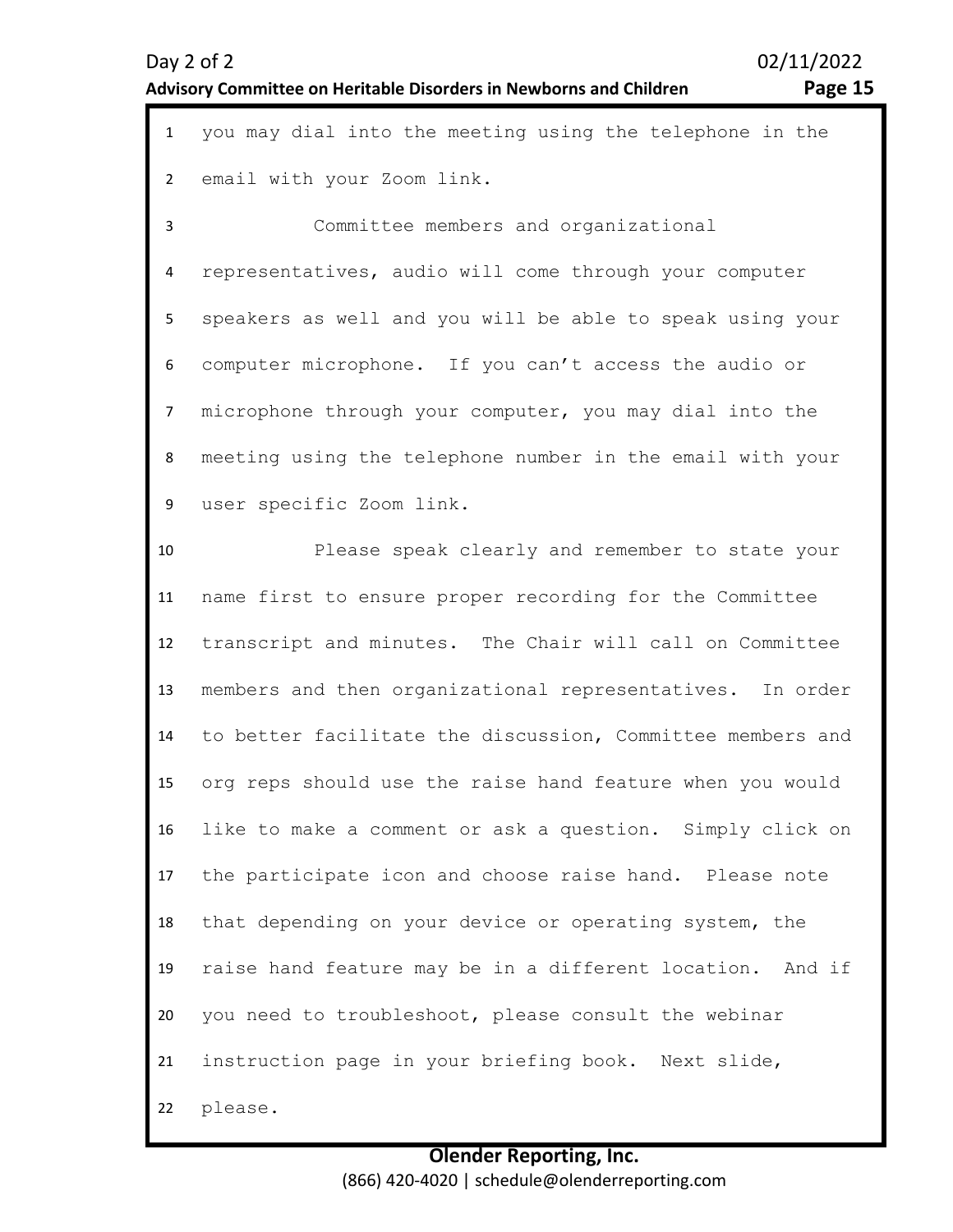| Advisory Committee on Heritable Disorders in Newborns and Children | Page 16 |
|--------------------------------------------------------------------|---------|

<span id="page-15-0"></span>

| $\mathbf{1}$   | To enable closed captioning, please select the              |
|----------------|-------------------------------------------------------------|
| $\overline{2}$ | closed captioning icon from your Zoom task bar. From that   |
| 3              | menu, select show subtitles.                                |
| 4              | And I'll turn it back over to Dr. Powell.                   |
| 5              |                                                             |
| 6              | GUANIDINOACETATE METHYLTRANSFERASE (GAMT) DEFICIENCY        |
| 7              | EVIDENCE-BASED REVIEW - PHASE 2 UPDATE                      |
| 8              | CYNTHIA POWELL: Thank you, Mia.                             |
| 9              | In April of 2021 the Committee received a                   |
| 10             | nomination for Guanidinoacetate methyltransferase           |
| 11             | deficiency for inclusion on the RUSP. This was the second   |
| 12             | time that GAMT had been nominated. At the August 2021       |
| 13             | meeting the nomination and prioritization workgroup         |
| 14             | presented an overview of the nomination package and the     |
| 15             | Committee voted to move GAMT deficiency forward to full     |
| 16             | evidence-based review.                                      |
| 17             | At the November 2021 meeting, the Committee                 |
| 18             | received the Phase 1 update on the evidence-based review    |
| 19             | for GAMT deficiency. Today, Dr. Alex Kemper, lead for the   |
| 20             | evidence-based review group, and Dr. Lisa Prosser, ERG      |
| 21             | member, will provide the Committee with the Phase 2 update. |
| 22             | And I'll turn things over to Alex.                          |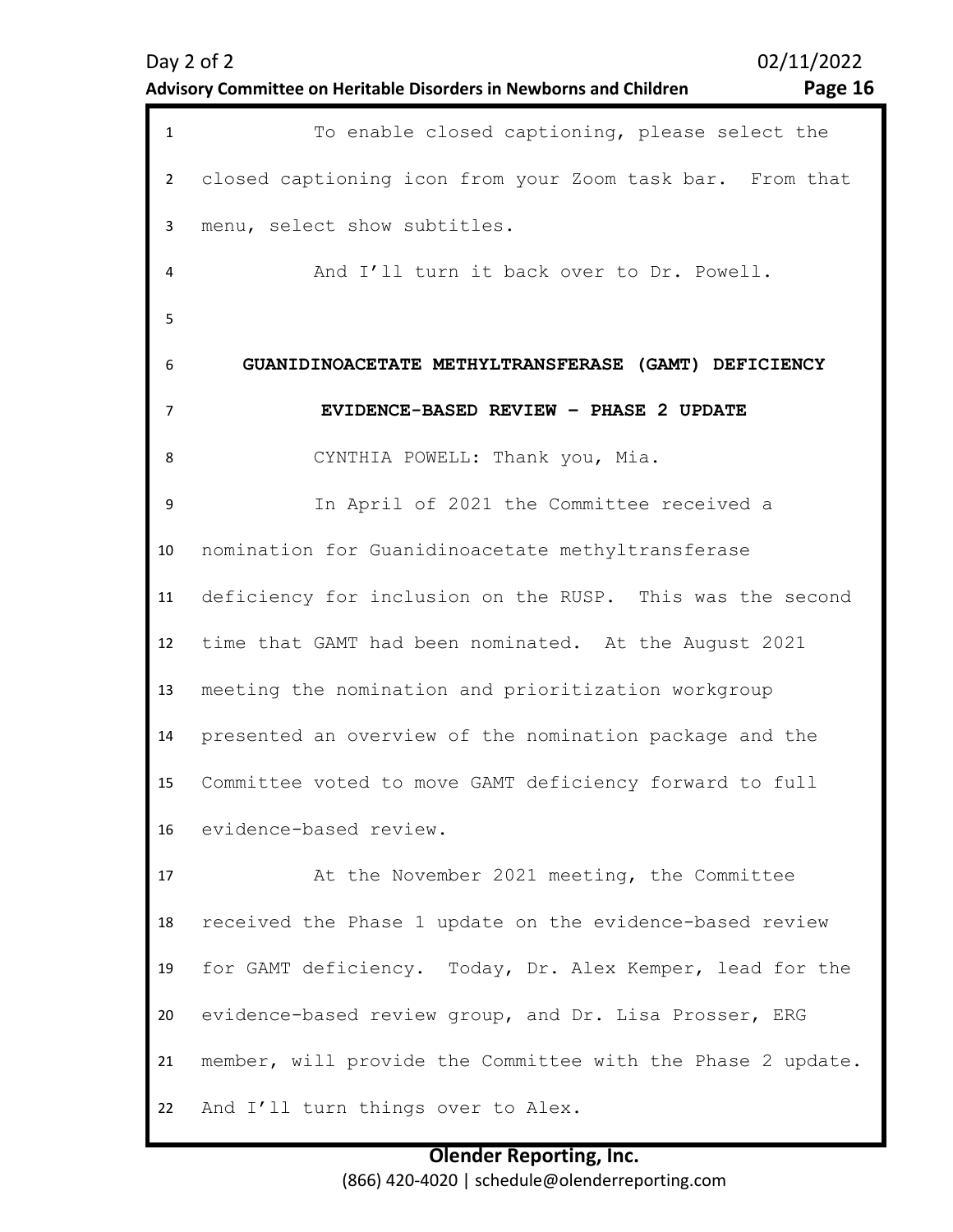| .o<br>-<br>-<br>. . |  |
|---------------------|--|
|---------------------|--|

| $\mathbf{1}$   | ALEX KEMPER: Thank you very much, Dr. Powell.                 |
|----------------|---------------------------------------------------------------|
| $\overline{2}$ | The purpose of the presentation today is just to provide a    |
| 3              | high-level insight into where we are with the GAMT            |
| 4              | deficiency review and point out what I think are some key     |
| 5              | findings as well as our plans moving forward.                 |
| 6              | I'm going to actually go ahead and do this whole              |
| $\overline{7}$ | presentation, including Dr. Prosser's part and you'll see     |
| 8              | why in a bit. Next slide, please.                             |
| 9              | First of all, this is our list of our ERG                     |
| 10             | members. Again, I'd like to thank Dr. DeLuca and Dr.          |
| 11             | McCandless for serving as the liaisons for the Advisory       |
| 12             | Committee to our work. Next slide, please.                    |
| 13             | And this is a list of the technical expert panel              |
| 14             | members for this particular review. I've also marked those    |
| 15             | individuals who are also involved with the nomination of      |
| 16             | GAMT deficiency to be considered for the Recommended          |
| 17             | Uniform Screening Panel or the RUSP. I will say, as I have    |
| 18             | for the technical expert panel, we discussed yesterday for    |
| 19             | MPS II, the technical expert panel is really wonderful.<br>It |
| 20             | rallies provides great insight into the condition, sources    |
| 21             | of data and really how we consider emerging issues.<br>So     |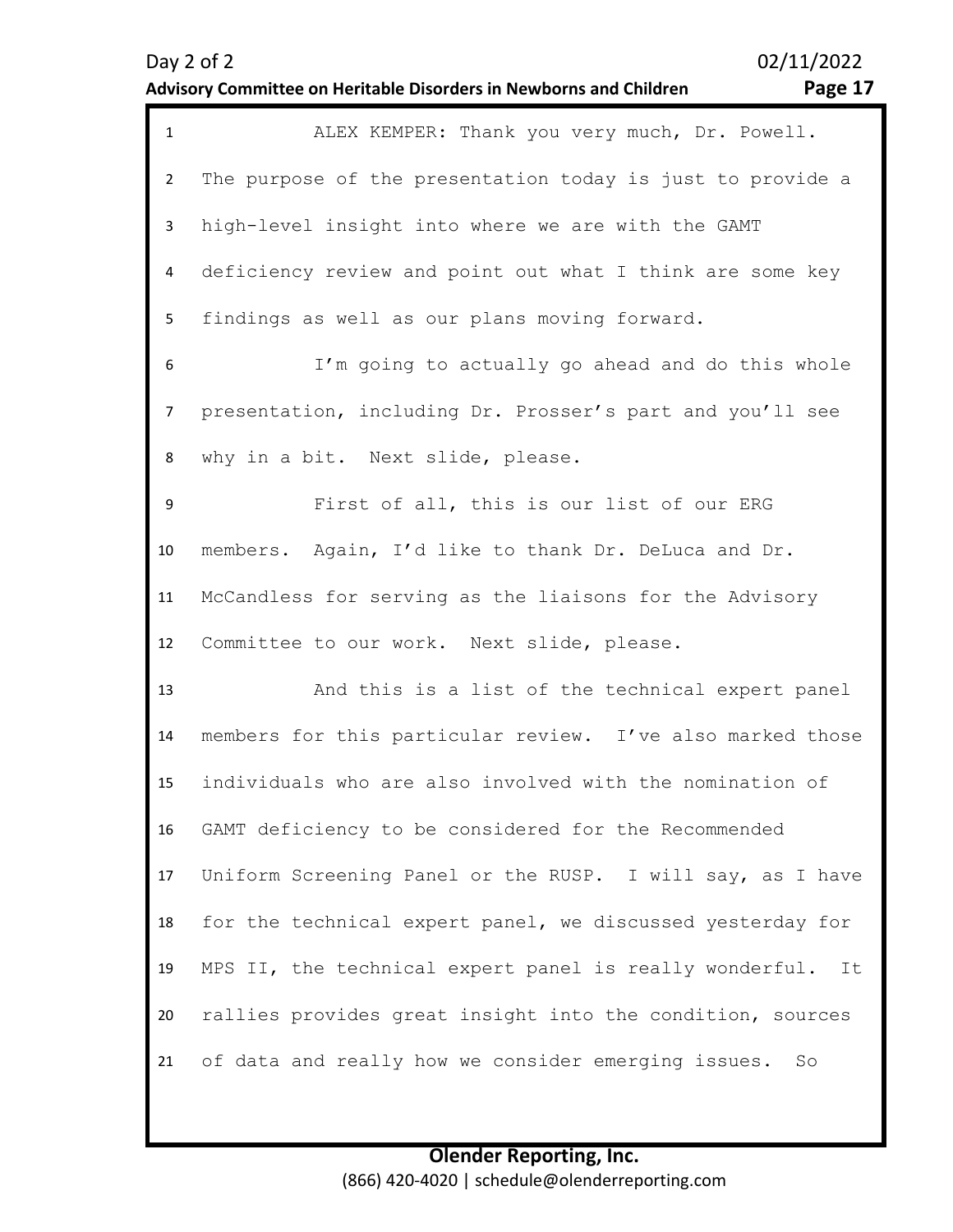|                | Advisory Committee on Heritable Disorders in Newborns and Children<br>Page 18 |
|----------------|-------------------------------------------------------------------------------|
| $\mathbf{1}$   | again, I want to thank all members of the technical expert                    |
| $\overline{2}$ | panel. Next slide, please.                                                    |
| $\overline{3}$ | So, I'm going to begin as I did last time with a                              |
| 4              | brief overview of GAMT deficiency. Next slide, please.                        |
| 5              | So GAMT deficiency is a condition that causes                                 |
| 6              | cerebral creatine deficiency, and untreated that leads to                     |
| $\overline{7}$ | global developmental delay with severe language delay,                        |
| 8              | seizures, muscle weakness, movement disorders and                             |
| 9              | significant behavior disorders. Next slide, please.                           |
| 10             | It's an autosomal recessive disease associated                                |
| 11             | with mutation of the GAMT gene located on chromosome 19.                      |
| 12             | You can see some details about that there. But the                            |
| 13             | hallmark of the condition is elevated Guanidinoacetate or                     |
| 14             | GUAC as I'll call it for the remainder of the presentation.                   |
| 15             | And low plasma and brain creatine. Next slide, please.                        |
| 16             | This is a picture of the metabolic pathway. I'm                               |
| 17             | going to revisit the metabolic pathway when I talk about                      |
| 18             | treatments for GAMT deficiency, but again, I apologize                        |
| 19             | because I don't have control over the arrow, but you can                      |
| 20             | see where the GAMT enzyme is and how when it's there, it                      |
| 21             | helps with the production of creatine, and when it's                          |
|                |                                                                               |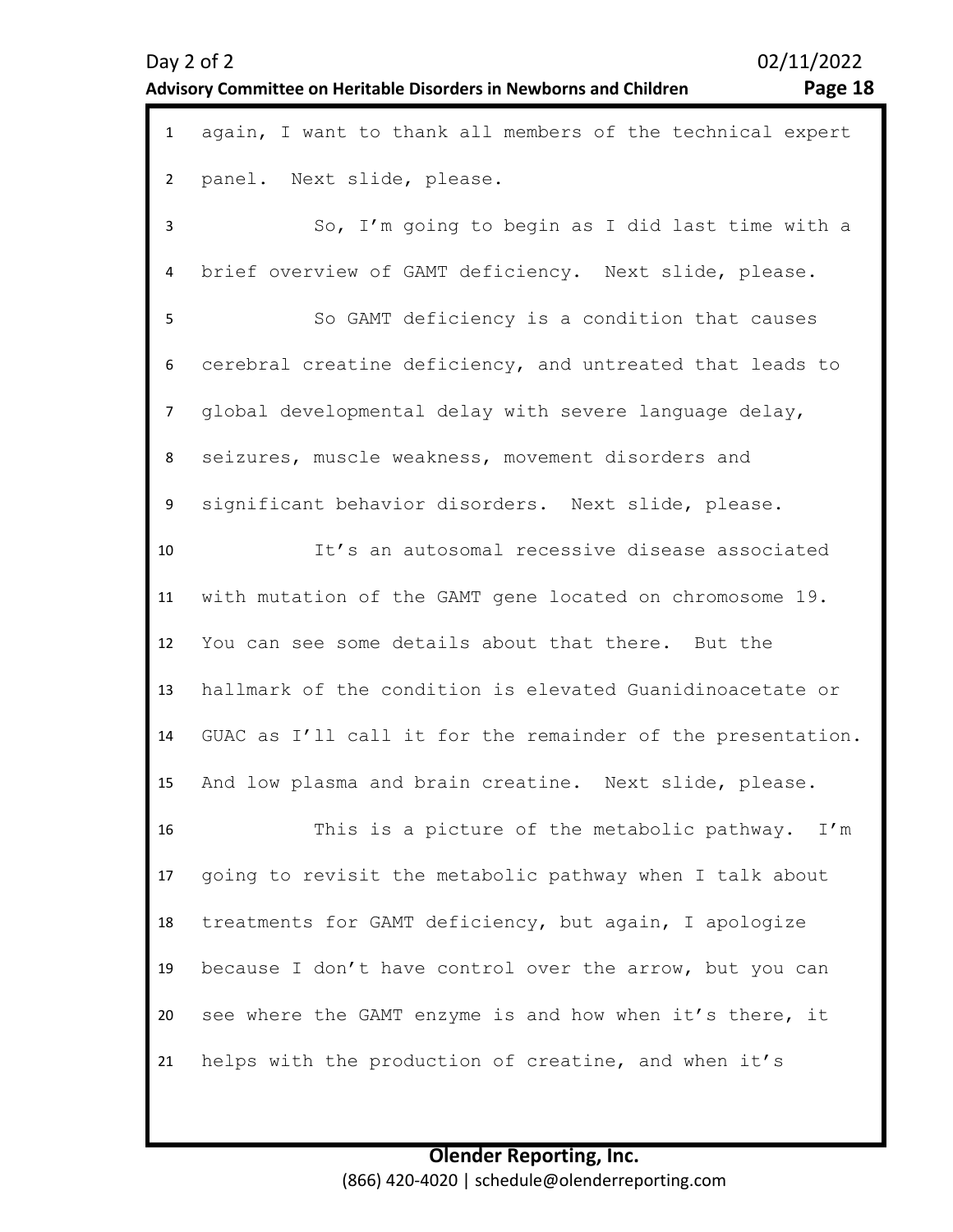| $\mathbf{1}$   | absent, you have the buildup of guanidinoacetate. Next      |
|----------------|-------------------------------------------------------------|
| $\overline{2}$ | slide, please.                                              |
| $\mathbf{3}$   | So, the pathophysiology of GAMT deficiency is               |
| 4              | related directly to the low creatine levels which lead to a |
| 5              | significant and progressive intellectual disability when    |
| 6              | it's not treated. Interestingly, as I've read the studies   |
| $\overline{7}$ | about GAMT deficiency, it seems that the GUAC accumulation  |
| 8              | itself also leads to problems with the disorder including   |
| 9              | epilepsy and extrapyramidal disorders, the movement         |
| 10             | disorders that are associated with it.                      |
| 11             | In terms of evaluating the status of the                    |
| 12             | condition, creatine and GUAC are the -- you know the        |
| 13             | standard blood measures that are followed. But              |
| 14             | interestingly, you can follow involvement with MR           |
| 15             | spectroscopy as well. There are a number of studies that    |
| 16             | use that to look at the involvement with the lack of        |
| 17             | creatine in the brain. Next slide, please.                  |
| 18             | In terms of the epidemiology, again, we've                  |
| 19             | discussed this before, the estimated prevalence is under .2 |
| 20             | cases per 100,000 live births. But in the studies that      |
| 21             | have been done of existing samples to estimate carrier      |
| 22             | frequency, there's really a fairly wide range in carrier    |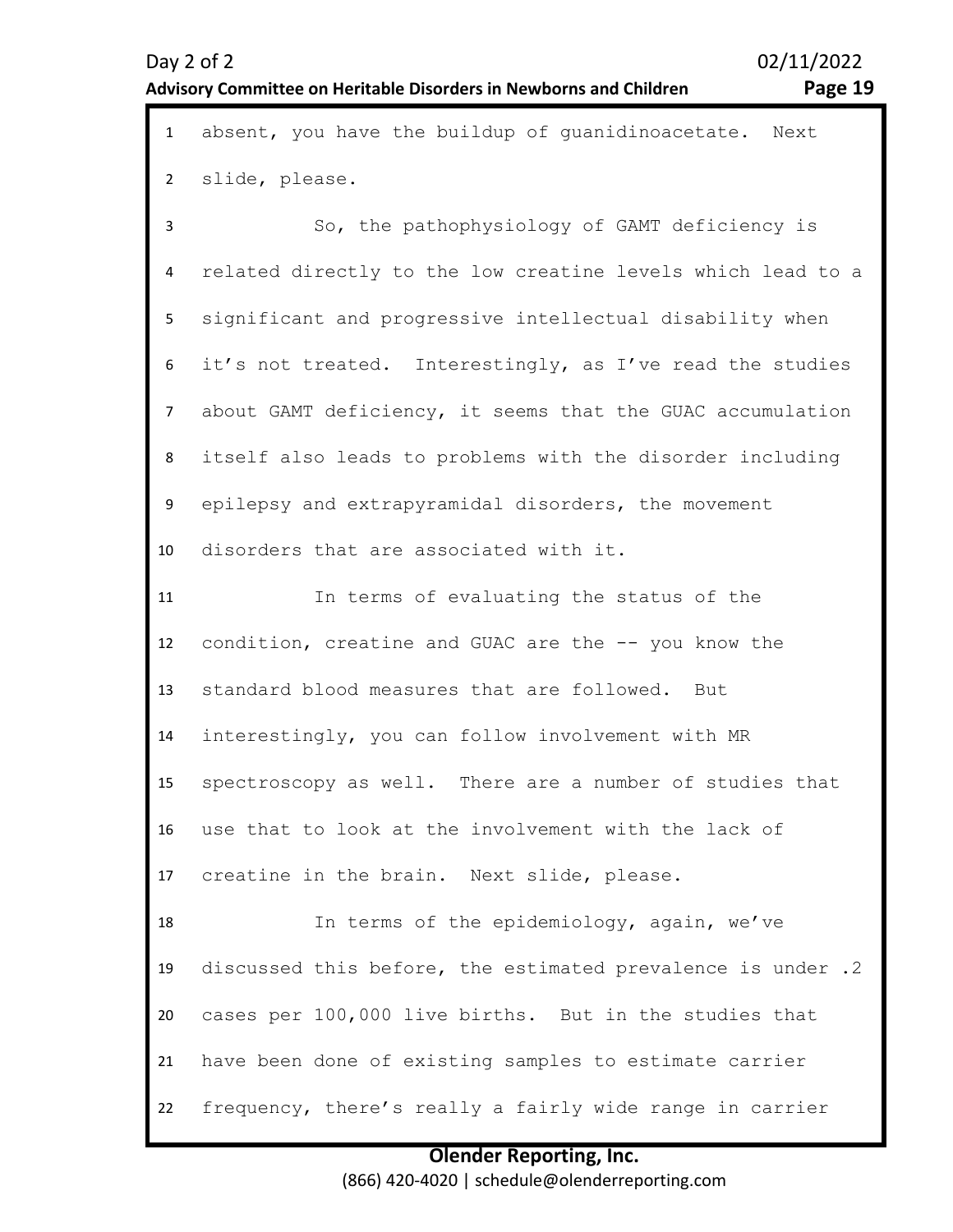## **Advisory Committee on Heritable Disorders in Newborns and Children Page 20**

| $\mathbf{1}$   | frequency. But again, it is a rare disorder. Next slide,    |
|----------------|-------------------------------------------------------------|
| $\overline{2}$ | please.                                                     |
| 3              | In terms of clinical identification, and as                 |
| 4              | everyone knows, our job is really focused on comparing      |
| 5              | clinical identification to what might happen with newborn   |
| 6              | screening. When you look at clinical identification,        |
| $\overline{7}$ | there's really a wide range of when individuals are         |
| 8              | diagnosed with a condition. In fact, I have one study up    |
| 9              | here that showed a mean age of about 12 years with a range  |
| 10             | of 2 to 29, and I think some of this is due to the fact of  |
| 11             | misdiagnoses or under a diagnosis that, given the rarity,   |
| 12             | affected individuals might not ever get to the right        |
| 13             | diagnosis. As a matter of fact, I put up here a study that  |
| 14             | was a retrospective study that was done in France           |
| 15             | evaluating over 6,000 subjects with unexplained             |
| 16             | neurological symptoms and found seven cases. So, I think    |
| 17             | that speaks to the challenge of clinical identification and |
| 18             | probably does add some uncertainty around what we know      |
| 19             | about the epidemiology of the condition. Next slide,        |
| 20             | please.                                                     |
| 21             | So, let's talk about newborn screening.<br>Next             |
| 22             | slide, please. So, this slide provides an overview for the  |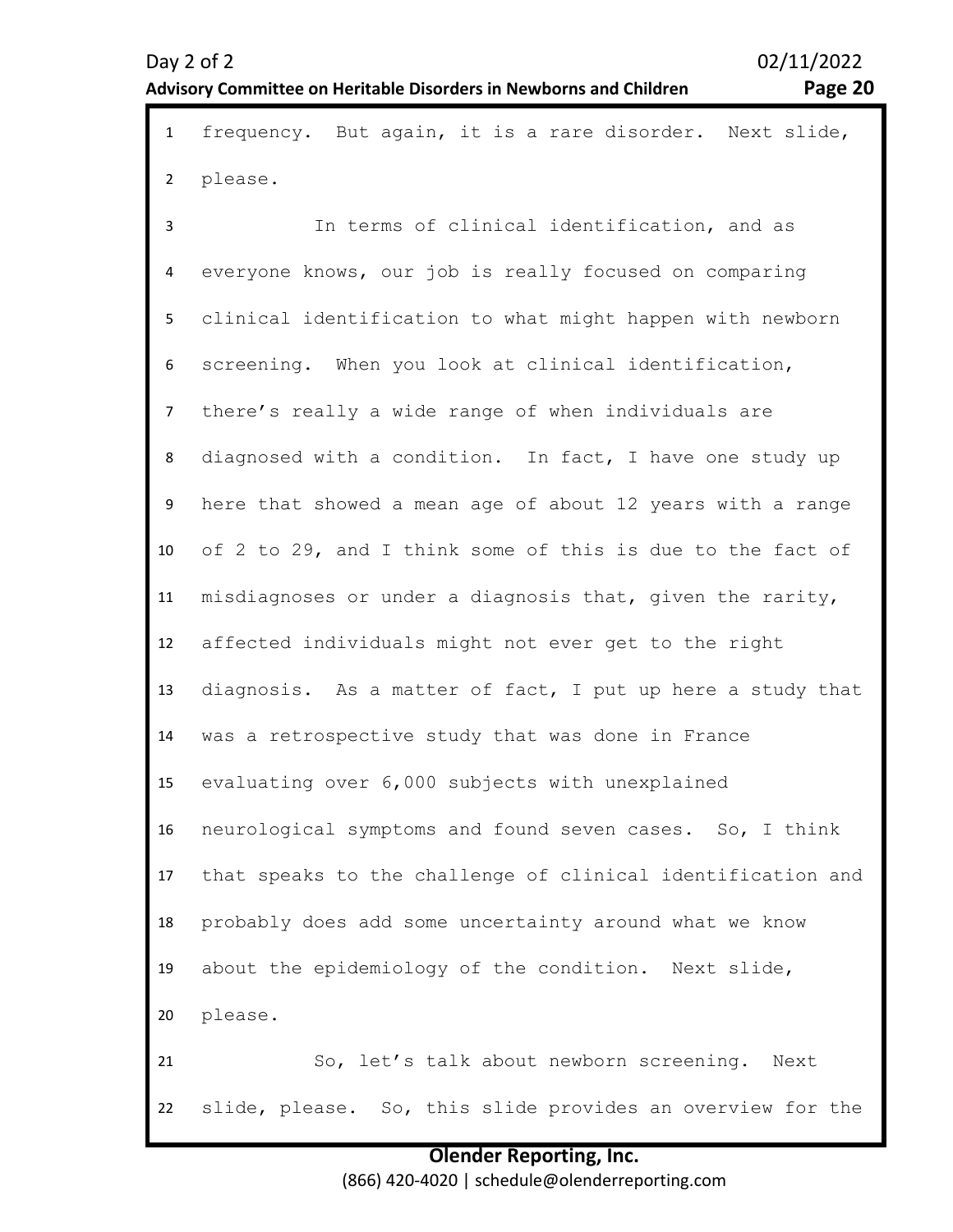| 1  | screening and what's involved with diagnosis of GAMT         |
|----|--------------------------------------------------------------|
|    | 2 deficiency in infancy. Diagnosis is based on tandem mass   |
|    | spec screening for GUAC, and creatine and the diagnosis are  |
|    | 4 based on finding low creatine and elevated GUAC and plasma |
| 5. | sometime after birth, like a week after birth.               |

6 7 8 9 10 11 12 There are other conditions that need to be ruled out, for example, arginase deficiency and other creatine disorder. And the molecular analysis is supportive. So again, just to highlight this again, screening is based on identifying GUAC and creatine in the dried blood spot and diagnosis is essentially measuring those things sometime a little bit after birth. Next slide, please.

13 14 15 16 17 18 19 20 21 So, I think I'll highlight some of the newborn screening activities in the United States. There are newborn screening activities outside of the United States, but for the purposes of the talk today I'm just focusing on the United States information. So, screening for GAMT deficiency began in New York in October 2018 using laboratory developed tests. It began with a two-tiered screening test, looking at GUAC and creatine, using a flow injected tandem mass spec. And then there was a second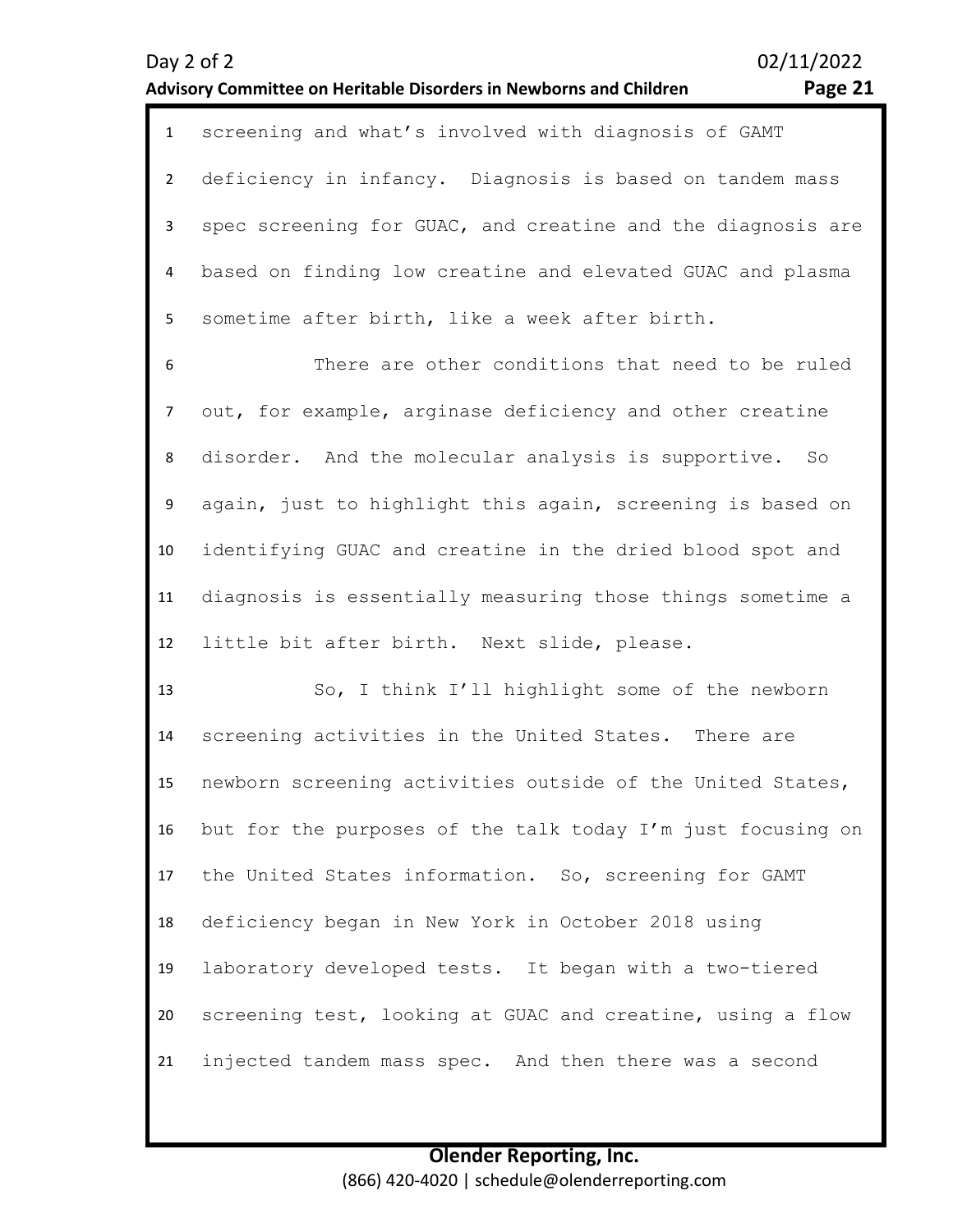|                  | 02/11/2022<br>Day 2 of 2<br>Page 22<br>Advisory Committee on Heritable Disorders in Newborns and Children |
|------------------|-----------------------------------------------------------------------------------------------------------|
| $\mathbf{1}$     | tier GUAC by HPLC. But as it turns out, they didn't need                                                  |
| $\overline{2}$   | that, the second tier was discontinued in September 2021.                                                 |
| $\mathbf{3}$     | As part of their evaluation, they do sequence the                                                         |
| $\overline{4}$   | GAMT gene as part of the referral process. We talked about                                                |
| 5                | this before, that there are some newborn screening programs                                               |
| $\boldsymbol{6}$ | that include sequencing as part of their referral process,                                                |
| $\overline{7}$   | but again, that's not a critical thing for establishing the                                               |
| 8                | diagnosis, it's a biochemical diagnosis. But again, it can                                                |
| 9                | be helpful. Next slide, please.                                                                           |
| 10               | So, in 2021 there were 211, 242 newborns screened                                                         |
| 11               | with seven borderline cases ultimately leading to six                                                     |
| 12               | referrals, three per 100,000. And you can see the outcomes                                                |
| 13               | of those cases here, but there was one case that was                                                      |
| 14               | identified in New York. Next slide, please.                                                               |
| 15               | In Utah, again, it's -- one of the things I want                                                          |
| 16               | to remind the Advisory Committee as we talk about numbers                                                 |
| 17               | of screens that were done, that Utah is a two-screen state.                                               |
| 18               | Each infant has two newborn screening. Screening for GAMT                                                 |
| 19               | deficiency there began in June of 2015, again, using                                                      |
| 20               | laboratory developed tests. From 2015 to 2019, they had a                                                 |
| 21               | first-tier test based on GUAC and creatine using a                                                        |
| 22               | derivatized assay and then second tier GUAG and creatine                                                  |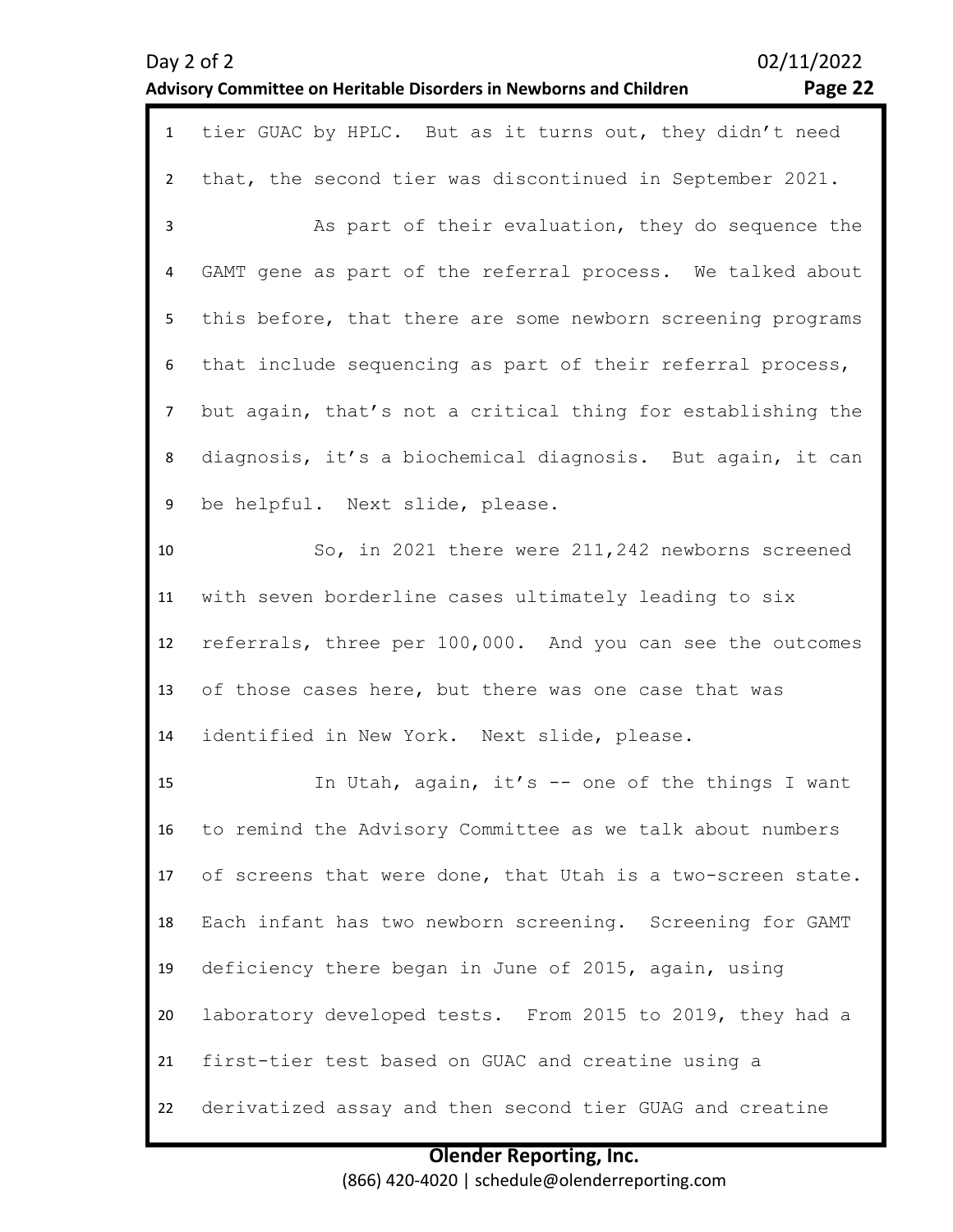| $\mathbf{1}$   | re-test with liquid chromatography tandem mass spec. But    |
|----------------|-------------------------------------------------------------|
| $\overline{2}$ | now they use a non-derivatized method and again, the GUAC   |
| 3              | and creatine is done as a send-out, as listed here. Next    |
| 4              | slide, please.                                              |
| 5              | So, since the adoption of the current approach in           |
| 6              | 2019 there were about 78,000 screens, again, two screen     |
| $\overline{7}$ | state, but there was one infant who was -- went on to get a |
| 8              | second-tier test, and that infant went on as a referral and |
| 9              | ultimately was a case that was identified. So, you can see  |
| 10             | the numbers per 100,000 screens here, not at the newborn    |
| 11             | level. Next slide, please.                                  |
| 12             | So, I want to talk a little bit about treatment.            |
| 13             |                                                             |
|                | Next slide. And I want to remind everyone of the metabolic  |
| 14             | pathway that's listed here, and the treatment as you might  |
| 15             | surmise by looking at where the anosmatic block is, is with |
| 16             | ornithine supplements and creatine supplements. So, trying  |
| 17             | to, you know, minimize the buildup of GUAC, but you know,   |
| 18             | showing that there's ornithine for the urea cycle there and |
| 19             | then replacing the creatine that is not being generated.    |

21 22 So, the key thing about treatment, so it's creatine, ornithine and then sodium benzoate supplements.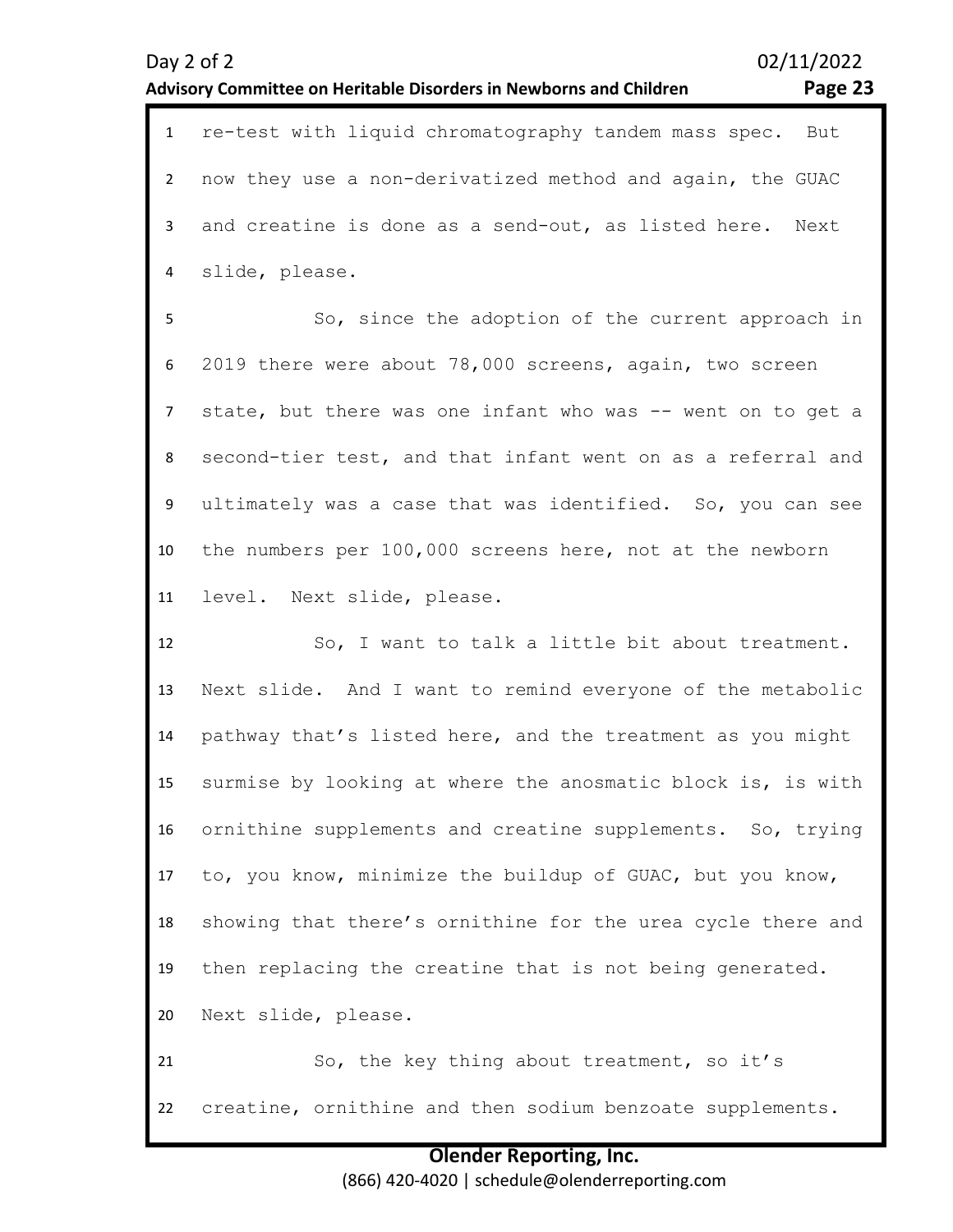### **Advisory Committee on Heritable Disorders in Newborns and Children Page 24**

| $\mathbf{1}$   | These things are available over the counter. So, unlike     |
|----------------|-------------------------------------------------------------|
| $2^{\circ}$    | some of the other conditions that we've talked about, the   |
| $\mathbf{3}$   | treatment is more readily available and certainly less      |
| 4              | expensive. In addition to the things, I talked about,       |
| 5              | there's dietary restriction of arginine. I should have      |
| 6              | mentioned that when we were looking at the diagram. You     |
| $\overline{7}$ | know, given the rarity of the disorder, the ideal timing of |
| 8              | treatments is uncertain, but experts certainly recommend    |
| 9              | within a month of age. And then in addition to receiving    |
| 10             | the supplements there needs to be serum monitoring over     |
| 11             | time, and as the child ages, that can be -- the frequency   |
| 12             | can be reduced. But this, I hope, just gives you the        |
| 13             | flavor of what's involved with the treatment. Next slide,   |
| 14             | please.                                                     |

15 16 17 18 19 20 21 22 So, what do we know about the effectiveness of early treatment? So, you will not be surprised that given the rarity of the condition, it's hard to do clinical trials and to conduct, you know, either a large prospective or retrospective cohort studies. So, I'm going to focus on some case reports and case series that I think gives insight into what we know about early treatment. Next slide, please.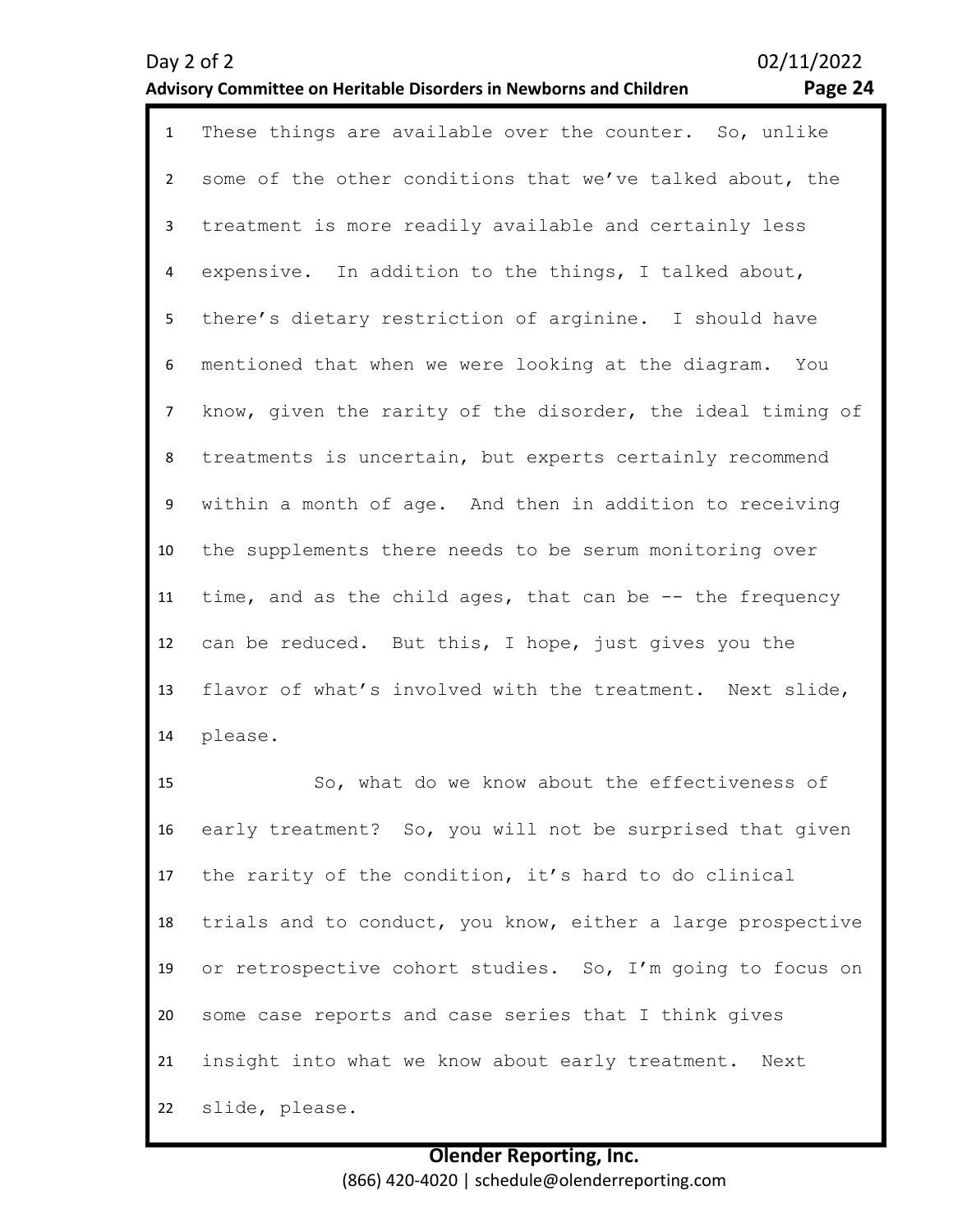# **Olender Reporting, Inc.**

(866) 420-4020 | schedule@olenderreporting.com

| Day 2 of 2                                                         | 02/11/2022 |
|--------------------------------------------------------------------|------------|
| Advisory Committee on Heritable Disorders in Newborns and Children | Page 25    |

1 So, the first one we're going to talk about is a 2 3 4 5 6 7 case series of 48 subjects from 38 families that was collected through a survey of clinicians. You can see that for these subjects the median age of diagnosis was 51 months with a remarkable range of prenatal to 34 years where and treatment for all these subjects began soon after diagnosis.

8 9 10 11 12 13 14 15 16 17 18 19 20 21 22 Increasing age in treatment start was associated with greater severity of intellectual disability. So, this is no surprise, the longer that individuals went on without treatment the more likely that they're -- they're more likely to have intellectual disability. Three subjects who were treated before one month in this large case series with no developmental delay reported amongst those three subjects after, you know, a fairly variable period of treatment, ranging from 14 months to seven years. So again, this gives you some insight into the potential benefit of early treatment. Next slide, please. Another case report that we identified described the subject who began treatment at 28 months, who is followed to six years with persistent intellectual disabilities. So, I put this case report out try to figure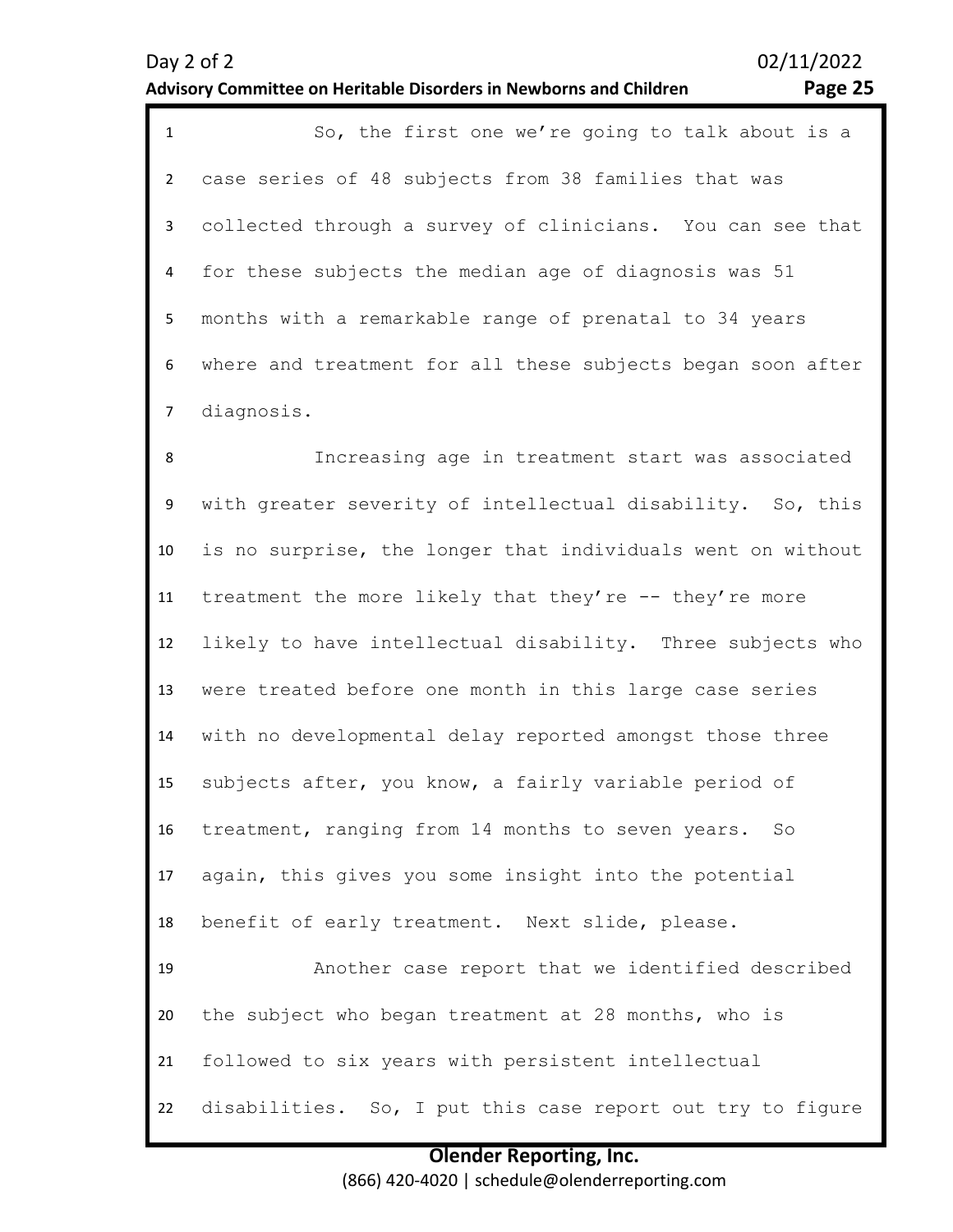## **Advisory Committee on Heritable Disorders in Newborns and Children Page 26**

| $\mathbf{1}$   | out like where, you know, where is it that treatment really |
|----------------|-------------------------------------------------------------|
| $\overline{2}$ | needs to begin to make a difference? And I don't want to    |
| 3              | contrast that with another case report of a subject who was |
| 4              | diagnosed and treated at eight days of life. This           |
| 5              | individual was diagnosed based upon family history, and at  |
| 6              | least as far as 12 months, which is what's been reported,   |
| $\overline{7}$ | that individual had normal development. Next slide,         |
| 8              | please.                                                     |
| 9              | I'm going to talk about some sibling cases.                 |
| 10             | Here's a case report of an older sibling who was treated at |
| 11             | 10 months after presenting with hypotonia, and at six years |
| 12             | still had delayed speech and fine motor skills. Again, I'm  |
| 13             | not able to go into greater detail about the developmental  |
| 14             | status of the individual, I just can go with what's been    |
| 15             | reported.                                                   |
| 16             | But I'm going to contrast that with the younger             |
| 17             | sibling who was diagnosed prenatally and is normal at 42    |
| 18             | months. Next slide, please.                                 |
| 19             | Here's another example. It's an older sibling               |
| 20             | who was diagnosed at two years of age after presenting with |
| 21             | significant developmental delay and seizures, and that      |
| 22             | sibling -- that individual's younger sibling began          |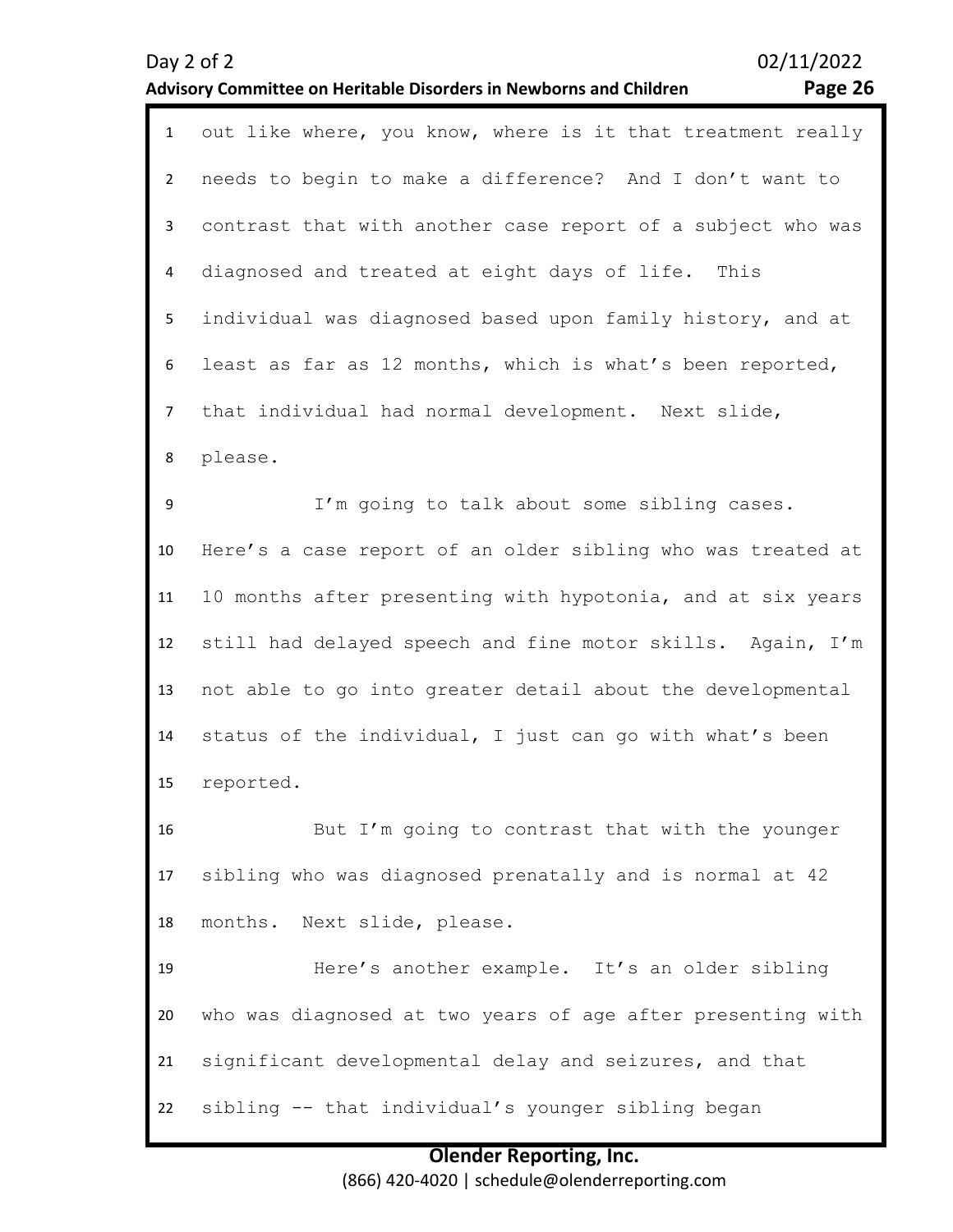| $\mathbf{1}$   | treatment at 22 days and is reported to be developmentally  |
|----------------|-------------------------------------------------------------|
| $\overline{2}$ | mobile at 14 months. Next slide, please.                    |
| $\overline{3}$ | And here's an abstract that we identified                   |
| 4              | reporting cousins. So, an older cousin began treatment      |
| 5              | around three years of age and it was unclear in the         |
| 6              | abstract how long the subject had been treated, but this    |
| 7 <sup>7</sup> | individual did have significant intellectual impairment,    |
| 8              | but did seem to have improved seizure frequency. In         |
| 9              | contrast, the younger cousin, who was evaluated at five     |
| 10             | months had normal development at 16 months. Again, you      |
| 11             | know, there's limited information in abstracts. Next        |
| 12             | slide, please.                                              |
| 13             | Actually, can you go back one slide, because I              |
| 14             | just want to finish this part up before I make a little bit |
| 15             | of a transition. Given the rarity of GAMT deficiency, it's  |
| 16             | going to be these kinds of case studies and sibling studies |
| 17             | that are going to provide the best evidence regarding the   |
| 18             | benefit of early intervention versus clinical case          |
| 19             | identification. In many ways this is similar to the         |
| 20             | information that we described yesterday. Next slide,        |
| 21             | please.                                                     |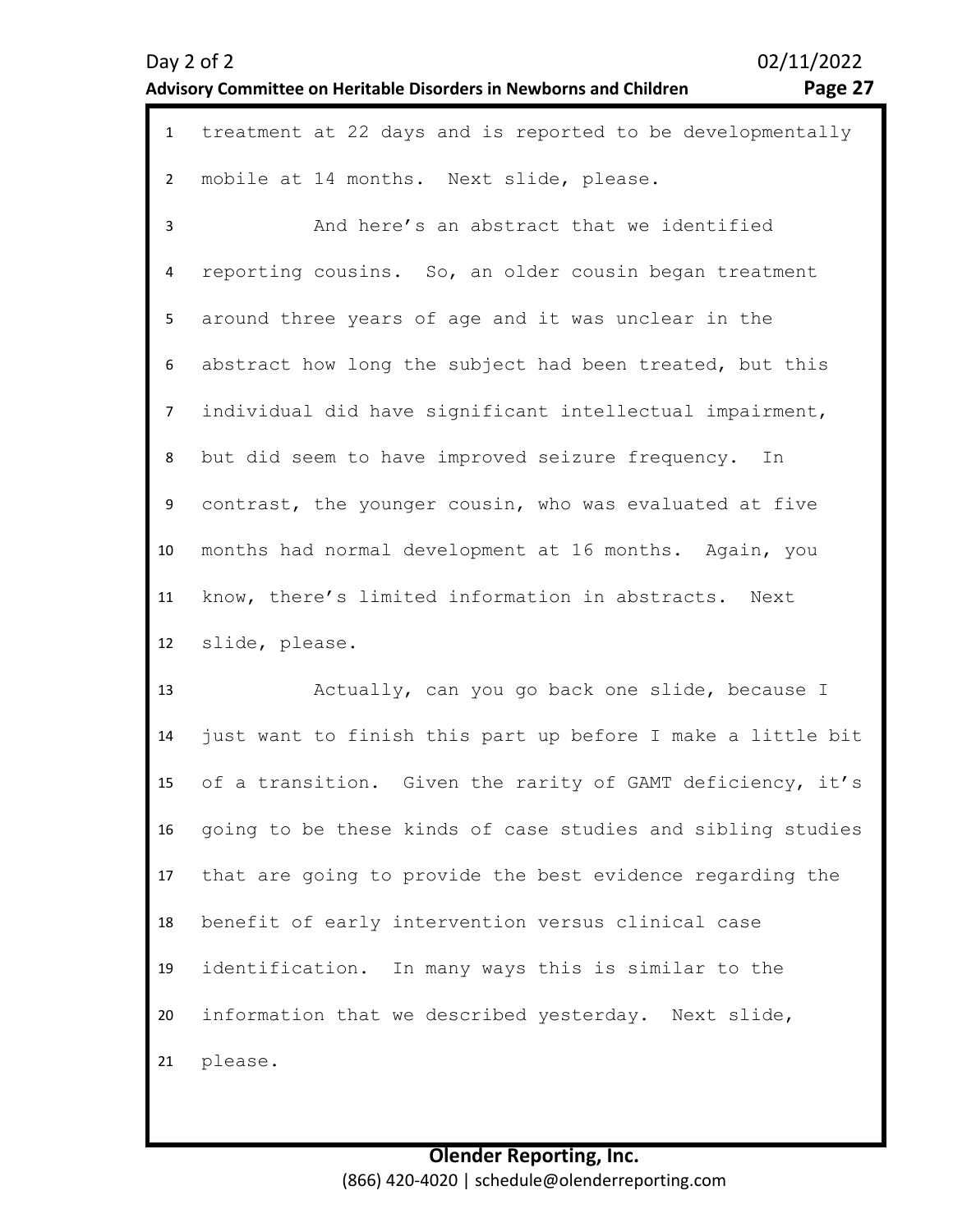1 So, our evidence review is from a screening 2 3 4 5 6 7 8 9 10 11 standpoint, we're continuing to gather screening information, both, you know, within the United States and elsewhere, as I described before, and on the treatment side, really focusing on what we can find comparing early identification to later identification. Next slide, please. So, you know, this brings up the issue of the projection population level outcomes. Next slide, please. And as with yesterday, the goal of that is to compare projected outcomes from GAMT deficiency newborn

12 13 screening for all newborns born in the United States, the 3.6 million infants born each year, with usual case

14 detection in the absence of screening. Next slide, please.

15 16 17 18 19 20 And you know, this modeling, again, is going to be very similar to what we showed yesterday in terms of screening outcomes, the number of cases with GAMT deficiency that might be identified and compare that to the number that would be expected through clinical identification. Next slide, please.

21 22 And this is the model showing a hypothetical cohort of newborns in the United States who either have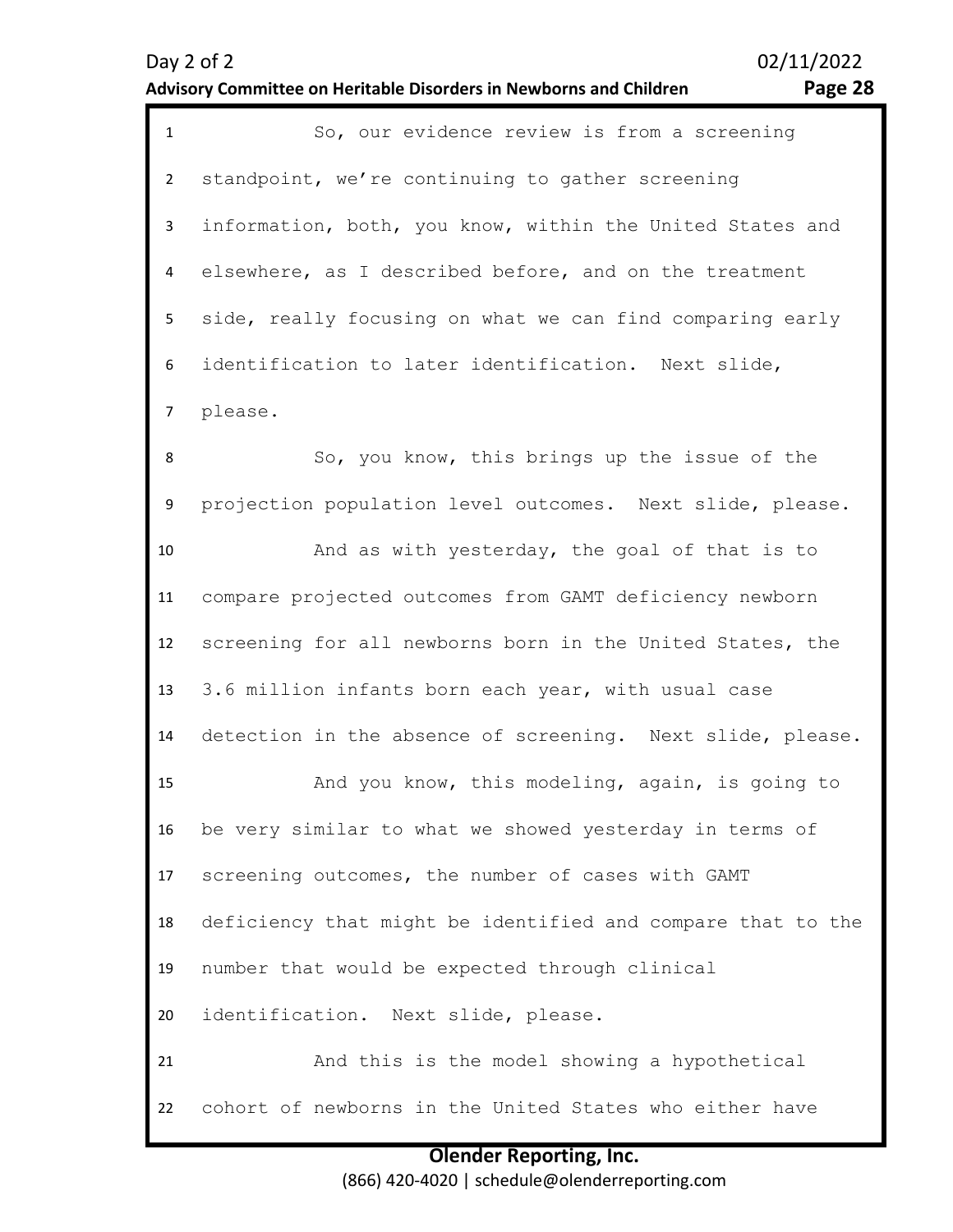| $\mathbf{1}$    | newborn screening or go through the process of usual       |
|-----------------|------------------------------------------------------------|
| $2^{\circ}$     | clinical identification, and we can report positive        |
| 3               | screens, negative screens, and false positives then risk   |
| 4               | confirmed GAMT deficiency. And all these short-term        |
| 5               | outcomes related to GAMT deficiency, but the level of      |
| 6               | evidence, I do not believe is going to be sufficient to be |
| $\overline{7}$  | able to model longer term outcomes of newborn screening    |
| 8               | simply because of the -- you know, the rarity of the       |
| 9               | condition and the needs are focused really on these cases  |
| 10 <sup>°</sup> | series and sibling studies. So, in many ways it's a        |
| 11              | similar story to yesterday. Next slide, please.            |
|                 |                                                            |
| 12              | In terms of the public health system impact                |
| 13              | survey -- next slide, please -- and as you know, that's to |
| 14              | assess the readiness and feasibility of newborn screening  |
| 15              | programs to implement screening for GAMT deficiency. APHL, |
| 16              | through the work of Jelili Ojodu and Elizabeth Jones,      |
| 17              | coordinated a webinar that was held on January 14th, and   |
| 18              | the survey is to open next week, and APHL will be pushing  |
| 19              | all sorts of reminders and pushing people, haranguing      |
| 20              | people to make sure that those surveys are filled out --   |
| 21              | are completed. And of course, APHL will also be conducting |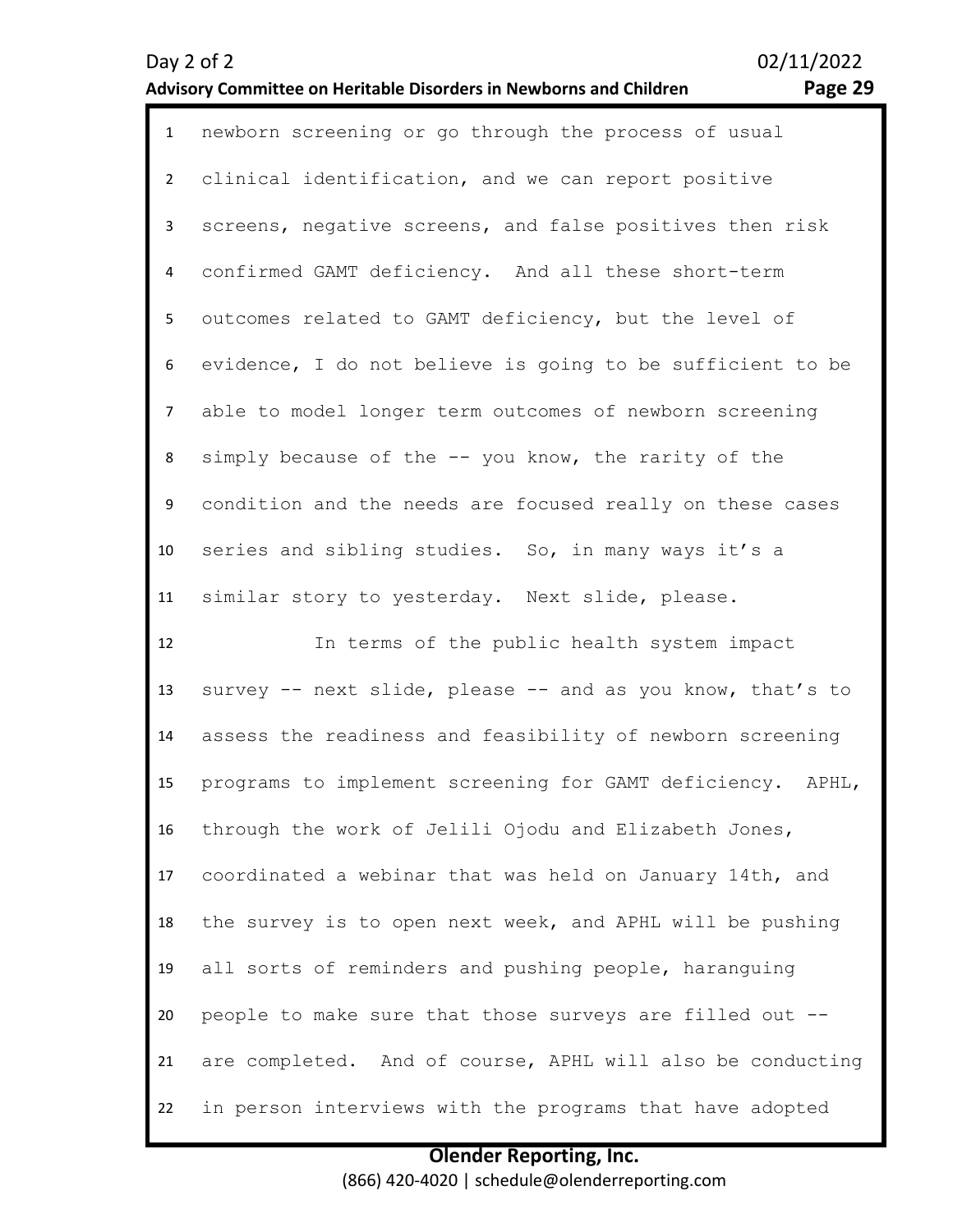### Day 2 of 2 02/11/2022 **Advisory Committee on Heritable Disorders in Newborns and Children Page 30** 1 newborn screening for GAMT deficiency as well as some  $\overline{\phantom{a}}$ 3 4 5 6 7 8 9 10 11 12 13 14 15 16 17 18 19 20 21 22 others that might be representative of those who are not screening. So, all that work is moving ahead as we normally would Next slide, please. So, I'd like to just stop there and see if there are any questions about either where we are with GAMT deficiency or if there are recommendations for anything that you'd like us to look at in particular. CYNTHIA POWELL: Thank you, Dr. Kemper. Yes, we will now open it up for questions, first from Committee members and then from organizational representatives, understanding that this is a high-level discussion at this point as Dr. Kemper and the ERG will complete their work over the next three months and the Committee will see their final report prior to our next meeting, and we'll hear from our Committee representatives on the ERG and their recommendation at that time. So as usual, remember to use the raise hand feature and state your first and last names for the record. Jennifer Kwon. JENNIFER KWON: Hi, it's Jennifer Kwon. Alex, you had said that New York, they were doing sequencing as part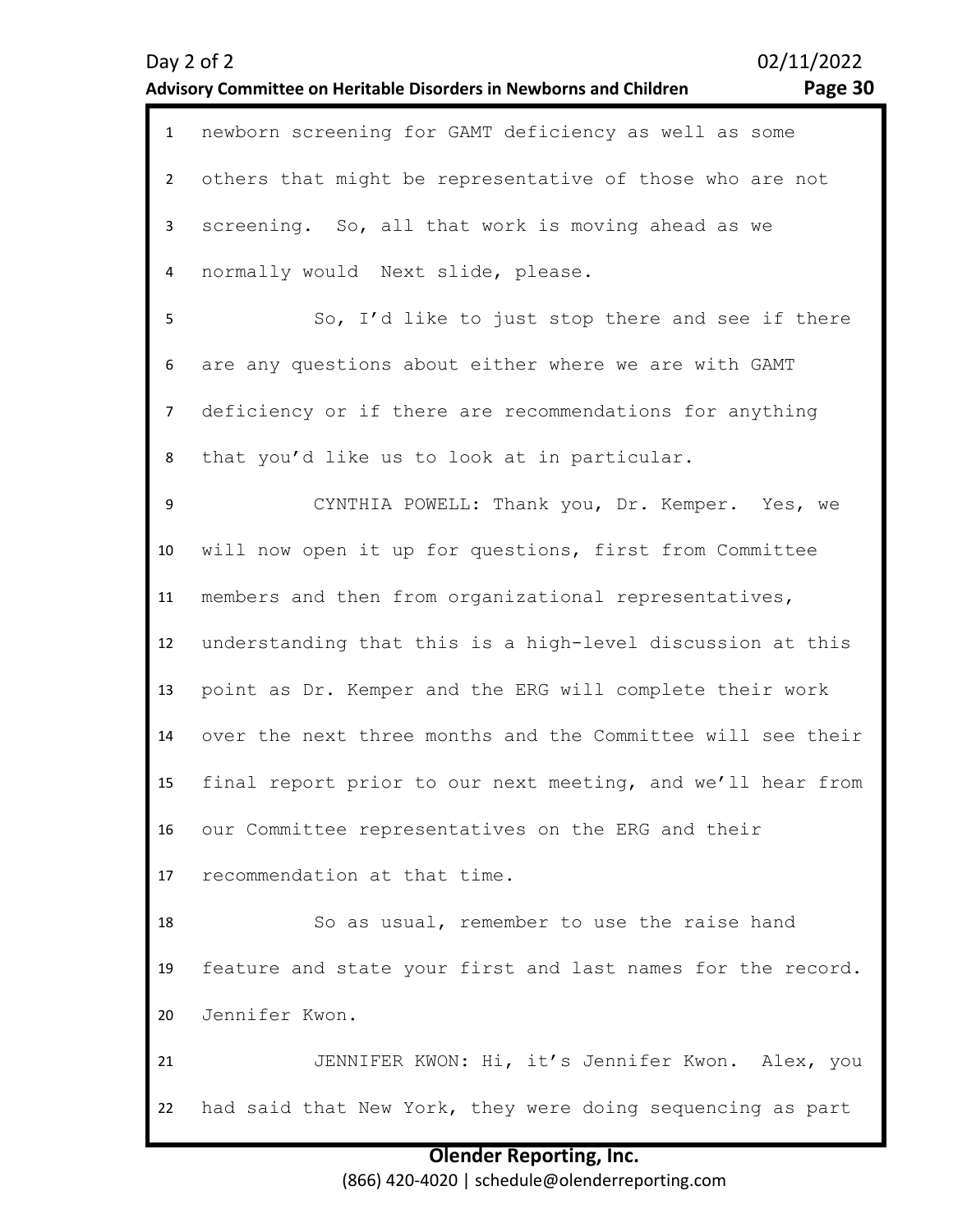| $\mathbf{1}$   | of their newborn screening process, I think that's what I   |
|----------------|-------------------------------------------------------------|
| $\mathbf{2}$   | heard. So, I was just a little -- I was interested in what  |
| $\mathbf{3}$   | to make of the five false positives.                        |
| 4              | ALEX KEMPER: I had to actually pull up the                  |
| 5 <sub>1</sub> | numbers again to take a look at it. What I can tell you,    |
| 6              | again, is that, you know, screening, the sequencing is      |
| $\overline{7}$ | baked into the -- into the process. In terms of the         |
| 8              | details of, you know, why exactly those false positives     |
| 9              | happen and those kinds of things, I can come back to you    |
| 10             | with that later.                                            |
| 11             | JENNIFER KWON: Yeah, I think that would be                  |
| 12             | helpful just for the -- I mean, I know that this is still   |
| 13             | ongoing, but I think that that would be helpful to know,    |
| 14             | because the New York State Lab has a -- I mean, I think     |
| 15             | clinicians are really comfortable with the amount of        |
| 16             | information they get from the New York State Lab because it |
| 17             | really helps with clinical decision making. I was just      |
| 18             | curious about what maybe the variants were of uncertain     |
| 19             | significance and you now, some of those details, I think,   |
| 20             | will be helpful for the Committee --                        |
| 21             | ALEX KEMPER: What's really interesting is, you              |
| 22             | know, when we're talking to the technical expert panel, I   |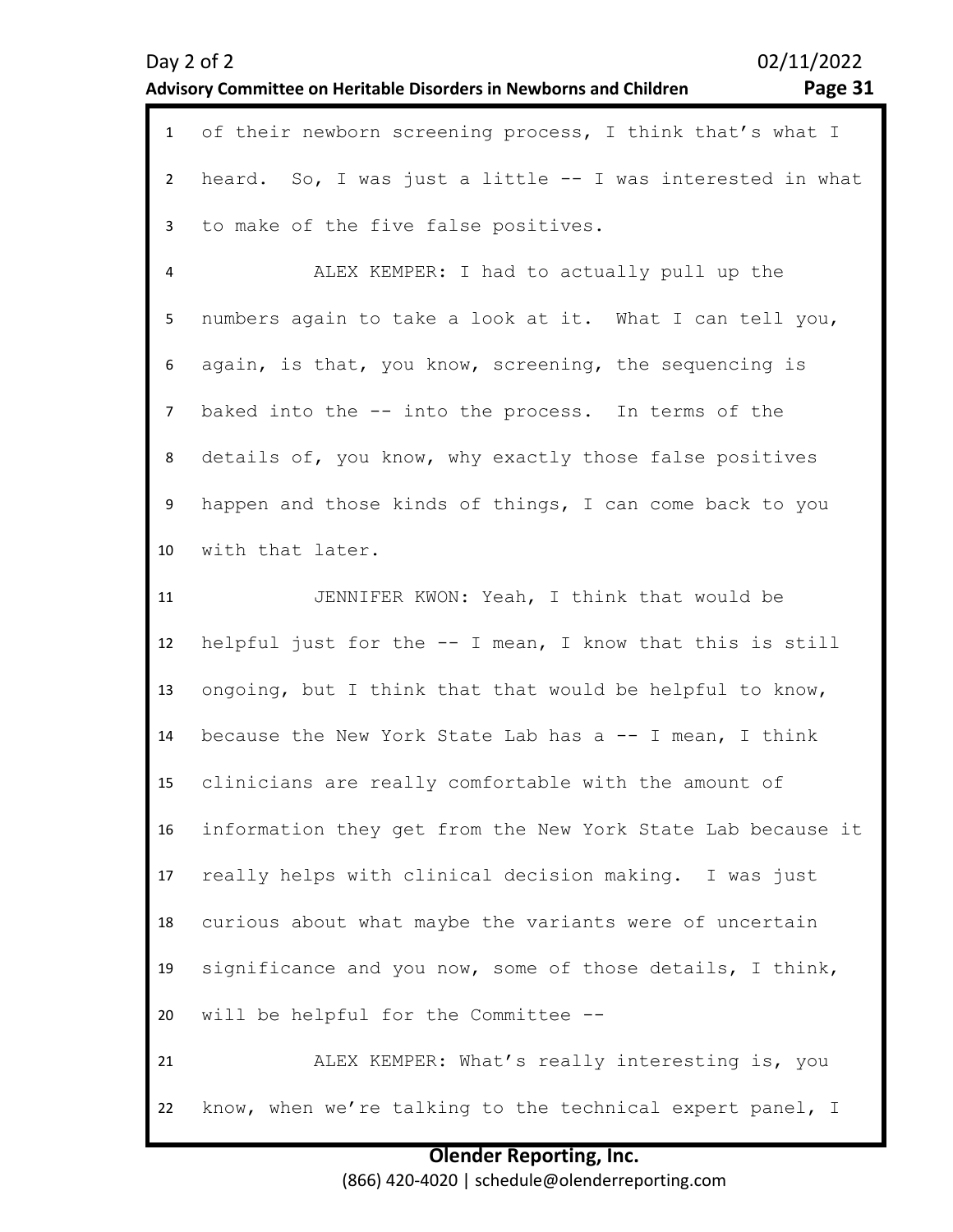|                | Page 32<br>Advisory Committee on Heritable Disorders in Newborns and Children |
|----------------|-------------------------------------------------------------------------------|
| $\mathbf{1}$   | mean, it's clear that it's really -- it's a biochemical                       |
| $\overline{2}$ | diagnosis, so figuring out exactly what the role is, but we                   |
| 3              | can clarify that more for you. As a matter of fact, I can                     |
| 4              | send a follow-up email to the Committee if you want to find                   |
| 5              | out before three months from now.                                             |
| 6              | CYNTHIA POWELL: Shawn McCandless.                                             |
| $\overline{7}$ | SHAWN MCCANDLESS: Thank you, Shawn McCandless,                                |
| 8              | Committee member. Thanks for that update, Alex.<br>Just a                     |
| 9              | few questions for clarification, some of which you may be                     |
| 10             | able to clarify now and some of which would be for the                        |
| 11             | future. The first is that one of the slides said that in                      |
| 12             | Utah they use something called FIA mass spec, mass spec.<br>$\mathbb{I}$      |
| 13             | assume that that's flow injection analysis.                                   |
| 14             | ALEX KEMPER: Yes.                                                             |
| 15             | SHAWN MCCANDLESS: And just to confirm, that's                                 |

16 pretty much the standard for tandem mass spectrometry,

17 correct?

18 ALEX KEMPER: Yeah.

19 20 SHAWN MCCANDLESS: Great. Okay, so that's -- this is nothing special, it's just --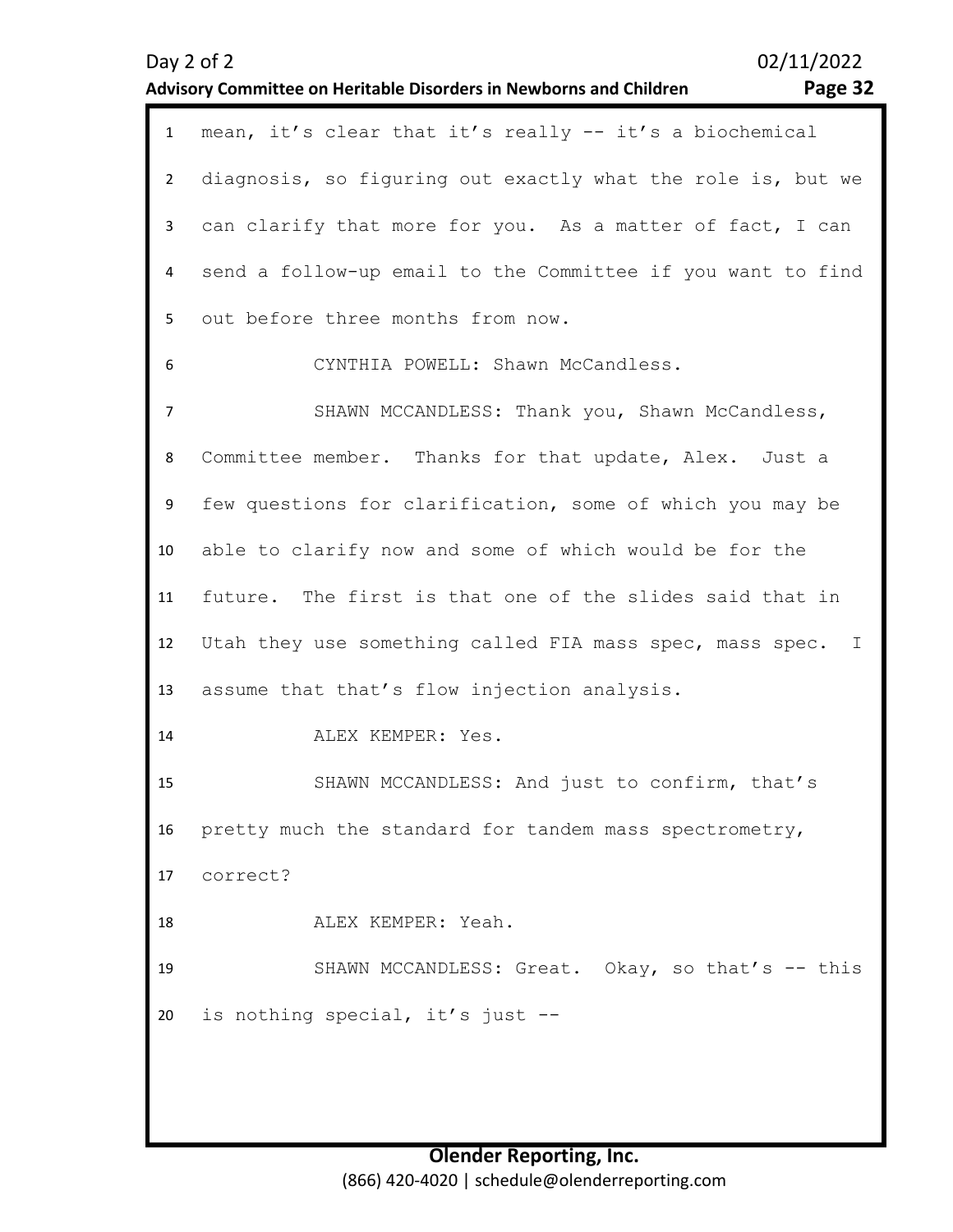| Dav | ╯ | ΩT |  |
|-----|---|----|--|
|-----|---|----|--|

02/11/2022

### **Advisory Committee on Heritable Disorders in Newborns and Children Page 33**

| ALEX KEMPER: No, it's nothing special as opposed           |
|------------------------------------------------------------|
| 2 to like the HPLC and the LC stuff that I've been talking |
| 3 about before.                                            |
| SHAWN MCCANDLESS: Yeah. Yeah, good. So pretty              |

5 6 7 much every state lab would already have this equipment to do this? So, the assay might be different, might require some additional steps, but the equipment --

8 9 10 11 12 13 14 15 16 17 ALEX KEMPER: Well, what I can tell you is both the New York and the Utah screeners, as well as, you know, we spoke to experts in Canada that are involved in newborn screening for it as well that you know, they'd like to highlight that this is, you know, as close to something that's easy to add into existing tandem mass spec screening, as you can hope. Now, I don't want to like cross lines and see them, you know, pushing forward or not, but from their perspective, it's really just a marginal amount of additional work.

18 19 20 21 22 SHAWN MCCANDLESS: Great, thank you. The second thing is that you made the statement that all of the treatment, sodium benzoate, creatine and ornithine are available over the counter. Almost certainly at least the creatine and ornithine will be considered nutritional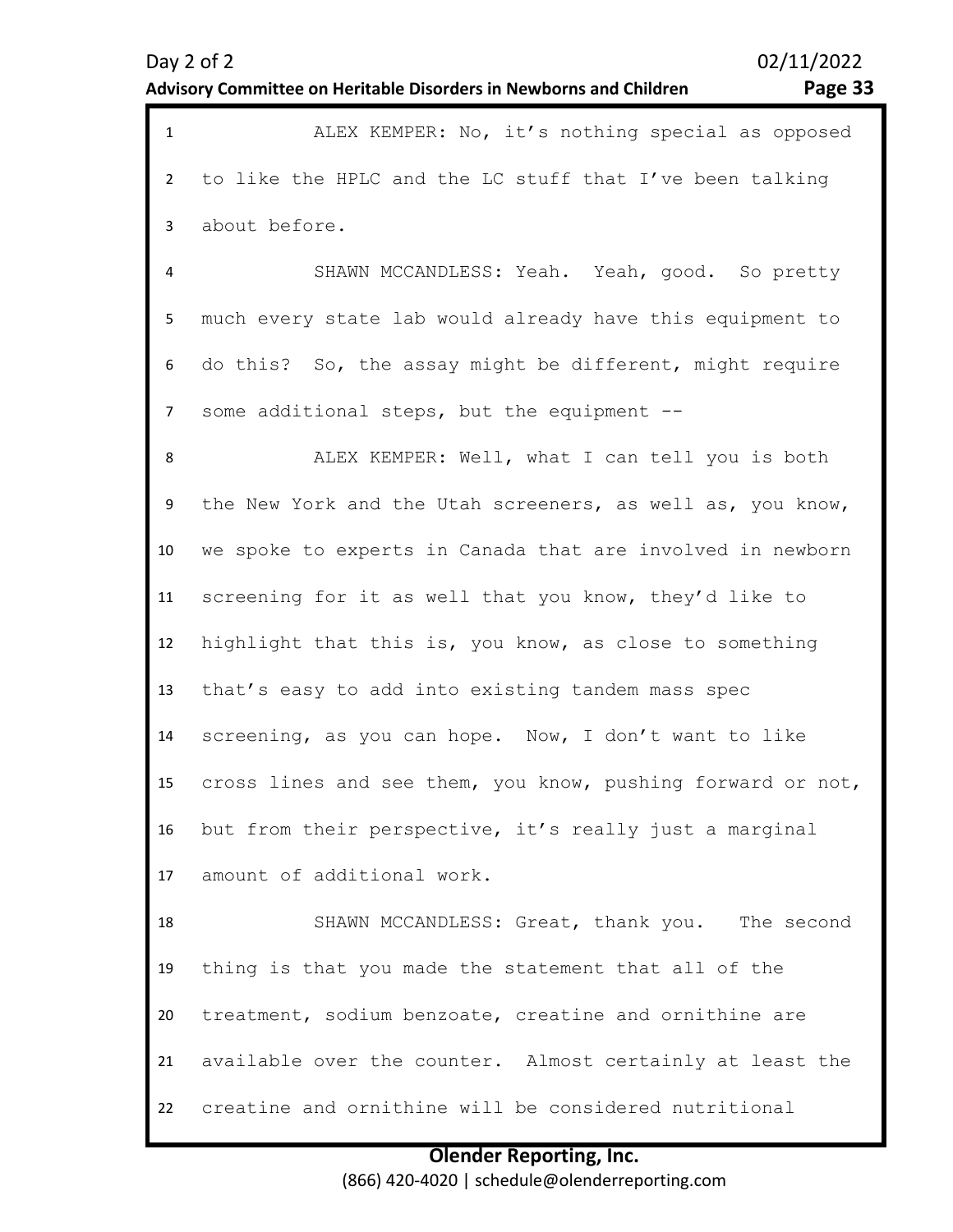### **Advisory Committee on Heritable Disorders in Newborns and Children Page 34**

Day 2 of 2 02/11/2022

| $\mathbf{1}$    | supplements by insurance companies and not covered, so it   |
|-----------------|-------------------------------------------------------------|
| $\overline{2}$  | would be really helpful to have estimates of the expected   |
| 3               | cost of treatment for families, since there's -- unless     |
| 4               | there's some requirement that these treatments be covered.  |
| 5 <sup>1</sup>  | If this as added to newborn screening this is almost        |
| 6               | certainly going to create -- create a requirement for the   |
| $7\overline{ }$ | family to pay for the treatment themselves, and we would -- |
| 8               | I think it would be helpful to know what that burden would  |
| 9               | be.                                                         |
| 10              | ALEX KEMPER: So, there's kind of two things                 |
| 11              | related to that that I want to look at. One is, you know,   |
| 12              | the issue of cost and coverage like you talked about, and   |
| 13              | the other thing is that if families opt to, you know, just  |
| 14              | buy it over the counter, go to Amazon or wherever it is     |
| 15              | that you can get this, are the standards such that they can |

16 17 feel reassured that they're getting the good stuff. And that's something that we'll have to rely on the technical

18 19 20 expert panel to help us understand, but obviously if they're getting it over the counter, we want to make sure that they're getting the highest quality product.

21 22 SHAWN MCCANDLESS: Right. Yeah, that's a great point. The final point that I would make is particularly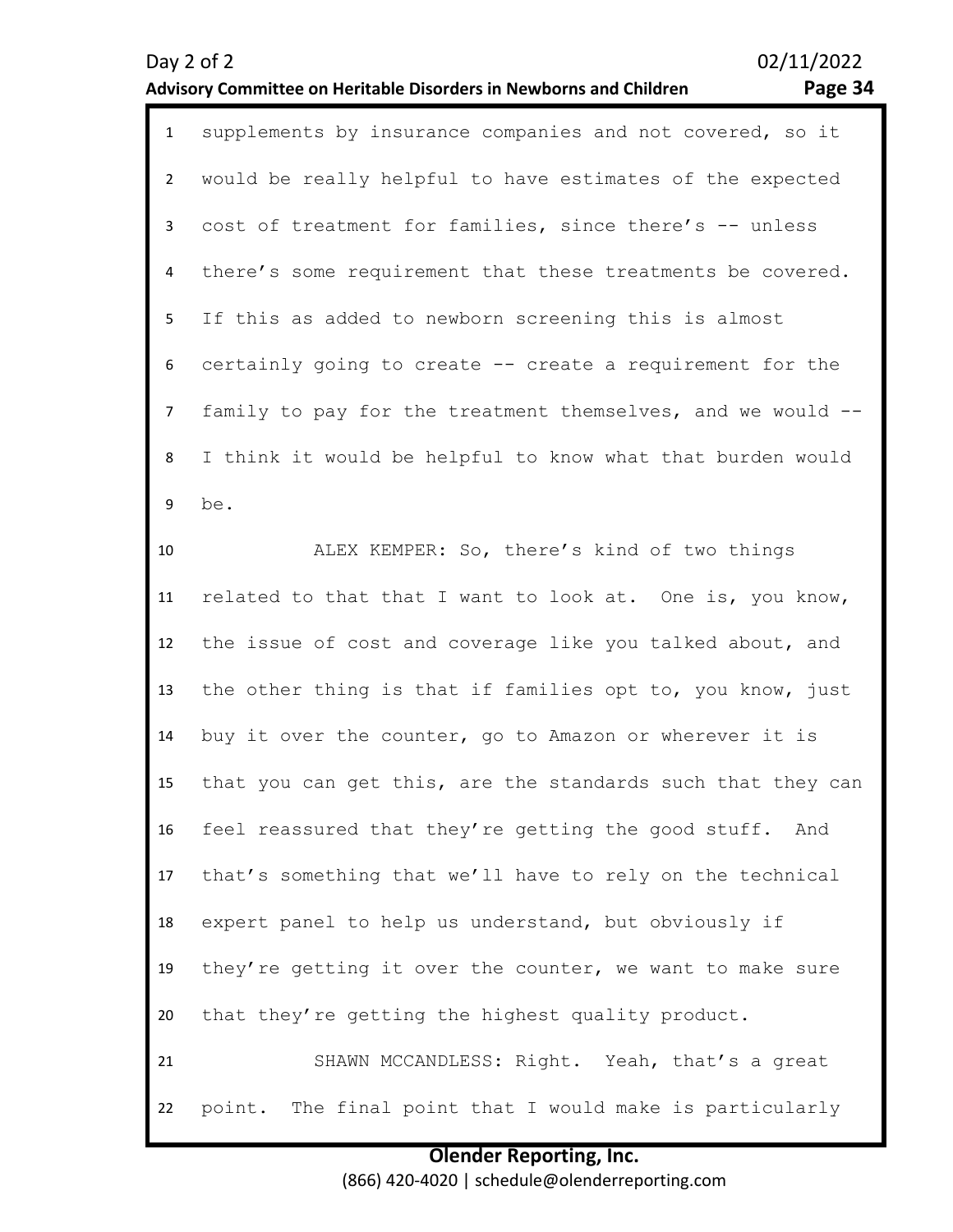1 pertinent, I think, after yesterday's evidence review and discussion, and that is that we have time right now to go back to the nominators and ask them -- there are very few case reports, as you alluded to. There's plenty of time for somebody to go back and track down every one of those reporters and compile a new list of updated information on long term outcomes. And that would -- and if any of you are listening, any of the people on the nominating Committee, this would be very, very helpful in making a

decision if we had that kind of updated data and if it can

be put together in time that it could be peer reviewed, of

we review it, that would be even better. I'll stop there.

ALEX KEMPER: Yeah. No, I'm glad you made that

14 recommendation.

2

3

4

5

6

7

8

9

10

11

12

13

15 16 17 18 19 20 21 CYNTHIA POWELL: Yeah, thanks for bringing up, too, about the cost of supplements and you know, thinking of biotinides deficiency and Biotene over the counter and you know, for some families it's nothing, it's minor, you know, added expense, but for some -- for other families it can be quite a burden. So, I think that will be important for us to hear more about. Scott Shone.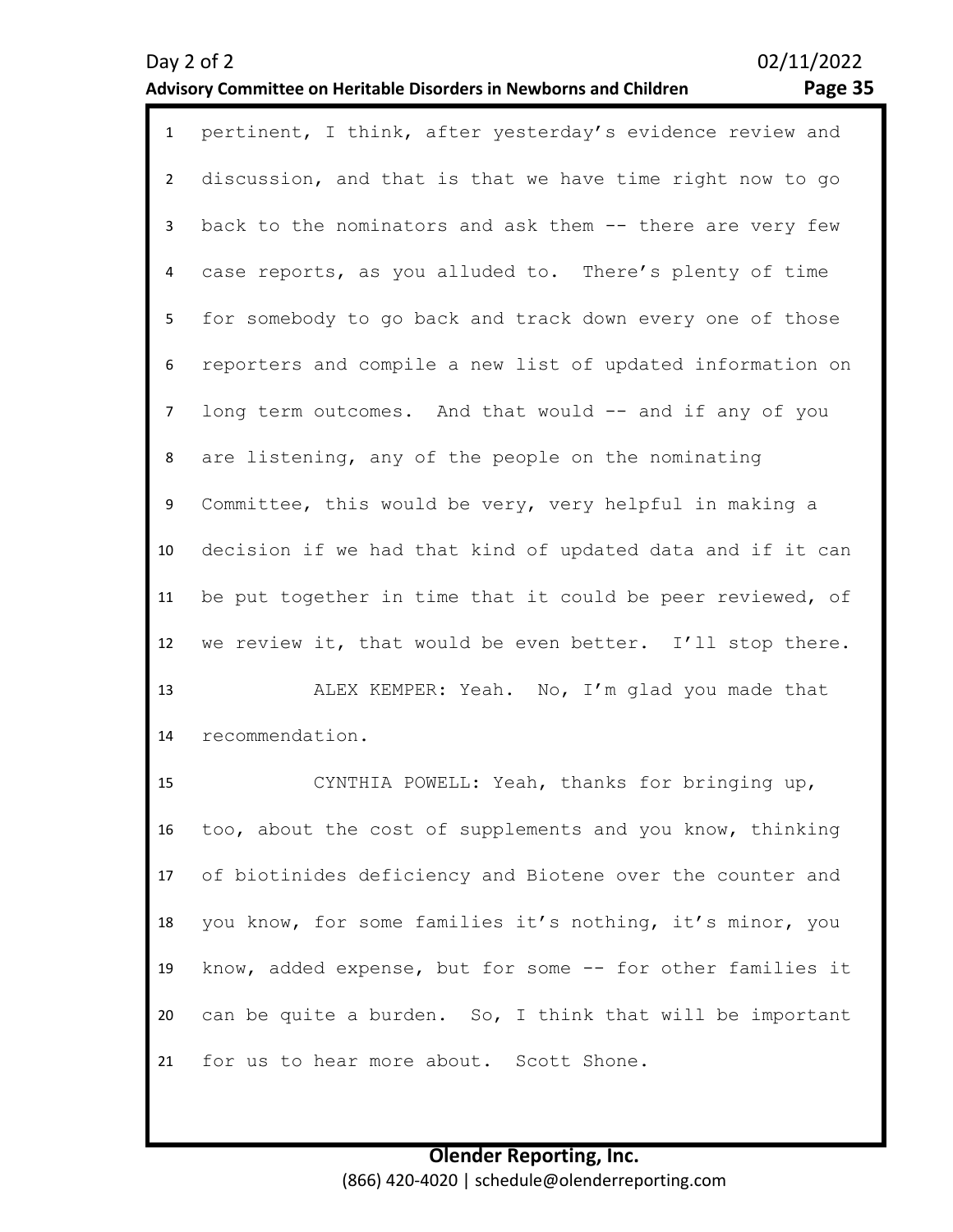### **Advisory Committee on Heritable Disorders in Newborns and Children Page 36**

1 SCOTT SHONE: Thanks. So I think, Alex, for 2 3 4 5 6 7 8 9 10 11 12 13 14 15 16 following up on what Dr. McCandless was saying, around the flow-injection mass spec, I think it would be good in the presentation in a few months to dive into a little bit more on how that's added to the existing amino acid ascertained and lysosomal storage disorder screening, the first tier, and a little bit on what's going to -- because there's no FDA cleared assay, so how does that going to be a burden? Probably going to come up in the public health system's impact assessment survey, so I would ask Jelili to really ask some of those questions, particularly the New York Lab, I think, runs an LDT, but Utah is running an FDA cleared kit. So, it would be good to understand that a little bit more and just what that burden would be. Like it is likely easy to add just to get the regulatory burden on the labs to do that.

17 18 19 20 21 22 And I also wondered if you know now or maybe in the future, why was this second-tier assay discontinued in New York and then transitioned to a send-out in Utah? My guess is that because of the low number of babies being reflexed, it was too burdensome to maintain, but is that accurate?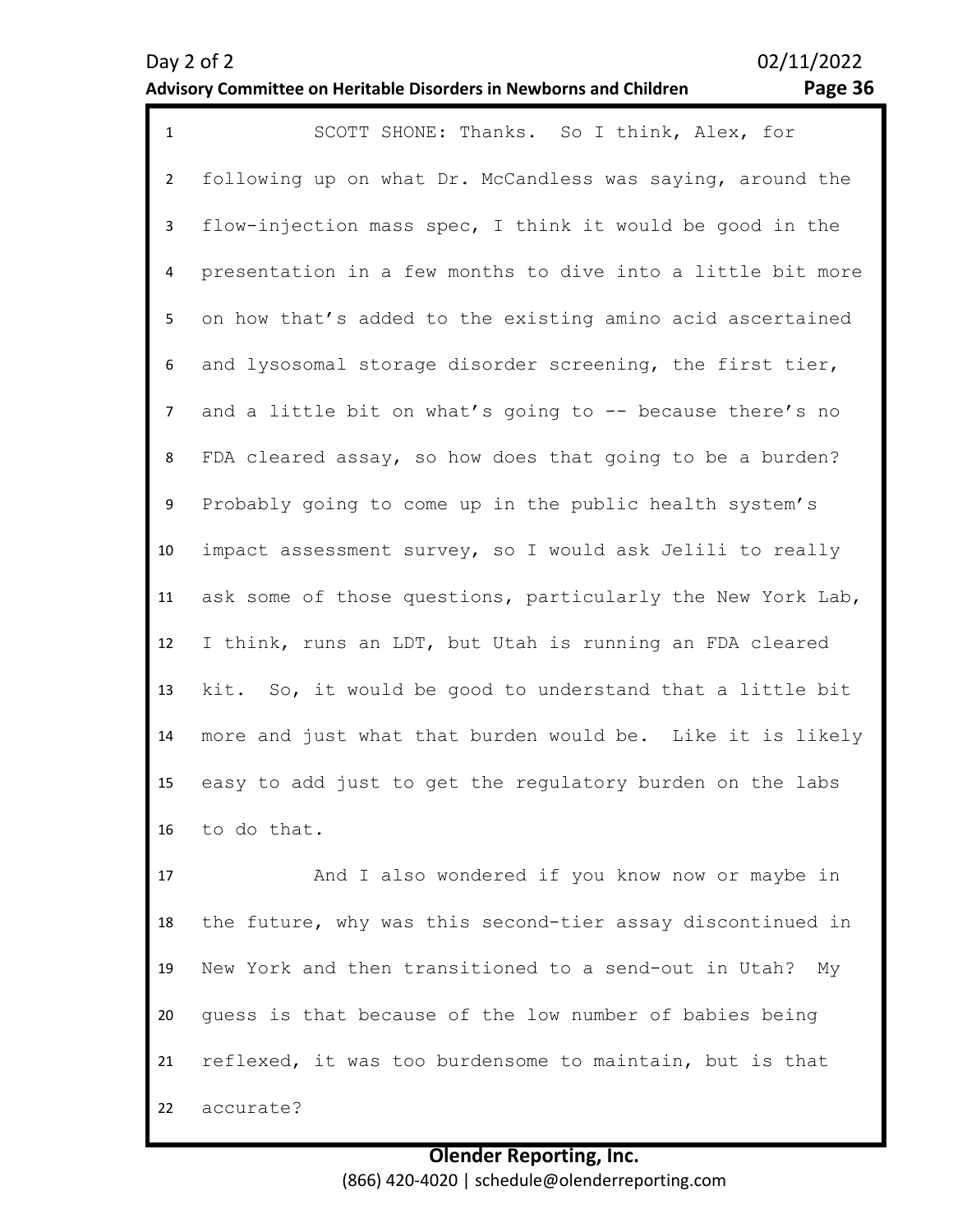### **Advisory Committee on Heritable Disorders in Newborns and Children Page 37**

### 1 ALEX KEMPER: Yeah, no, that's accurate. And then  $\overline{\phantom{a}}$ 3 4 5 6 7 8 9 10 11 12 13 14 15 16 17 18 19 20 21 22 the New York, I actually have detailed information but not at my hands, but basically, they felt that they could get away with just going directly without the second tier, and to use their vernacular, the juice wasn't worth the squeeze that they were, you know, finding what they wanted to find. But again, you know, that's the kind of thing that when we come back in three months, we'll go through in deeper detail. CYNTHIA POWELL: Any other questions or -- Shawn McCandless, did you have -- SHAWN MCCANDLESS: Yeah, just Alex, I'm wondering if when we get a more detailed report whether there will be information from the other newborn screening programs you alluded to outside of the U.S.? ALEX KEMPER: Yes. SHAWN MCCANDLESS: Okay, great. Thanks. CYNTHIA POWELL: And now we can open it up to organizational representatives. Gerry Berry. GERARD BERRY: So, hi, Alex, this is Gerry. I want to be careful of what I say about his because I've not studied it properly, but there is some difference in the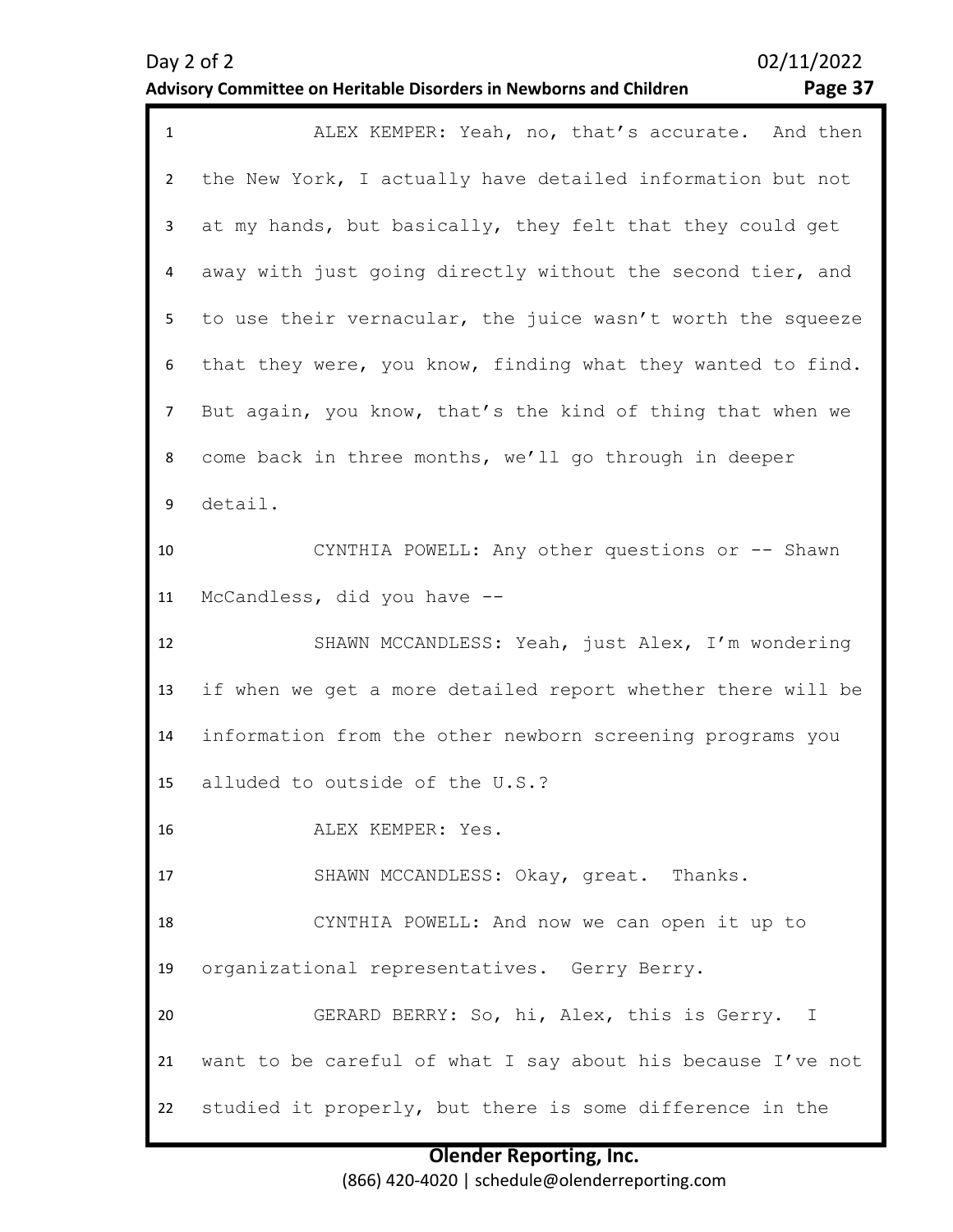### **Advisory Committee on Heritable Disorders in Newborns and Children Page 38**

| flux that exists in the utilization of arginine through the |
|-------------------------------------------------------------|
| normal pathway that involved aerogenesis versus the pathway |
| where there's entry into the mitochondria for biosynthesis  |
| and this sometimes causes some problems in the newborn      |
| period with regard to being able to make diagnoses with     |
| some other disease processes, and I think it's something    |
| that we ought to study a little more. There may be a        |
| problem where some infants might not be detected whereas    |
| others would because of this shift and flux that exists in  |
| the newborn period.                                         |
| ALEX KEMPER: I think I know what you mean, but              |
| it's -- well, I'm a general pediatrician, so I always get   |
| feverous when I look at the Krebs cycle again. So, what I   |
| will do is follow up with you afterwards just to make sure  |
| that I understand the specific question, because I want to  |
| make sure that I get it answered appropriately.             |
| GERARD BERRY: Yes. Yes, I think we should look              |
| at this a little more carefully. There is another disorder  |
|                                                             |
| where the flux is completely different in the newborn       |
|                                                             |

21 wonder whether that might have an impact on false -- you

22 know, on the false negatives.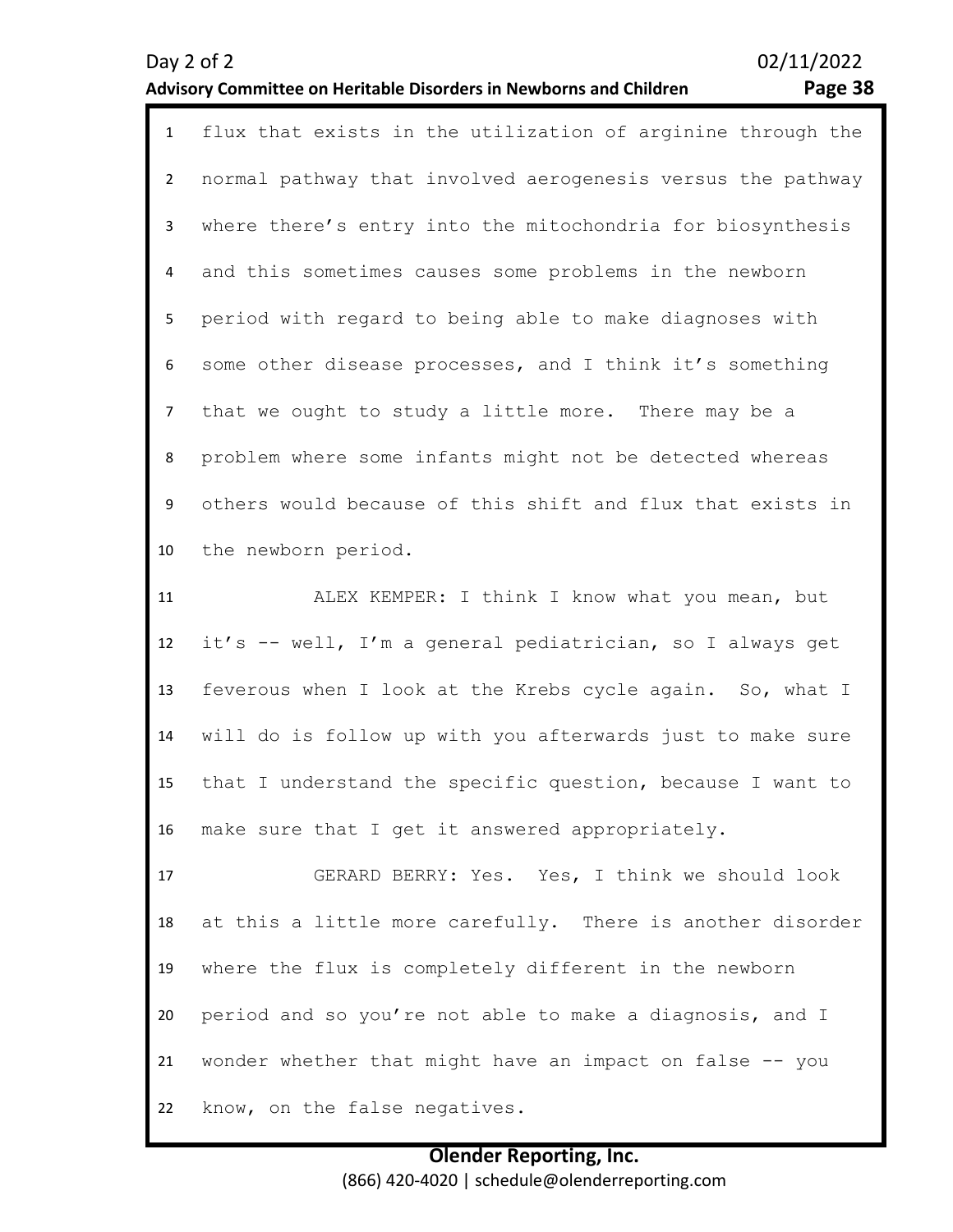| <b>Advisory Committee on Heritable Disorders in Newborns and Children</b> |  |  |  |
|---------------------------------------------------------------------------|--|--|--|
|---------------------------------------------------------------------------|--|--|--|

Page 39

| $\mathbf{1}$   | ALEX KEMPER: Yeah, I have no idea, but we will              |
|----------------|-------------------------------------------------------------|
| $\overline{2}$ | investigate.                                                |
| $\mathbf{3}$   | GERARD BERRY: Yeah. It could be trivial, but it             |
| 4              | deserves some investigation. Thank you.                     |
| 5              | CYNTHIA POWELL: Any other comments or questions             |
| 6              | for Dr. Kemper? Yes, Chanika.                               |
| $\overline{7}$ | CHANIKA PHORNPHUTKUL: Dr. Kemper, will this                 |
| 8              | newborn screening technology pick up other types of         |
| 9              | creatine deficiencies as a secondary finding because of the |
| 10             | X-Linked transporter which would probably be more common or |
| 11             | are they just going to use GUAC as their primary and then   |
| 12             | secondary to the creatine?                                  |
| 13             | ALEX KEMPER: Correct. So, I don't think it's                |
| 14             | going to pick up the -- again, I can confirm that with our  |
| 15             | technical expert panel as well, but really, the focus is on |
| 16             | GAMT deficiency and measuring GUAC and then looking at the  |
| 17             | GUAC and the creatine ratio.                                |
| 18             | CYNTHIA POWELL: Any other questions? All right,             |
| 19             | well, thank you very much, Dr. Kemper and to your team, and |
| 20             | we look forward to discussion at our next meeting.          |
| 21             | ALEX KEMPER: All right, thank you very much.                |
| 22             |                                                             |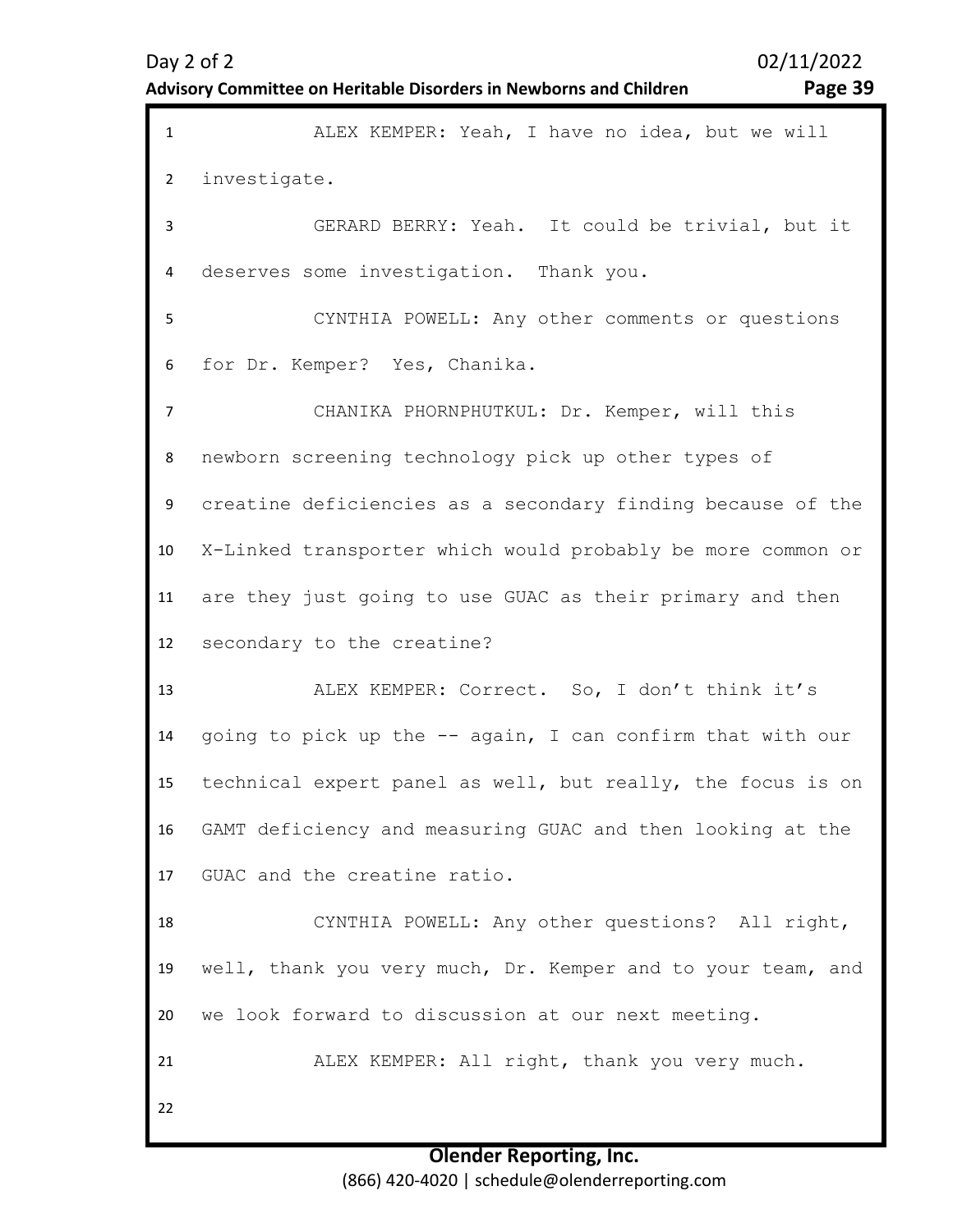### **Advisory Committee on Heritable Disorders in Newborns and Children Page 40**

| $\mathbf{1}$   | ACHDNC CONDITION REVIEW CAPACITY- INITIAL DISCUSSION       |
|----------------|------------------------------------------------------------|
| $\overline{2}$ | CYNTHIA POWELL: All right, going on now, we're             |
| 3              | going to talk about the Committee's condition review       |
| 4              | capacity and initial discussion about this. As technology  |
| 5              | for newborn screening and treatment of rare heritable      |
| 6              | disorders advances, there's an increasing possibility that |
| $\overline{7}$ | the number of condition nominations will outpace the       |
| 8              | Committee's capacity to review nomination packages and     |
| 9              | conduct evidence-based reviews.                            |
| 10             | The Committee has heard from multiple                      |
| 11             | stakeholders about this potential scenario. In August of   |
| 12             | 2021 the Committee began exploring issues concerning this  |
| 13             | scenario in a presentation and discussion facilitated by   |
| 14             | Dr. Shawn McCandless. During this discussion the Committee |
| 15             | discussed the timeline and approach for conducting         |
| 16             | evidence-based reviews. Committee capacity and issues      |
| 17             | concerning the equity of the nomination process were also  |
| 18             | discussed. Next slide, please.                             |
| 19             | The Committee is budgeted to conduct two                   |
| 20             | evidence-based reviews per year and must also balance      |
| 21             | Committee member capacity and the rigor of reviewing       |
| 22             | nomination packages. Even with a larger Committee budget   |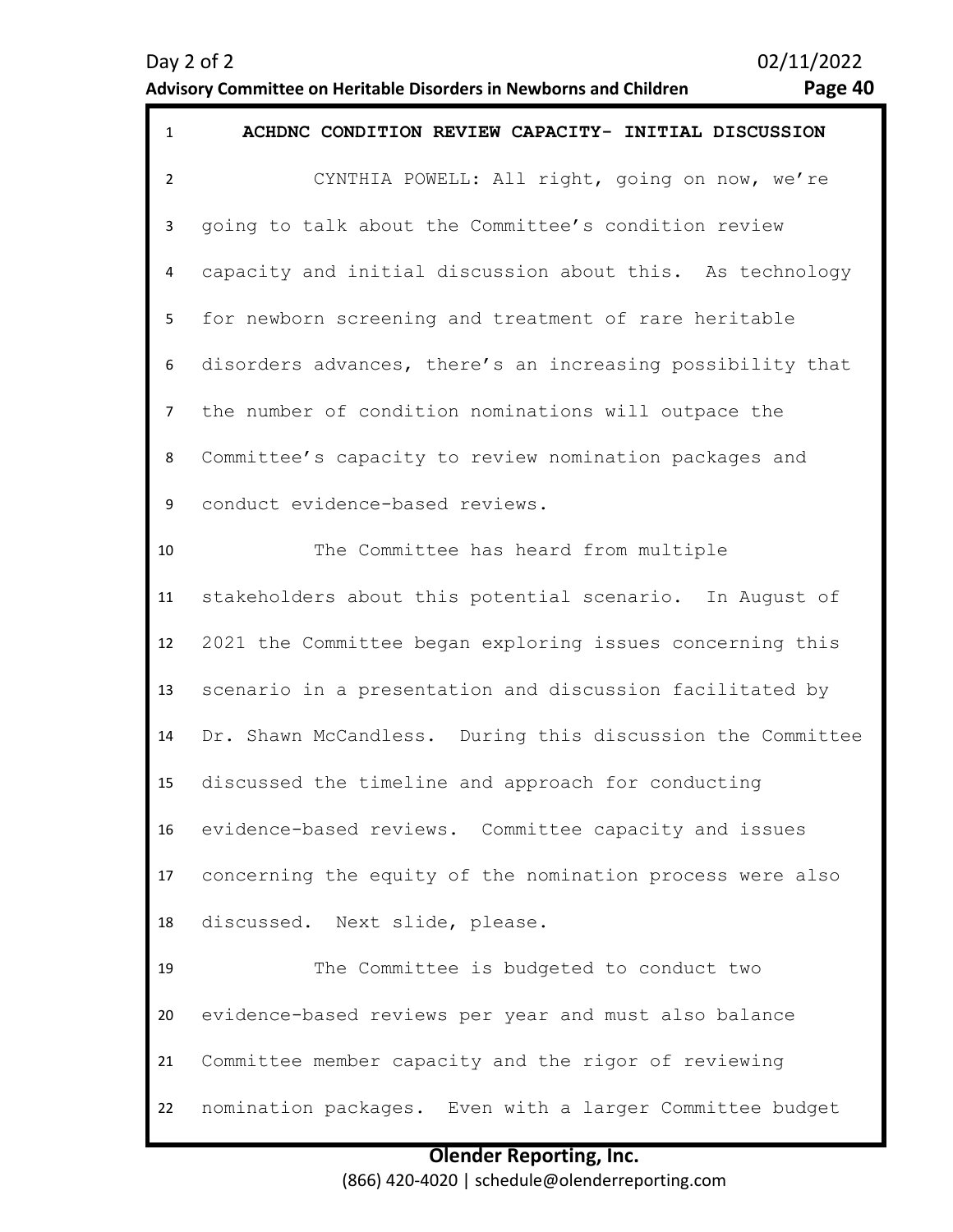### **Advisory Committee on Heritable Disorders in Newborns and Children Page 41**

| ., |
|----|
|----|

| $\mathbf{1}$   | and/or scaled up approach to conducting evidence-based      |
|----------------|-------------------------------------------------------------|
| $\overline{2}$ | reviews, most states would not be able to keep pace with    |
| 3              | implementing multiple newborn screening conditions added to |
| 4              | the Recommended Uniform Screening Panel in a short time     |
| 5              | frame. It currently takes most states between three to ten  |
| 6              | years to implement a new RUSP condition. The expertise of   |
| $\overline{7}$ | the Committee and the evidence review group is critical.    |
| 8              | The Secretary recommends that every state screen for        |
| 9              | conditions on the RUSP because the ACHDNC has rigorous      |
| 10             | methods in place to assess complicated data and undertake   |
| 11             | an informed decision-making process.                        |
| 12             | It might not be feasible to make condition                  |
| 13             | reviews less intensive or to scale up and conduct the same  |
|                |                                                             |
| 14             | level of review and analysis. The nomination and            |
| 15             | prioritization workgroup has well defined criteria in place |
| 16             | to review nomination packages, however, I've identified it  |
| 17             | as priority to define criteria for the prioritization of    |
| 18             | nominated conditions.                                       |
| 19             | On the next slide I'll pose a few questions for             |
| 20             | your consideration, but before I do, please keep in mind    |
| 21             | that the Committee and the N&P workgroup have a finite      |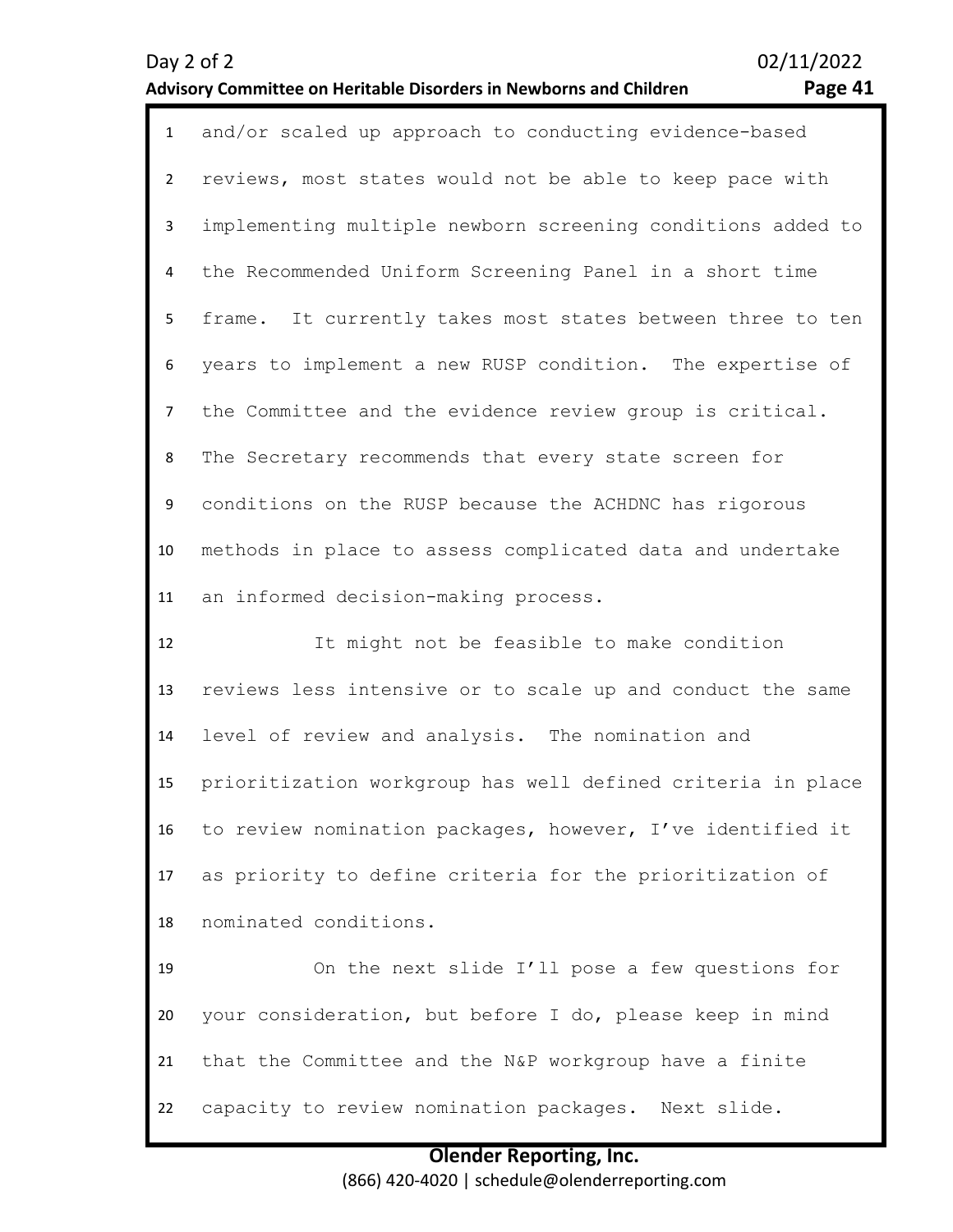# not ideal for prioritization? What would the process look

16 17 18 19 20 21 like? For example, would the entire Committee vote to prioritize or not prioritize the condition. In the event that the Committee receives multiple nominations at one time, should there be more than one N&P workgroup? I will now open up the floor for discussion. Committee members will discuss first, and organizational

22 representatives will follow. As a reminder, please use the

> **Olender Reporting, Inc.** (866) 420-4020 | schedule@olenderreporting.com

| Day $2$ of $2$                                                     | 02/11/2022 |
|--------------------------------------------------------------------|------------|
| Advisory Committee on Heritable Disorders in Newborns and Children | Page 42    |

8

9

10

11

12

13

14

15

| 1 | I feel that a key strategy will be to develop                |
|---|--------------------------------------------------------------|
|   | 2 criteria to prioritize the review of nomination packages.  |
|   | 3 To that end and in building on today's discussion, within  |
|   | 4 the next few weeks I will convene a workgroup comprised of |
|   | 5 both current and former members of the Advisory Committee  |
|   | 6 and other newborn screening and subject matter experts to  |
|   | 7 discuss these issues.                                      |

thoughts on this topic. For example. What are your

should be prioritized? What are your ideas for this

thoughts on criteria for prioritization? What are the

characteristics of a nomination package or condition that

process? From a different perspective, are there certain

factors that would make a nomination package or condition

Today it's important to gather your initial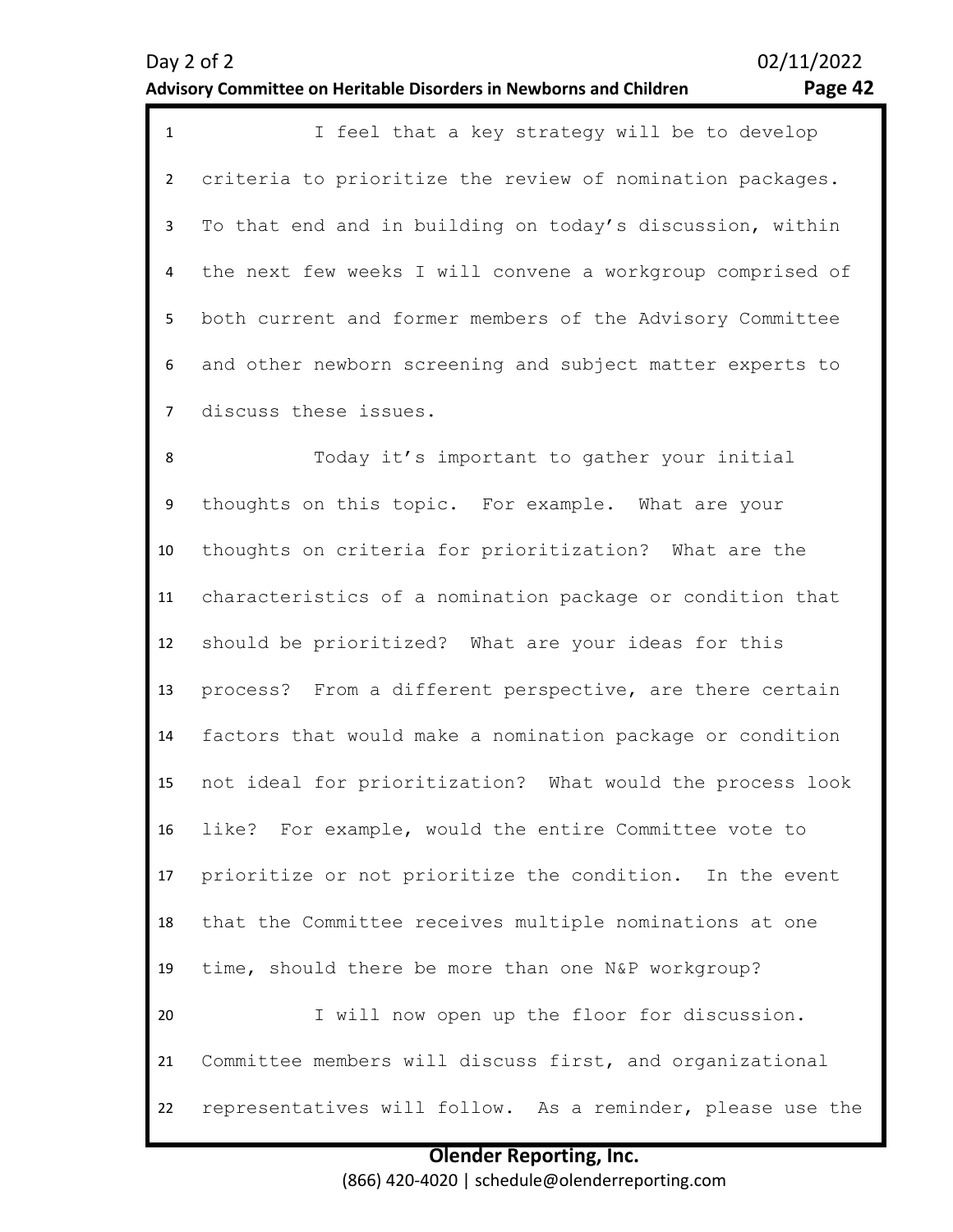**Advisory Committee on Heritable Disorders in Newborns and Children Page 43**

1 raised hand feature in Zoom when you'd like to make  $\overline{\phantom{0}}$ 3 4 5 comments or ask questions. When speaking, please remember to unmute yourself and state your first and last name each time you ask a question or provide comments to ensure proper recording.

6 7 8 9 10 11 12 13 14 I'll say there was a paper that was published in December, a project done by Don Bailey, Holly Peay and others at RTI International that surveyed newborn screening stakeholders and got some of their thoughts about this issue and others just related to the advancement of treatment for rare diseases and how this Committee and newborn screening programs in general will be able to handle this. So, you might want to take a look at that if you haven't seen it already. Jennifer Kwon.

15 16 17 18 19 20 21 22 JENNIFER KWON: Hi, this is Jennifer Kwon, and I can't believe -- I know, it looks like I'm a megalomaniac because I'm always the first one talking, but I think this is an incredibly important issue, and I care a lot about newborn screening, and I think that our ability to sustain high quality newborn screening follow-up is really going to be impacted by the number of -- the number of conditions and people who are applicants for those conditions, who are

### **Olender Reporting, Inc.** (866) 420-4020 | schedule@olenderreporting.com

Day 2 of 2 02/11/2022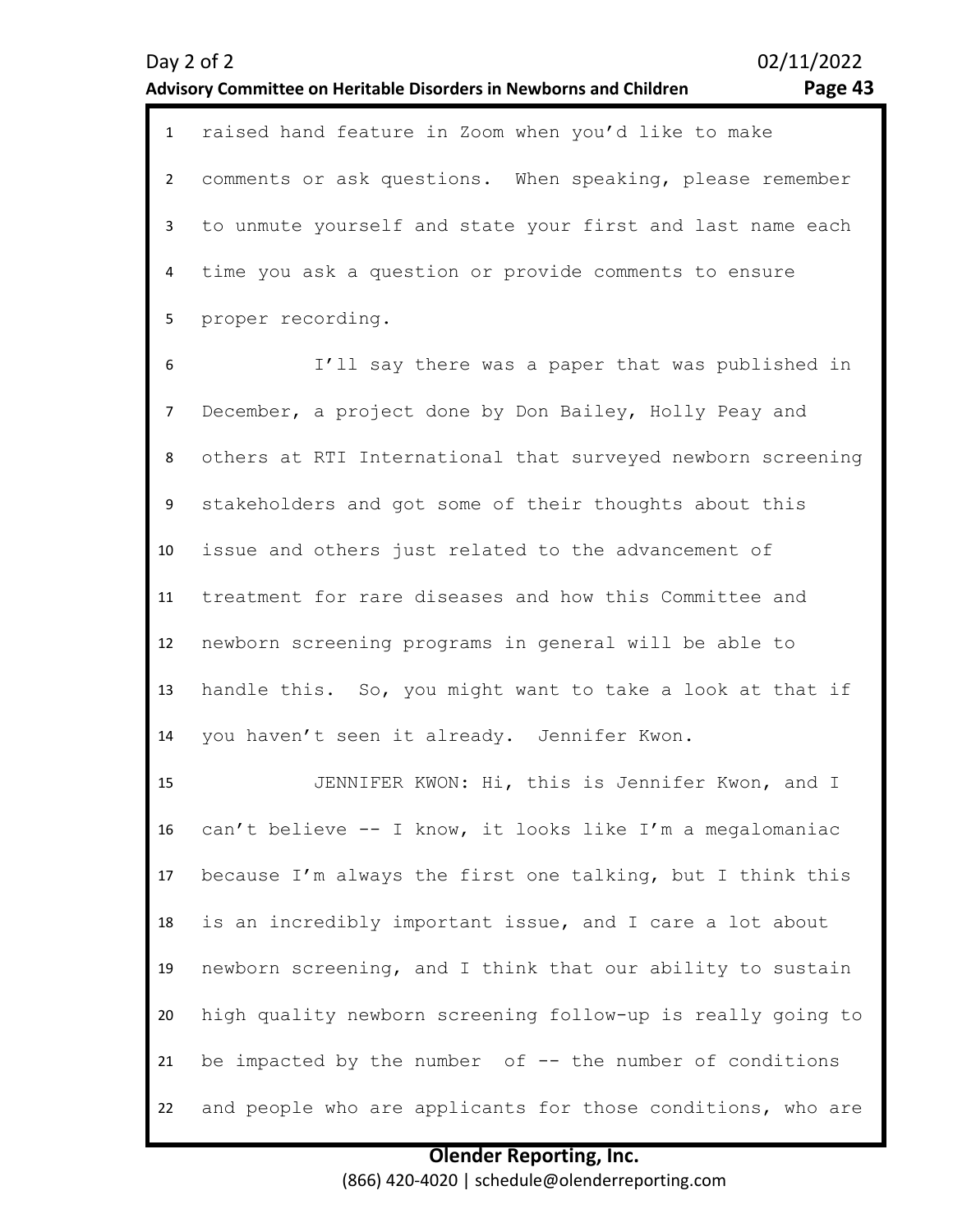**Olender Reporting, Inc.** (866) 420-4020 | schedule@olenderreporting.com

### Day 2 of 2 02/11/2022 **Advisory Committee on Heritable Disorders in Newborns and Children Page 44**

1 going to have new treatments that are being developed right

| $\overline{2}$ | now. I mean, I just feel like this is sort of coming down                 |
|----------------|---------------------------------------------------------------------------|
| 3              | the pike.                                                                 |
| 4              | So as a new member, I have to say I'm not that                            |
| 5              | familiar with the nomination and prioritization workgroup                 |
| 6              | that you were discussing. I was wondering if you could                    |
| $\overline{7}$ | share a little more about how they get formed and you know,               |
| 8              | how they're sort of brought online, Dr. Powell, if you                    |
| 9              | wouldn't mind doing that?                                                 |
| 10             | CYNTHIA POWELL: Sure. Sure. So, the N&P                                   |
| 11             | workgroup is made up of four Committee members plus the                   |
| 12             | Chair of the Committee and we try to get, you know, a                     |
| 13             | fairly wide range of expertise in that area, you know.<br>SO <sub>1</sub> |
| 14             | for clinician, newborn screening lab expert, someone with                 |
| 15             | more primary care background, as well as knowledge and                    |
| 16             | interest and expertise and ethical issues. And also, we                   |
| 17             | have a representative from the -- currently from the CDC,                 |
| 18             | Carla Cuthbert serves on that workgroup.                                  |
| 19             | JENNIFER KWON: So, you choose them as soon as you                         |
| 20             | see an application come in, basically?                                    |
| 21             | CYNTHIA POWELL: No, it's a standing -- pretty                             |
| 22             | much been a standing workgroup. So that, you know, unless                 |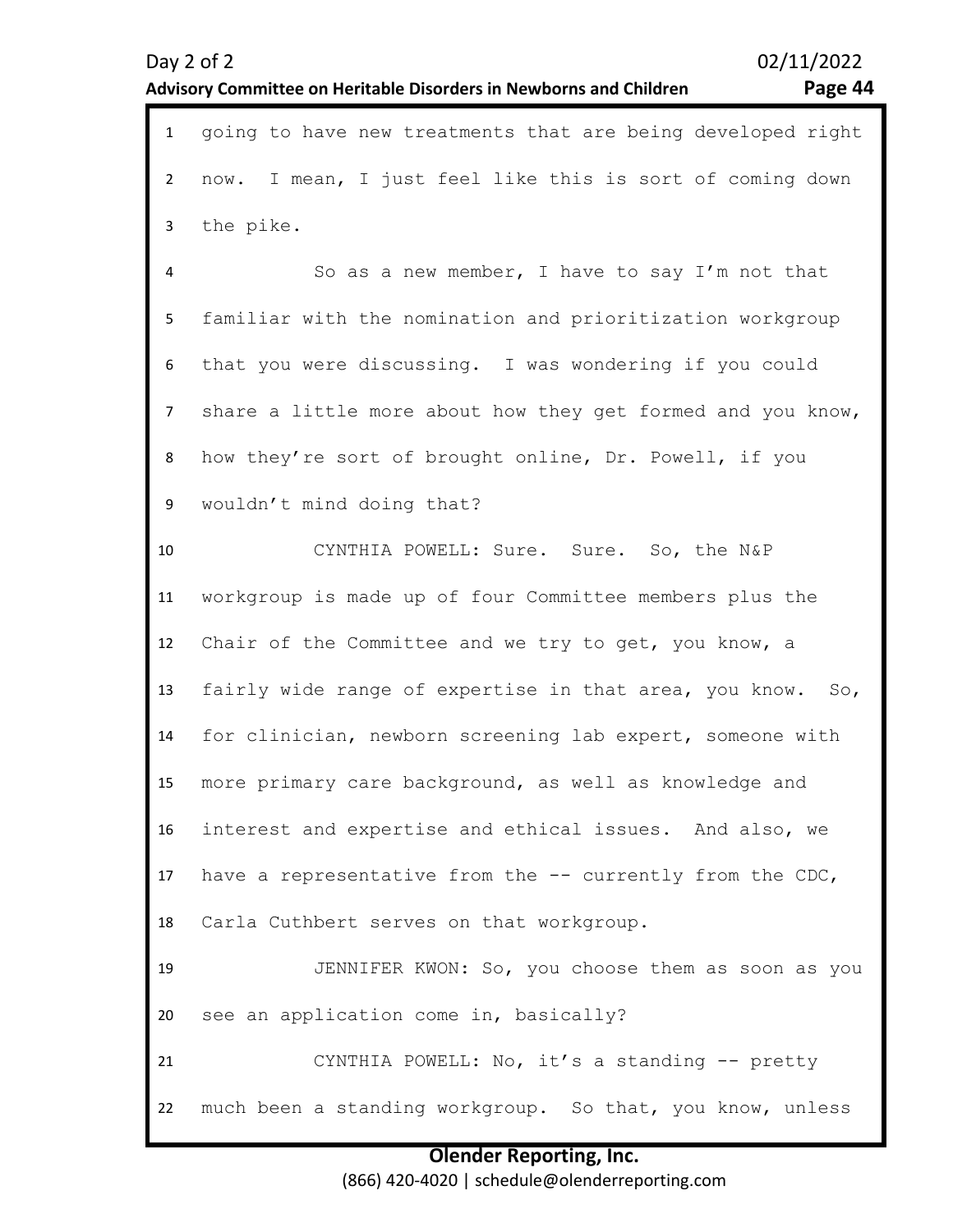| <b>Advisory Committee on Heritable Disorders in Newborns and Children</b> |  |  |
|---------------------------------------------------------------------------|--|--|
|---------------------------------------------------------------------------|--|--|

Page 45

| $\mathbf{1}$   | people rotate off the Committee, they, you know, continue   |
|----------------|-------------------------------------------------------------|
| $\overline{2}$ | to serve possibly indefinitely, but yeah, so --             |
| 3              | JENNIFER KWON: If they look at the -- they're the           |
| 4              | first people to look at the application?                    |
| 5              | CYNTHIA POWELL: Yeah, so well HRSA -- so the                |
| 6              | application is submitted to HRSA and HRSA reviews the       |
| $\overline{7}$ | application. And then if, you know, there are things that   |
| 8              | are missing, you know, they will go back to the nominators  |
| 9              | and ask for that additional information. And you know,      |
| 10             | getting that back could take just, you know, a few weeks.   |
| 11             | It could take months, and then after package is complete as |
| 12             | per HRSA, then it's given to the N&P workgroup for their    |
| 13             | review. And then usually it takes at least three meetings   |
| 14             | of the N&P workgroup to discuss the package, to go over all |
| 15             | the questions that the N&P workgroup needs to answer prior  |
| 16             | to submitting there, you know, review to the full           |
| 17             | Committee, and going over those questions and you know,     |
| 18             | guidance, whether, you know, it's thought that the package  |
| 19             | is ready for -- or nomination is ready for a full evidence  |
| 20             | based review or not.                                        |
| 21             | JENNIFER KWON: Thank you.                                   |
| 22             | CYNTHIA POWELL: Sure. Kyle Brothers.                        |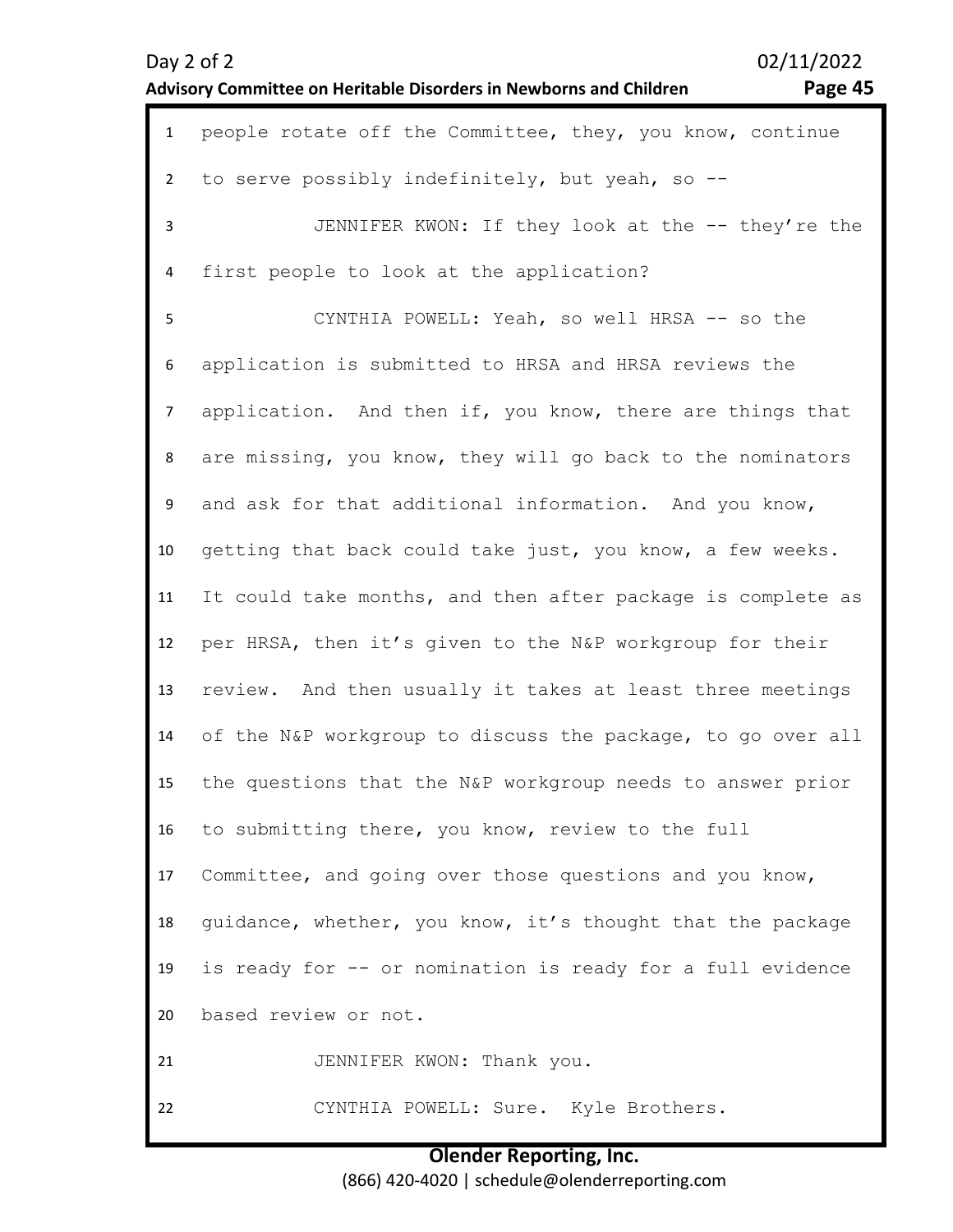### Day 2 of 2 02/11/2022 **Advisory Committee on Heritable Disorders in Newborns and Children Page 46**

| $\mathbf{1}$   | KYLE BROTHERS: Thank you. I think I'm                      |
|----------------|------------------------------------------------------------|
| $\overline{2}$ | contractually obligated to mention ethical issues when     |
| 3              | topics like this come up, so I'll just do that. So, in     |
| 4              | other domains of health, you know, prioritization is based |
| 5              | by an analogy on military triage, right? We focus our      |
| 6              | resources on the patients that can be helped the most, and |
| $\overline{7}$ | fortunately, this has come up during COVID with            |
| 8              | prioritization of ICU beds and ventilators and things like |
| 9              | that.                                                      |
| 10             | Unfortunately, I think in this case that                   |
| 11             | framework might not work so well, because we're deciding   |
| 12             | whether to do an evidence review, and it's really the      |
| 13             | evidence review that could help us assess what's our       |
| 14             | capability of helping, you know, children, you know, by    |
| 15             | proceeding with this process. So I think it might be       |
| 16             | difficult from the beginning to say, you know, this        |
| 17             | condition, because it is a more common condition, or       |
| 18             | because we think the intervention is more beneficial that  |
| 19             | it should have a priority, so I think I could be convinced |
| 20             | otherwise, but I think criteria like that might be         |
| 21             | difficult to implement in a state of sort of like initial, |
| 22             | you now, lack of information. We have some, you know,      |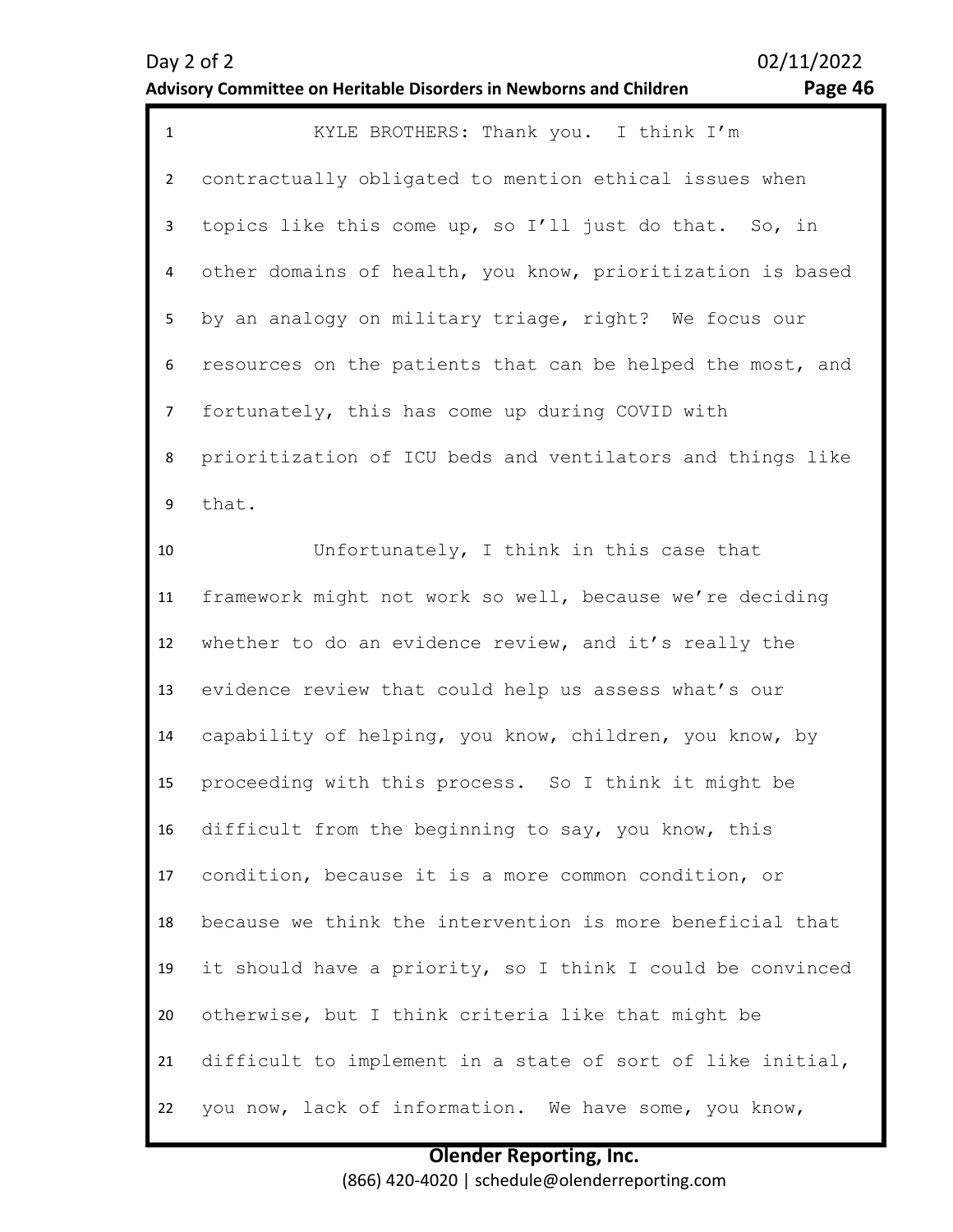| $\mathbf{1}$   | projections about what the evidence says, but we don't      |
|----------------|-------------------------------------------------------------|
| $\overline{2}$ | really know until we get a full review.                     |
| $\mathbf{3}$   | So maybe -- I think there are a few possible                |
| 4              | solutions to that. One would be to say we can only          |
| 5              | consider and vote on conditions and prioritize that after a |
| 6              | review. So it might be that we need to scale up our         |
| $\overline{7}$ | ability to do an evidence review while still accepting that |
| 8              | we can only view one condition per meeting or something     |
| 9              | like that, in which case I think we would need to change    |
| 10             | the guidelines for the Committee, because we have a         |
| 11             | specification about how much time passes between a          |
| 12             | nomination and a vote for further consideration.            |
| 13             | But another approach might be to simply take a              |
| 14             | first come, first serve framework, and say there's no       |
| 15             | meaningful way to prioritize conditions because there are   |
| 16             | many, you know, value judgments involved in that. So, we    |
| 17             | will say from the date that a nomination is fully, you      |
| 18             | know, completed, it goes in the cue, and we will reach it   |
| 19             | as soon as we work through all the ones before that one in  |
| 20             | the cue.                                                    |
| 21             | So anyway, just some ideas on how we might                  |
| 22             | approach this.                                              |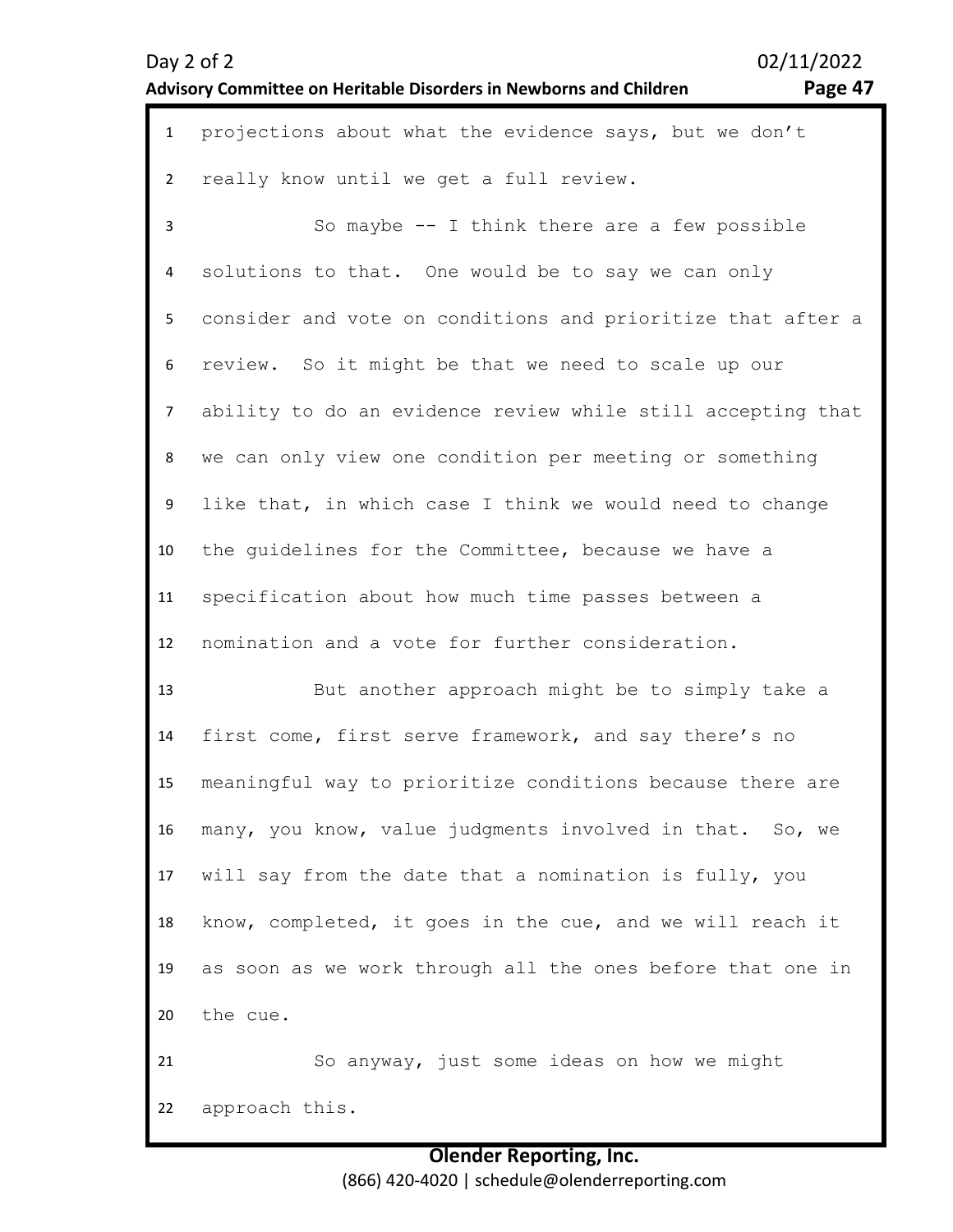### **Advisory Committee on Heritable Disorders in Newborns and Children Page 48**

| Page 48 |  |
|---------|--|

| $\mathbf{1}$   | CYNTHIA POWELL: Thank you. Yeah, there has been             |
|----------------|-------------------------------------------------------------|
| $\overline{2}$ | discussion about whether the N&P workgroup should do more   |
| 3              | detailed review prior to sort of, you know, making their    |
| 4              | recommendation. And you know, that's certainly an option.   |
| 5              | One of the difficulties in that is, you know, they're       |
| 6              | Committee members, they're already doing this as, you know, |
| $\overline{7}$ | volunteer work, dedicating their time to this, and to       |
| 8              | really carry out a thorough evidence-based review, you      |
| 9              | know, is, I think, going to be difficult. We're currently   |
| 10             | short on a couple of Committee members. You know, that      |
| 11             | happened when, you know the Newborn Screening Saves Lives   |
| 12             | Act was not passed and we're still operating as a           |
| 13             | discretionary Committee. We're hoping to add some new       |
| 14             | members, you know, within the next year. But, you know, it  |
| 15             | has been difficult to sort of, you know, just have the time |
| 16             | to review everything. So anyway, but thanks for your        |
| 17             | comments, Kyle. Scott Shone.                                |
| 18             | SCOTT SHONE: Thank you. I have a couple of                  |
| 19             | different and desperate thoughts on this, and I'll try to   |
| 20             | articulate clearly. So, I would just say as a member of     |
| 21             | the N&P workgroup I agree with everything Dr. Powell said.  |
| 22             | I mean, there are -- and we've had it recently with this    |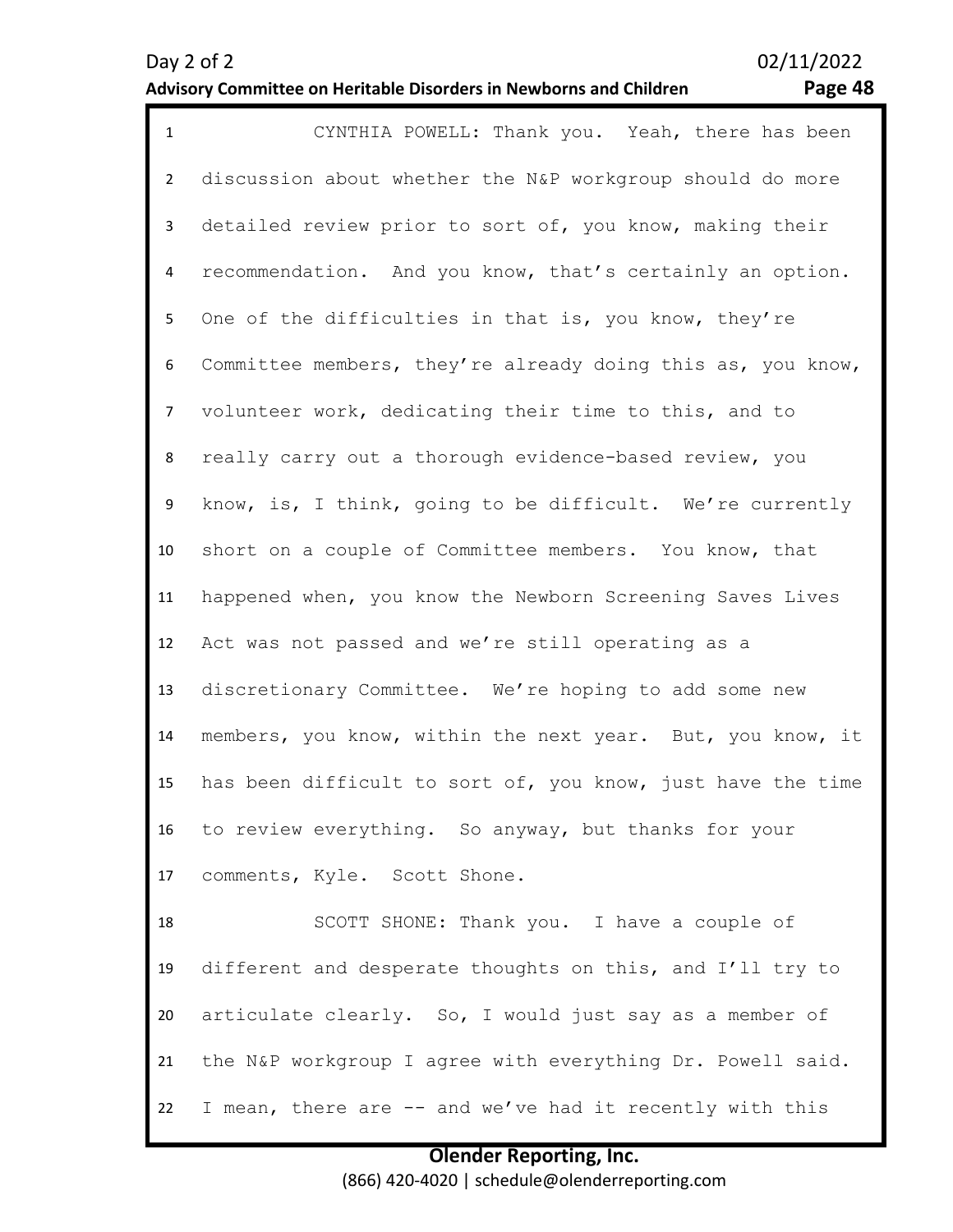### **Advisory Committee on Heritable Disorders in Newborns and Children Page 49**

| $\mathbf{1}$   | one after the other of MPS II and GAMT, and CCMV and more   |
|----------------|-------------------------------------------------------------|
| $\overline{2}$ | that $I'm -$                                                |
| 3              | CYNTHIA POWELL: Krabbe.                                     |
| 4              | SCOTT SHONE: Krabbe, thank you. And Krabbe, and             |
| 5              | I just want to acknowledge the work of my colleagues on the |
| 6              | N&P workgroup to really be diligent about that. And I       |
| 7              | think, Kyle, your point around not making value judgments   |
| 8              | is something that we have really taken to heart. We're not  |
| 9              | doing that, right? We're not trying to do an evidence-      |
| 10             | based review, but the reality is that the product that      |
| 11             | comes in drives the amount of effort and the pace at which  |
| 12             | they can be assessed and pushed through, and we've seen     |
| 13             | that with some conditions that have come through in my      |
| 14             | tenure on the N&P workgroup can get done in a couple        |
| 15             | meetings and some have taken a few months of back and forth |
| 16             | and reschedule and multiple meeting in a week or over weeks |
| 17             | because everybody is trying to do their best to get it      |
| 18             | through.                                                    |
| 19             | So, I think the education efforts of HRSA to help           |
| 20             | nominators home in on what's critical in the nomination     |
| 21             | package is essential to make the work of the N&P group      |
| 22             | easier. That then just unfortunately shifts the bottleneck  |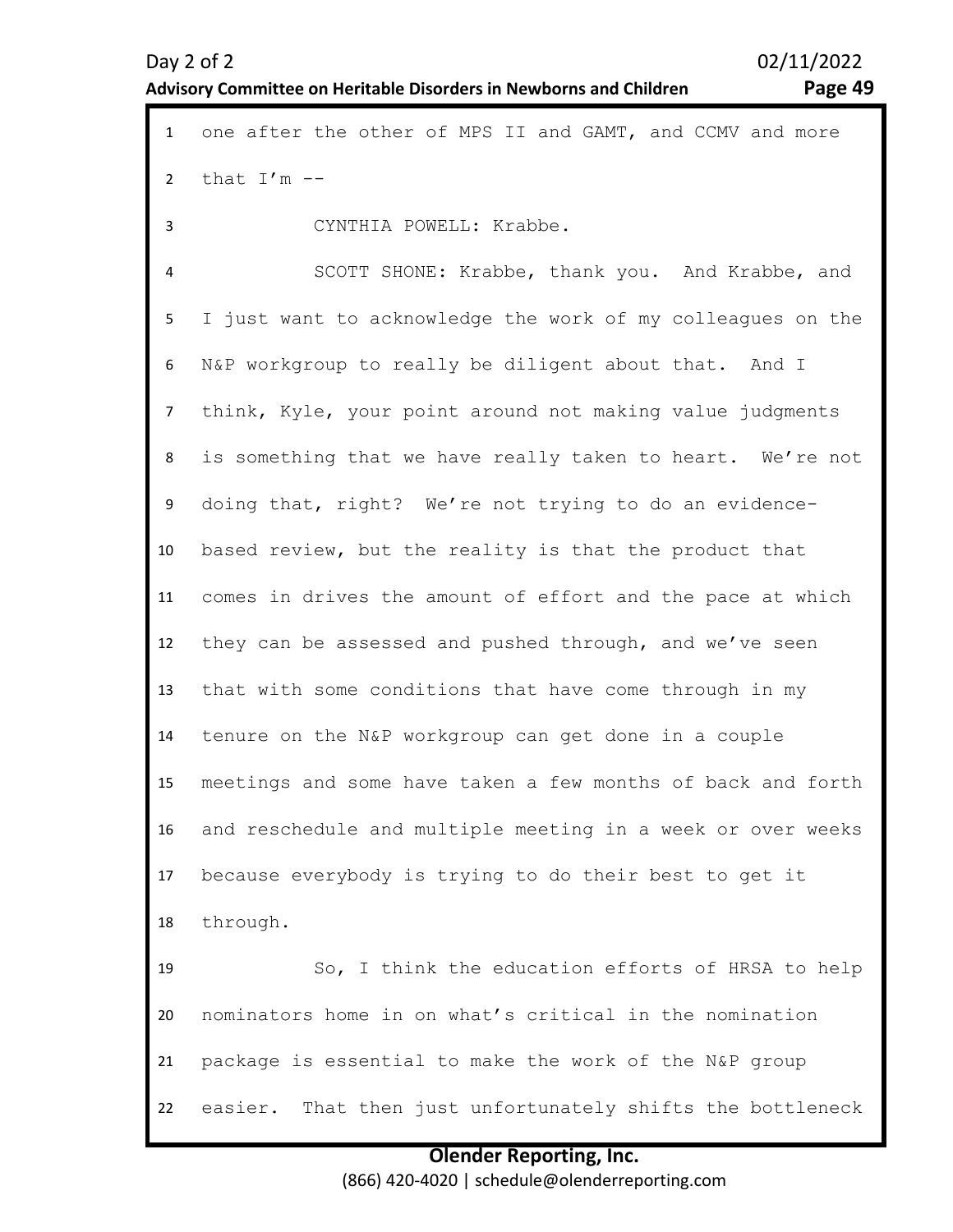### 1 to the ERG, and really thinking about do there need to be  $\overline{\phantom{0}}$ 3 4 5 6 7 8 9 10 11 12 13 14 15 16 17 18 19 20 21 multiple ERGs. Alex Kemper is superman, but I think that even his cape only extends so far, and so -- and so I feel that we need to evaluate not only the N&P process, but also the ERG, and as Dr. Powell articulated, there's only currently budgeting for two a year, which inherently restricts the number that can go through. But I do fear the tsunami that many people have talked about for a while. Don Bailey, when he was a member of this Committee talked about it and he's still publishing about it. So, I think that's very critical. I want to say that, you know, I picked up on Dr. Powell, in your introduction. You said that numerous state programs are taking between three and ten years to implement disorders after addition to the RUSP, and I'm sorry to be a broken record, but as Bob said, Bob Ostrander said yesterday, this is what he and I do, is that even yesterday we talked about one to three. So, it's taking programs a while, depending upon the condition, to get these going. So, we have multiple funnels and I worry that we're going to get back to the situation we were in before

### **Olender Reporting, Inc.** (866) 420-4020 | schedule@olenderreporting.com

this Committee started, which is then individual states are

22

### Day 2 of 2  $02/11/2022$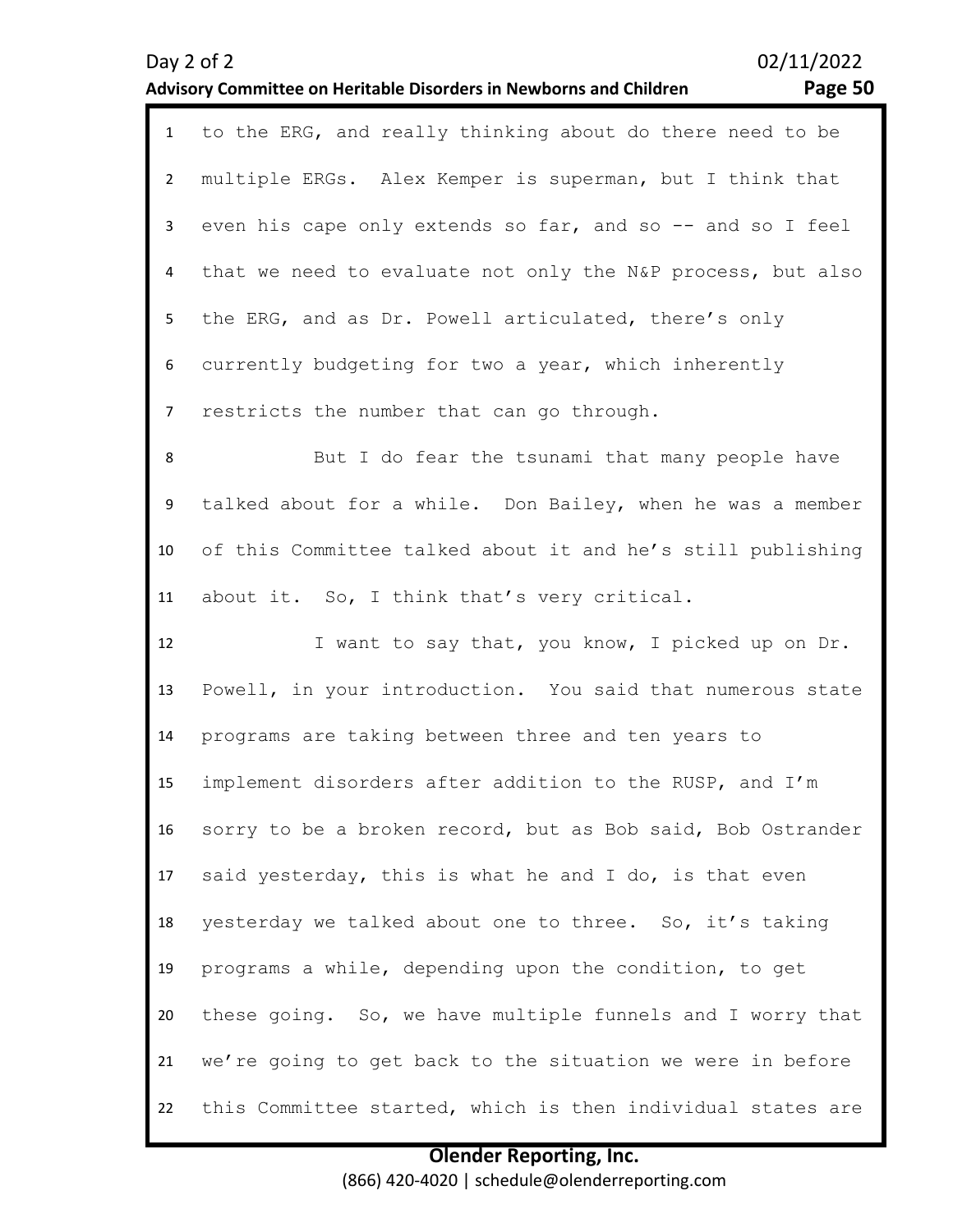### Day 2 of 2 02/11/2022 **Advisory Committee on Heritable Disorders in Newborns and Children Page 51**

| $\mathbf{1}$   | going to get ahead of sort of national recommendations.     |
|----------------|-------------------------------------------------------------|
| $\overline{2}$ | And so, I think we have to get this done, and we're already |
| $\mathbf{3}$   | getting to that position. So, my suggestion, I quess,       |
| 4              | would be that the criteria for submission to the N&P        |
| 5              | workgroup and what we do at the N&P workgroup can be        |
| 6              | evaluated and make sure that we're still, you know, in      |
| $\overline{7}$ | agreement that that's -- that is what should hold. Maybe    |
| 8              | there is more that we could do at the N&P workgroup to help |
| 9              | facilitate the ERG, but it still doesn't get to what if     |
| 10             | three came in on the same day and how do we do that. And I  |
| 11             | don't have a good answer for that, and I'm hoping that the  |
| 12             | group that you pulled together can dive into what are the   |
| 13             | options for that.                                           |
| 14             | CYNTHIA POWELL: Thank you. Chanika.                         |
| 15             | CHANIKA PHORNPHUTKUL: I'm Chanika Phornphutkul, a           |
| 16             | Committee member. I completely agree and I think -- I       |
| 17             | appreciate Kyle saying that you know -- we can't really use |
| 18             | the incidents or the treatment as the drivers. I think      |
| 19             | considering, you know, first come, first serve seems        |
| 20             | practical, but I also think that maybe that's an            |
| 21             | opportunity to -- and I recognize the challenges of the     |
| 22             | resources to address and review and all that. So perhaps    |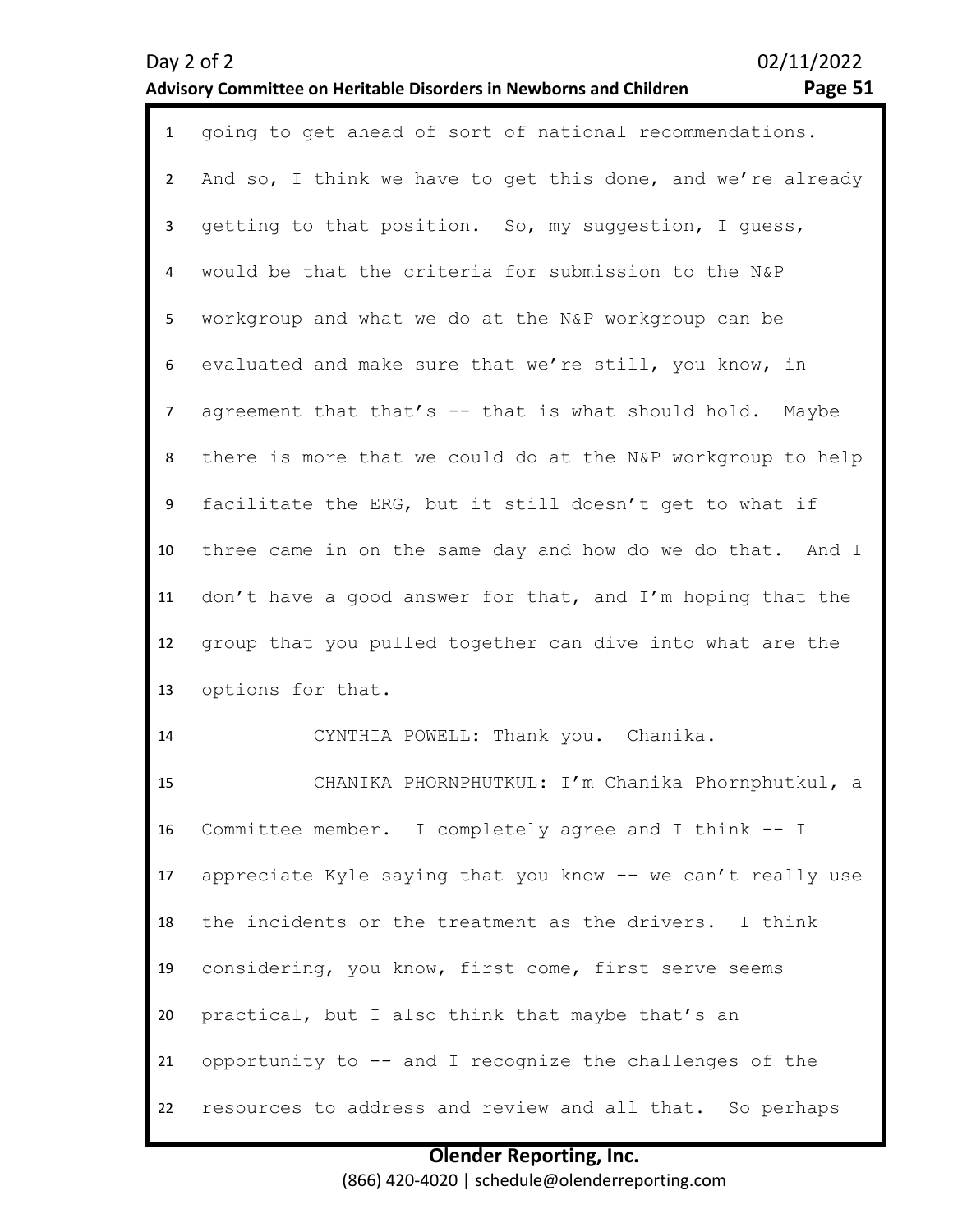|                | 02/11/2022<br>Day 2 of 2<br>Advisory Committee on Heritable Disorders in Newborns and Children<br>Page 52 |
|----------------|-----------------------------------------------------------------------------------------------------------|
| $\mathbf{1}$   | if we built in that if there are a backlog, is there an                                                   |
| $\overline{2}$ | opportunity to expand the Committee or increase the                                                       |
| 3              | resources that go to this rather than this being a quote                                                  |
| 4              | unquote volunteer, but it's a really more of a job from,                                                  |
| 5              | you know, whatever federal government branch that really                                                  |
| 6              | has to take this into account as part of caring for                                                       |
| 7 <sup>7</sup> | children. But I think it's probably a lot more complicated                                                |
| 8              | than what I'm trying to say. Thanks.                                                                      |
| 9              | CYNTHIA POWELL: No, that's important. Thanks for                                                          |
| 10             | that feedback. Jennifer Kwon.                                                                             |
| 11             | JENNIFER KWON: Hi, it's Jennifer Kwon. Well,                                                              |
| 12             | Scott, I was really hoping that you would share some                                                      |
| 13             | changes for what should be prioritized, and I think that                                                  |
| 14             | what I might say at this point, maybe in answer to what                                                   |
| 15             | Kyle had brought up is that I do want $--$ I mean, I think we                                             |
| 16             | all want to be fair. We all recognize that maybe taking it                                                |
| 17             | first come, first serve might inadvertently reward those                                                  |
| 18             | who have better resources for a variety of reasons.<br>And                                                |
| 19             | so, I think we do want to have criteria.                                                                  |
| 20             | I think this is a great opportunity because Dr.                                                           |
| 21             | Powell has pointed out, we are a little bit in a crisis. I                                                |
| 22             | think that there are reasons why states are having a hard                                                 |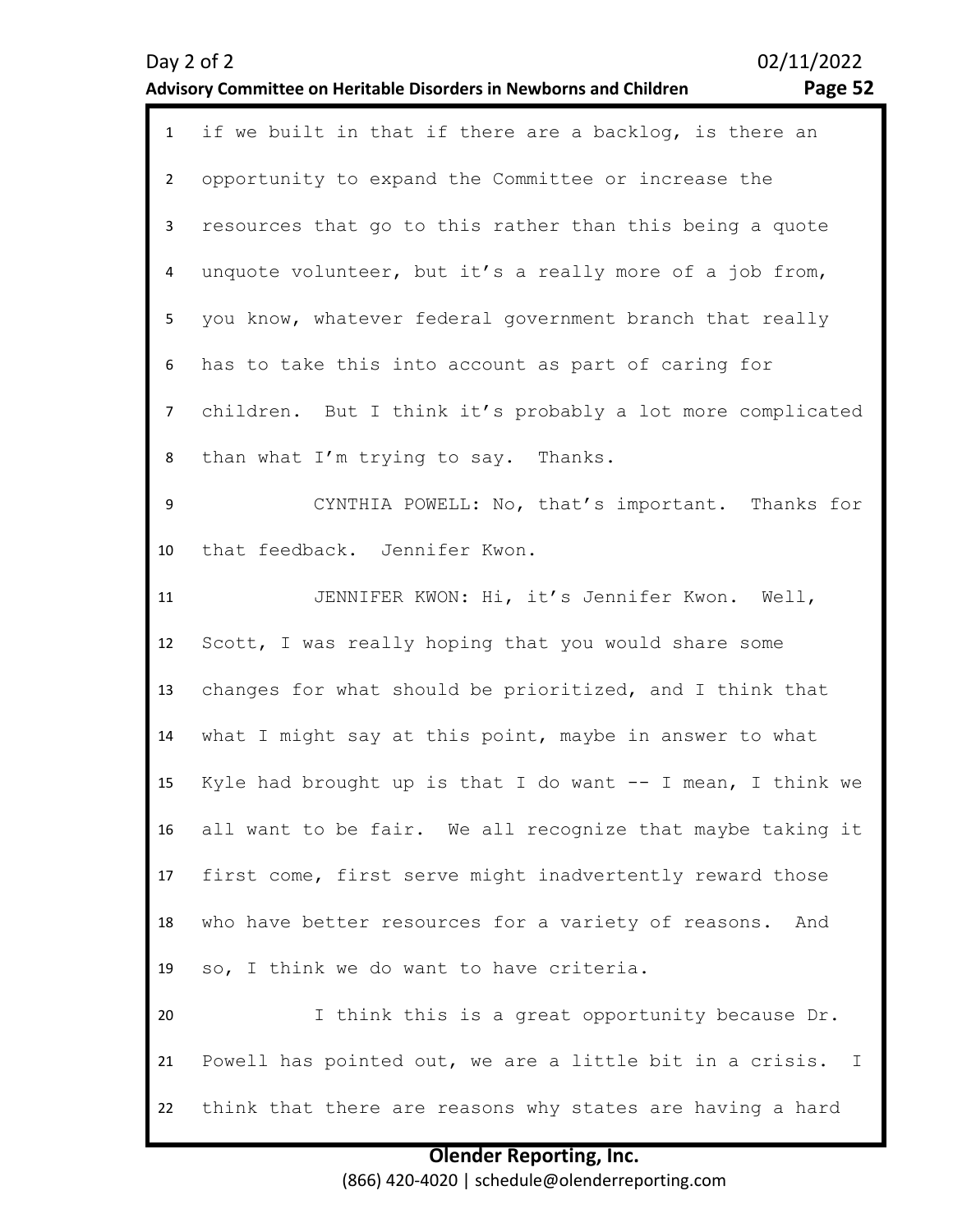### **Advisory Committee on Heritable Disorders in Newborns and Children Page 53**

1 time putting conditions on their panel that we recommended.  $\overline{\phantom{0}}$ 3 4 5 6 I think that it's starting to feel a little less uniform across the country and I think that if we can show that we're being thoughtful in these difficult times about what we look at and what we sort of push forward for more evidence, that may be helpful.

7 8 9 10 11 12 13 14 15 16 I just -- you know, I was struggling thinking, oh, you know, an obvious priority would be if this is a condition where the majority of those found to be affected clearly had early treatment. And by early treatment, I mean treatment that starts in infancy. That is a condition -- I mean, that would seem like an obvious, you know, like condition to move forward, but we all know how even that type of criteria has so many problems. So, I think establishing another workgroup to take a look at this is a great idea. Thanks.

17 18 19 20 CYNTHIA POWELL: Thank you. Shawn McCandless. And I will get to the organizational representatives, I just need to call on the Committee members first, I'm sorry.

21 22 SHAWN MCCANDLESS: Thank you. This is Shawn McCandless, Committee member. I'll try to be brief because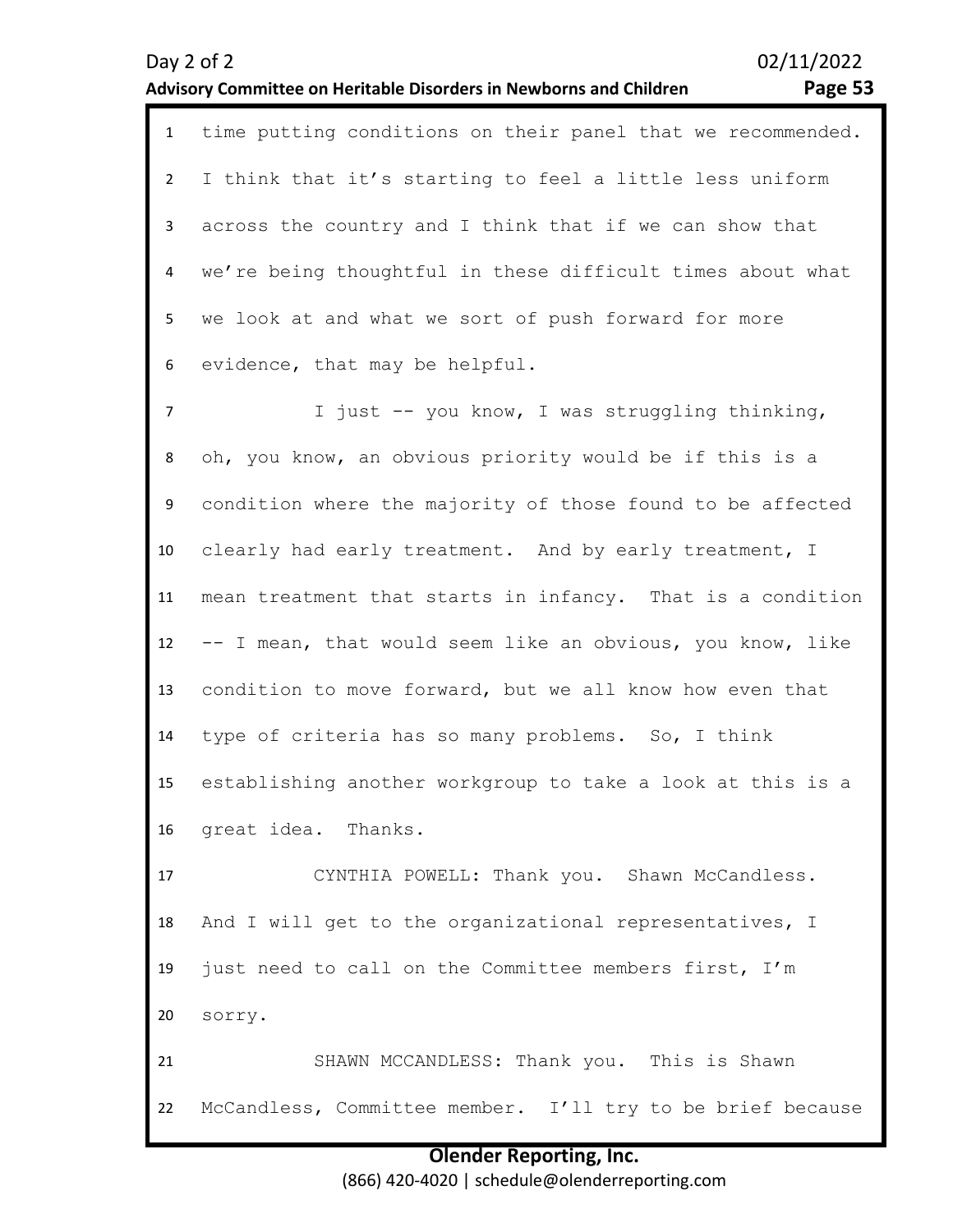|                | 02/11/2022<br>Day 2 of 2<br>Page 54<br>Advisory Committee on Heritable Disorders in Newborns and Children |
|----------------|-----------------------------------------------------------------------------------------------------------|
| $\mathbf{1}$   | I think Jennifer said much of what I was going to say. I                                                  |
| $\overline{2}$ | just want to push -- I just want to say though, I think                                                   |
| $\mathbf{3}$   | that we have an obligation to not use a first come, first                                                 |
| 4              | serve approach. I think we have to -- we have to be able                                                  |
| 5              | to prioritize, and I don't think we have to reinvent the                                                  |
| 6              | wheel, I think there are very clear criteria that have been                                               |
| $\overline{7}$ | proposed over many, many years for how to assess newborn                                                  |
| $\,8\,$        | screening. You know, what is appropriate for newborn                                                      |
| 9              | screening?                                                                                                |
| 10             | And I think that having some -- trying -- having                                                          |
| 11             | a workgroup that's going to work on trying to objectify as                                                |
| 12             | much as possible a measurement of impact of a screening                                                   |
| 13             | program that's being nominated up front so that the person                                                |
| 14             | nominating, or the group nominating comes in with data, as                                                |
| 15             | much is as known about prevalence, about the effectiveness                                                |
| 16             | of therapy, about the need for -- or the benefit of                                                       |
| 17             | initiating therapy prior to the onset of symptoms, the                                                    |
| 18             | quality of long term outcome data, and the feasibility of                                                 |
| 19             | screening. We could create an objective measure that would                                                |
| 20             | for -- it's not going to be completely objective,<br>allow                                                |
| 21             | but it would be a fairly objective prioritization program                                                 |
| 22             | that we could use to say this particular nomination up                                                    |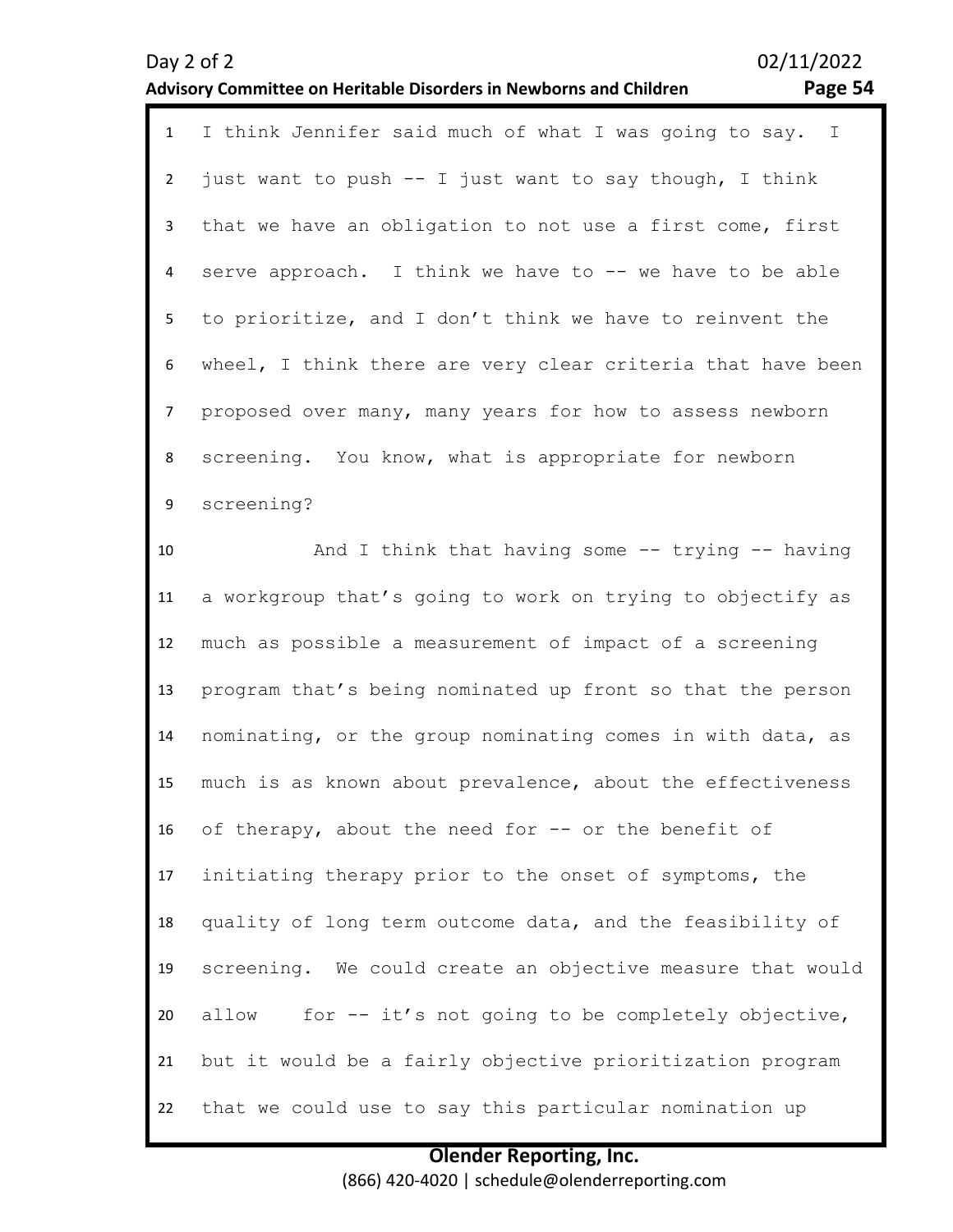| Day 2 of 2                                                         | 02/11/2022 |
|--------------------------------------------------------------------|------------|
| Advisory Committee on Heritable Disorders in Newborns and Children | Page 55    |
|                                                                    |            |

1 front appears to have significantly higher impact on the 2 3 population based compulsory newborn screening program than another nomination.

4 5 6 7 8 So, I'm strongly opposed to us settling for a first in, first out. I think that has many problems with equity and with appropriateness. And I think that we can look at impact because it's not a big secret of what an impactful newborn screening program should look like.

9 10 11 12 13 14 15 16 17 18 19 20 21 22 The second is that I think we should up front ask the nominator to make the argument for why newborn screening is the appropriate way for screening for this condition, because I don't think that, as Chanika said, and others have said, newborn screening is not the solution to every -- the treatment of every condition in childhood. There are thousands of genetic disorders in childhood, and we will crush the system if we add all of them to the newborn screening program. So we have to be really thoughtful about what's realistic and we need to incorporate that into the prioritization process, and I think one way to start doing that is to insist that the nominating Committee have considered other options for screening, whether it's carrier screening whether there's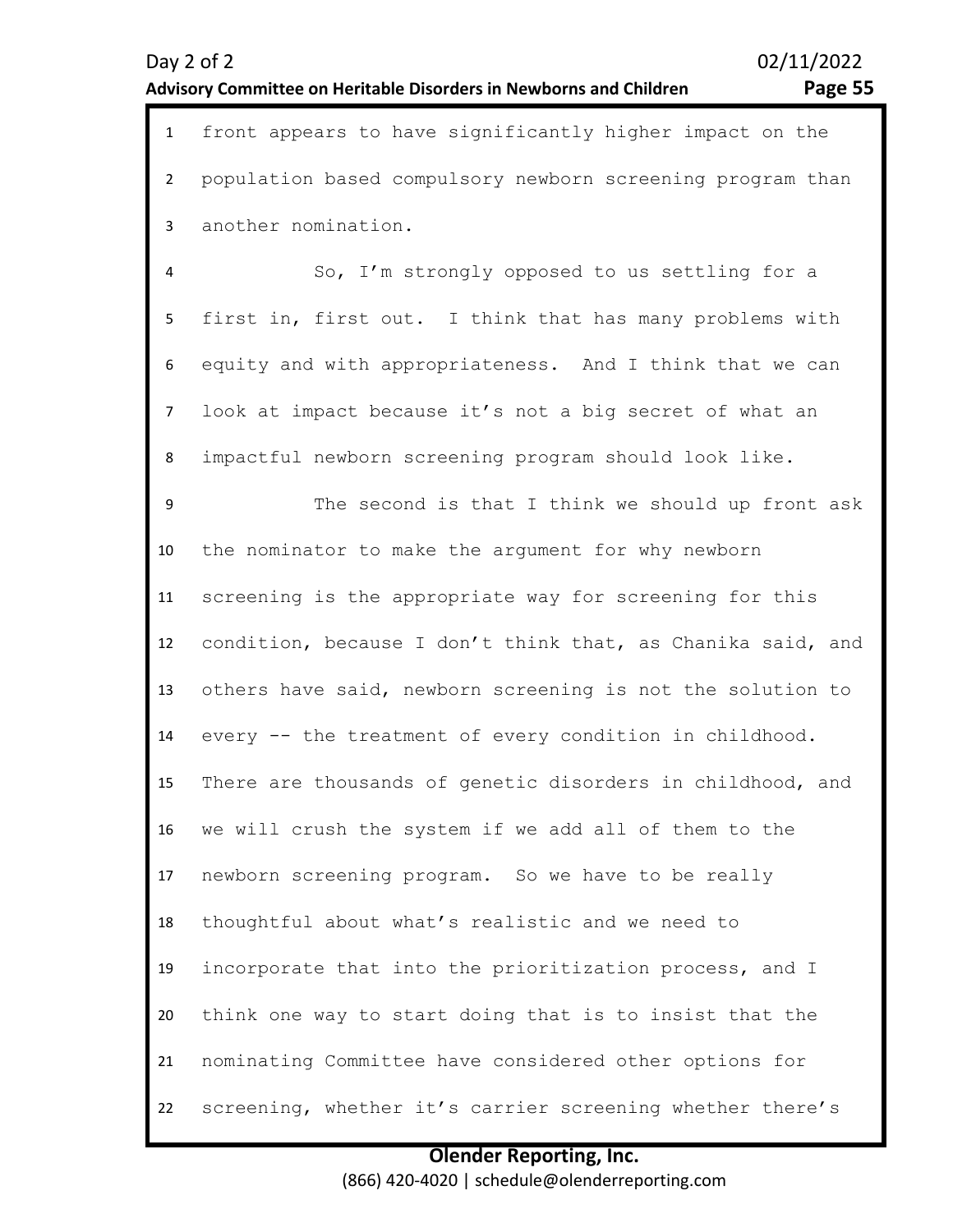### Day 2 of 2 02/11/2022 **Advisory Committee on Heritable Disorders in Newborns and Children Page 56**

| $\mathbf{1}$   | population based screening postnatally that we always shy   |
|----------------|-------------------------------------------------------------|
| $\overline{2}$ | away from, but it's the standard of care in other aspects   |
| $\mathbf{3}$   | of our healthcare system, and it's done in discussion with  |
| 4              | the families. So, I really don't understand why we are not  |
| 5              | able to discuss that around childhood diseases.             |
| 6              | And so, I think there's many issues we could take           |
| $\overline{7}$ | into account, and I really appreciate your thoughtfulness   |
| 8              | about this, Dr. Powell, in creating a task force or a       |
| 9              | workgroup to look at it and make recommendations to HRSA    |
| 10             | and HHS about how we might move forward in a more effective |
| 11             | way. Thank you.                                             |
|                |                                                             |
| 12             | CYNTHIA POWELL: Thank you. Natasha Bonhomme.                |
| 13             | NATASHA BONHOMME: Hello, Natasha Bonhomme,                  |
| 14             | Genetic Alliance. Thank you for the opportunity to have     |
| 15             | this discussion. I'm finding myself in a bit of a funny     |
| 16             | place because I don't think I typically disagree with Dr.   |
| 17             | McCandless, but I have to say that I, too, think that we    |
| 18             | really have to look at the equity issues around this, and I |
| 19             | don't know how you avoid that by not going in a cue. So, I  |
| 20             | strongly want to make sure that that remains on the table   |
| 21             | to discuss, because I don't want there to be the assumption |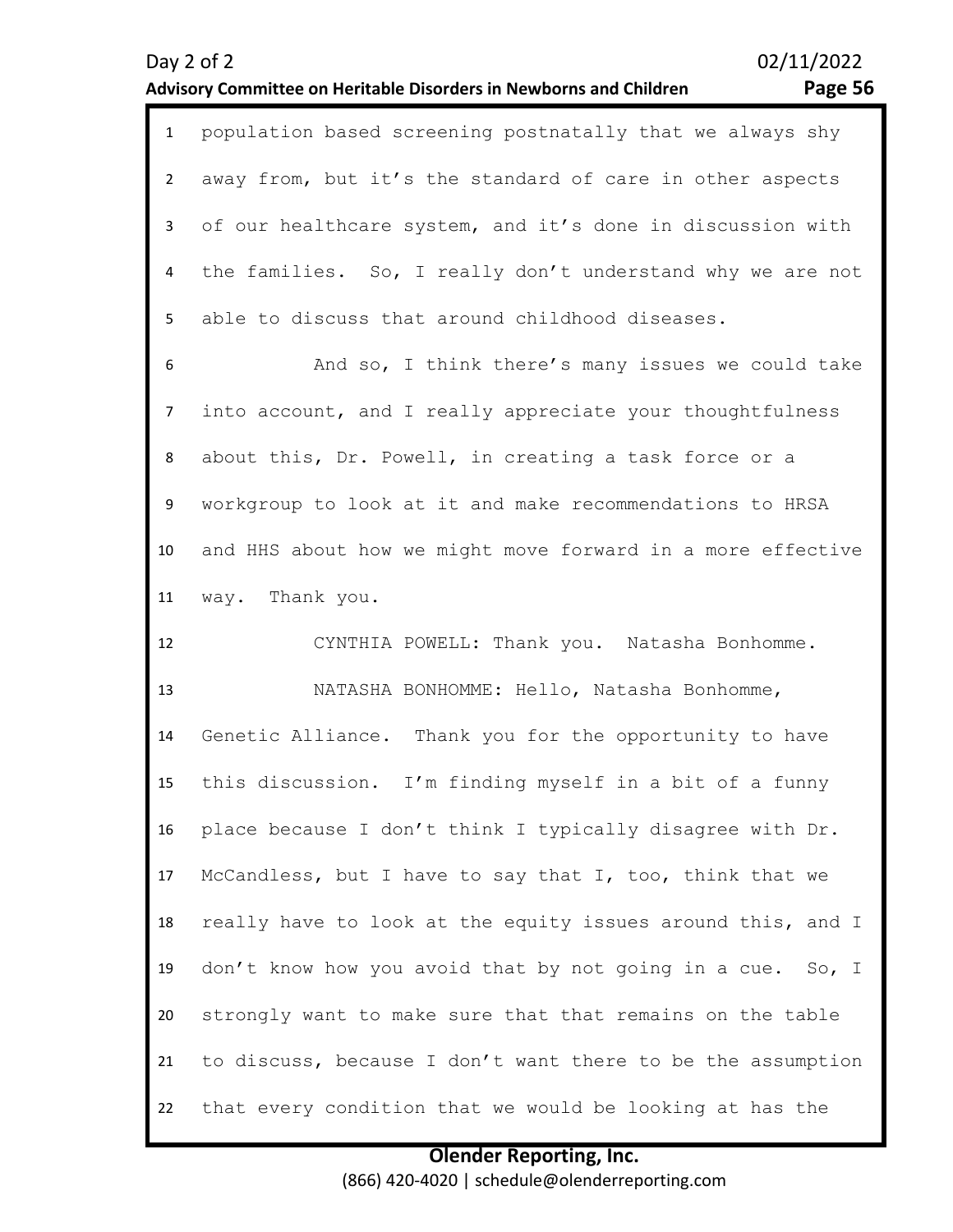### **Advisory Committee on Heritable Disorders in Newborns and Children Page 57**

| $\mathbf{1}$   | same resources behind it. And so, if you're going to base   |
|----------------|-------------------------------------------------------------|
| $\overline{2}$ | it off of an application, an application that looks good    |
| $\mathbf{3}$   | and has all the data and you know, is exactly what makes it |
| 4              | easier to go through, maybe has support, or I shouldn't say |
| 5              | maybe. It most likely has a level of support and funding    |
| 6              | that another group may not, another condition group may not |
| $\overline{7}$ | have. I think this is particularly the case that, you know  |
| 8              | not all advocacy groups are structured the same way. Not    |
| 9              | all advocacy groups who oftentimes may be behind the scenes |
| 10             | pulling together the materials, pulling together,           |
| 11             | providing, often, voluntary support to researchers and      |
| 12             | clinicians to get these applications together. They don't   |
| 13             | all have the same type of support. They may not have the    |
| 14             | industry ties that other groups do.                         |
| 15             | And I think to start to prioritize -- again, I              |
| 16             | think this is why we need a separate group to really parse  |

17 18 19 20 21 out these issues, but it is not all created equal, and I would hate for a family to think just because their advocacy groups and their community is less resourced, and I mean not both money, but also time and a lot of other things that go into this is because they are always, you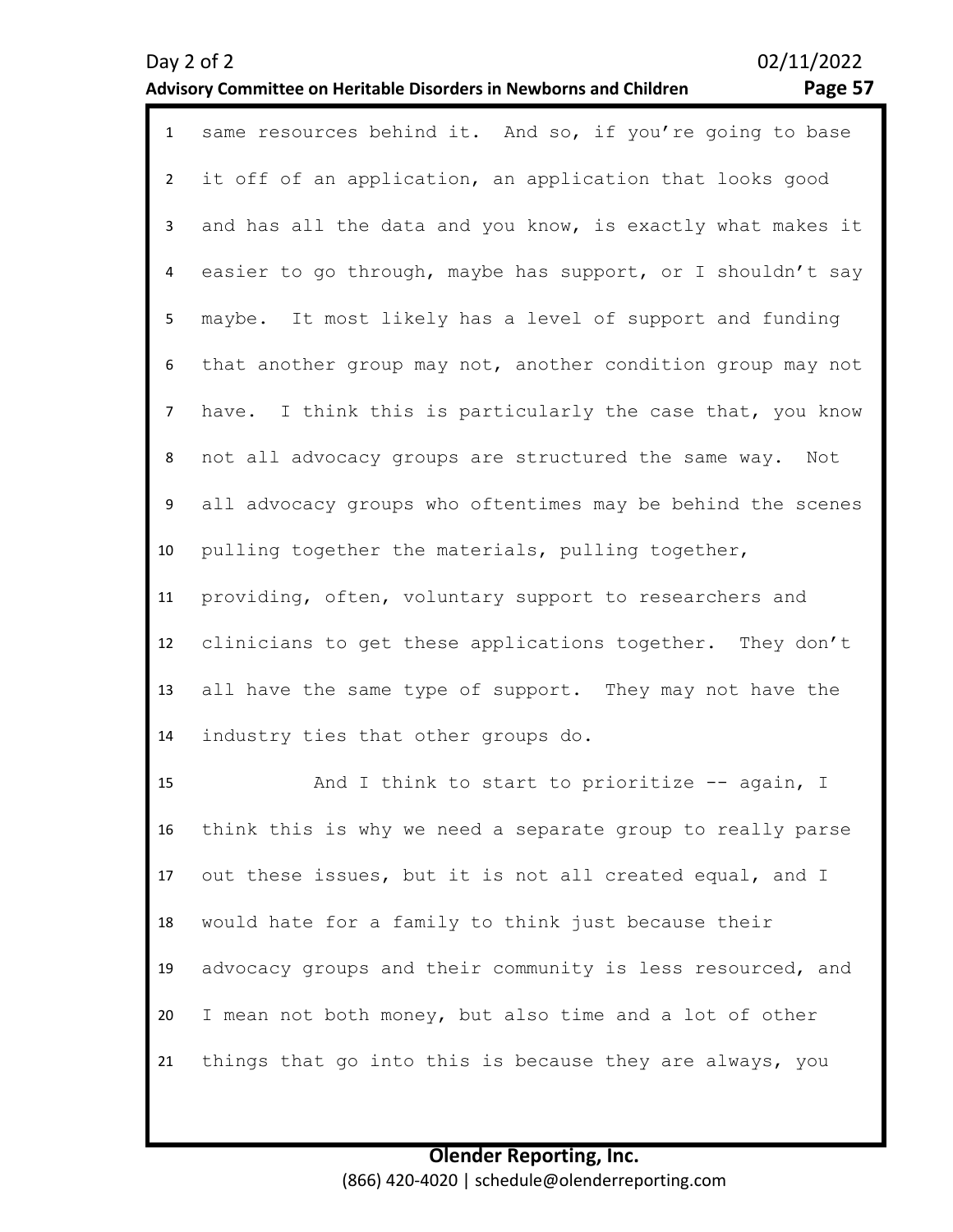| Day 2 of 2     | 02/11/2022<br>Page 58<br><b>Advisory Committee on Heritable Disorders in Newborns and Children</b> |
|----------------|----------------------------------------------------------------------------------------------------|
| $\mathbf{1}$   | know, third in line, and third in line again and again.                                            |
| $\overline{2}$ | So, I think that really needs to be looked at.                                                     |
| 3              | My other point is I think no matter what happens                                                   |
| 4              | in this, we have to be really clear in terms of what is the                                        |
| 5              | purpose of this Committee and what is the expectation that                                         |
| 6              | is being set? Are we setting an expectation that this                                              |
| $\overline{7}$ | Committee meets the pace of treatments that are available?                                         |
| 8              | I don't have a yes or a no to that, but that is really                                             |
| 9              | telling, right? That then would inform okay, do you                                                |
| 10             | actually need five N&P Committees now?                                                             |
| 11             | So just -- I think that's going to be an                                                           |
| 12             | important piece too, just what is the expectation both                                             |
| 13             | explicitly and implicitly that you're setting around this.                                         |
| 14             | But I'm really happy that we're truly diving into this                                             |
| 15             | conversation now and appreciate the opportunity. Thank                                             |
| 16             | you.                                                                                               |
| 17             | CYNTHIA POWELL: Thank you. Sabra Anckner.                                                          |
| 18             | SABRA ANCKNER: Hi, Sabra Anckner from AMCHP.                                                       |
| 19             | Again, I want to echo Natasha. I'm glad that we're talking                                         |
| 20             | about this. I also want to say, and you know, Dr. Powell                                           |
| 21             | and Dr. Shone touched on this a little bit, but if it's bad                                        |
| 22             | for y'all how bad is it for the states, and for the                                                |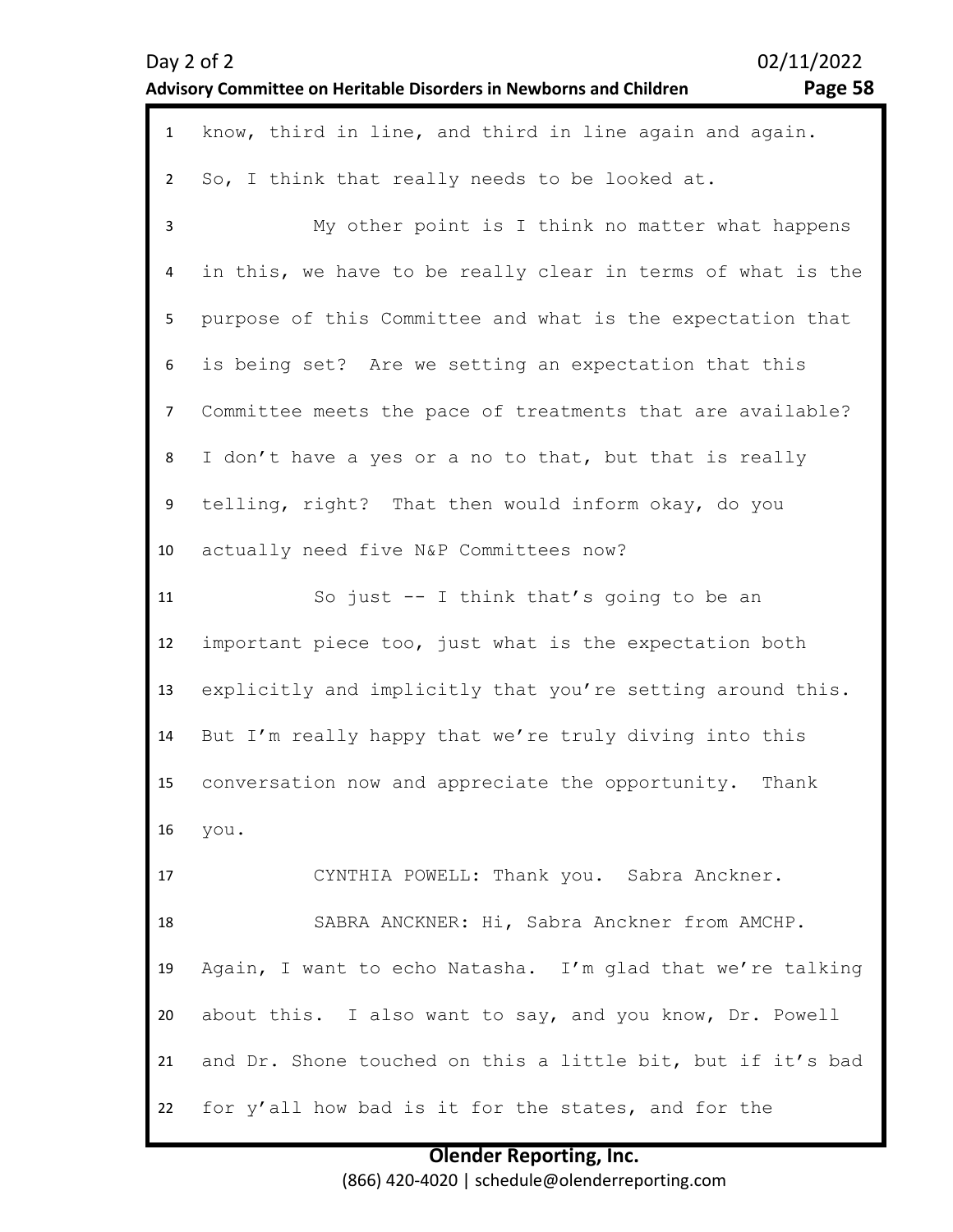### Day 2 of 2 02/11/2022 **Advisory Committee on Heritable Disorders in Newborns and Children Page 59**

1 programs? You know, they don't get funding for two 2 3 4 5 6 7 8 9 10 conditions a year. They get funding for no conditions a year. And they don't get to leave behind the one -- you know, you guys are done with MPS II now. The jurisdictions at the programs are not. And so, I just really, really want to emphasize that. If this -- you know, if this has a small subset of the work to do, is daunted by the amount of work there is to really reflect on what this pace does to the programs that are operating and their ability to do it well.

11 12 13 14 15 16 I want to just -- maybe this is almost too simple of a thought, but instead of having a rolling deadline, consider having specific like say maybe there are two times a year that there is a deadline for applications beyond just the equity issues that I agree a first come, first serve approach creates.

17 18 19 20 21 22 There's also the race that it can create, and the, I want to get my package in now even though I know there's a new paper coming out next week. But I'm not going to wait for it because I want to edge out whatever other potential nomination, I think there is. That would also ease whatever kind of prioritization or choice making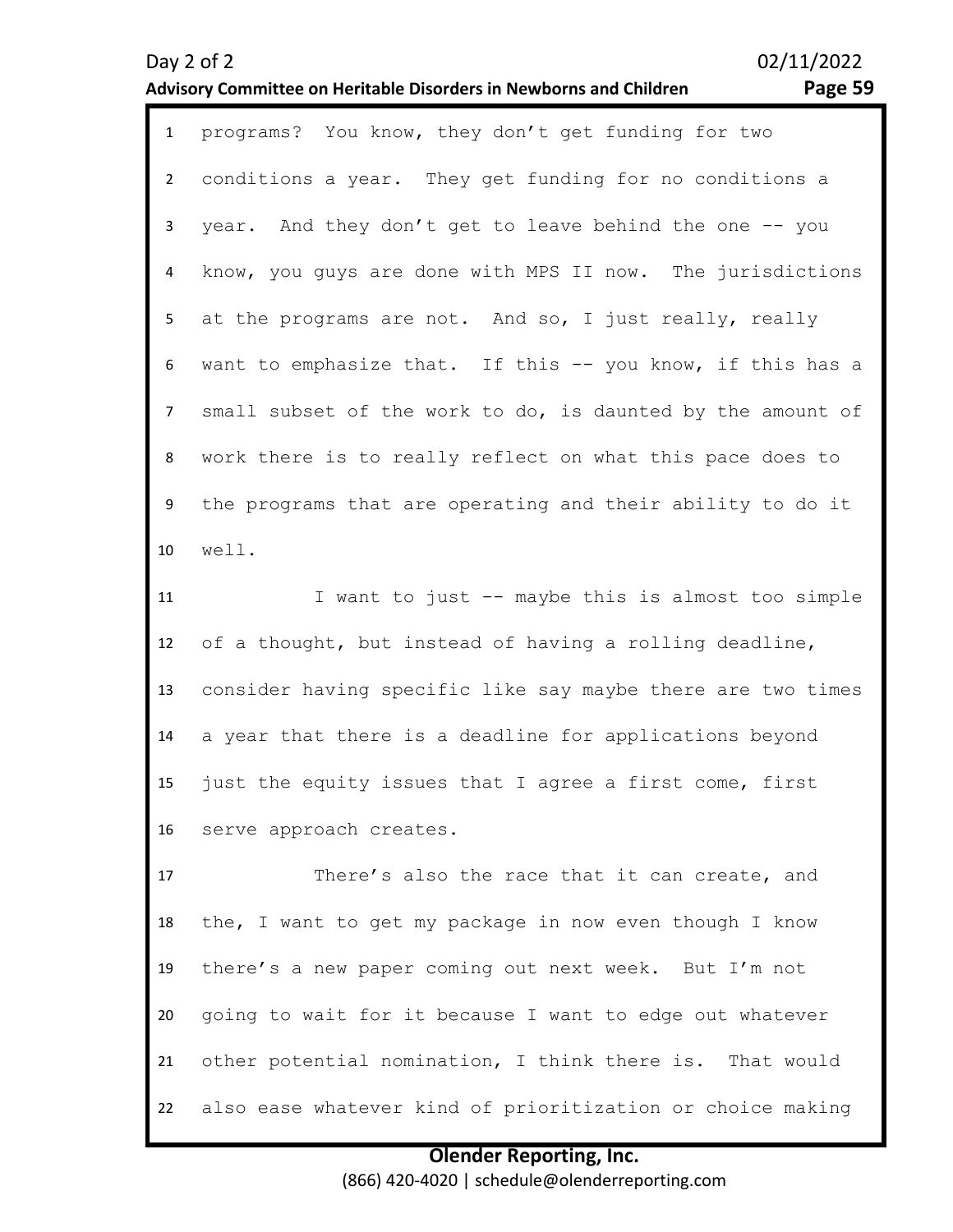### **Olender Reporting, Inc.** (866) 420-4020 | schedule@olenderreporting.com

| $\mathbf{1}$   | is needed to happen can happen all at once, because I also  |
|----------------|-------------------------------------------------------------|
| $\overline{2}$ | think like how you do prioritization when things are        |
| 3              | trickling in. Like oh, well now we were doing this one but  |
| 4              | now these guys jump over and we're going to leave this mid- |
| 5              | It just doesn't seem realistic. So, I would just<br>stream. |
| 6              | really encourage thinking about deadlines like as a place   |
| $\overline{7}$ | to start.                                                   |
| 8              | And you know, to Dr. McCandless's point about is            |
| 9              | newborn screening the best way for things to be detected?   |
| 10             | The other thing I wanted to throw out there is, I feel like |
| 11             | we're hearing somewhat newborn screening as a solution to   |
| 12             | diagnostic odyssey, and it is -- can't be that solution,    |
| 13             | because as we've seen with MPS II, it can create new        |
| 14             | diagnostic odysseys, so it's not just a case of whether     |
| 15             | prenatal screen -- you know, prenatal screening, or carrier |
| 16             | screening or screening in childhood is the option but also  |
| 17             | better education of providers and linkages, and again,      |
| 18             | systems of care so that, you know, primary care providers   |
| 19             | are seeing something they're not sure of that they have     |
| 20             | places to go more quickly so that families aren't           |
| 21             | journeying for several years.                               |

### **Advisory Committee on Heritable Disorders in Newborns and Children Page 60**

Day 2 of 2 02/11/2022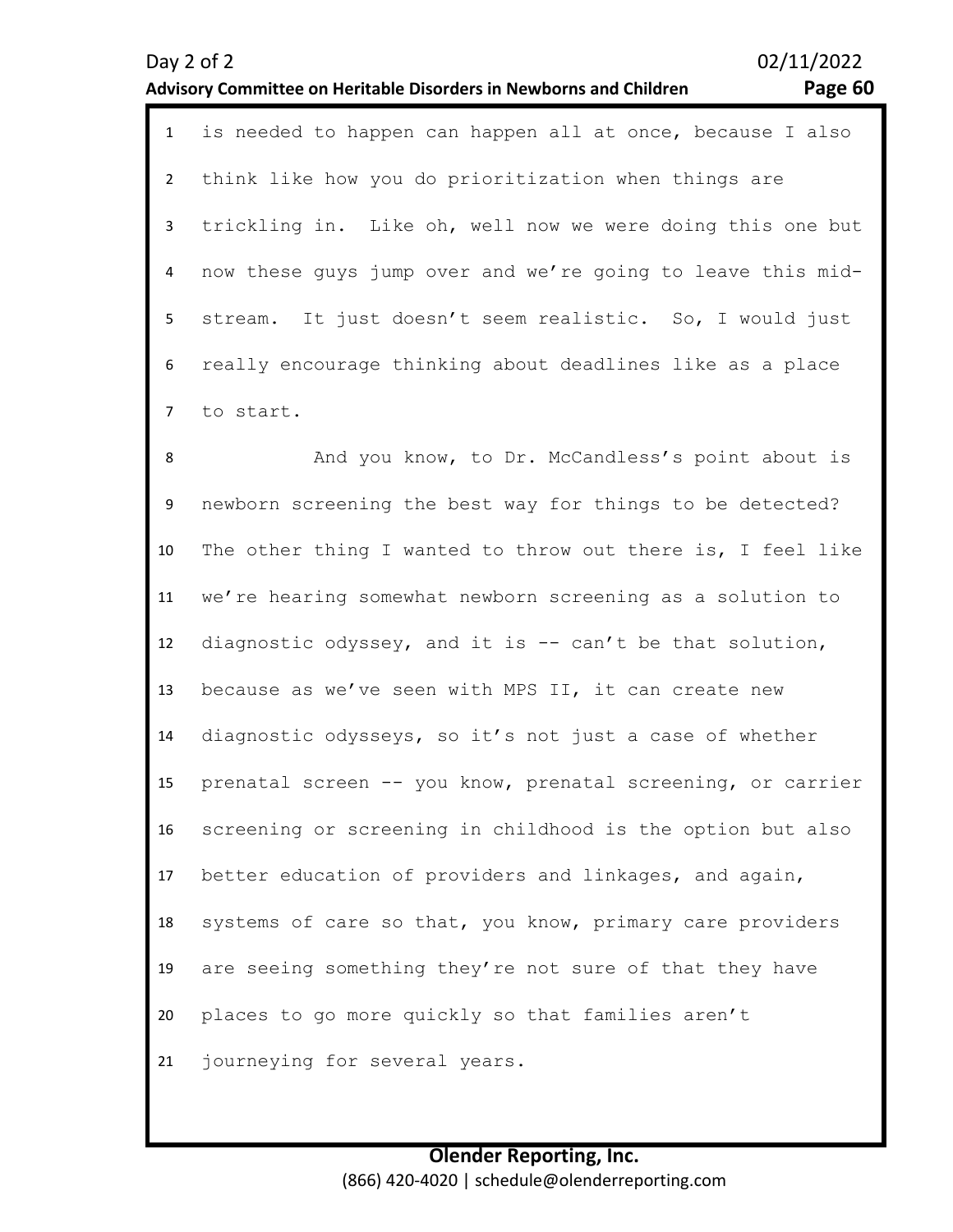| ∼<br>о |  |
|--------|--|
|        |  |

| $\mathbf{1}$   | And then the last thing that I want to say is,              |
|----------------|-------------------------------------------------------------|
| $\overline{2}$ | you know, and these are things I couldn't say when I was    |
| $\mathbf{3}$   | managing a program, and I think that that comes up a lot    |
| 4              | when -- and things we talked about yesterday and in the     |
| 5              | reports that some of the lack of adoption that you're       |
| 6              | seeing is capacity, and some of it is a choice that they're |
| $\overline{7}$ | not convinced, the programs aren't convinced that -- which  |
| 8              | did not used to be the case. It used to be that if          |
| 9              | something was on the RUSP, everybody was, you know, ready   |
| 10             | to go. And so, I think that that's something for the        |
| 11             | Committee to consider, there are some disorders that are    |
| 12             | simply not getting picked up by the majority of places      |
| 13             | where there is not a legislative mandate to do so, and it   |
| 14             | is -- I think they're feet, you know, APHL survey does not  |
| 15             | ask, do you want to screen for this disorder? If            |
| 16             | recommended in the past, if it included that question, I    |
| 17             | don't know how many people would be able to say no, because |
| 18             | of the political implications there, but that's a factor    |
| 19             | that is not being discussed here that I think is really     |
| 20             | important.                                                  |
| 21             | And so yeah, I just really -- whenever this                 |
| 22             | Committee is having a challenge, the labs and follow up     |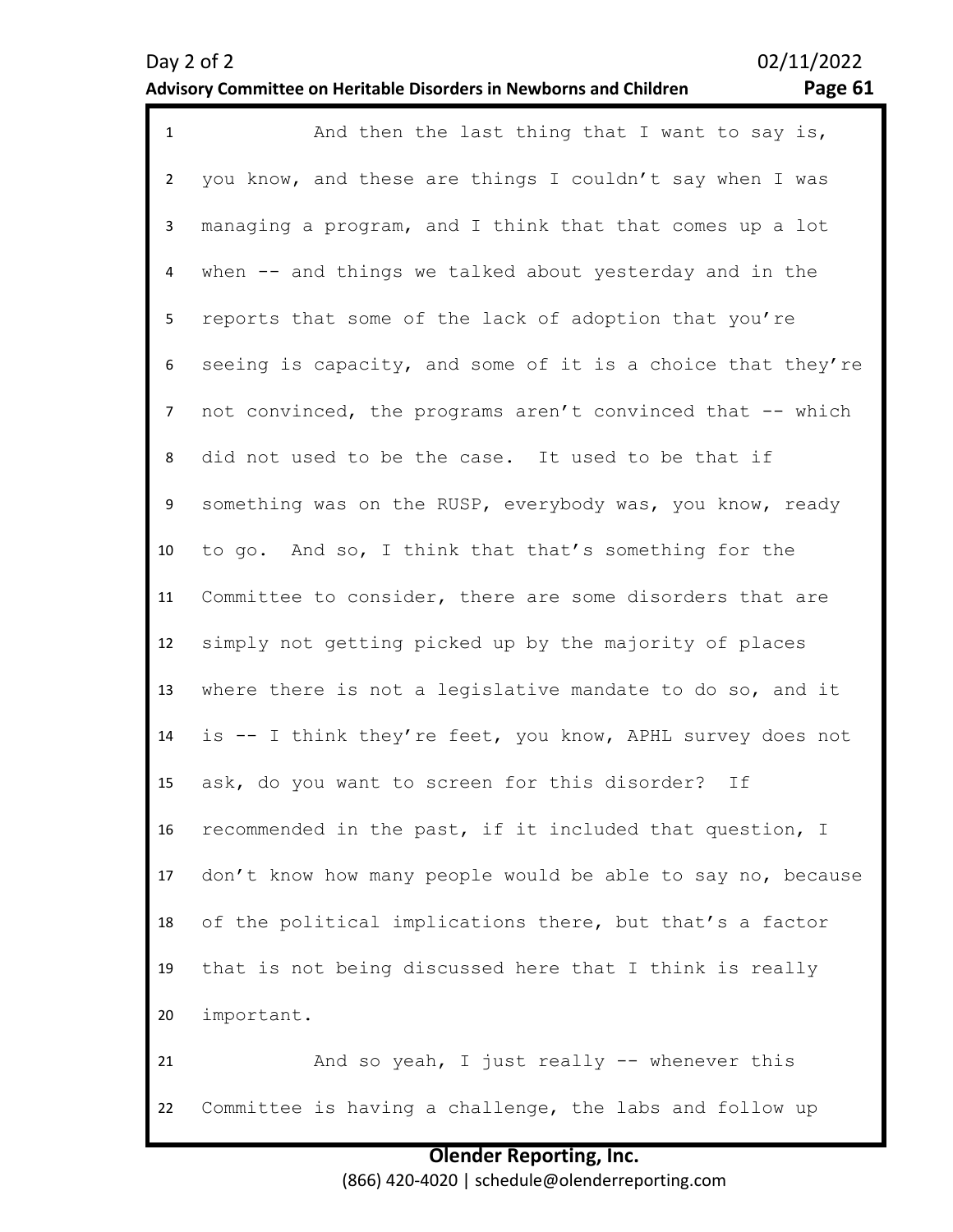### **Olender Reporting, Inc.** (866) 420-4020 | schedule@olenderreporting.com

|                | il incredibility committee on field abolition between the wooding and children.<br>n aga ve |
|----------------|---------------------------------------------------------------------------------------------|
| $\mathbf{1}$   | programs and sub-specialists that are our consultants, et                                   |
| $\overline{2}$ | cetera, are having them tenfold, and I really just want to                                  |
| $\mathbf{3}$   | center that.                                                                                |
| $\overline{4}$ | CYNTHIA POWELL: Thank you. Steven Ralston.                                                  |
| 5              | STEVEN RALSTON: Thanks so much. I'm here for the                                            |
| 6              | American College of OB/GYN. I am a maternal fetal medicine                                  |
| $\overline{7}$ | specialist and I've been an ethicist for most of my career                                  |
| 8              | as well, and so I just -- I don't have very much                                            |
| 9              | substantive to add to this conversation, I just wanted to                                   |
| 10             | thank you for reminding me of some of these rare metabolic                                  |
| 11             | pathways that I haven't had to think about for 30 some odd                                  |
| 12             | years, but I cannot emphasize how important it is for us to                                 |
| 13             | continue to think about these equity and justice issues as                                  |
| 14             | we are thinking about the very scarce resources that we                                     |
| 15             | have in our genetics professionals. And I think about this                                  |
| 16             | from the perspective of OB because we are running into the                                  |
| 17             | same issues now with prenatal screening, and carrier                                        |
| 18             | screening, and having all of the counselors and geneticists                                 |
| 19             | that we need available to counsel about the many, many,                                     |
| 20             | many diseases we are screening for now. And as many of you                                  |
| 21             | know, ACMG just came out with their new recommendations for                                 |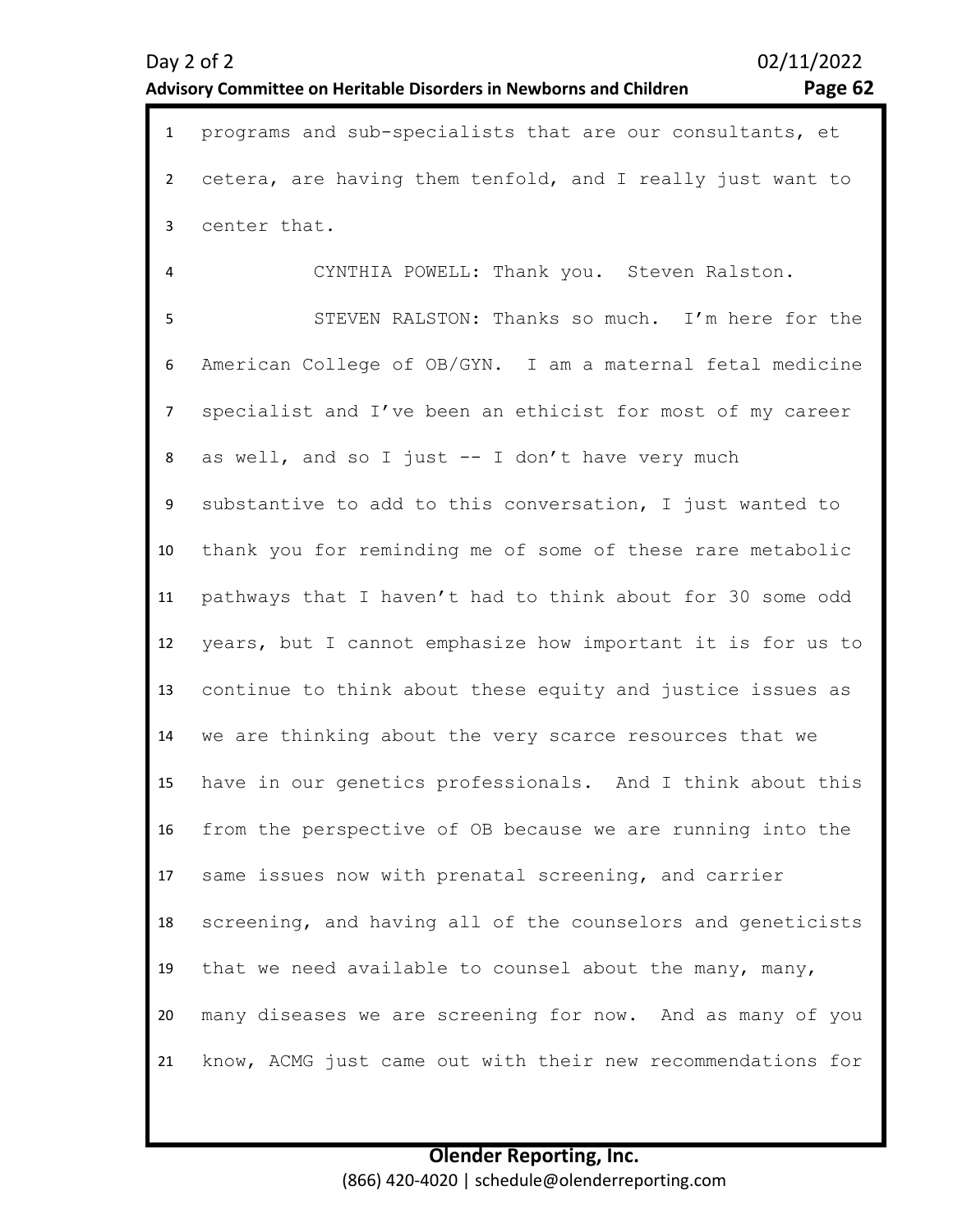| $\mathbf{1}$   | carrier screening, which is going to set an even larger     |
|----------------|-------------------------------------------------------------|
| $\overline{2}$ | burden on the very scarce resources that we have.           |
| $\mathbf{3}$   | And you know, it may be that newborn screening is           |
| 4              | going to become moot because it's all going to be pre-      |
| 5              | newborn screening eventually and that we're going to have   |
| 6              | whole Exome sequencing from a fetal stick of a pregnant     |
| $\overline{7}$ | woman in the future, but I have grave concerns about the    |
| 8              | capacity of the system to deal with all this. And when we   |
| 9              | are counseling our pregnant patients about newborn          |
| 10             | screening, because that's who does it, initially, is the    |
| 11             | obstetrician, and we're telling them that it's very unusual |
| 12             | that you're going to get a positive result, but the more    |
| 13             | diseases that we screen for, the more false positives we're |
| 14             | going to get, and this is going to be burdensome on both    |
| 15             | the professionals that are dealing with it and on the       |
| 16             | patients, themselves. Thanks.                               |
| 17             | CYNTHIA POWELL: Thank you. Scott Shone.                     |
| 18             | SCOTT SHONE: Thank you, Dr. Powell, and thank               |
| 19             | you, Dr. Ralston, for your comments, and I love that ACOG   |
| 20             | is represented and part of the whole discussion on          |
| 21             | education, I really appreciate the comment you just made    |
| 22             | about the role of OBs in newborn screening.                 |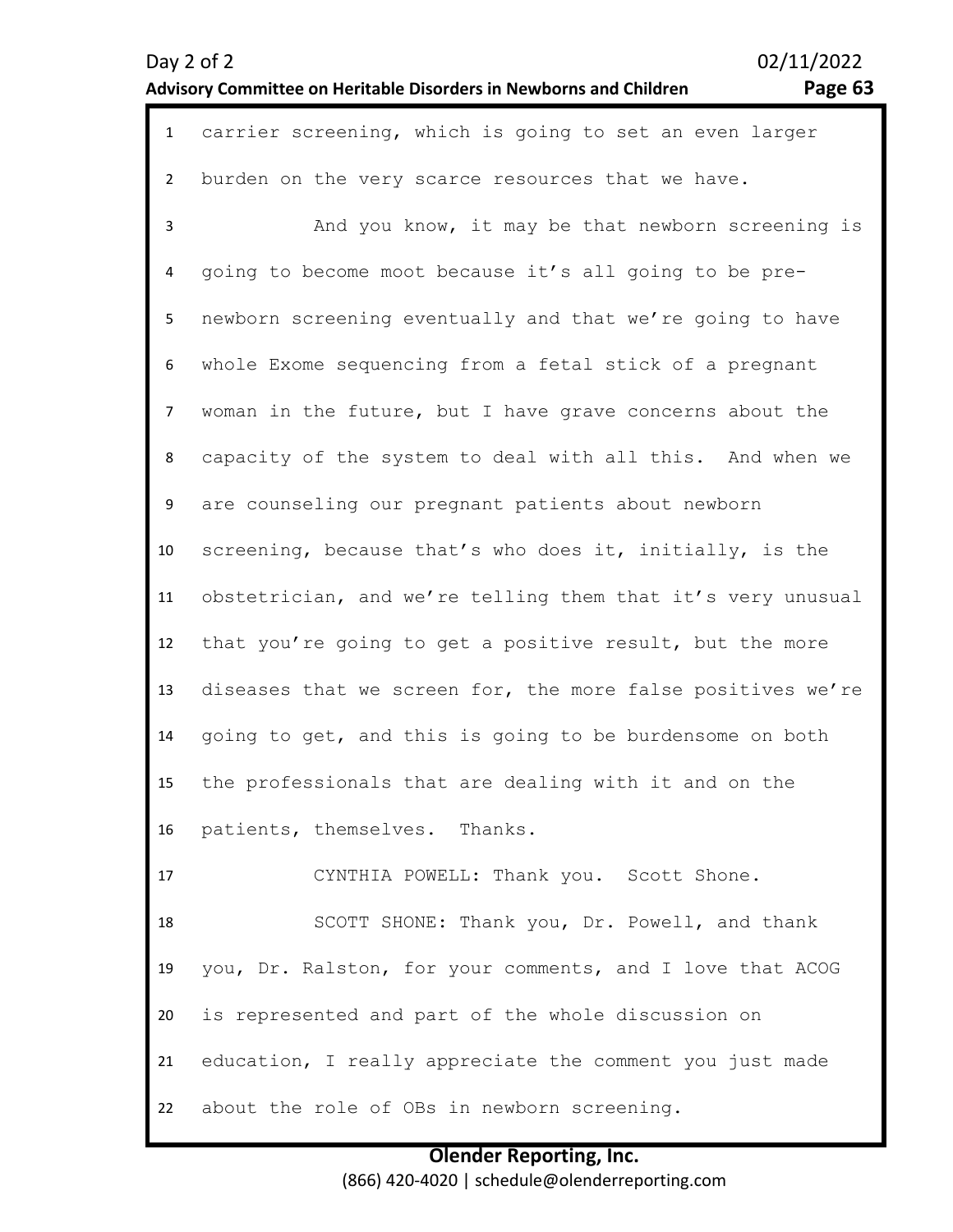### Day 2 of 2 02/11/2022 **Advisory Committee on Heritable Disorders in Newborns and Children Page 64**

| $\mathbf{1}$   | So going back to what Sabra Anckner said, you              |
|----------------|------------------------------------------------------------|
| $\overline{2}$ | know, I do want to just say it's important to articulate   |
| 3              | that -- I don't think she meant it this way, but she said  |
| $\overline{4}$ | programs might be choosing not to. And I don't think it's  |
| 5              | programs. Let me be clear. Programs are not choosing to    |
| 6              | not -- let me back up, I don't want to do a double         |
| $\overline{7}$ | negative. Programs are not making the choice of whether or |
| 8              | not to add a condition. It is the system in which they are |
| 9              | placed in their individual state that has conditions       |
| 10             | conducive to more rapid implementation or slower           |
| 11             | implementation. Dr. Tanksley has my favorite figure of all |
| 12             | time, the jellybean diagram system of newborn screening.   |
| 13             | And what I think needs to be added to that is procurement  |
| 14             | and HR, and facility management, and construction, and all |
| 15             | of those precede the one to three years that I keep joking |
| 16             | about, right?                                              |
| 17             | And I don't mean to make about it, but one to              |
| 18             | three years assumes you're already. And that's true. Like  |
| 19             | I actually agree. Once the construction is done and the    |
| 20             | procurement, the contracts in place and people are hired,  |
| 21             | it actually probably takes two years for most programs, if |

22 not less. But there are years in advance, so programs are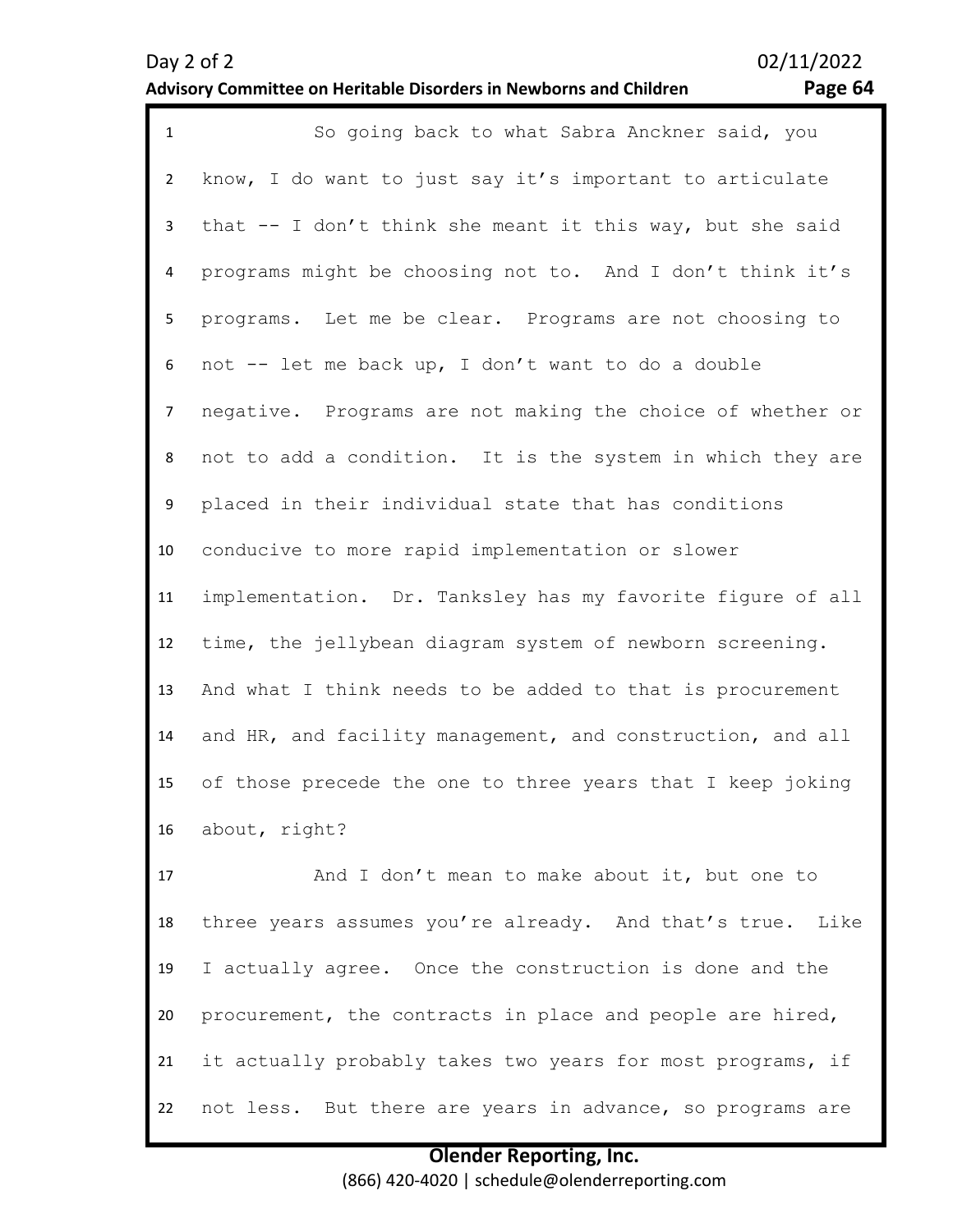|                | Page 65<br><b>Advisory Committee on Heritable Disorders in Newborns and Children</b> |
|----------------|--------------------------------------------------------------------------------------|
| $\mathbf{1}$   | working on all of this. I don't think anybody should take                            |
| $\overline{2}$ | away the message that programs are making a choice not to                            |
| 3              | do this. Every newborn screener in this country is                                   |
| 4              | dedicated to the health, safety, and well-being of newborns                          |
| 5              | when they come into their state. And so that is a constant                           |
| 6              | effort.                                                                              |
| $\overline{7}$ | And I think that what I'm worried about is there                                     |
| 8              | is a growing number of requirement legislation spreading.                            |
| 9              | We have now in North Carolina that you have to implement                             |
| 10             | within three years of RUSP. That's -- that makes our RUSP                            |
| 11             | more of a required universal screening pattern than a                                |
| 12             | recommended, and I think that's a burden we now need to                              |
| 13             | understand and bear, and when we do this, we need to                                 |
| 14             | understand that there is that system of not only the                                 |
| 15             | newborn screening program, but the physicians and                                    |
| 16             | clinicians and everybody else that's involved in the                                 |
| 17             | insurance and the Medicaid that has to catch up.                                     |
| 18             | So, requiring a newborn screening program to add                                     |
| 19             | something is short sided when it's the newborn screening                             |
| 20             | system and the healthcare system that has to take on the                             |
| 21             | burden. And I thought about this as others are talking,                              |

**Olender Reporting, Inc.** (866) 420-4020 | schedule@olenderreporting.com

and I would like to call my other federal partners to talk

22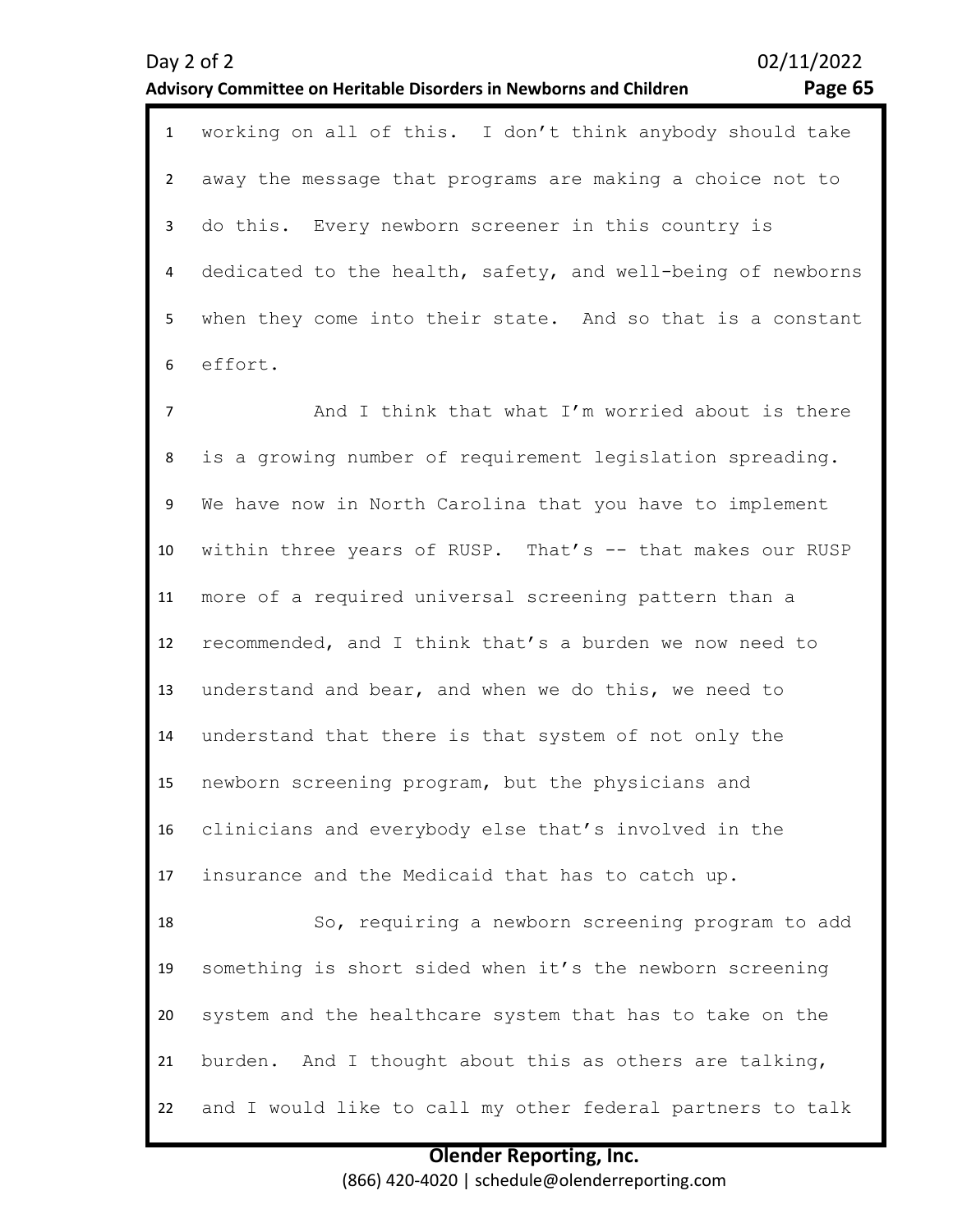### Day 2 of 2<br>Advisory Committee on Heritable Disorders in Newborns and Children Page 66 **Advisory Committee on Heritable Disorders in Newborns and Children Page 66**

| $\mathbf{1}$   | about this. This is a $-$ I mean, it's HRSA sub-Committee,  |
|----------------|-------------------------------------------------------------|
| $\overline{2}$ | but we're advisory to the Secretary of HHS under this HRSA  |
| $\mathbf{3}$   | and NIH and CDC and other agencies fall, and I'd really     |
| 4              | like to suggest, Dr. Powell, that in the task force you     |
| 5 <sub>1</sub> | bring together, that we identify ways for those agencies to |
| 6              | have cross functionality. And maybe it's already going on   |
| $\overline{7}$ | and I'm ignorant to it. And what I would love to hear is    |
| 8              | at the next meeting, what's going on to link the pilot      |
| 9              | studies that Dr. Parisi's team is looking for and           |
| 10             | identifying and moving forward with, and the method         |
| 11             | development and the quality control method development that |
| 12             | Dr. Cuthbert's team is so desperately working on, and the   |
| 13             | long-term follow-up and the education campaign and how are  |
| 14             | they linked? Because if we can link them all together, we   |
| 15             | might have better success on all of the things we've been   |
| 16             | talking about. Thank you.                                   |
| 17             | CYNTHIA POWELL: Thank you. Debra Freedenberg.               |
| 18             | DEBRA FREEDENBERG: Debra Freedenberg. So, there             |
| 19             | are a couple of things that I just wanted to comment on.    |
| 20             | One is very specific and when we think about when moving    |
| 21             | screening out of newborn screening, the equity issue        |

22 becomes more prominent than that. We know the whole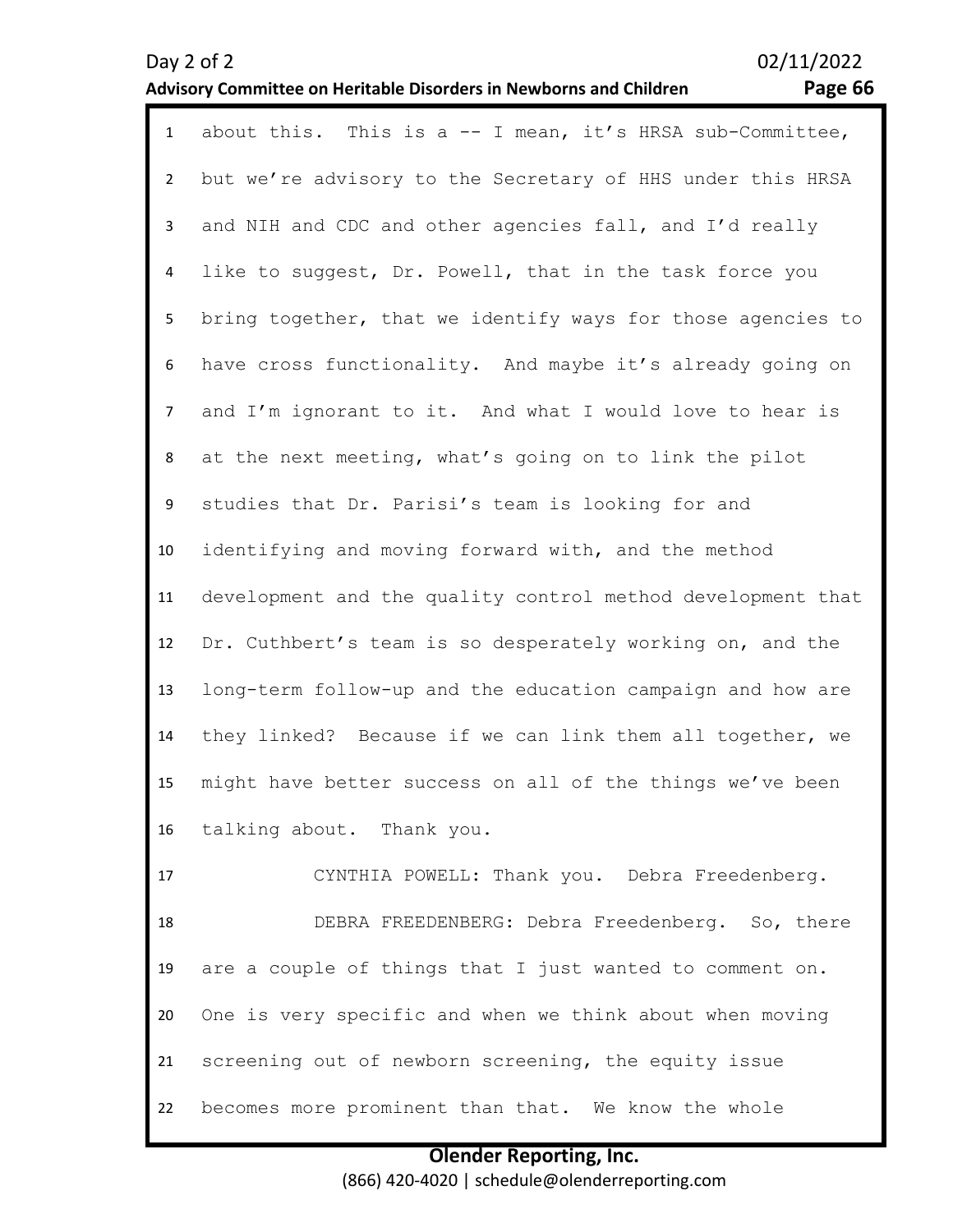### **Advisory Committee on Heritable Disorders in Newborns and Children Page 67**

|   | 1 population will not be screened. Who knows at that time     |
|---|---------------------------------------------------------------|
|   | 2 point? And I also point out that even carrier screening,    |
|   | 3 we've been carrier screening for CF forever, but the vast   |
|   | 4 majority of babies that we diagnose with CF have not had    |
|   | 5 carrier screening. So even that, there's a -- the uptake    |
|   | 6 is not universal, and the only way we reach the full        |
|   | 7 population at this point in time is with newborn screening. |
| 8 | And so, I think that needs to be simply thought about from    |
| 9 | an equity standpoint as well.                                 |

10 11 12 13 14 15 16 17 18 19 20 21 22 And then the second thing and a lot of people have addressed this, is the impact on the programs that are actually doing the screening and the follow-up for the clinicians in that as we go through high (unintelligible) the burden increases exponentially on the programs. You know, if the multiplex stands by them, you know, it may not be that burdensome, but as we add more, if we have more reviews and they expand that, which means probably it would come through the whole Committee and at some point it probably will be added on, and it's just that, you know, if we tell a program we're adding then new conditions, I think that most programs would have a meltdown at that point, for resources, space, and personnel, and all of the programs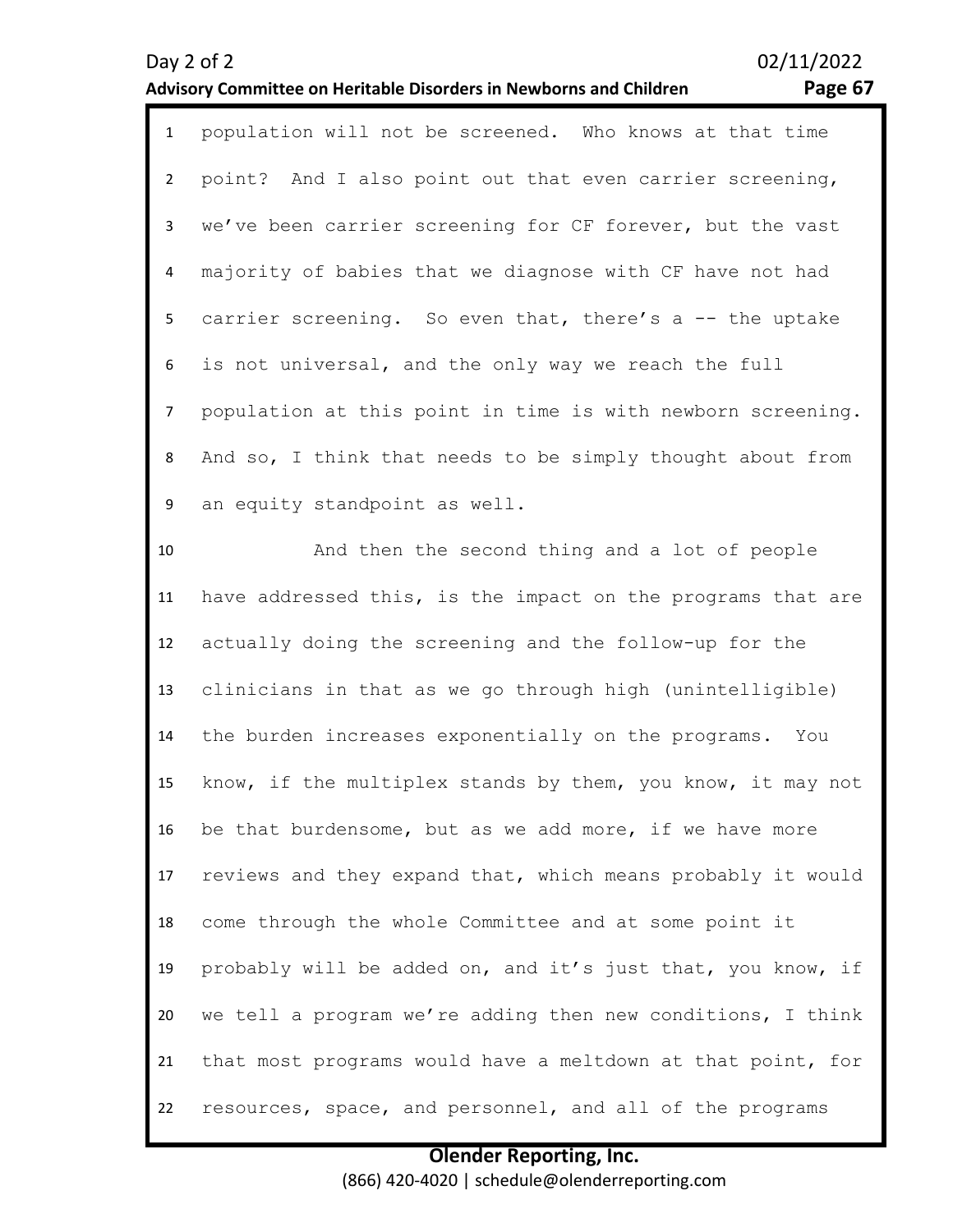| $\mathbf{1}$   | now are having trouble with personnel, you know, they're    |
|----------------|-------------------------------------------------------------|
| $\overline{2}$ | state based programs. Salaries are not equitable to         |
| $\mathbf{3}$   | industry and other settings, and so there are personnel     |
| $\overline{4}$ | shortages, there's space shortages, there are all sorts of  |
| 5 <sub>1</sub> | challenges that programs are working through. And so, if    |
| 6              | you start adding many at the same time, I'm not certain how |
| $\overline{7}$ | a program would be able to accomplish that.                 |
| 8              | CYNTHIA POWELL: Thank you. Sabra Anckner.                   |
| 9              | SABRA ANCKNER: Hi, Sabra Anckner, AMCHP. I just             |
| 10             | wanted to respond to Dr. Shone and clarify. I did mean      |
| 11             | what I said. So -- those choices are being made. Some of    |
| 12             | them are, you know -- I'm hesitant to call out any          |
| 13             | individual places, but you know, there is one state that    |
| 14             | funded through APHL and NewSTEPs, did Deliberative          |
| 15             | Community Engagement Process where they brought together    |
| 16             | community members to look at X-ALD, Pompe and determine if  |
| 17             | that was the right, you know, thing for that state to do,   |
| 18             | and it was determined no, and they're not screening for     |
| 19             | those things.                                               |
| 20             | And you know, as a person who ran a program where           |
| 21             | I only had -- you know, we used a different lab, but I only |
| 22             | had the option of what, you know, what our lab screened     |

**Advisory Committee on Heritable Disorders in Newborns and Children Page 68**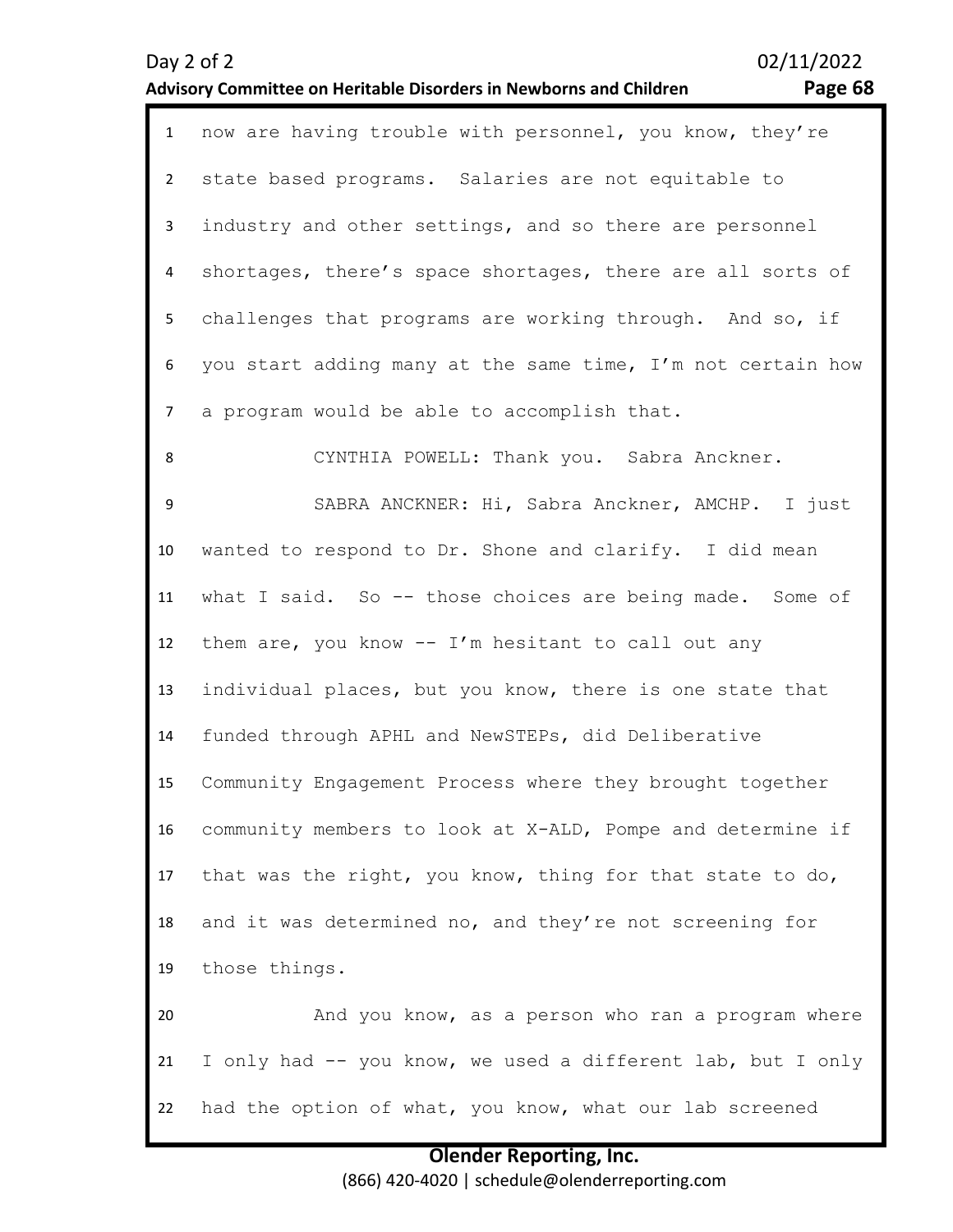### **Advisory Committee on Heritable Disorders in Newborns and Children Page 69**

| $\mathbf{1}$   | for, but nevertheless, it was still a conversation of we    |
|----------------|-------------------------------------------------------------|
| $\overline{2}$ | are on board in this, do you want to? That is, in fact,     |
| 3              | part of the conversation, and you're looking at -- you      |
| 4              | know, and perhaps it's more of a conversation in placed     |
| 5              | with very small populations with perhaps unique ethnic      |
| 6              | makeup where you might be screening for things nobody else  |
| $\overline{7}$ | is screening for, as we did in Alaska, because you know, we |
| 8              | knew what occurred in our population, and that there, you   |
| 9              | know, is not a known occurrence of another disorder.        |
| 10             | And yeah, so I just wanted to clarify that                  |
| 11             | absolutely, some of those decisions through advisory        |
| 12             | Committees, through expert panels, through conversations    |
| 13             | with commissioners, leaders, whomever, but those things are |
| 14             | happening.                                                  |
| 15             | CYNTHIA POWELL: Natasha Bonhomme.                           |
| 16             | NATASHA BONHOMME: Thank you, Natasha Bonhomme.              |
| 17             | In listening to this, and I think this often happens in our |
| 18             | conversations about newborn screening, we'll be having a    |
| 19             | conversation at what I would consider a more micro level,   |
| 20             | but the issue is actually more macro. And we keep talking   |
| 21             | about equity, and I feel like sometimes in the same breath  |
| 22             | we're saying newborn screening, you know, we get every      |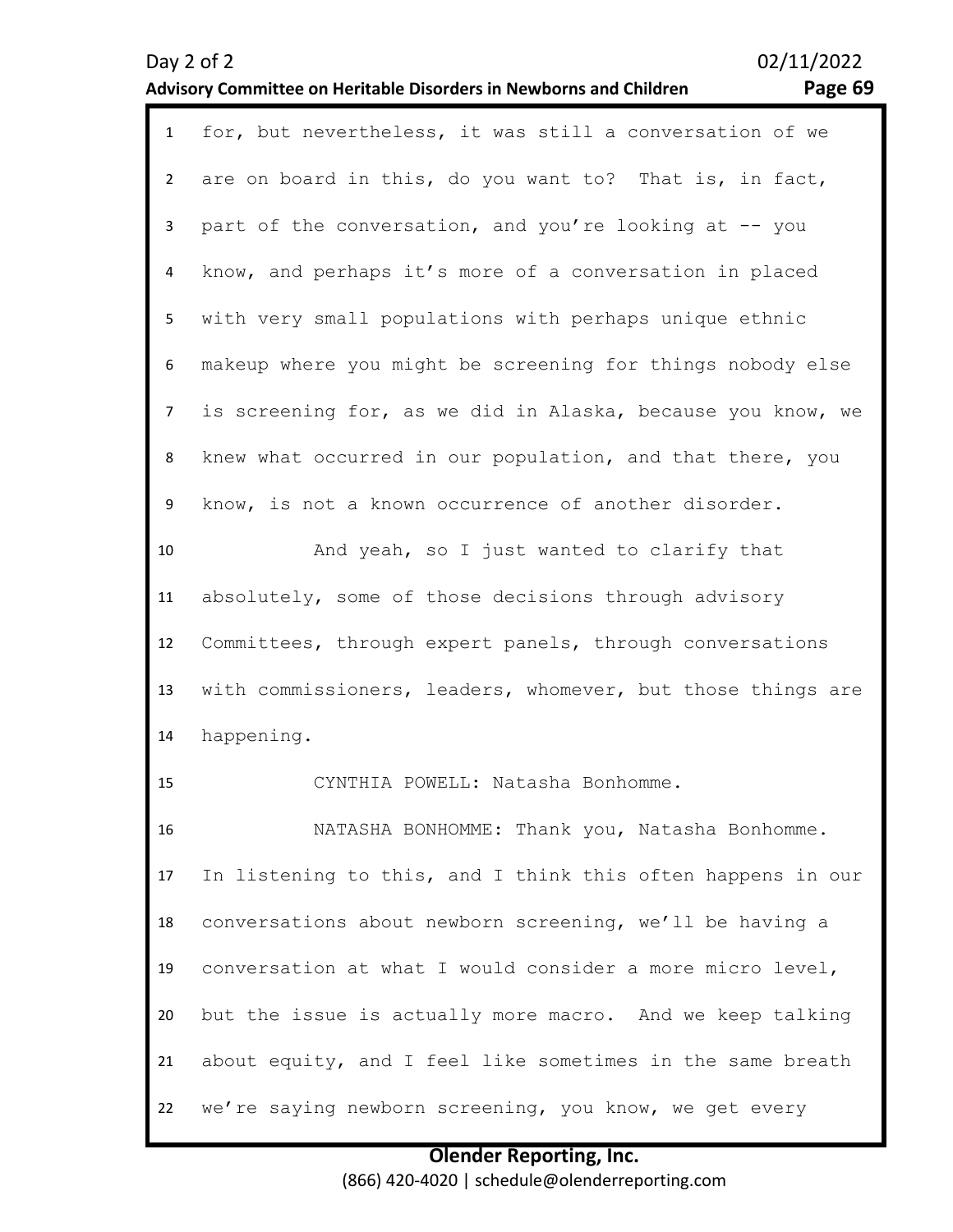# you're showing all the different ways that it isn't. And

3 4 5 6 as long as newborn screening is completely state based and those decisions are made at that state level at different times, I don't know how fully we can say newborn screening is equitable.

1 baby, it's equitable, but then the next thing we're saying,

7 8 9 10 11 12 13 14 15 16 17 18 19 20 21 And so again, I think this is, again, highlighting a system wide issue in terms of how do we define equitability, and I know we're going to have a session later on today, which is great, to really start delving into this, but we can't solve that bigger issue of it is different in different states, and there are different processes, and at the same time say we need to keep it equitable. I don't know, I don't think I'm being as direct and eloquent as I'd like to be, but I just want to highlight, we're talking about a lot of different things in this conversation. It's not just about how do we set a list of conditions that are coming in. CYNTHIA POWELL: Thank you. Susan Tanksley. SUSAN TANKSLEY: Hi. Susan Tanksley, Association of Public Health Laboratories. I want to start by

# responding to Natasha about equity and I think -- I think

**Olender Reporting, Inc.** (866) 420-4020 | schedule@olenderreporting.com

### **Advisory Committee on Heritable Disorders in Newborns and Children Page 70**

 $\overline{\phantom{a}}$ 

22

Day 2 of 2 02/11/2022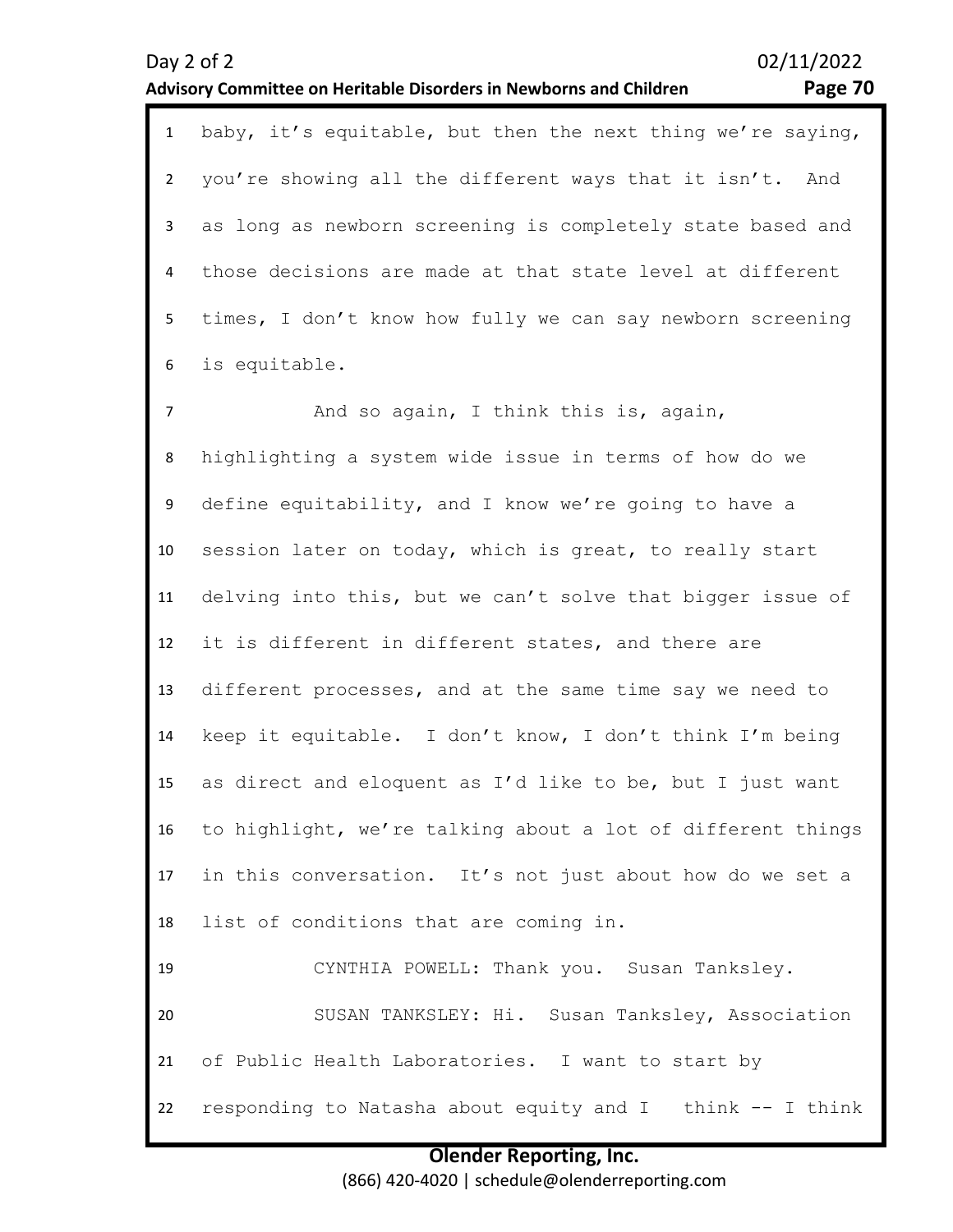### Day 2 of 2 02/11/2022 **Advisory Committee on Heritable Disorders in Newborns and Children Page 71**

| $\mathbf{1}$   | it's all relative, right? So, there is the -- there's the   |
|----------------|-------------------------------------------------------------|
| $\overline{2}$ | issue of equity and newborn screening creates a more        |
| 3              | equitable situation, but it's still not -- it's still not   |
| 4              | perfect. So, more babies get screened for something if it   |
| 5              | gets put on the newborn screening panel, but then as we     |
| 6              | talked about yesterday, it creates addition issues in       |
| $\overline{7}$ | equity. And so it's every step of the process where we run  |
| 8              | into issues of equity, and I just -- you know, I'm glad     |
| 9              | we're -- I'm glad we're talking about it and we're raising  |
| 10             | the awareness of the issue, but I think we're $-$ as we     |
| 11             | evaluate it, we're going to continue to run into it, and I  |
| 12             | just -- I think it's a scale and we're going to have to --  |
| 13             | you know, it's like we don't want to create a situation     |
| 14             | where it makes it worse. You know, it's done no harm, but   |
| 15             | everything we try to do has implications.                   |
| 16             | In response to the conversation about states and            |
| 17             | choices, you know, Scott mentioned it's a system, and it's  |
| 18             | true, within a state. Newborn screening is state based.     |
| 19             | It's not a federal mandate, however, it does feel like a    |
| 20             | mandate when a condition is placed on the RUSP, but it is - |
| 21             | - it is a -- some states do have a process for adding       |
| 22             | conditions to their panel. And every state has a process    |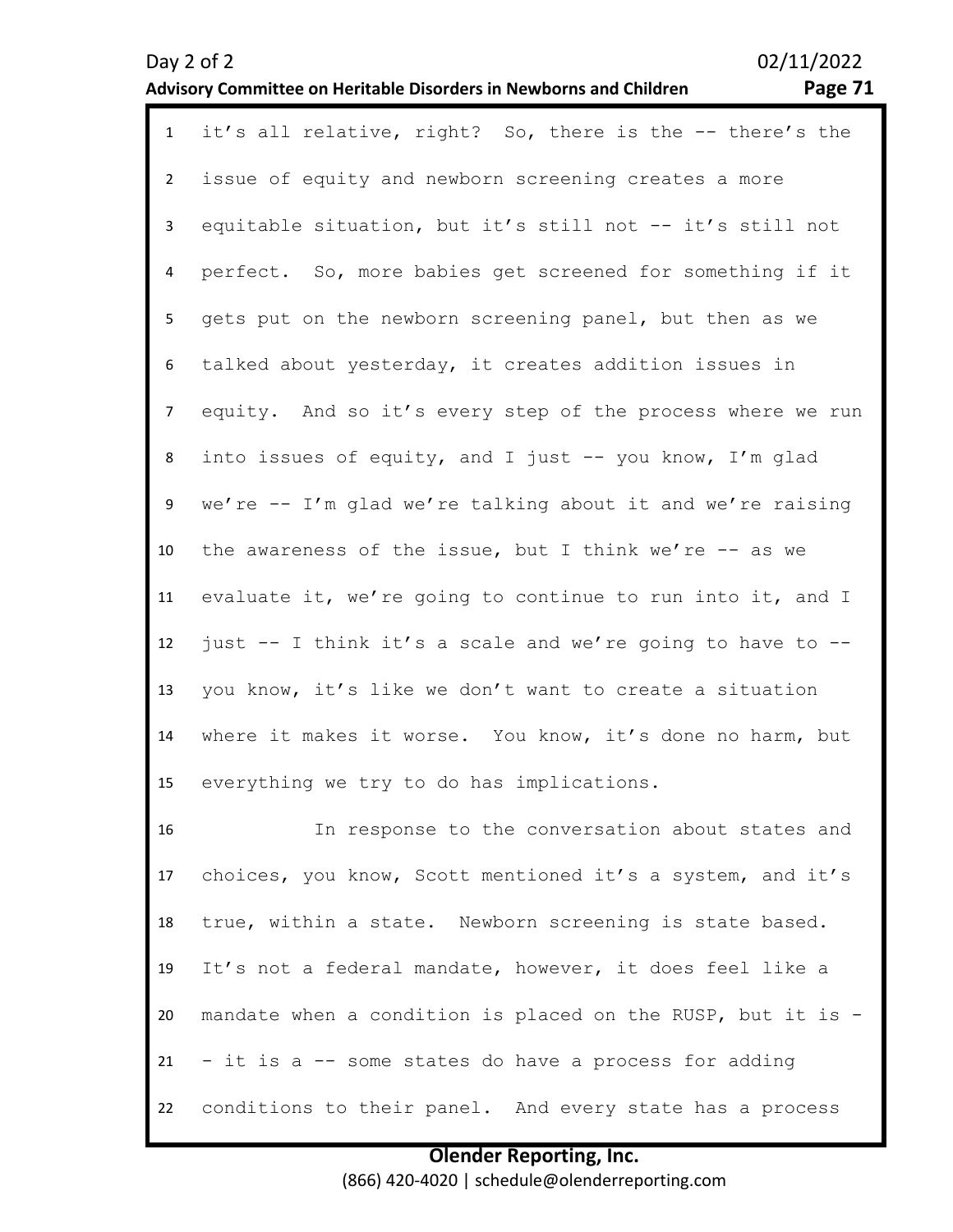21

### **Advisory Committee on Heritable Disorders in Newborns and Children Page 72**

|                | <b>TODAY COMMUNICE ON HEMICROIC DISORCIS IN NEW DOMS CHO CI</b><br>. |
|----------------|----------------------------------------------------------------------|
| $\mathbf{1}$   | for adding conditions to their panel, and some of them               |
| $\overline{2}$ | include additional evidence review. They take information,           |
| 3              | they gather information, and they make a decision, is it             |
| 4              | right for their population? But that is not a newborn                |
| 5 <sub>1</sub> | screening program person sitting down and making that                |
| 6              | decision on their own. That -- you know, that may be the             |
| $\overline{7}$ | Advisory Committee. That may be an entire process that's             |
| 8              | developed in a state.                                                |
| 9              | Dr. Shone is absolutely right in saying that, you                    |
| 10             | know, as newborn screeners, we try our hardest to do the             |
| 11             | best job we can on a daily basis and the pandemic has made           |
| 12             | our jobs exponentially harder. And we really -- you                  |
| 13             | know, the things that we face on a daily basis just with             |
| 14             | staffing shortages to be able to -- and reagent shortages,           |
| 15             | and consumable shortages, to be able to do our testing on a          |
| 16             | daily basis, what we're doing now without adding something           |
| 17             | new is really hard. And so just continue -- you know, I'm            |
| 18             | sure everyone out there is facing challenges of their own            |
| 19             | from that, but please keep those things in mind, too, as we          |
| 20             | talk about those one to three years. Thank you.                      |

CYNTHIA POWELL: Thanks. Carla Cuthbert.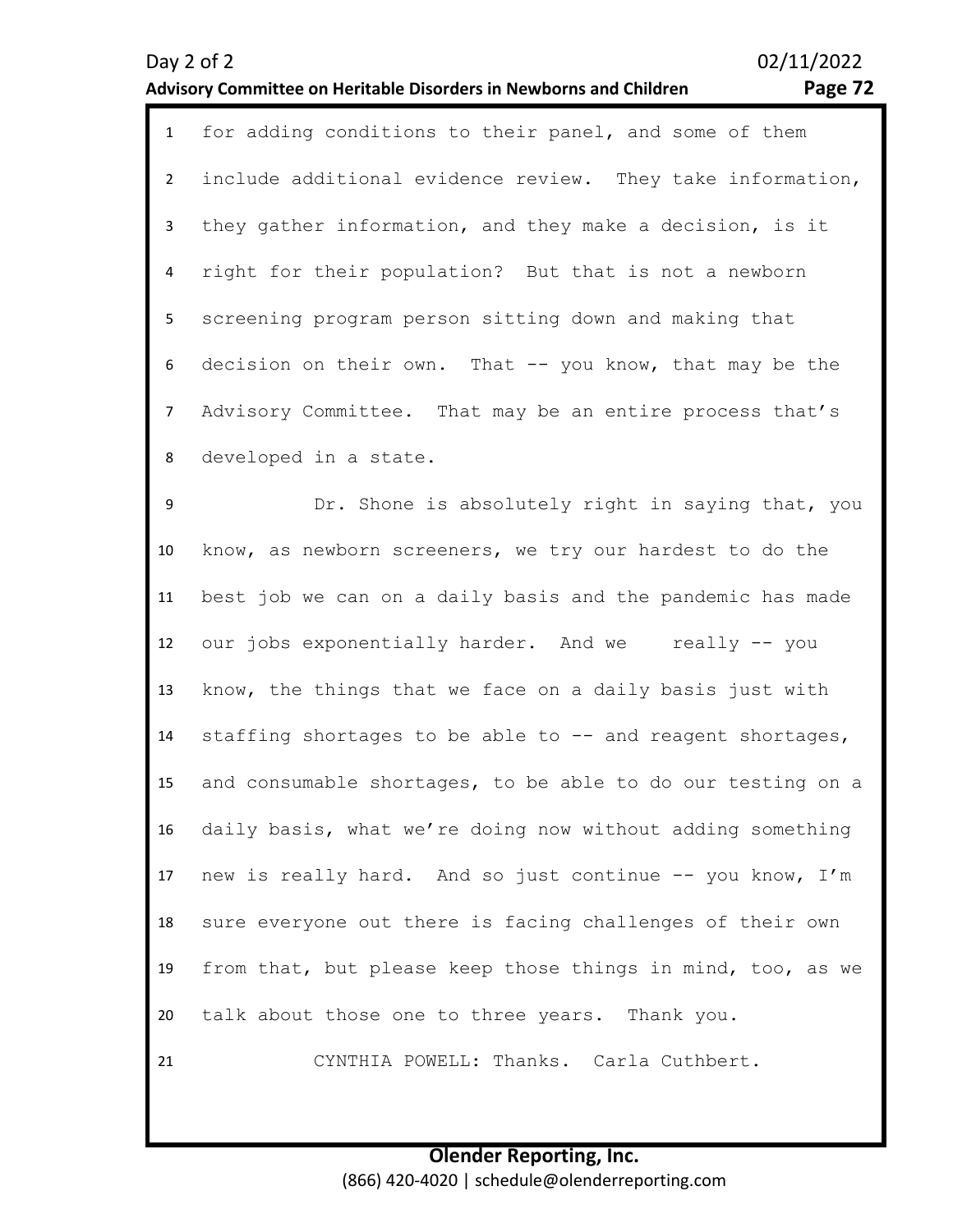### **Advisory Committee on Heritable Disorders in Newborns and Children**

Day 2 of 2 02/11/2022

| о<br>٠ |  |
|--------|--|
|        |  |

| $\mathbf{1}$    | CARLA CUTHBERT: Well, Scott Shone, I would like            |
|-----------------|------------------------------------------------------------|
| $2^{\circ}$     | to comment on a couple of things. I'm a federal partner.   |
| 3               | I am also on the nomination and prioritization workgroup   |
| $\overline{4}$  | with Shawn and Scott, and you know, I want to say that I   |
| 5 <sub>1</sub>  | wholeheartedly support their comments. I think one of our  |
| 6               | biggest challenges, as we review this package, has been we |
| 7 <sup>7</sup>  | know what we need to look for, we just can't seem to find  |
| 8               | it, and we struggle, and we struggle, and you know -- and  |
| 9               | much of it is that there is -- there is a lack of clarity  |
| 10 <sup>°</sup> | within the packages that we actually get. So again,        |
| 11              | anything that allows for more complete data within the     |
| 12              | packages would be very helpful.                            |

13 14 15 16 17 18 19 20 21 22 I have to say I like the idea of having a deadline for packages so that it doesn't sort of come out of, you know, oh, my goodness, we've got another one right now. I think that that would be nice. I do hear what Natasha said about equity and those issues, and the issues that, if you have a lot of funding going into putting in your package, you're going to have a great package. And I completely get that. And I don't know if there are ways that we can, perhaps, have better education as to the kind of data that we need that will really be able to allow us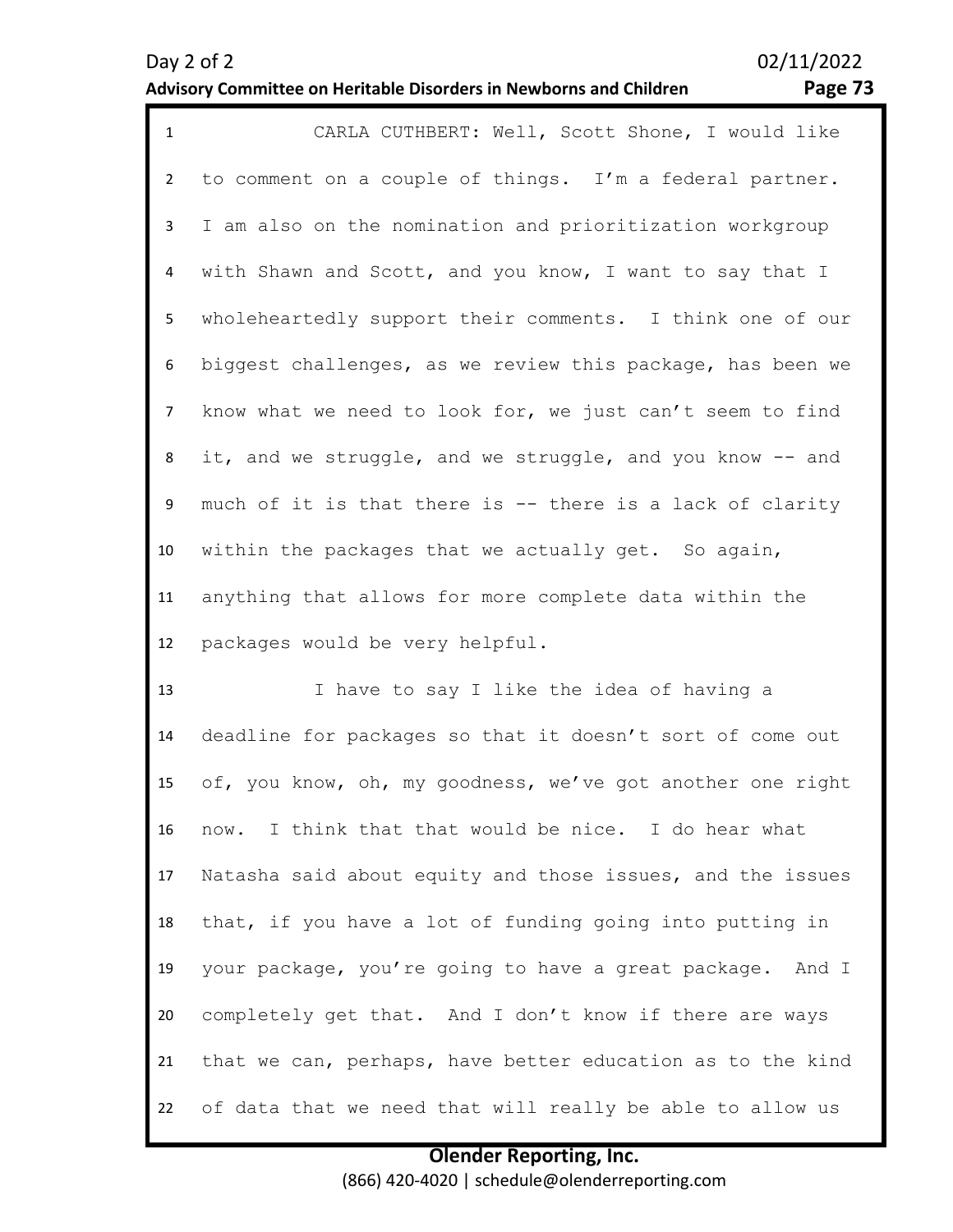### **Advisory Committee on Heritable Disorders in Newborns and Children**

| ۰.<br>o | 1 |
|---------|---|
|         |   |

|    | 1 as reviewers to be able to say yeah. They've got all of   |
|----|-------------------------------------------------------------|
|    | 2 the check marks ticked. They've done it well. We can see  |
|    | 3 very clearly. The evidence and the data are there, and    |
|    | 4 just move it forward.                                     |
| 5  | You know, there's a lot that's happening here               |
|    | 6 that I really agree with. We are all stressed. And with   |
|    | 7 what Sabra said with the limitations within the states,   |
| 8  | that you know, if we're having a stressful time making it   |
|    | 9 through our process, the states are even having a greater |
| 10 | challenge, and we know this because we fund the states as   |

11 well, and we know that it is challenging.

12 13 14 15 16 17 18 19 20 21 22 I have to say that with Scott's comment about there is a lot that has to be done from the moment you actually start that clock ticking, and I appreciate that, too, because you know, when we put money out the door, we want to be able to have states pick it up, and often, as funding entities, we're in crisis when we go, but there's not enough people applying for our money, what do we do? It's because the states have to be ready before they can say yes to the federal partners. We can take your money and we know that we can get this turned around in two years. So,  $I$  -- Scott, thank you for that, I really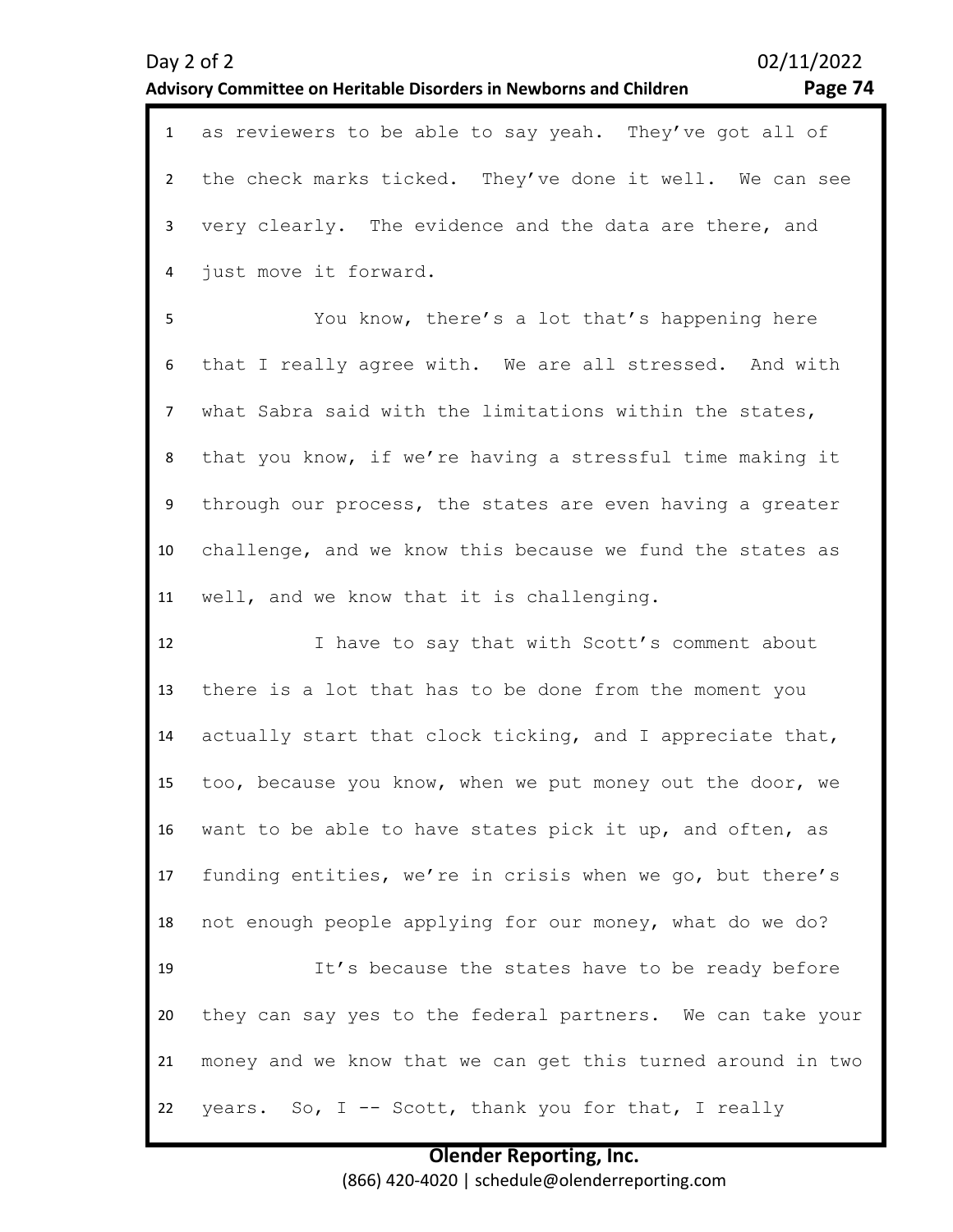| $\mathbf{1}$   | appreciate what you said there. And Scott, you are         |
|----------------|------------------------------------------------------------|
| $\overline{2}$ | awesome, and I think all other federal partners flinched a |
| 3              | little, which not in a negative way. I just want you to    |
| $\overline{4}$ | know because we've had this conversation before. Are the - |
| 5 <sub>1</sub> | - you know, is it -- are the federal partners working      |
| 6              | together? Are we talking, you know? You have all of this   |
| $\overline{7}$ | money, are you working together in coordinating.           |
| 8              | And again, I want to be very mindful that when we          |
| 9              | say federal partners, we're not talking about one entity   |
| 10             | with one mission, okay. We are from different agencies.    |
| 11             | We have very different missions attached to us. You know,  |
| 12             | HRSA dollars, this is not necessarily the same as CDC      |
| 13             | dollars, it's not necessarily the same as NIH dollars, and |
| 14             | they really serve to function in different ways.           |
| 15             | I heard the appeal yesterday when they said we             |
| 16             | need money. I know. We know that. If you know how          |
| 17             | government works, we can't say we want more money. That's  |
| 18             | really illegal for us to be able to go out and try to      |
| 19             | petition. That is definitely not okay. And we absolutely,  |
| 20             | absolutely do understand the need.                         |
| 21             | So again, I know that Michael Warren is on the             |
| 22             | call, and our other partners are on the call as well. Are  |

# **Advisory Committee on Heritable Disorders in Newborns and Children Page 75**

**Olender Reporting, Inc.** (866) 420-4020 | schedule@olenderreporting.com

Day 2 of 2 02/11/2022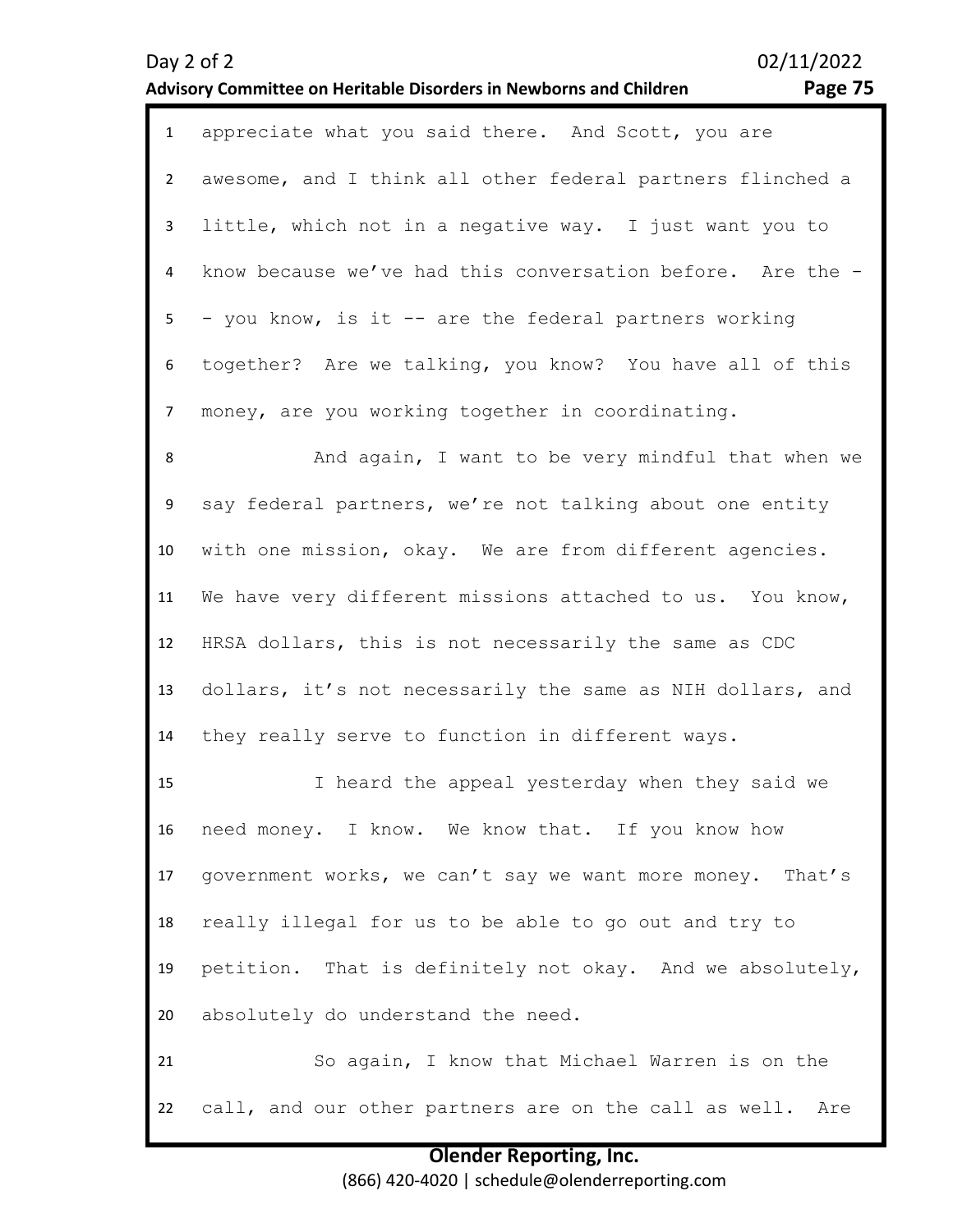# **Advisory Committee on Heritable Disorders in Newborns and Children Page 76**

| $\mathbf{1}$    | we working together? Yes, we do have conversations. We      |
|-----------------|-------------------------------------------------------------|
| $\overline{2}$  | have monthly calls where we discuss where we are and what   |
| $\mathbf{3}$    | we're doing. There are certain federal partners that I      |
| 4               | have on speed dial that I run ideas by if we're thinking of |
| 5               | certain things that we discuss. As much as we can           |
| 6               | collaborate, we would like to. It's not always easy to      |
| $\overline{7}$  | move dollars between agencies, or to even fund in similar   |
| 8               | ways because money is directed to different activities.     |
| 9               | But I do want you to know that we hear that call, and       |
| 10 <sup>°</sup> | again, I see Michael nodding. Are we doing -- can we do     |
| 11              | more? Yes, I think that we can do more. I think that we     |
| 12              | can always do more and try to figure out ways that we can   |
| 13              | coordinate a little better. So, I do hear what you're       |
| 14              | saying, but I also want you to know that we're not -- we're |
| 15              | not acting in isolation as federal partners. When we do     |
| 16              | have ideas, we do share it with each other, and again,      |
| 17              | working in different -- in different lanes trying to        |
| 18              | provide support to the states. So, I do want to let you     |
| 19              | know that we do hear you and we're with you in this regard, |
| 20              | and I just wanted to offer that comment and thank you,      |
| 21              | Shawn for -- Scott -- was I saying Shawn all the time?      |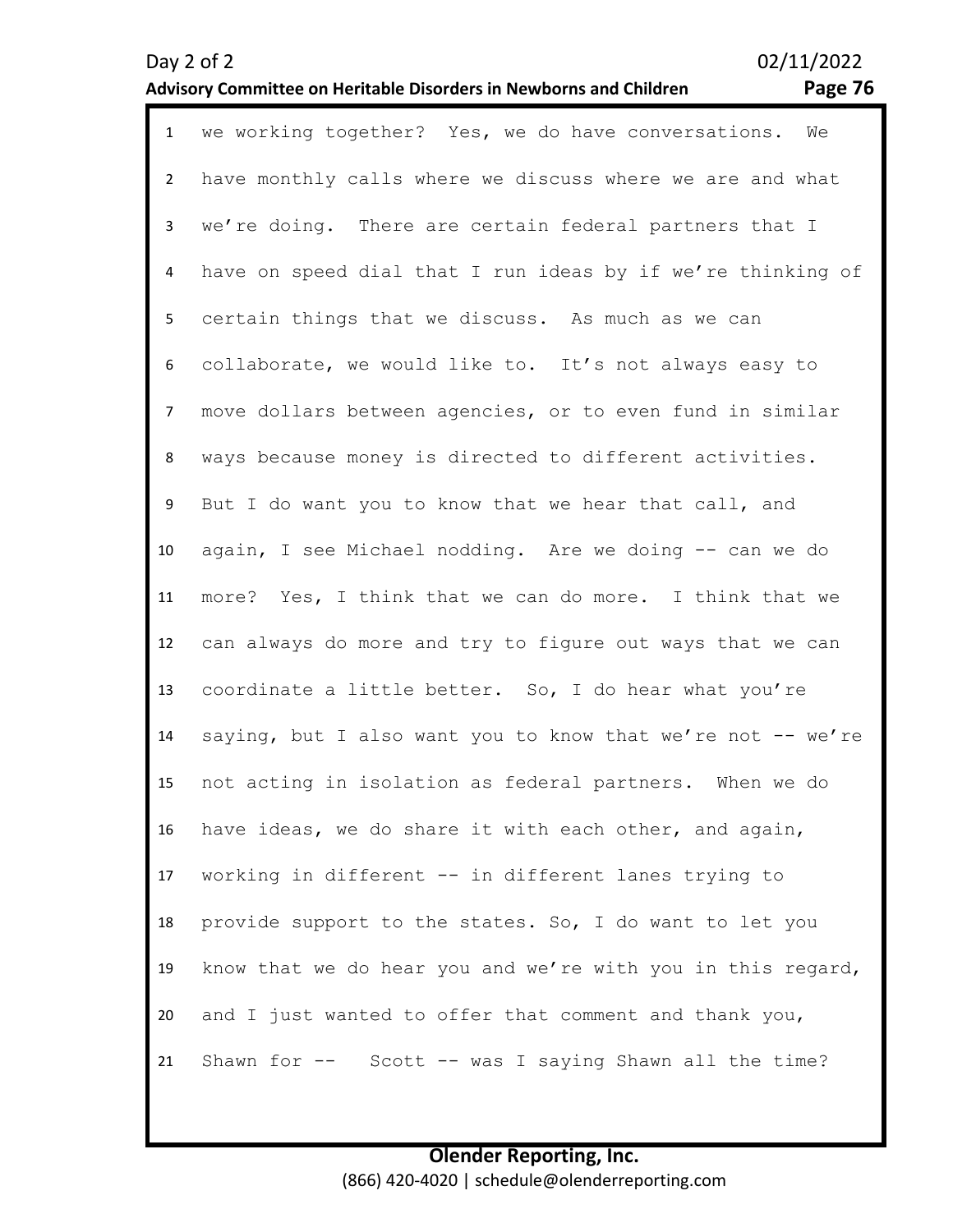# **Advisory Committee on Heritable Disorders in Newborns and Children Page 77**

| $\mathbf{1}$   | Scott, for what you were saying. So, I'll stop right now.   |
|----------------|-------------------------------------------------------------|
| $\overline{2}$ | Thank you.                                                  |
| 3              | CYNTHIA POWELL: Thank you. Michael Warren.                  |
| $\overline{4}$ | MICHAEL WARREN: Thank you. Michael Warren, HRSA.            |
| 5              | And thank you, Dr. Cuthbert, for your comments. I think as  |
| 6              | the Committee or the sub-group that you're putting together |
| $\overline{7}$ | is thinking through this, helping also to map out where the |
| 8              | sort of fixed parameters is. So, for example, we're in a    |
| 9              | space -- and I want to be careful as a fed not to cross a - |
| 10             | - I will try to stick to facts. I don't want to get into    |
| 11             | an advocacy realm.                                          |
|                |                                                             |
| 12             | But the law is what we operate by. And so right             |
| 13             | now the current law has lapsed, but the previous law        |
| 14             | actually put into parameters around the timing by which a   |
| 15             | review had to be completed. So, once the nomination         |
| 16             | Committee moved forward and the Committee decided to move   |
| 17             | something to evidence review, the clock started ticking     |
| 18             | according to the legislation. So that's one of those        |
| 19             | parameters, I think, as the group is thinking to think      |
| 20             | through where those guard rails are.                        |
| 21             | The other gets back to the issue that you raised            |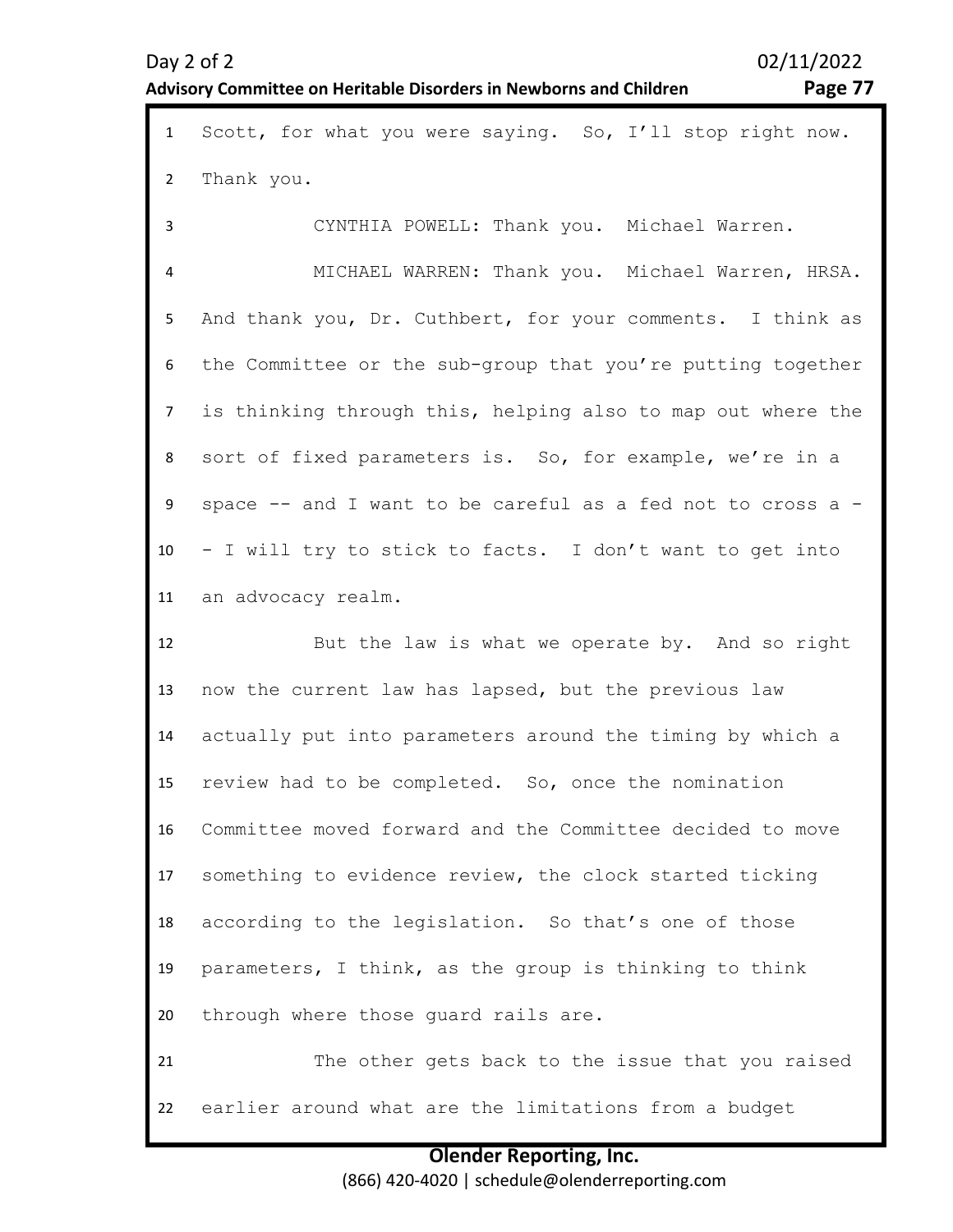# **Olender Reporting, Inc.** (866) 420-4020 | schedule@olenderreporting.com

|                | <u>u visory committee on nentable Disoruers in Newborns and Children</u><br>. ugu / u |
|----------------|---------------------------------------------------------------------------------------|
| $\mathbf{1}$   | standpoint? So, if we think about, for example, how this                              |
| $2^{\circ}$    | is funded, what line that comes from, what other things are                           |
| 3              | funded out of that line and what's available for evidence                             |
| 4              | reviews? Those both influence this process. And so, as                                |
| 5              | the team is working through that, if there are questions                              |
| 6              | that we can provide answers to, I'm happy to do that, but I                           |
| $\overline{7}$ | think those parameters are real and important ones to                                 |
| 8              | consider. They're not within our purview to change. There                             |
| 9              | are people who can change that. Not at HRSA, or CDC or any                            |
| 10             | other federal agencies.                                                               |
| 11             | CYNTHIA POWELL: Max Muenke.                                                           |
| 12             | MAXIMILIAN MUENKE: Thank you, Dr. Powell.                                             |
| 13             | Maximilian Muenke. I am the CEO of the American College of                            |
| 14             | Medical Genetics and Genomics. ACMG, as part of our                                   |
| 15             | mission is early newborn screening. And we are fortunate,                             |
| 16             | and I'm grateful to the federal agencies here, I want to                              |
| 17             | thank them that we are funding, we have funding for NCC                               |
| 18             | that comes from HRSA, and we do the act sheets, and those -                           |
| 19             | - the goal is to have Act sheets for, eventually for every                            |
| 20             | newborn disorder, for every condition that's on the RUSP                              |
| 21             | and expand those.                                                                     |

# **Advisory Committee on Heritable Disorders in Newborns and Children Page 78**

Day 2 of 2 02/11/2022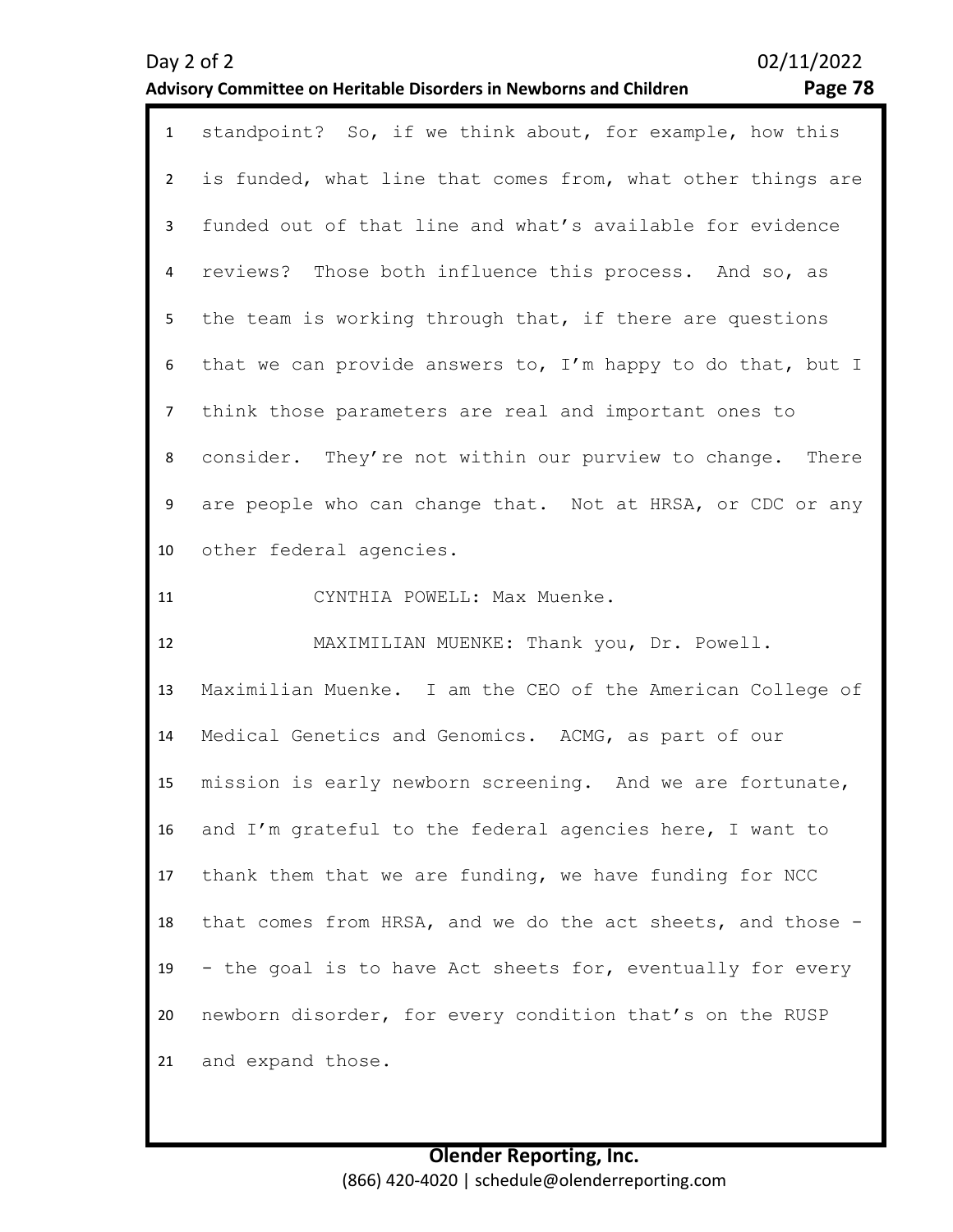# **Advisory Committee on Heritable Disorders in Newborns and Children Page 79**

| $\mathbf{1}$   | We have long term follow-up grant from HRSA.                |
|----------------|-------------------------------------------------------------|
| $2^{\circ}$    | Then, of course, we have the Newborn Screening Translation  |
| 3              | Research Grant from NICHD and on top we have funding from   |
| 4              | ClinGen -- from NHDI for ClinGen. so, all of those have     |
| 5              | newborn screening. And I think the part so clearly, ACMG    |
| 6              | wants to be involved in this effort here. The part that I   |
| $\overline{7}$ | wanted to comment on and really appreciate Natasha          |
| 8              | Bonhomme's comment about equity, I think equity is very     |
| 9              | hard. It's very expensive and I can tell you, it's getting  |
| 10             | more expensive. And it's getting more expensive if you      |
| 11             | indulge me just to look at the scenario, what if some       |
| 12             | conditions will not be studied by a chemical in a newborn   |
| 13             | screening, but what if some will go -- will be screened by  |
| 14             | whole genome sequencing? And what I learned in the process  |
| 15             | in discussing it with companies who do this, they tell me   |
| 16             | the analysis of a genome of a person of northern European   |
| 17             | dissent is very easy, because we've had practice with it    |
| 18             | for years and years, if not decades. And it's difficult if  |
| 19             | you want to do the same thing in individuals from diverse   |
| 20             | backgrounds. So, I think we will have to be prepared if we  |
| 21             | feel equity is important, and I want to be sure to let      |
| 22             | everyone know for ACMG, equity is one of the most important |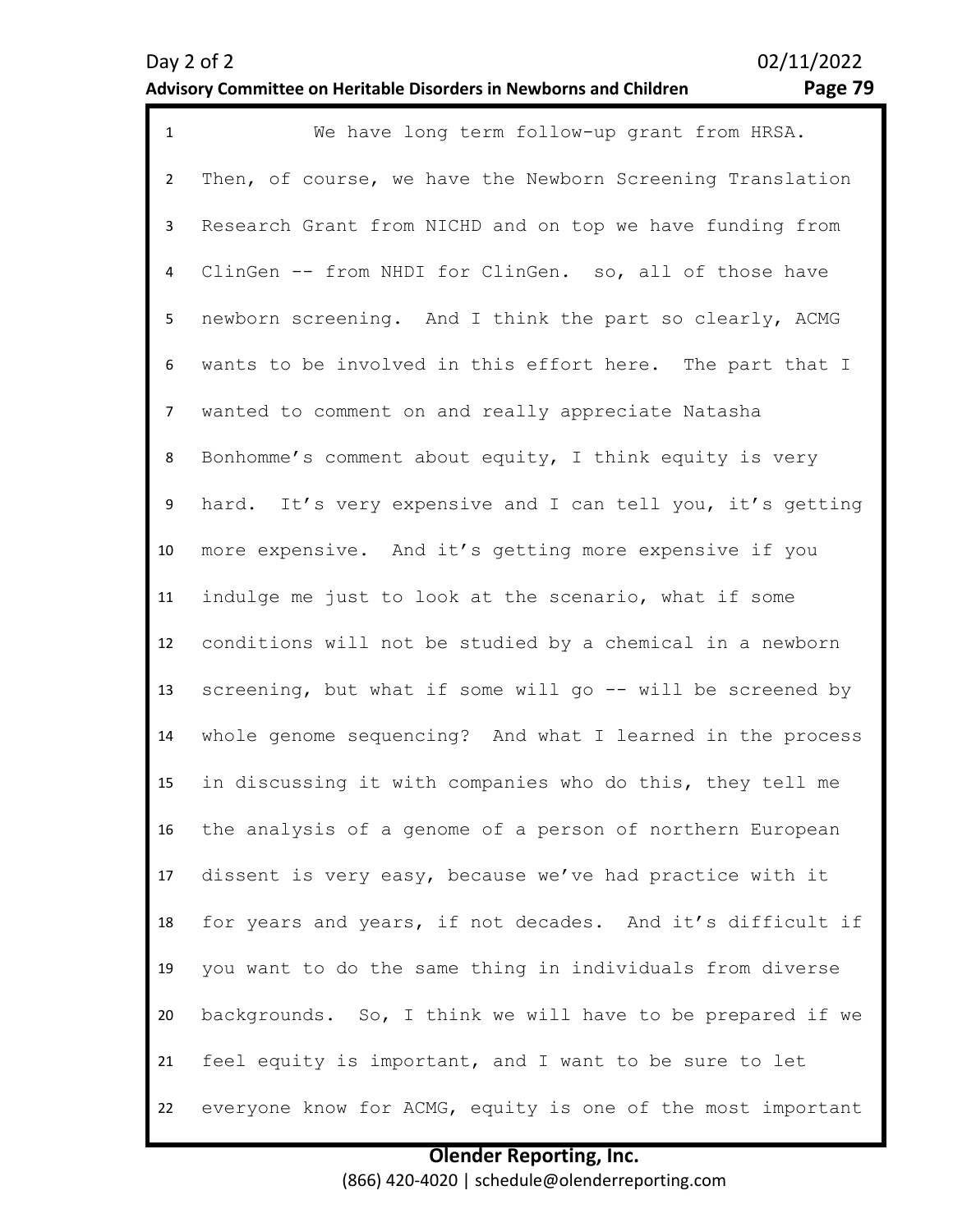# to equity of what ACMG can do, and at the same time, fully

3 4 5 6 7 aware there are ethical issues there. There are funding issues there, and there are issues of possibly not having the workforce to do all of what I think we need to do to eventually have some equity that goes for all -- what is it, 3.6 million newborns in the U.S.

1 issues that we have in healthcare, and I'm very committed

8 9 10 11 So, I think with that, I'm very passionate about the equity part and hope to be part of any efforts that have to do with the future of these efforts here, so thank you.

12 13 14 15 16 17 18 19 20 21 22 CYNTHIA POWELL: Thank you. Natasha Bonhomme. NATASHA BONHOMME. And I appreciate the fact that this conversation has probably gone in a direction that maybe some weren't anticipating, but since we are there, I do just have to kind of call out the fact that, you know, equity isn't relative if it's impacting you and you're not getting what you need or what you feel is promised to you. So, let's -- you know, I just want us to be thoughtful about those words. And I understand it's hard. I think we have these conversations again that, you know, we may be

> **Olender Reporting, Inc.** (866) 420-4020 | schedule@olenderreporting.com

### **Advisory Committee on Heritable Disorders in Newborns and Children Page 80**

 $\overline{\phantom{a}}$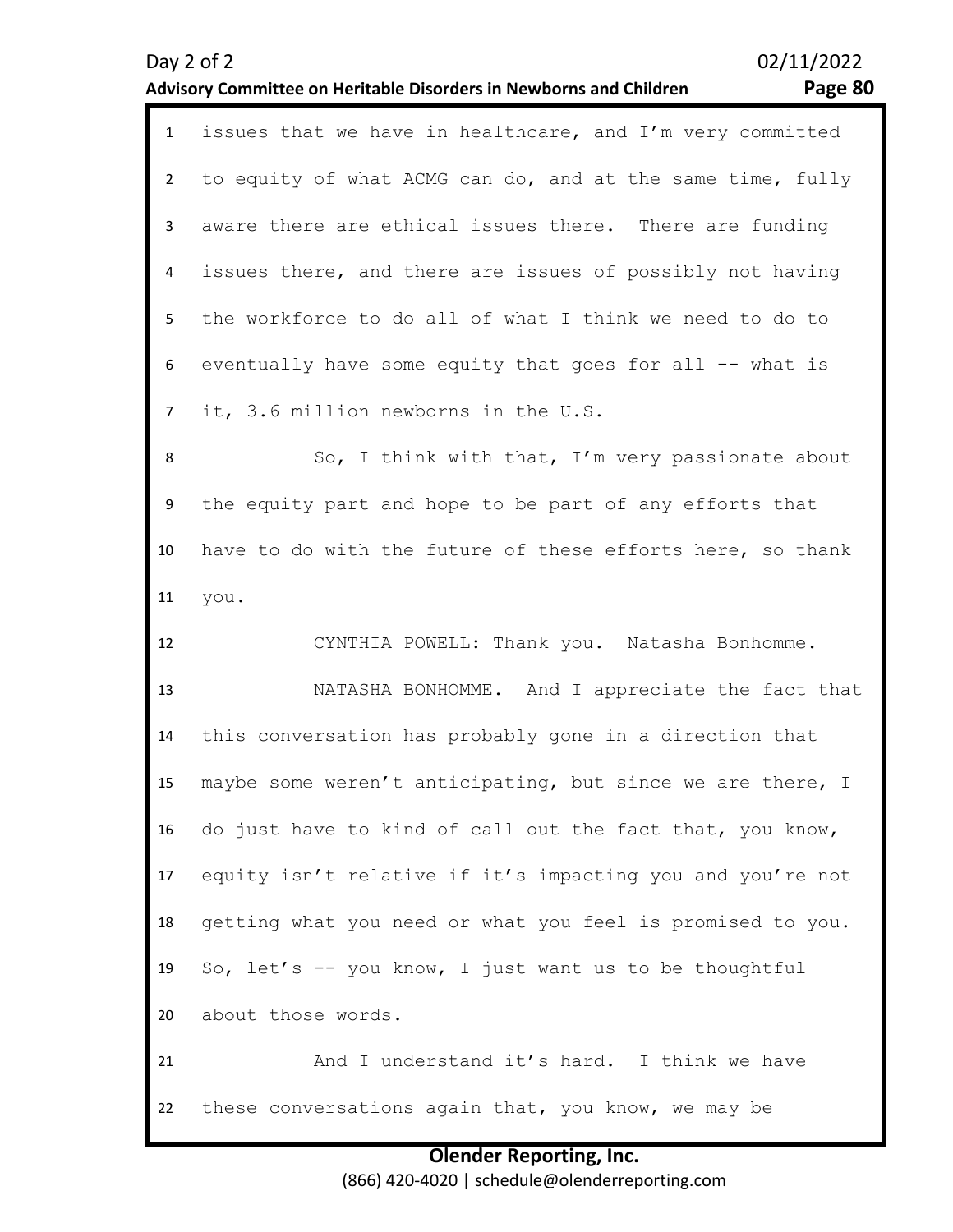| $\mathbf{1}$   | thinking about, oh, what are our next steps on this, and    |
|----------------|-------------------------------------------------------------|
| $\overline{2}$ | then it turns into this big conversation, and we always get |
| 3              | to the point of it's so hard for states and it's so hard to |
| 4              | run these programs. And that is true. Trust me, I know.     |
| 5              | When state-based legislation is going through, I get the    |
| 6              | phone calls from people saying how can advocates think that |
| $\overline{7}$ | we're going to be able to do this? So, I really appreciate  |
| 8              | that.                                                       |
| 9              | However, it's hard throughout this system. And I            |
| 10             | really just want us to be thinking about when we are        |
| 11             | talking about these things, that it's not just about the    |
| 12             | testing and it's not just about what's happening in the     |
| 13             | labs, but for us to really embrace, it's the entire system. |
| 14             | And families are part of that system, too. And the slide    |
| 15             | that we keep referencing, families are at the center of     |
| 16             | that. So just really reiterating that and making sure when  |
| 17             | we are thinking about these systems and when we are         |
| 18             | thinking about different processes, then if we do have this |
| 19             | subgroup, subcommittee, sub workgroup looking at nomination |
| 20             | and prioritization, that we keep that in mind. It's not     |
| 21             | just a slide, it's the -- it's what we say is the core and  |
| 22             | the heart of newborn screening. Thanks.                     |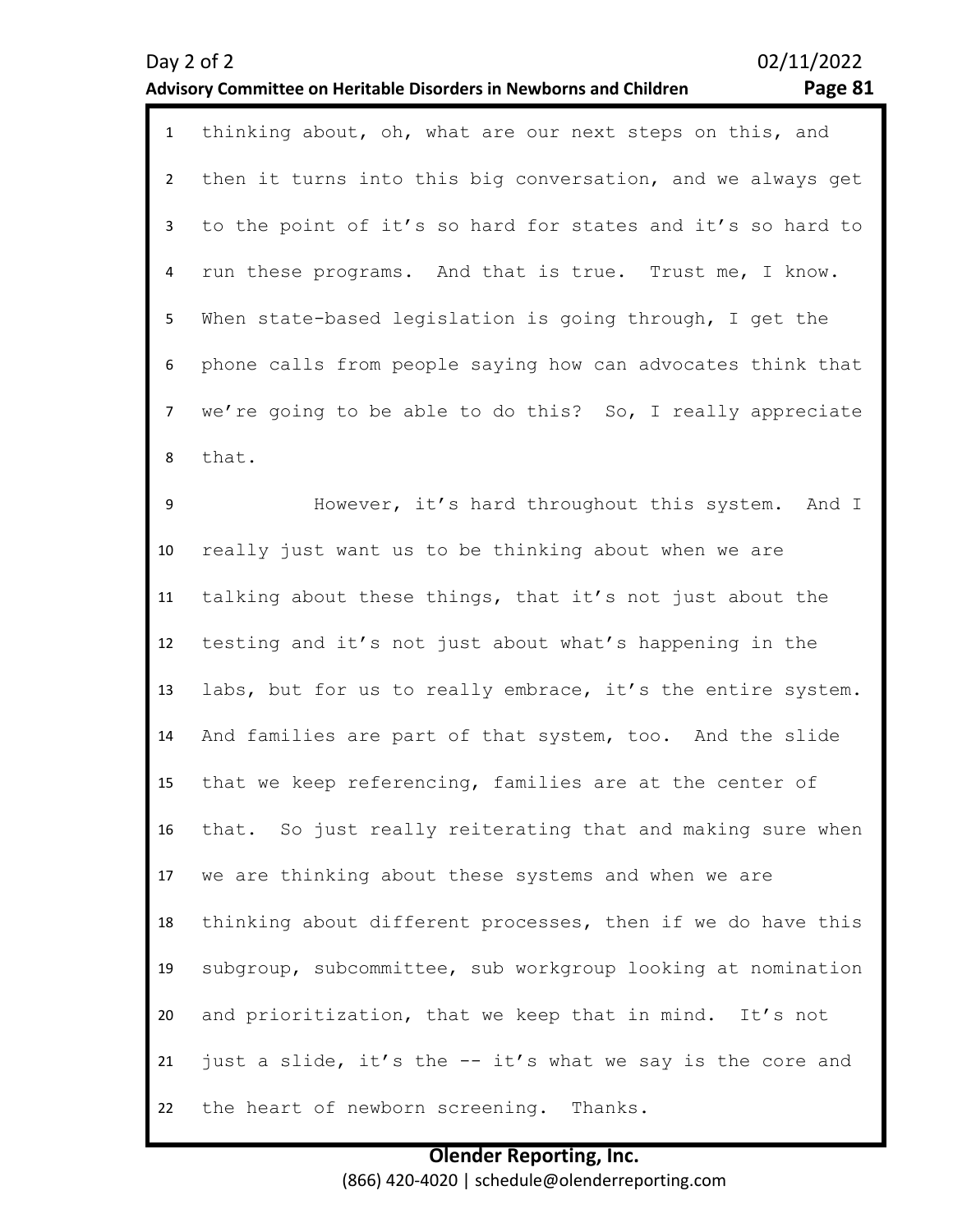| $\mathbf{1}$   | CYNTHIA POWELL: Sabra Anckner.                              |
|----------------|-------------------------------------------------------------|
| $\overline{2}$ | SABRA ANCKNER: I just -- it's Sabra Anckner,                |
| 3              | AMCHP, and my apologies for speaking again. I just wanted   |
| 4              | to follow up to what Dr. Muenke said, which you know, to    |
| 5              | just say out loud, it's not like it's inherently easier to  |
| 6              | sequence the genome of a person from Northern Europe.       |
| $\overline{7}$ | These are choices that we have made. The expense that will  |
| 8              | be incurred because we have allowed and chosen to have      |
| 9              | racism build our system, that's going to cost us money      |
| 10             | because there were choices made and are still being made to |
| 11             | focus on certain populations. We see that again in our own  |
| 12             | work, but we don't know whose psuedodeficiencies occur and  |
| 13             | we don't need a -- we're often surprised at the way that a  |
| 14             | disease presents in different populations when we -- when   |
| 15             | we implement population screening.                          |
| 16             | So, the reasons that these things are hard now is           |
| 17             | because the system is working exactly as it was intended to |
| 18             | work historically, and to clean that up and to work on      |
| 19             | improving it is going to cost money. It's going to be       |
| 20             | hard. It's going to take time, but it also is going to      |
| 21             | require conversations like this and so I'm glad we're       |
| 22             | having it.                                                  |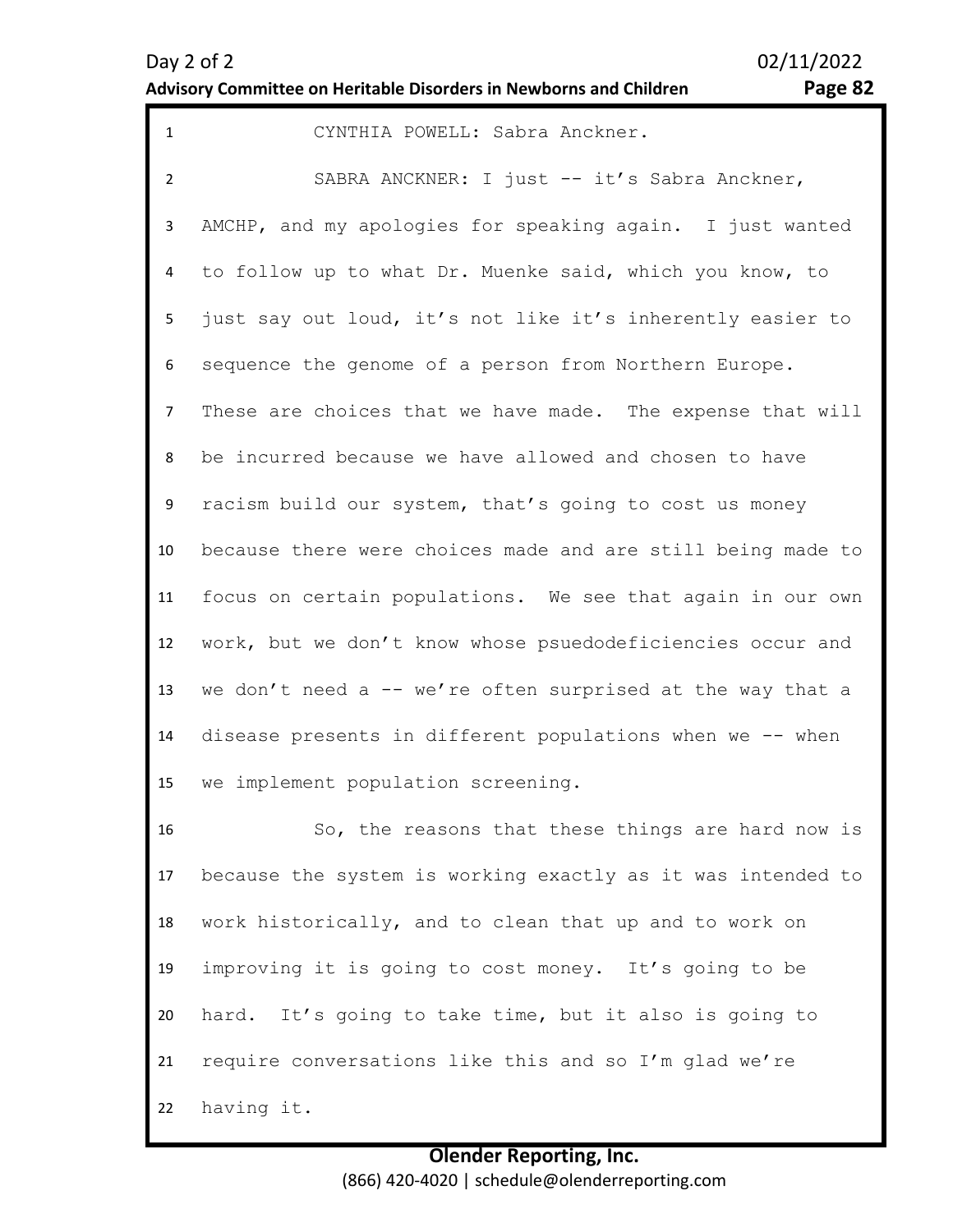| $\mathbf{1}$   | CYNTHIA POWELL: Thank you. Any other comments or            |
|----------------|-------------------------------------------------------------|
| $\overline{2}$ | questions? All right, I think if you could put the slides   |
| 3              | back up, we really appreciate all the comments and          |
| $\overline{4}$ | feedback. This will be very important as we move forward.   |
| 5              | I think, is there one more slide? Okay.                     |
| 6              | So, as I mentioned, we will be forming a                    |
| $\overline{7}$ | workgroup comprised of current and former Committee members |
| 8              | and other subject matter experts to develop criteria and a  |
| 9              | process for prioritizing the review of nominated            |
| 10             | conditions. The Committee will be kept apprised and will    |
| 11             | obtain their feedback throughout the process. I'm, you      |
| 12             | know, encouraged that we have a new nomination form and the |
| 13             | materials that are now available on the HRSA website, the   |
| 14             | frequently asked questions, and other guidelines, I think   |
| 15             | the more complete the package that's submitted can be, you  |
| 16             | know, the easier the N&P workgroup work will be as well as, |
| 17             | you know, should it go to the evidence review? You know,    |
| 18             | there are certain things we talked yesterday about, follow- |
| 19             | up and the need to have, you know, specific thoughts from   |
| 20             | the nominators about, you know, what that follow-up will    |
| 21             | look like, both the short and long term. I think that's,    |
| 22             | you know, really critical for the nomination packages to    |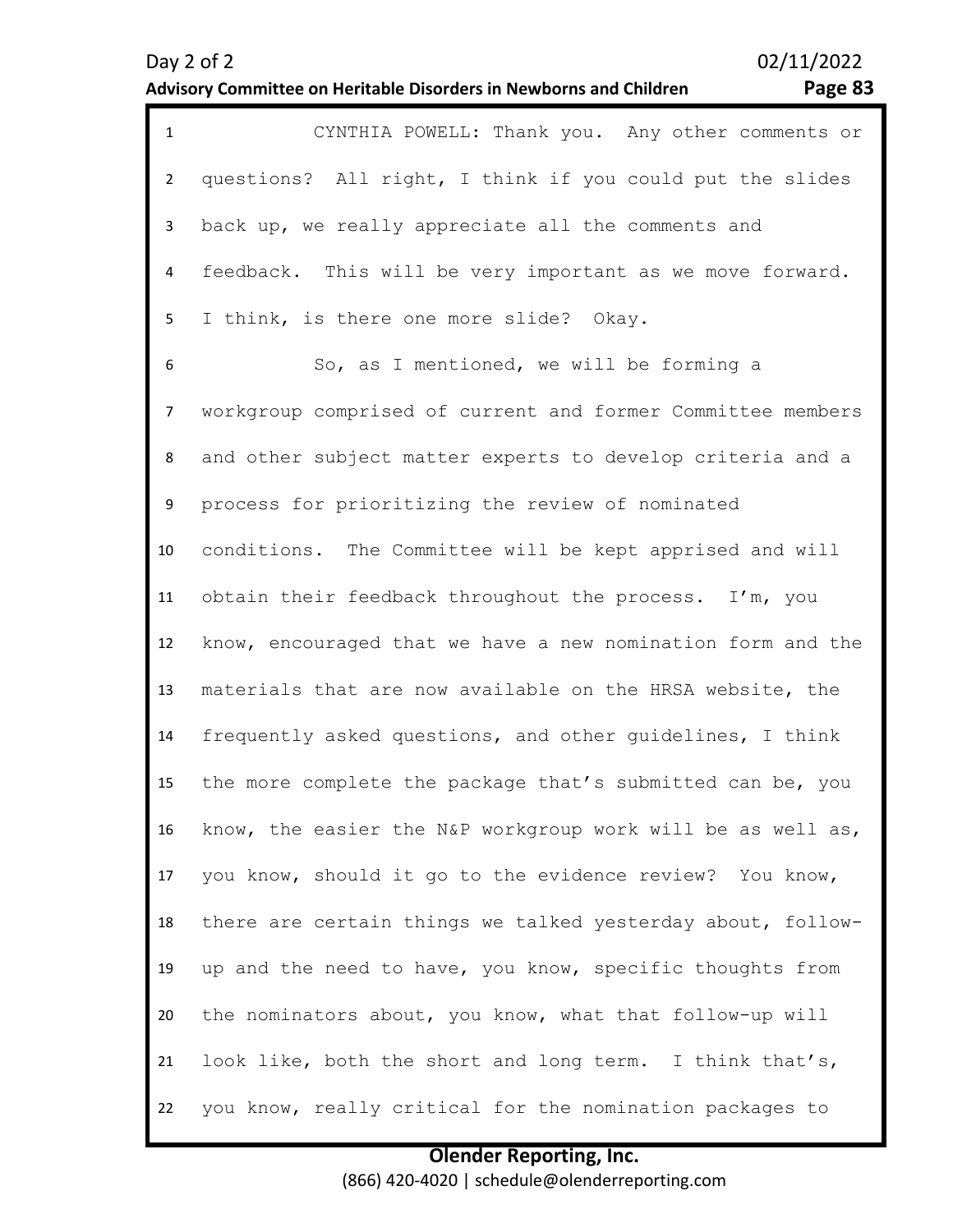| $\mathbf{1}$   | get some information about that because, you know, that is  |
|----------------|-------------------------------------------------------------|
| $\overline{2}$ | going to play a very important role if and when a new       |
| $\mathbf{3}$   | condition is you know, put on the RUSP, and implemented in  |
| 4              | states.                                                     |
| 5              | But there are certainly a lot of things that                |
| 6              | we'll need to talk about. You know, I'm getting a lot of    |
| $\overline{7}$ | questions from potential nominators about, you know, the    |
| 8              | difficulty in getting a newborn screening pilot for their,  |
| 9              | you know, condition done and how are we going to do that?   |
| 10             | I mean, we may be faced with conditions that have, you      |
| 11             | know, really promising treatments that are available but,   |
| 12             | you know, many advocacy groups, researchers, clinicians,    |
| 13             | clinician scientists, you know, they don't have the means   |
| 14             | to get a population based newborn screening pilot done, and |
| 15             | so how are we going to do that. So, I hope that that's      |
| 16             | something else that this workgroup can think about because  |
| 17             | it does play a role in our ability to evaluate the          |
| 18             | nominated conditions.                                       |
| 19             | So anyway, I thank you all once again for your              |
| 20             | input. Feel free to contact me with more thoughts and also  |
| 21             | Mia is available.                                           |
| 22             |                                                             |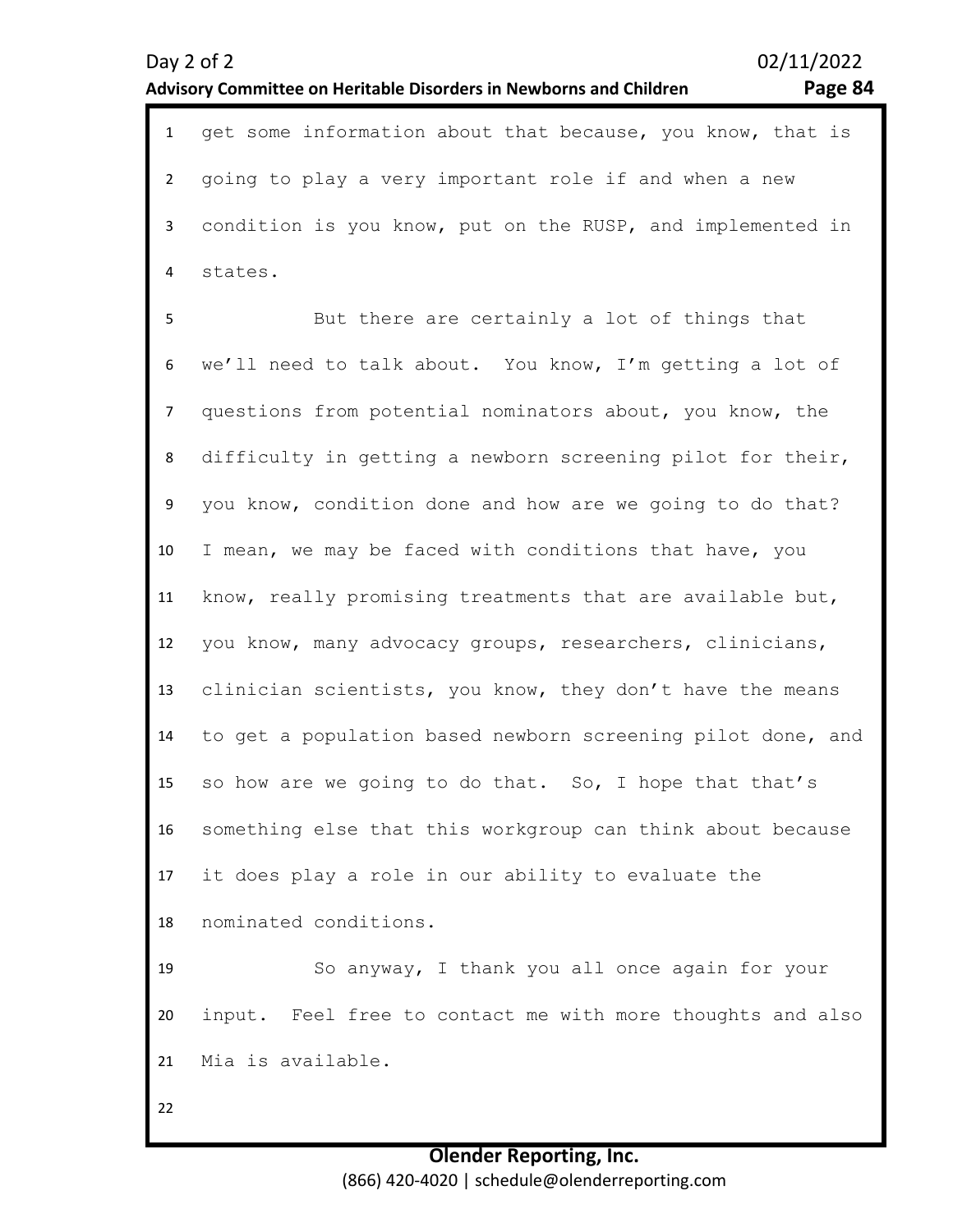# **Advisory Committee on Heritable Disorders in Newborns and Children Page 85**

| $\mathbf{1}$   | PUBLIC COMMENTS                                             |
|----------------|-------------------------------------------------------------|
| $\overline{2}$ | CYNTHIA POWELL: So, we are a little bit ahead of            |
| 3              | time, but my understanding is those who will be giving      |
| 4              | public comments next are available.                         |
| 5              | Yesterday we received public comments                       |
| 6              | specifically on newborn screening --                        |
| $\overline{7}$ | MIA MORRISON: Dr. Powell.                                   |
| 8              | CYNTHIA POWELL: Yes.                                        |
| 9              | MIA MORRISON: So sorry to interrupt. I just want            |
| 10             | to verify that we do have all of our public commenters      |
| 11             | available.                                                  |
| 12             | CYNTHIA POWELL: Sure. Were you able to locate               |
| 13             | Megan Pesch?                                                |
| 14             | MIA MORRISON: I haven't found Megan Pesch, but              |
| 15             | you should be able to raise your hand, so we confirm if     |
| 16             | you're on, Megan. Is her hand appearing?                    |
| 17             | CYNTHIA POWELL: I'm not seeing it. So maybe                 |
| 18             | we'll go ahead with, let's see, Heidi Wallis was going to   |
| 19             | be the next speaker, so.                                    |
| 20             | HEIDI WALLIS: Great, good morning, hi. My name              |
| 21             | is Heidi Wallis. I'm the executive director for the         |
| 22             | Association for Creatine Deficiencies and I'm very grateful |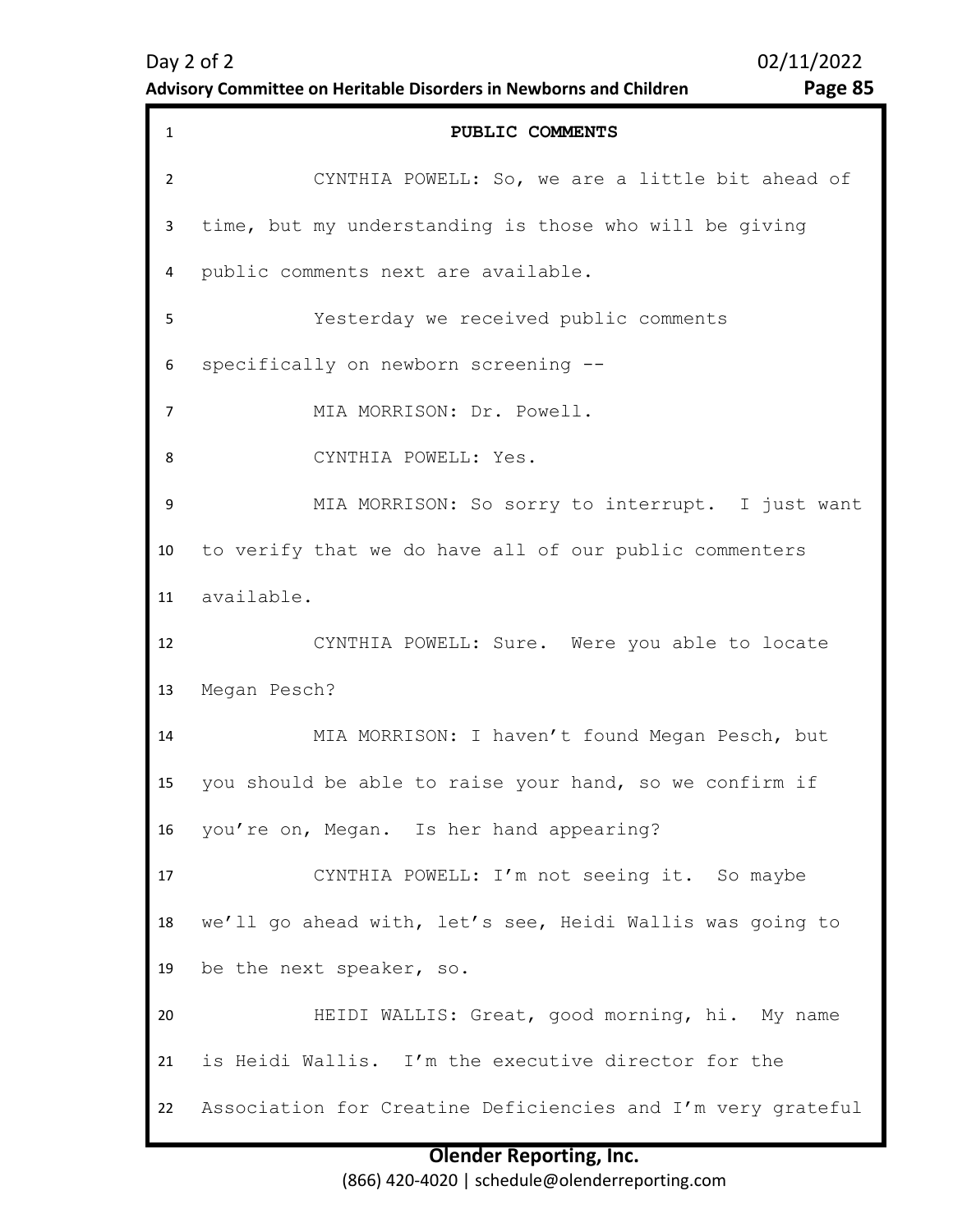# **Advisory Committee on Heritable Disorders in Newborns and Children Page 86**

| $\mathbf{1}$   | for just a couple minutes of your time. Thank you, Dr.      |
|----------------|-------------------------------------------------------------|
| $\overline{2}$ | Kemper, for the really excellent presentation this morning. |
| 3              | I want to just address a couple of the things               |
| 4              | that came up and also thank you for having public comments  |
| 5              | after the presentation, it's really helpful to be able to   |
| 6              | respond on some of this right away.                         |
| $\overline{7}$ | First, the creatine ornithine cost for the                  |
| 8              | children with GAMT deficiency and how we treat them.<br>We  |
| 9              | did a study, the Association for Creatine Deficiencies, of  |
| 10             | the cost that most families are paying, and we looked at    |
| 11             | the CDC growth chart and the weight of children and then    |
| 12             | the recommended dosage of each supplement and we have a     |
| 13             | treatment document that I can share with the Committee      |
| 14             | members. But just to give you an idea, at two years of age  |
| 15             | the cost is \$31.50 per month. So that does increase as the |
| 16             | child grows, but in my parental opinion, I feel it's fairly |
| 17             | reasonable.                                                 |
| 18             | I should add, I am the parent of two children               |
| 19             | with GAMT deficiency. My daughter was diagnosed when she    |
| 20             | was five and she is now eighteen. She is intellectually     |
| 21             | disabled and has recurring seizures, and the cost of our    |
| 22             | emergency care and our specialists care for the many        |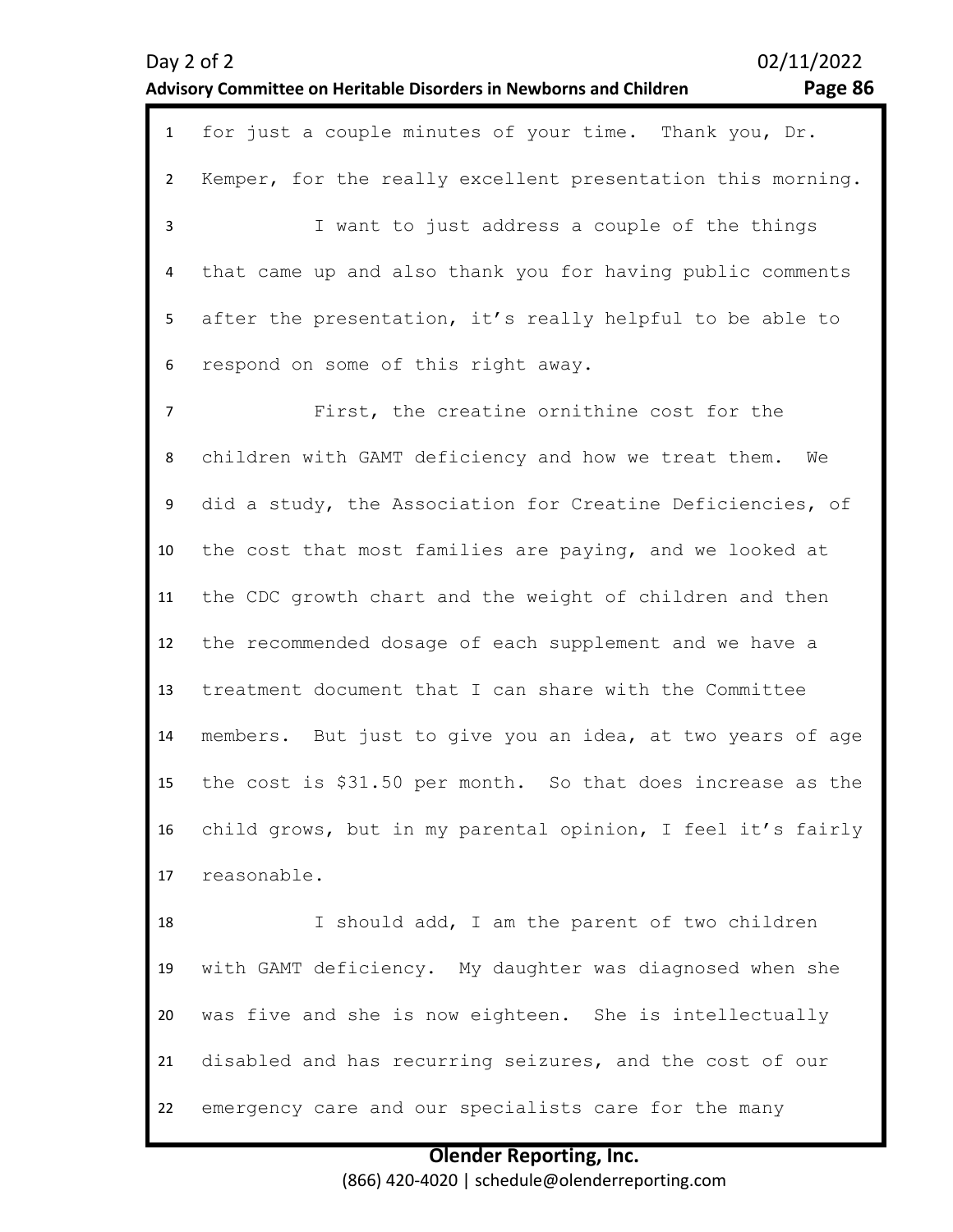| Day $2$ of $2$ |                                                                           |  |  |  | 02/11/2022 |  |                                                         |         |
|----------------|---------------------------------------------------------------------------|--|--|--|------------|--|---------------------------------------------------------|---------|
|                | <b>Advisory Committee on Heritable Disorders in Newborns and Children</b> |  |  |  |            |  |                                                         | Page 87 |
|                |                                                                           |  |  |  |            |  | doctors she sees is way beyond our cost of supplements. |         |

 $\overline{\phantom{a}}$ 3 So, you know, in the grand scheme of things, this cost is not even an issue, I feel.

4 5 6 7 8 9 10 And then as far as families getting coverage, about half of our community is able to get coverage. Some of us get this through our states that cover medical formulas, medical foods, and we work with our insurance company. It does take a lot of back and forth, but about half of our community has been able to get some coverage and support.

11 12 13 14 15 16 Another thing that came up was a comment that Utah is using an FDA kit and then running GAMT separately, and that's not correct. Utah does not use an FDA kit. They are screening GAMT with the FIA with all of their other amino acid carnatines. It is a lab developed test, not a kit.

17 18 19 20 21 22 And on that topic as well, ACD worked with the State of Utah and looked back at their cost of implementation and the estimated hours for staff for validating the test and they reagents and factored in everything, and beyond implementation the ongoing cost, and I know that this raises political, you know, pain with some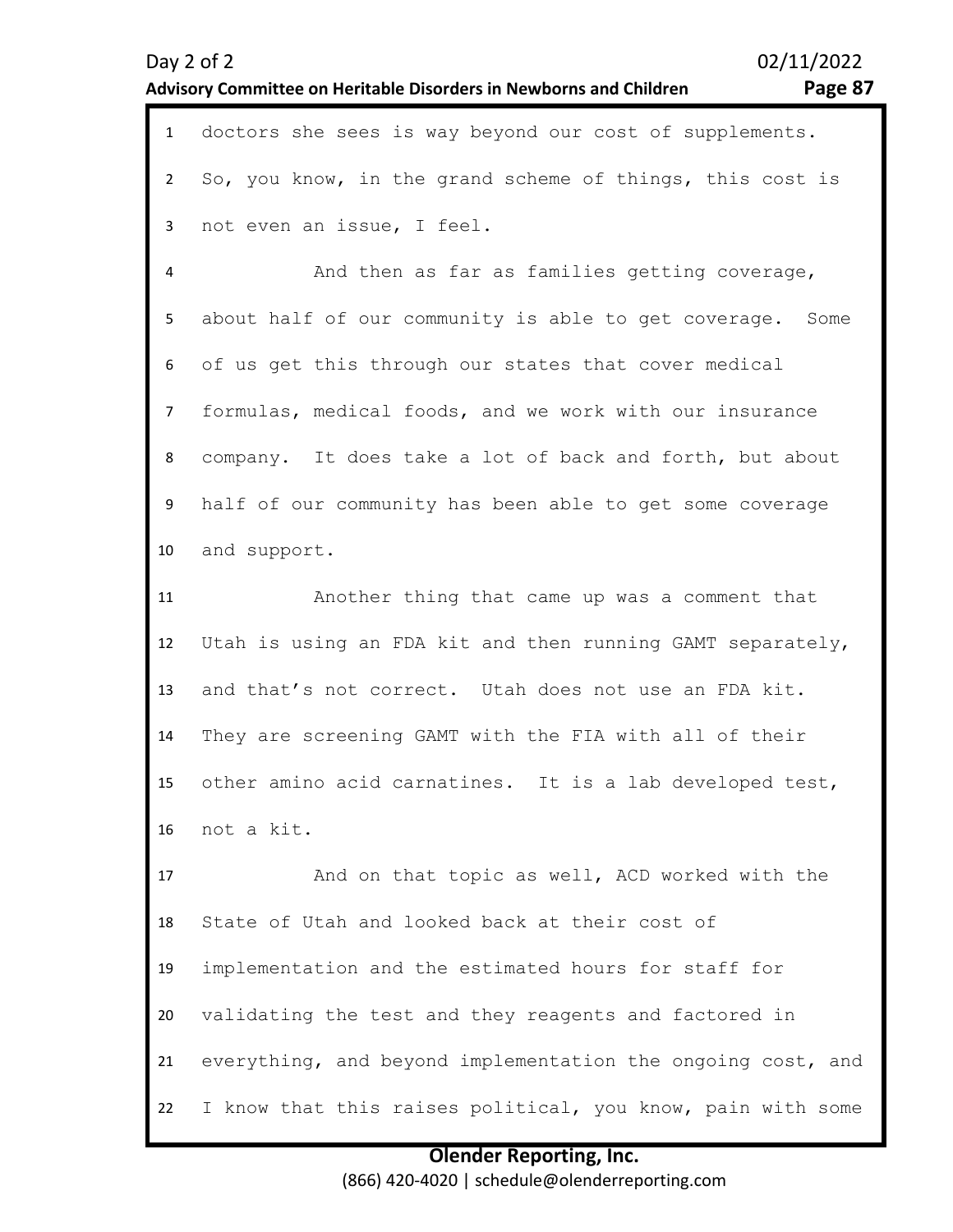# Day 2 of 2 02/11/2022 **Advisory Committee on Heritable Disorders in Newborns and Children Page 88** 1 people. It is a lab developed test. It is one state's 2 3 4 5 6 7 8 9 10 11 12 13 14 experience, so I'm not advertising this as, you know, what it will be for every state, but I think it's just a good reference to have. The ongoing cost is estimated at 19 cents per screen, and that is a very padded estimate. It includes the labor cost of staff reviewing the additional analyte every week, any follow-up needs on a very padded number of repeats beyond what is actually seen, and I'm happy to share that document as well. Another topic that came up is Utah's second tier and why is it being sent out? Utah initially screened for GAMT when ARUP was doing the amino acid carnatines and when tandem mass spec was brought in house, the second tier was

15 left at ARUP. So, it's -- that is why it's out of house.

16 17 18 19 20 21 22 Another question was about other kinds of creatine deficiencies and could they be detected. The two other kinds are the X-linked creatine transporter deficiency. There is not conclusive research yet to identify a method for screening, so I would say no, we can't say that that could be a disorder detected by a GAMT screening.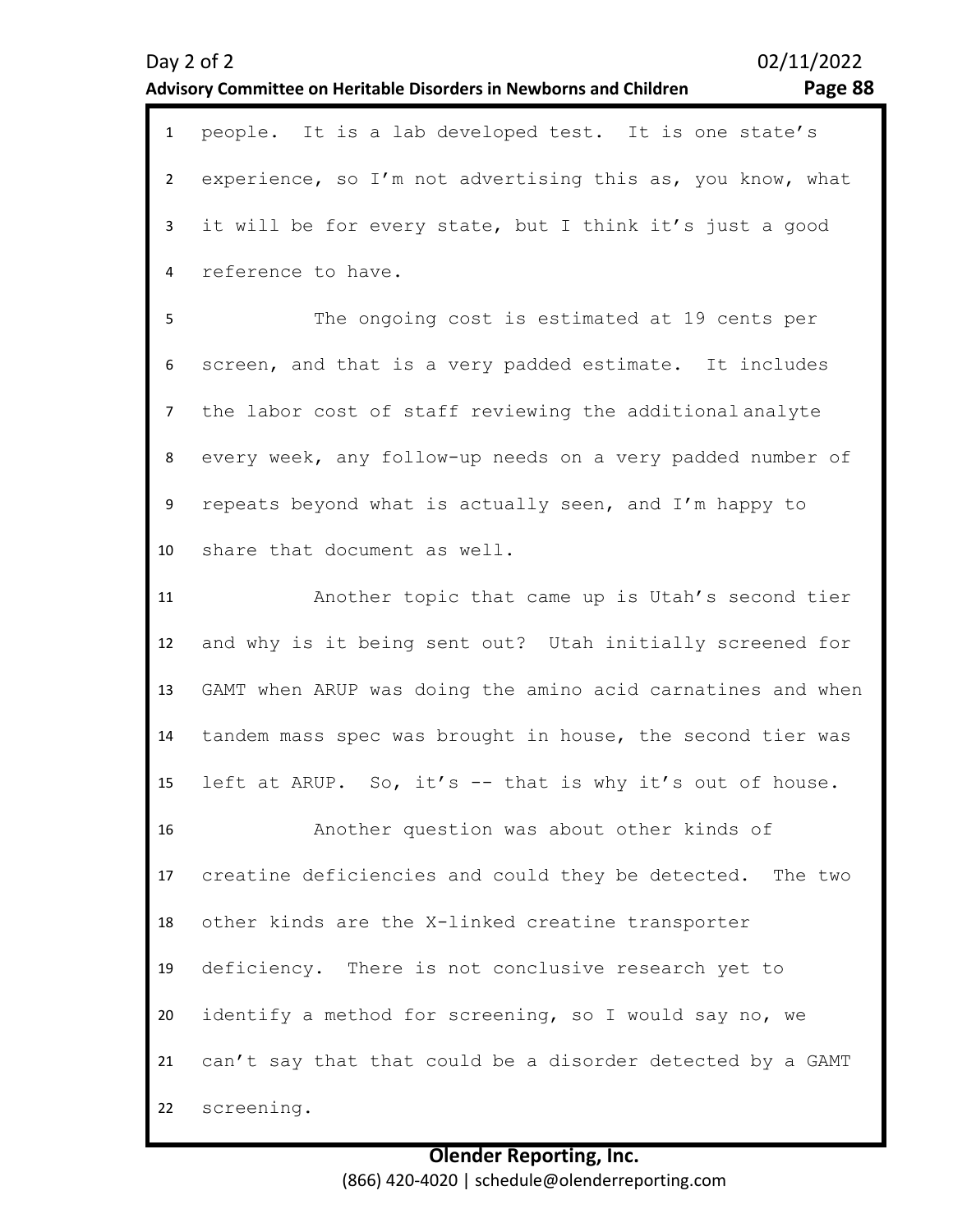$\overline{\phantom{a}}$ 

3

4

5

6

7

8

### **Advisory Committee on Heritable Disorders in Newborns and Children Page 89**

1 The other disorder is somewhat similar to GAMT. It's AGAT and they've actually an AGAT patient has the reverse results with their guanidinoacetate, they would be extremely low. And right now, the lower limit, the detection of instruments tends to not be really, really great, and so it's not thought that AGAT can be picked up at this time with the screening. So, it would just be a GAMT screening.

9 10 11 12 13 14 15 16 17 18 19 20 21 22 There were some questions about false positives, and I would just throw out that these are typically NICU babies, and there's more information in the paper published, Prospective Identification by Neonatal Screening of Patients with Guanidinoacetate Methyltransferase. This was a collaboration between ARUP, the State of Utah and the State of New York, and shares all of their data very beautifully. So, I think it will -- a read over that will answer many of the questions that came up very well. And then there was discussion about the outcomes for children diagnosed earlier and later, and that there needs to be some more documentation, some more peer reviewed papers on that and there is a sibling study being conducted right now with several different sibling pairs

### **Olender Reporting, Inc.** (866) 420-4020 | schedule@olenderreporting.com

Day 2 of 2 02/11/2022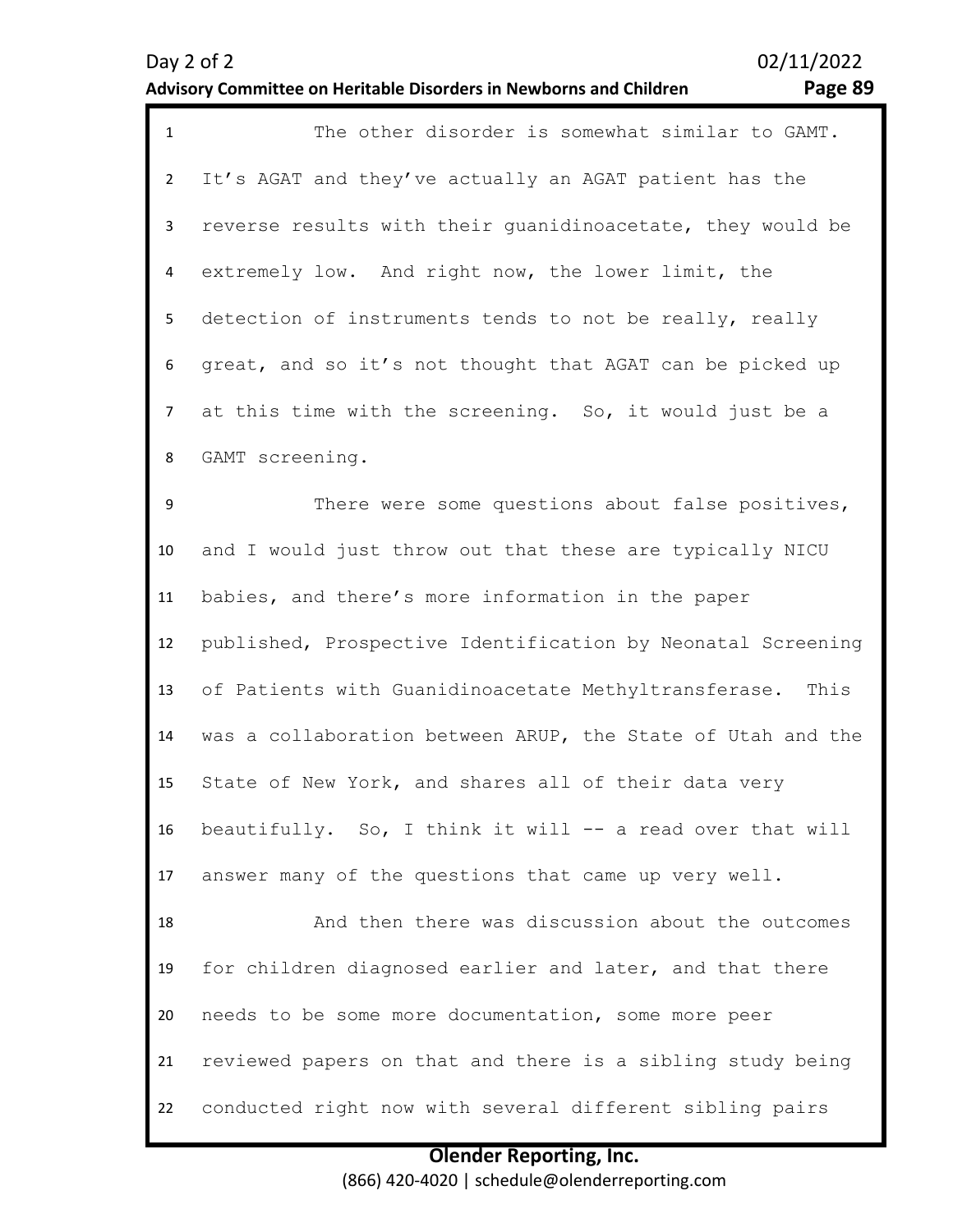| $\mathbf{1}$   | where one sibling was diagnosed very early because of the   |
|----------------|-------------------------------------------------------------|
| $\overline{2}$ | older sibling, and that should be completed by the next     |
| $\mathbf{3}$   | meeting in May. So that is coming forward.                  |
| 4              | And then I just want to throw in a little bit of            |
| 5              | the reality of the disorder. Like I said, my children both  |
| 6              | have GAMT and my daughter, I recently had to do intake work |
| $\overline{7}$ | for her to receive services from the State, and they asked  |
| 8              | me, you know, very basic questions, can she safely ride a   |
| 9              | bus? Could she work a job? Could she defend herself,        |
| 10             | defend her finances, defend herself physically, and I had   |
| 11             | to answer no to every single one of those questions.<br>She |
| 12             | is very, very much disabled being diagnosed at five-and-a-  |
| 13             | half after, you know, many years of oh, it's developmental  |
| 14             | delay, hang on, you know, just keep waiting, do these       |
| 15             | therapies. Oh, you're on the autism spectrum by one         |
| 16             | point. So, I don't know any families who have received      |
| 17             | this diagnosis in time to have a very good outcome for      |
| 18             | their child unless it's because of a sibling history.       |
| 19             | My son is ten and he is absolutely a typical ten-           |
| 20             | year-old boy. He's very social. He's doing well in          |
| 21             | reading. He's above his grade level for reading. He does    |
| 22             | well in math. We have no problems with him. So, this is a   |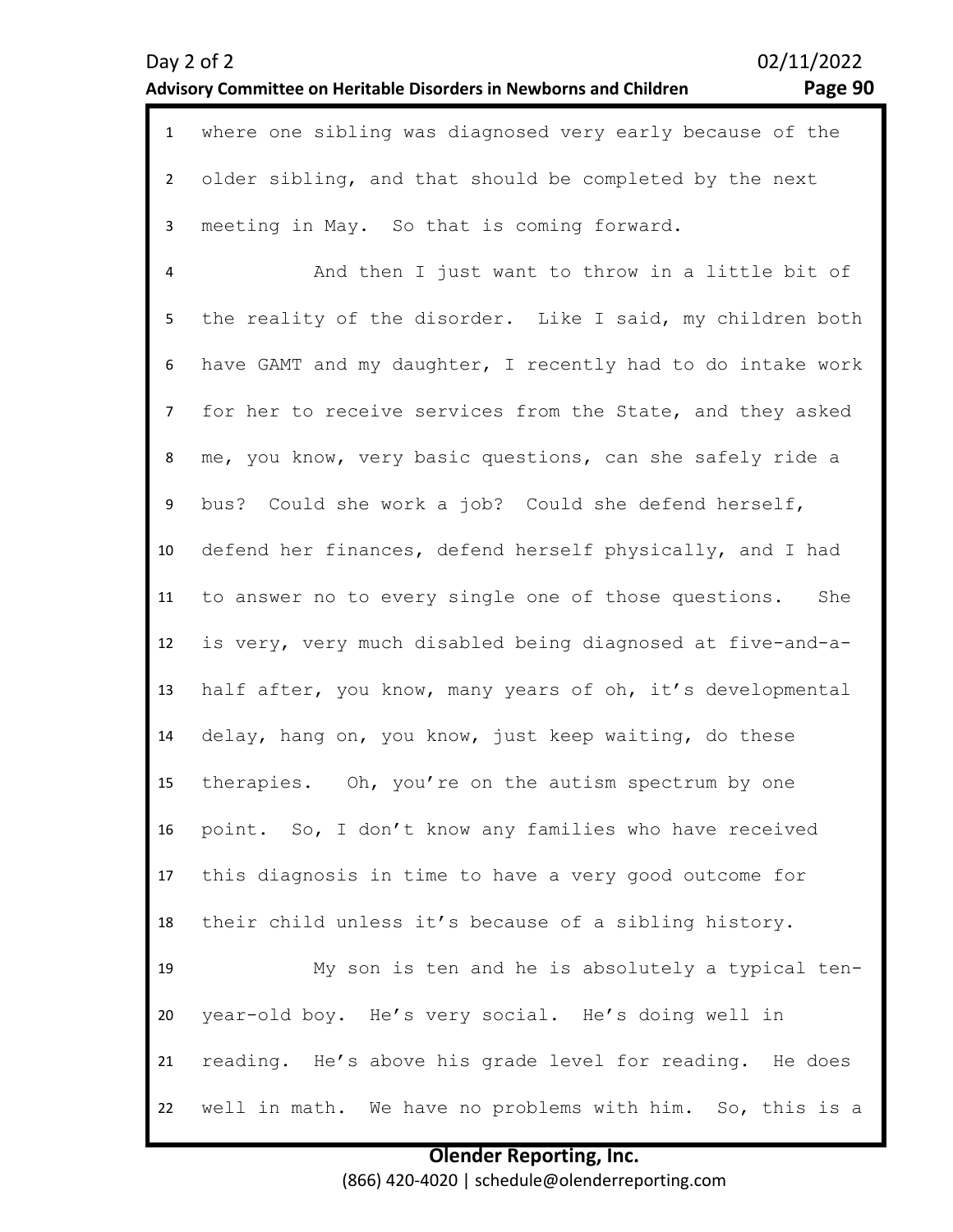Page 91

| $\mathbf{1}$   | very important blessing for a family to receive a diagnosis |
|----------------|-------------------------------------------------------------|
| $\overline{2}$ | from newborn screening and it truly will change lives.      |
| 3              | And I will dip my toe in the conversation that              |
| 4              | just went on and say I -- also my background is I worked    |
| 5              | for several years with the Utah Newborn Screening Lab, so I |
| 6              | do have some experience and some knowledge and              |
| $\overline{7}$ | understanding of the difficulty and challenges of           |
| 8              | implementing a new disorder, but I will say from my         |
| 9              | perspective, I look to this Committee as an advisory        |
| 10             | Committee. I think there is an obligation that if there is  |
| 11             | a disorder, that you can honestly say we advised this       |
| 12             | should be screened from birth, it meets our criteria.       |
| 13             | Although it can be very difficult for some states, I think  |
| 14             | that there's an obligation to make that advice to move that |
| 15             | disorder forward because this is an advisory Committee      |
| 16             | creating a recommended screening panel, and it's up to each |
| 17             | state if they follow it or not. I think the idea of asking  |
| 18             | the states if they like a disorder, if they want to screen  |
| 19             | for it, as a parent I find that very upsetting. I think it  |
| 20             | should be we have criteria, you meet it, or you don't and   |
| 21             | if you do, we advise for it. And if a state doesn't want    |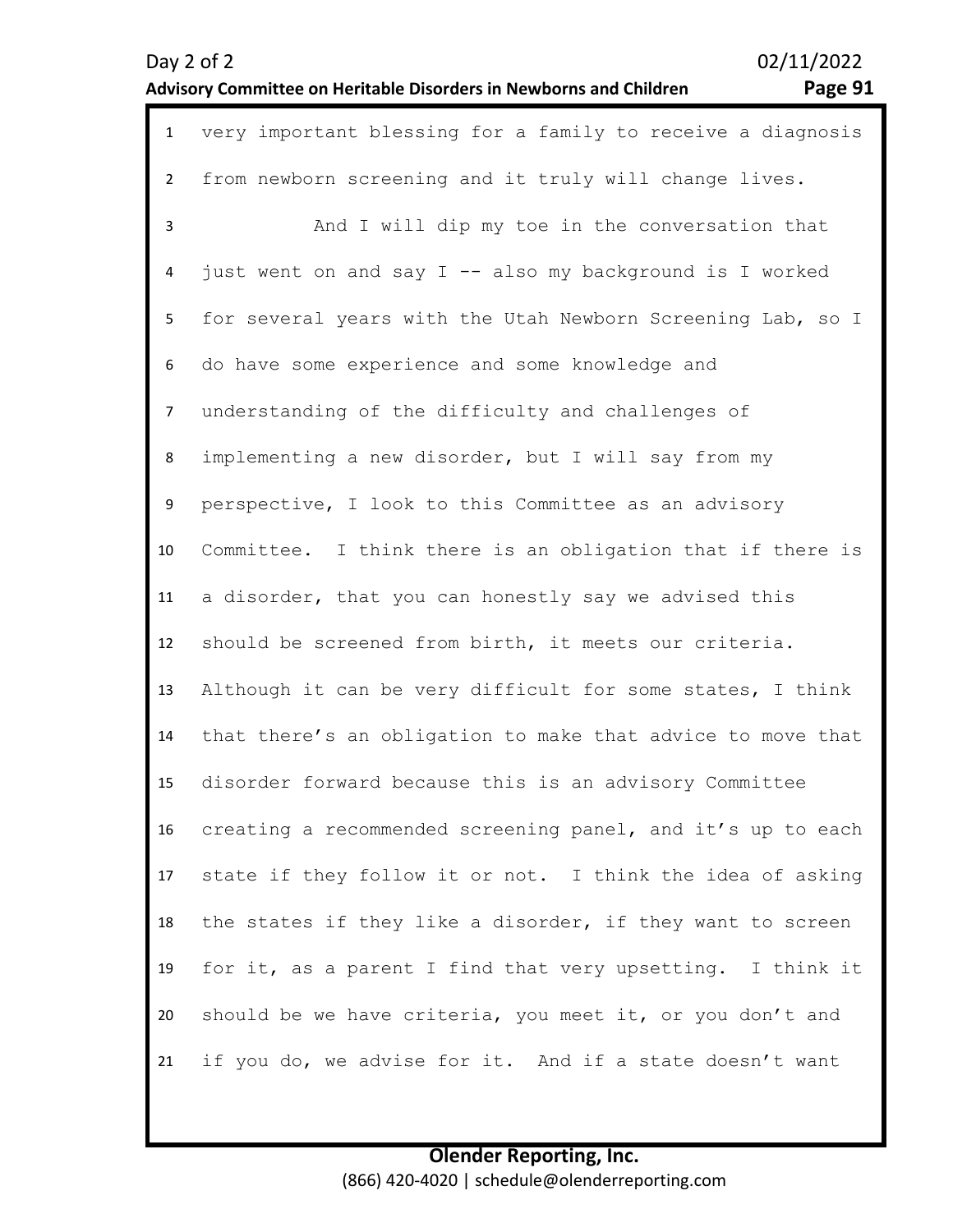| $1 \quad$       | to, that shouldn't affect an advisory Committee or a        |
|-----------------|-------------------------------------------------------------|
| $\overline{2}$  | recommendation.                                             |
| 3               | So those are just my two cents from the outside             |
| 4               | view of this and thank you very much for all you're doing   |
| 5               | and thank you for your time.                                |
| 6               | CYNTHIA POWELL: Thank you. I'm told that Megan              |
| $7^{\circ}$     | Pesch is now available.                                     |
| 8               | MEGAN PESCH: Hi. Can everybody hear me, okay?               |
| 9               | CYNTHIA POWELL: Yes.                                        |
| 10              | MEGAN PESCH: Yeah? All right. Dr. Powell and                |
| 11              | Committee members, thank you for the opportunity to speak   |
| 12 <sup>2</sup> | and share my perspective today. I'm an assistant professor  |
| 13              | of developmental and behavioral pediatrics at the           |
| 14              | University of Michigan and I'm also the president elect of  |
| 15              | the National CMV Foundation.                                |
| 16              | As some of you may know, along with our                     |
| 17              | nominating Committee, the Foundation submitted a nomination |
| 18              | package for your consideration of the inclusion of          |
| 19              | congenital CMV on the RUSP, and that package was submitted  |
| 20              | most recently in the fall of 2021.                          |
| 21              | As many of you may know congenital                          |
| 22              | cytomegalovirus or CMV is a viral infection that's          |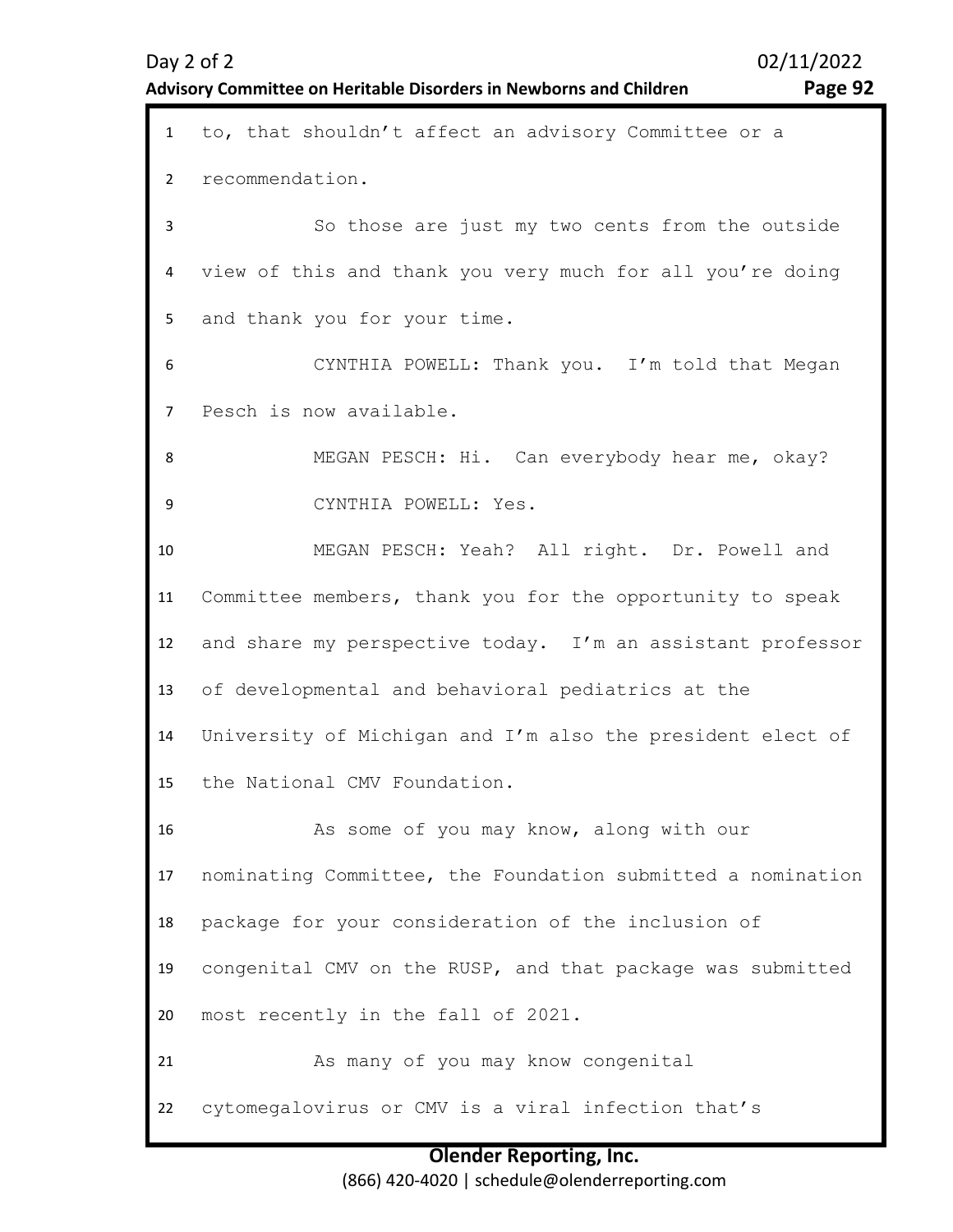### **Advisory Committee on Heritable Disorders in Newborns and Children Page 93**

|                 | 1 vertically transmitted from mother to fetus, and it can be |
|-----------------|--------------------------------------------------------------|
|                 | 2 associated with adverse outcomes including sensorineural   |
| 3 <sup>7</sup>  | hearing loss cerebral palsy and other neuro developmental    |
| $4\overline{ }$ | disabilities. Congenital CMV affects one in every 200 U.S.   |
| 5               | infants, which will forever blow my mind. The spectrum of    |
| 6               | outcomes is broad and thankfully, most children will have    |
| 7 <sup>7</sup>  | typical outcomes, but one in five will develop long term     |
| 8               | sequela, including hearing loss. And the hearing loss can    |
| 9               | develop -- can be present at birth, can be delayed in onset  |
| 10              | and is common even among those infants that are born with    |

11 what is deemed as asymptomatic infections at birth.

12 13 14 15 16 17 18 19 20 21 22 To be completely frank, congenital CMV was not on my radar at all outside of answering board questions until late 2018 when my third daughter was born. Her name is Odessa and she looked perfectly healthy at birth, save for a few petechia on her face. She failed her newborn hearing screening, but at that time she startled when her big sisters were loud, so I wasn't worried. And frankly, at the pediatrician I had spent my career reassuring anxious moms that this hearing screen was likely a false positive. But you can see where this is going. At two and a half months, we found out that she had by that time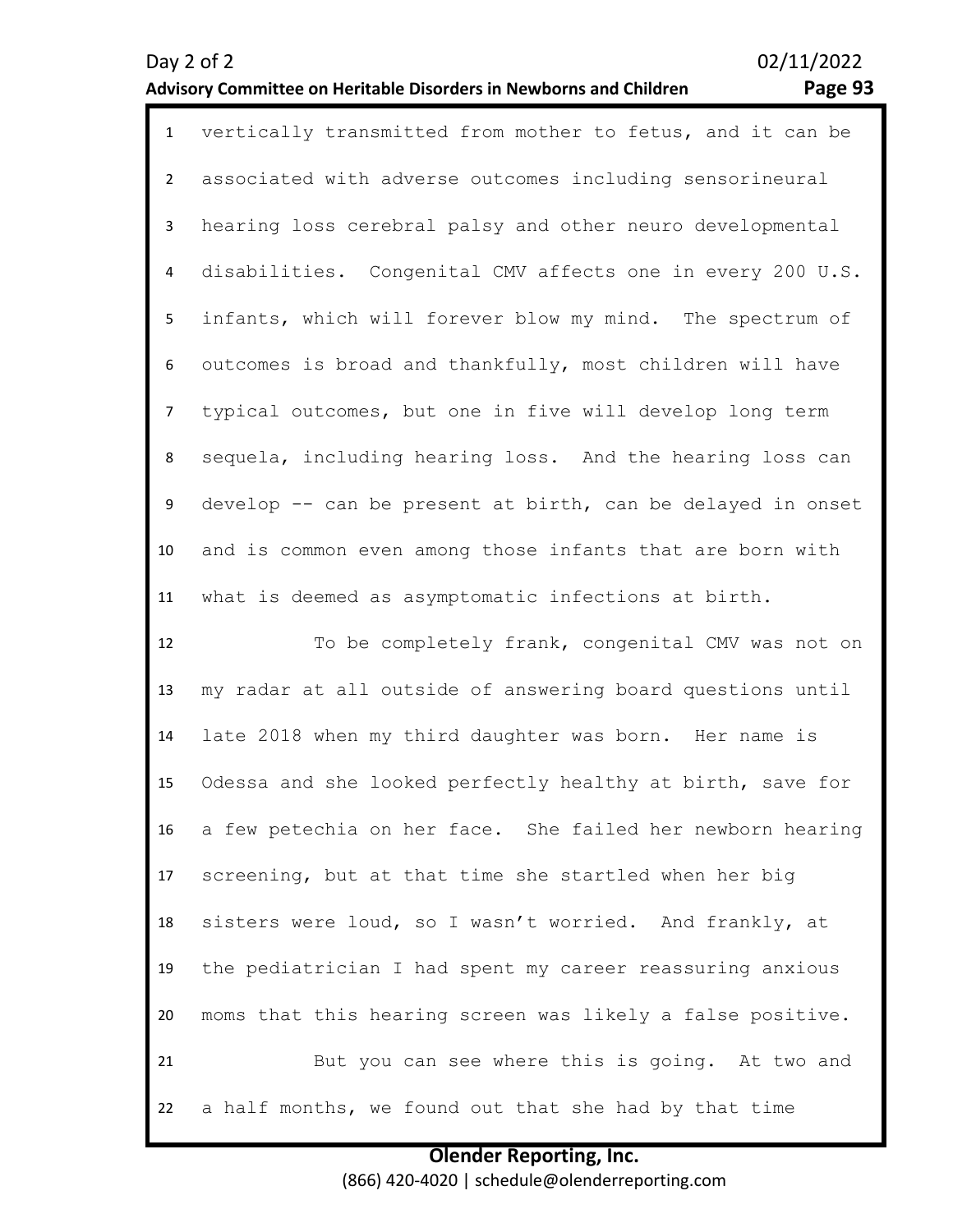# **Advisory Committee on Heritable Disorders in Newborns and Children Page 94**

| $\mathbf{1}$   | profound bilateral hearing loss and at four months we found |
|----------------|-------------------------------------------------------------|
| $\overline{2}$ | out that the etiology was congenital CMV. At that time      |
| $\mathbf{3}$   | Odessa's head ultrasound showed cysts and calcifications    |
| 4              | from the virus and because of her late diagnosis she missed |
| 5              | that ideal window for treatment with antiviral medication,  |
| 6              | which has been found in RCT to be associated with improved  |
| $\overline{7}$ | hearing and developmental outcomes in the long term. But    |
| 8              | that medication needs to be started before 31 days          |
| 9              | according to the research we have right now.                |
| 10             | And I don't want to just share my sob story.                |
| 11             | Odessa, I have a picture of her because, you know, what mom |
| 12             | can't help. Can you even? So, she is a rambunctious         |
| 13             | preschooler now, but she has autism. She has seizures.      |
| 14             | She has bilateral cochlear implants, apraxia. She is a      |
| 15             | delight, but her life is forever changed by this disease.   |
| 16             | And you know, here's the thing. It's like I don't actually  |
| 17             | think her doctors missed anything at birth. And I mean      |
| 18             | that to say that I was staring at an infant with severe     |
| 19             | congenital CMV for months without it ever crossing my mind. |
| 20             | Congenital CMV can't be diagnosed based on clinical         |
| 21             | presentation in the vast majority of infants. And for the   |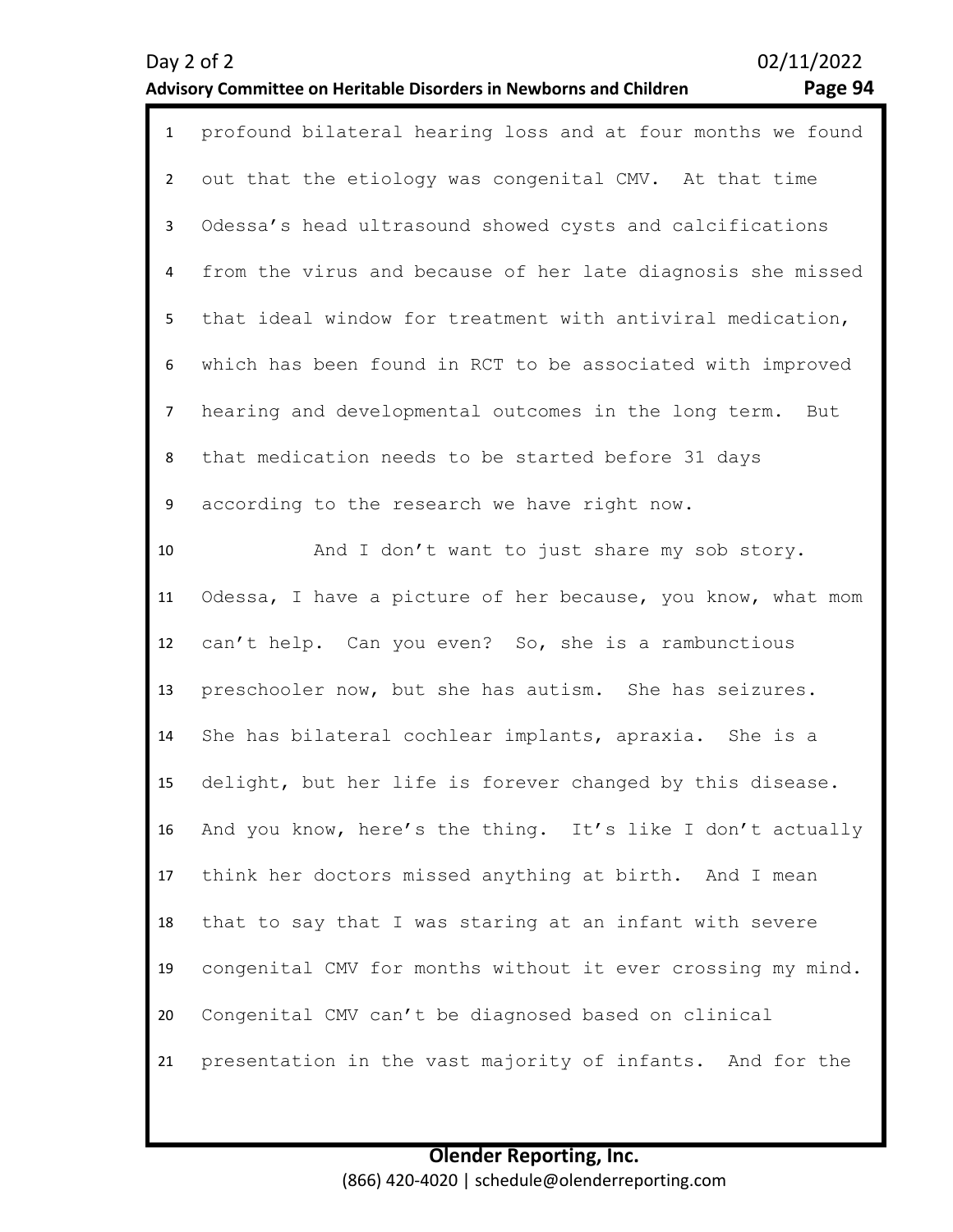1 most severely affected infants, antiviral medication is a  $\overline{\phantom{a}}$ treatment option in early infancy.

3 4 5 6 And for all infants, regardless of severity, monitoring of their hearing is treatment, and they could have the opportunity to get intervention for that hearing loss should a loss develop.

7 8 9 10 11 12 13 14 Recent studies have shown that parents want to know if their child has congenital CMV even if they never end up developing sequela. And this is why I am strongly in favor of universal newborn congenital CMV screening. As with many diseases discussed in this panel, the evidence basis for CMV screening is growing. There are still gaps in the literature that need to be filled, but there is a lot of exciting work under way currently.

15 16 I look forward to your feedback on our nomination and thank you for your time.

17 18 CYNTHIA POWELL: Thank you. Next, we'll hear from Dylan Simon.

19 20 21 22 DYLAN SIMON: Thank you, Dr. Powell, and members of the Committee. On behalf of the EveryLife Foundation for Rare Diseases, I'd like to thank the Committee for providing me the opportunity to speak today to update you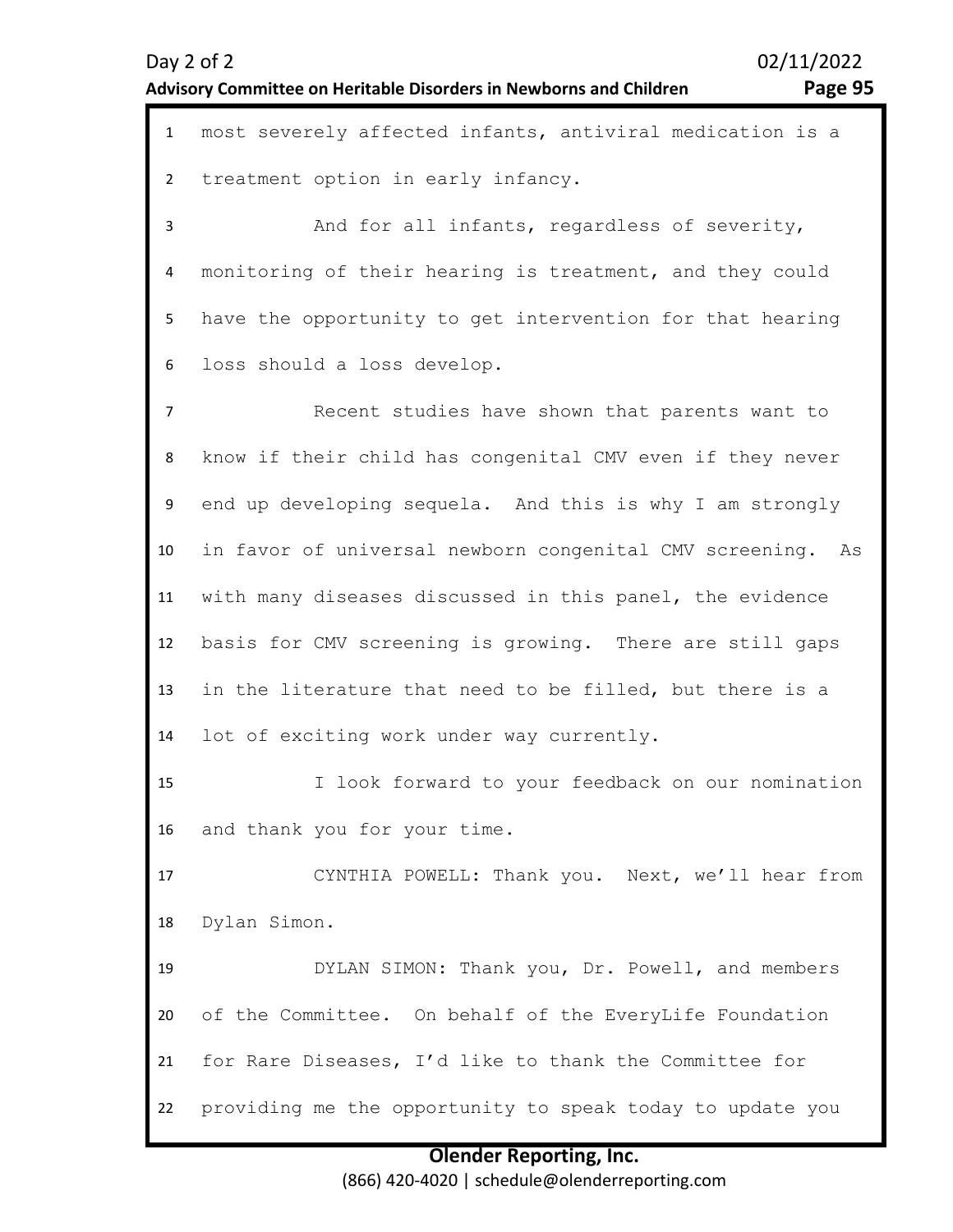| Page 96 |  |
|---------|--|
|---------|--|

| $\mathbf{1}$   | on the recent newborn screening initiatives here at the     |
|----------------|-------------------------------------------------------------|
| $\overline{2}$ | foundation. Again, my name is Dylan Simon and I have the    |
| 3              | pleasure of serving as the Associate Director of Policy for |
| 4              | the EveryLife Foundation for Rare Diseases.                 |
| 5              | The EveryLife Foundation is a non-profit, non-              |
| 6              | partisan organization dedicated to empowering these -- the  |
| $\overline{7}$ | rare disease patient community, advocate for impactful      |
| 8              | science driven legislation and policy that answers the      |
| 9              | equitable development of and access to life saving          |
| 10             | diagnoses, treatments, and cures.                           |
| 11             | At the current level, we (unintelligible) rare              |
| 12             | disease coalition efforts dedicated to the passage of the   |
| 13             | Newborn Screening Saves Lives Reauthorization Act.<br>The   |
| 14             | legislation passed the House last June but is still being   |
| 15             | held up in the Senate judiciary to propose consent          |
| 16             | amendment. This is the same amendment that has been         |
| 17             | holding up the reauthorization for the last two-and-a-half  |
| 18             | years.                                                      |
| 19             | We are convening here as 1,000 rare disease                 |
| 20             | Committee members later this month through us annul Rare    |
| 21             | Disease Week on Capitol Hill. We will meet with their       |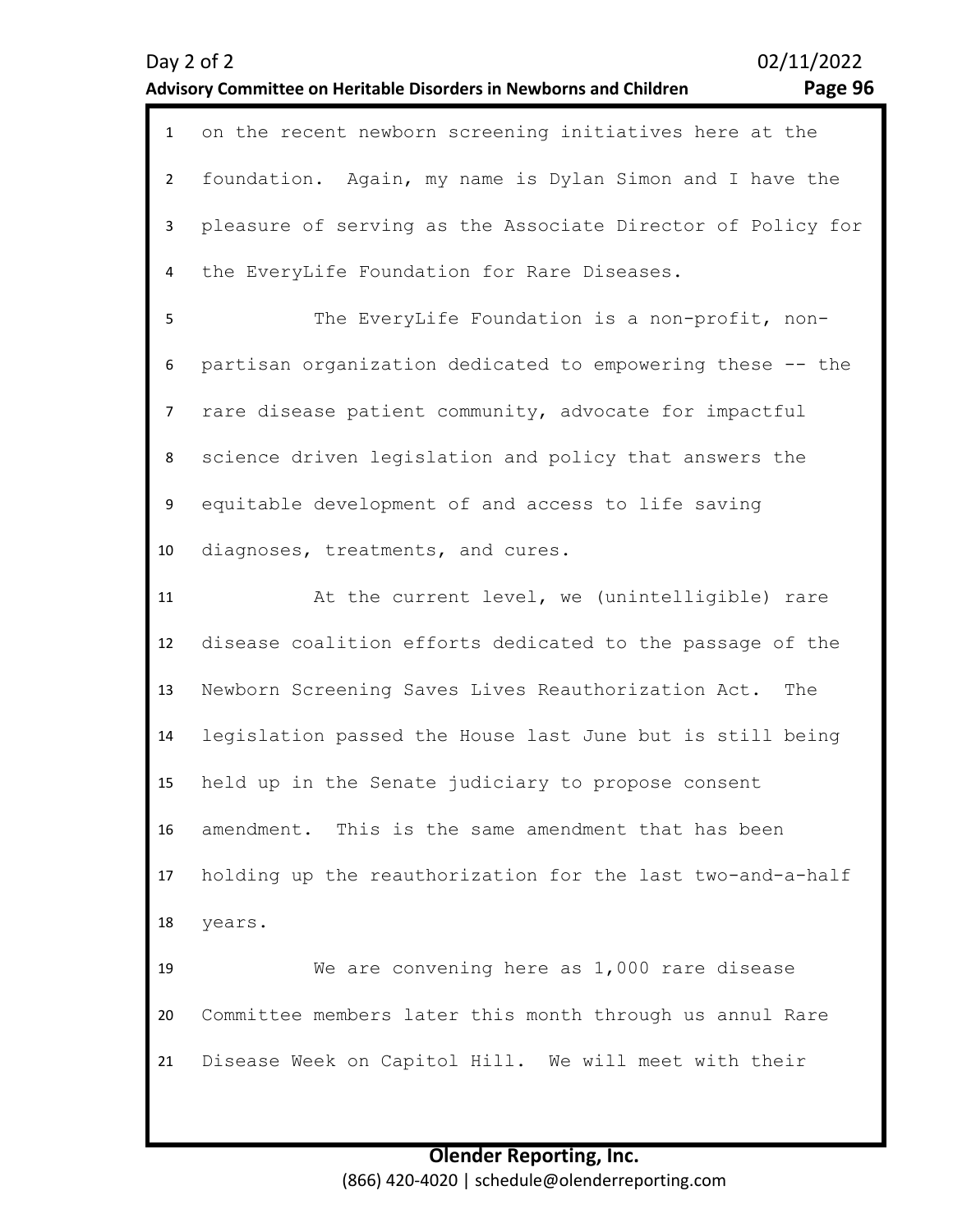# **Advisory Committee on Heritable Disorders in Newborns and Children Page 97**

| $\mathbf{1}$   | elected representatives to affect the importance of newborn |
|----------------|-------------------------------------------------------------|
| $\overline{2}$ | screening and seek the support of legislation.              |
| 3              | Following on this critical amendment by our                 |
| 4              | advocates, we will continue to work with the rare disease   |
| 5              | community to ensure that the impact of passage of this      |
| 6              | legislation will have on the patient communities is well    |
| $\overline{7}$ | understood by policy makers.                                |
| 8              | We also will remain focused on shortening the               |
| 9              | timeline between when (unintelligible) added to the RUSP    |
| 10             | and screened for at the state level. Once conditions have   |
| 11             | met the evidentiary (unintelligible), the same patient      |
| 12             | organizations who led the process (unintelligible).<br>That |
| 13             | process requires significant resources and many more years. |
| 14             | The EveryLife Foundation RUSP (unintelligible)              |
| 15             | legislation ensure that states must screen for all RUSP     |
| 16             | submissions within a specified amount of time following the |
| 17             | addition to the RUSP. Importantly, also make sure that      |
| 18             | there's a long-term planning source for the newborn         |
| 19             | screening programs to help facilitate the implementation.   |
| 20             | In the states where this legislation has passed, we work    |
| 21             | with state laboratories (unintelligible) help to make sure  |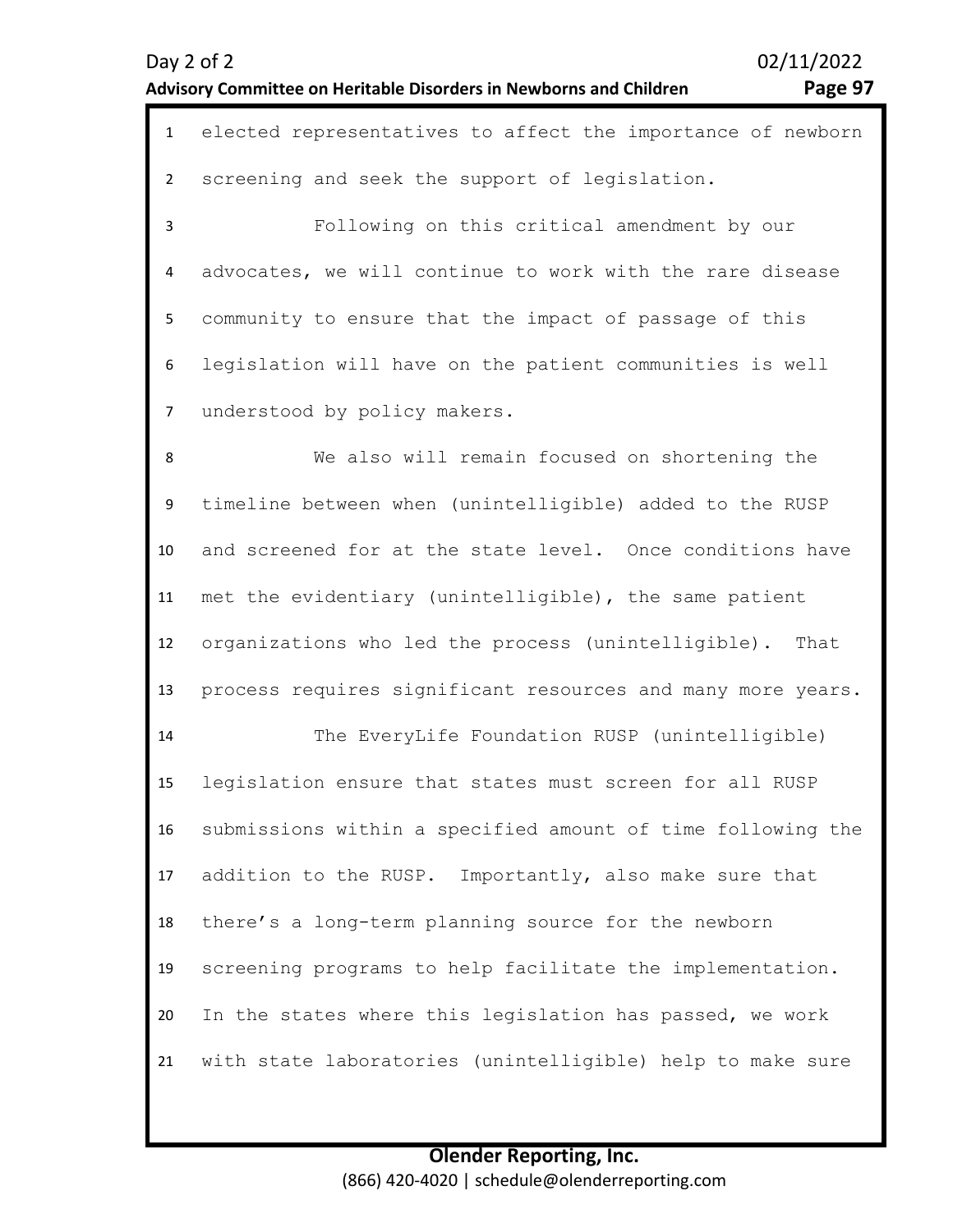# **Advisory Committee on Heritable Disorders in Newborns and Children Page 98**

| $\mathbf{1}$   | that both the resource and timeline requirements meet the   |
|----------------|-------------------------------------------------------------|
| $\overline{2}$ | needs of each state program.                                |
| 3              | We have successfully passed this legislation in             |
| 4              | California, Florida, Arizona, Georgia, Ohio, and North      |
| 5              | Carolina and are currently pursuing similar legislation in  |
| 6              | Maryland, Mississippi and Iowa. I'm also happy to update    |
| $\overline{7}$ | that in all three of those states, legislation has been     |
| 8              | introduced in both chambers and is moving through, which    |
| 9              | we're really excited about.                                 |
| 10             | Finally, we are excited to highlight that on                |
| 11             | December 29th Jack (unintelligible) network published the   |
| 12             | article Expert Evaluation Strategies to Modernize Newborn   |
| 13             | Screening System in the United States. This is a paper      |
| 14             | that Dr. Powell referenced earlier that came out with Don   |
| 15             | Bailey and the RTI team. This is a (unintelligible) study   |
| 16             | that evaluates opportunities and challenges facing the U.S. |
| 17             | newborn screening system and presents a proposal to         |
| 18             | modernization of the cross section of experts.              |
| 19             | The study, which was conducted again, by Don                |
| 20             | Baily of the RTI international team with support from the   |
| 21             | EveryLife Foundation by Marian Pharmaceuticals, Orchard     |
| 22             | Therapeutics, (unintelligible) Therapeutics and             |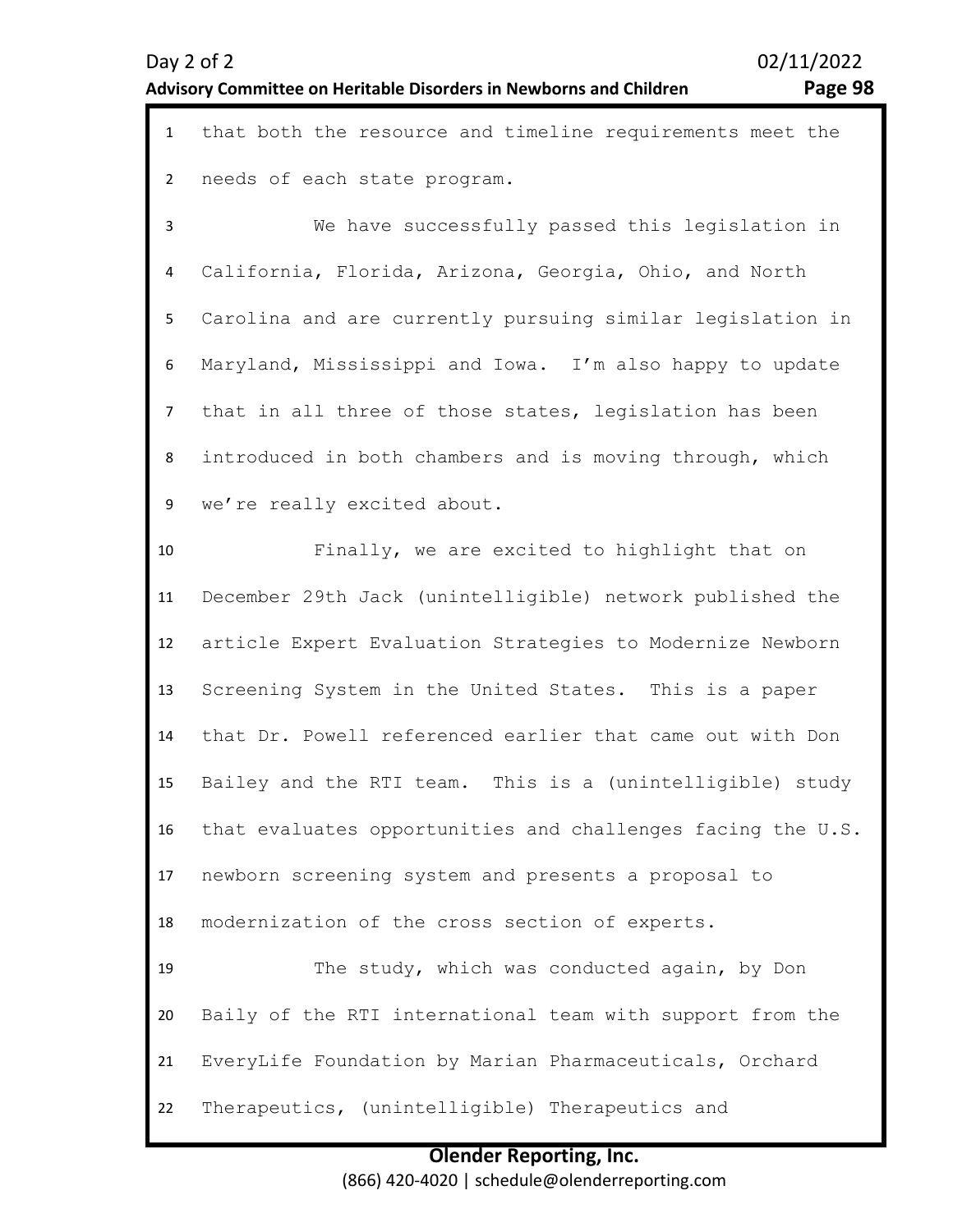| $\mathbf{1}$            | (unintelligible) Therapeutics. I conclude that the next     |
|-------------------------|-------------------------------------------------------------|
| $\overline{2}$          | generation newborn screening system will require extensive  |
| 3                       | stakeholder engagement to create community consensus, a     |
| $\overline{\mathbf{4}}$ | willingness of (unintelligible) implement solutions and     |
| 5                       | intensive efforts to highlight state policies and resources |
| 6                       | and ultimately national legislation.                        |
| $\overline{7}$          | I would like to especially thank the many of the            |
| 8                       | community who participated in this study and formed this    |
| 9                       | effort. As we move ahead, we are steady for the next step   |
| 10                      | in this process as we work to determine how we can utilize  |
| 11                      | the study, work as a community to bring about critical      |
| 12                      | updates and enhancement to our newborn screening system.    |
| 13                      | In 2022 we are looking forward to working with you and all  |
| 14                      | leaders (unintelligible) newborn screening system.          |
| 15                      | To utilize (unintelligible) how best to modernize           |
| 16                      | newborn screening. We are excited for all the great work    |
| 17                      | that is occurring with the newborn screening space, looking |
| 18                      | forward to continuing to help advocates effectively         |
| 19                      | navigate and engage within the community. Thank you again   |
| 20                      | for your time and (unintelligible).                         |
| 21                      | CYNTHIA POWELL: Thank you. Beth Vannoy.                     |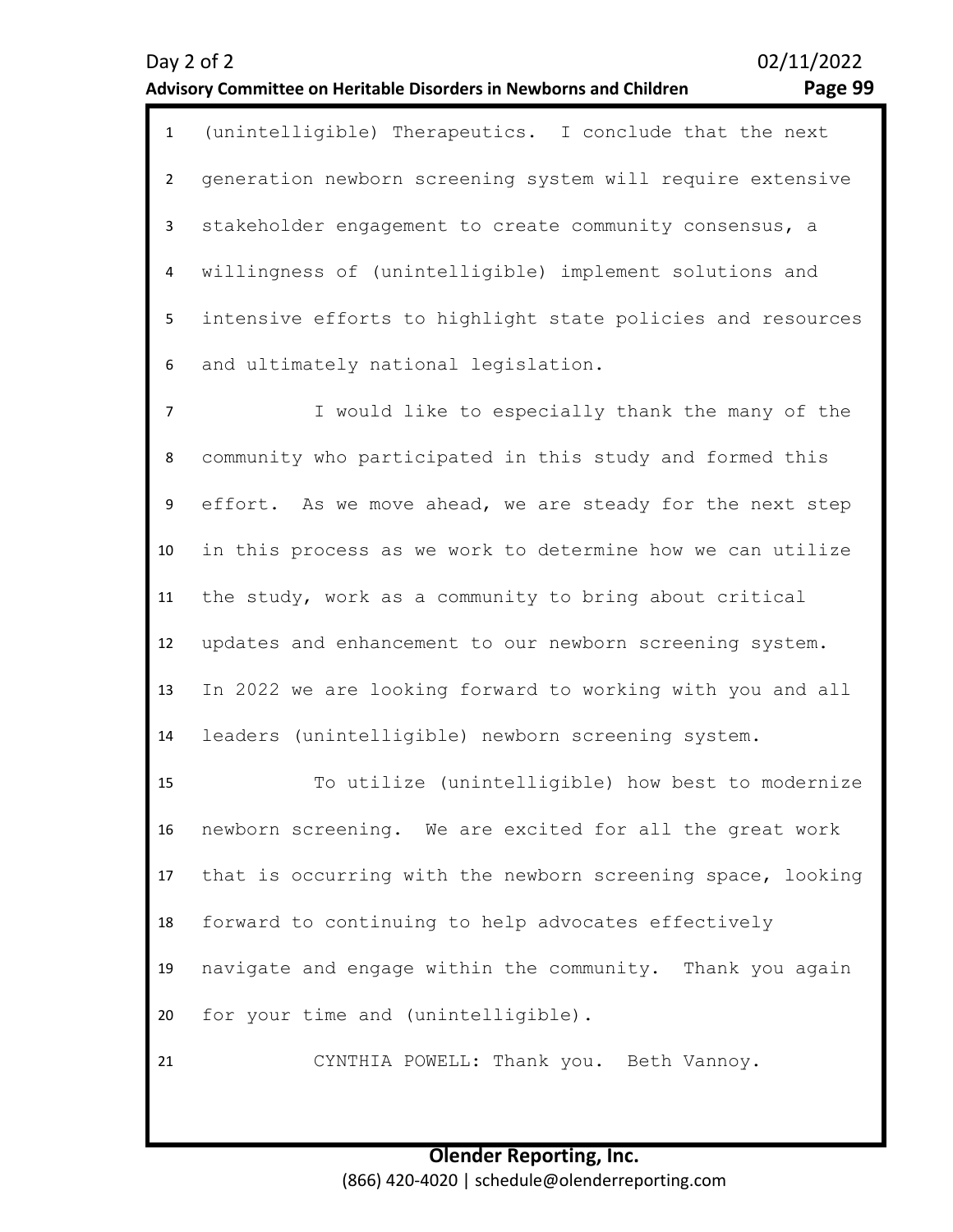21

| $\mathbf{1}$   | BETH VANNOY: Hi there, good afternoon. My name              |
|----------------|-------------------------------------------------------------|
| $2^{\circ}$    | is Beth Vannoy. I'm the parent of a child with metabolic    |
| 3 <sup>7</sup> | disorder MCADD and the founder of the non-profit Minutes    |
| 4              | Matter MCADD. I come before you today because I know that   |
| 5 <sub>1</sub> | my passion is your passion. We all share the common goal    |
| 6              | being dedicated to ensuring that all babies receive timely  |
| 7 <sup>7</sup> | newborn screening so that they have the best chance to live |
| 8              | a healthy, happy, and productive life. But the reality is,  |
| 9              | we still have work to do so that newborn screening results  |
| 10             | are timelier return to families for time sensitive          |
| 11             | disorders like MCADD.                                       |

12 13 14 15 16 17 18 19 20 This is evidenced by patient stories from three families that I would like to share with you today. Emory Greiser was the daughter of Patricia and Trey Greiser. Emory was the Greiser's first and only child. She was born at 1:35 a.m. on July the 15th of 2021 in the State of Maryland. At about 8:00 p.m. the next evening, July the 16th, Patricia was holding Emory. They were still in the hospital, and Emory stopped breathing. Doctors and nurses worked on Emory for hours

22 suffered a metabolic crisis. Her newborn screening results

trying to revive her, but it was too late. Emory had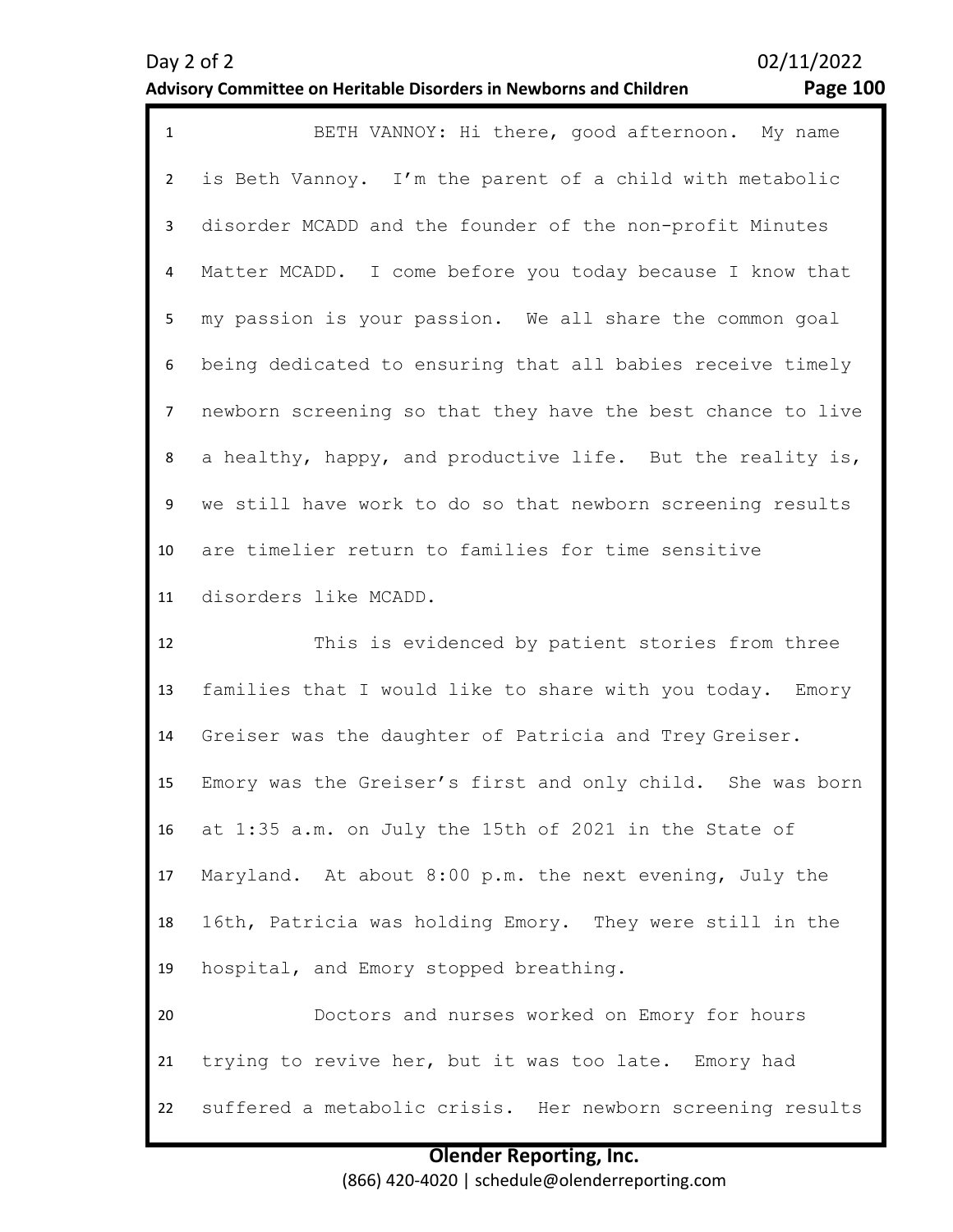# **Advisory Committee on Heritable Disorders in Newborns and Children Page 101**

|  |  |  | 1 were returned three days after birth, one day too late. |  |  |  |
|--|--|--|-----------------------------------------------------------|--|--|--|
|  |  |  | 2 Emory was positive for MCADD.                           |  |  |  |

3 4 5 6 7 8 9 10 11 12 13 14 Able Davis was the son of Heather and Braden Davis. Able was born on May 8th of 2020. What a sweet and joyous Mother's Day they shared at home as a family on Sunday, May the 10th, after being discharged from the hospital. But by Monday, May 11th, Heather noticed as she was nursing Able that he was not latching on well and his breathing seemed off. And within twenty minutes Able was hypoglycemic. He was rushed to the hospital. They now know, in a metabolic crisis. The crisis was too much for his little body. He passed at three days old. The next day, day four, his newborn screening results were returned. Able was positive for MCADD.

15 16 17 18 19 20 21 Charlotte Hall was the daughter of Emily and Theodore Hall. After a year of trying to conceive, Charlotte was born on Thursday, April the 1st of 2021. The following Monday afternoon the Halls welcomed friends and family into their home to meet Charlotte for the first time and it was during this celebration that Charlotte suffered a metabolic crisis.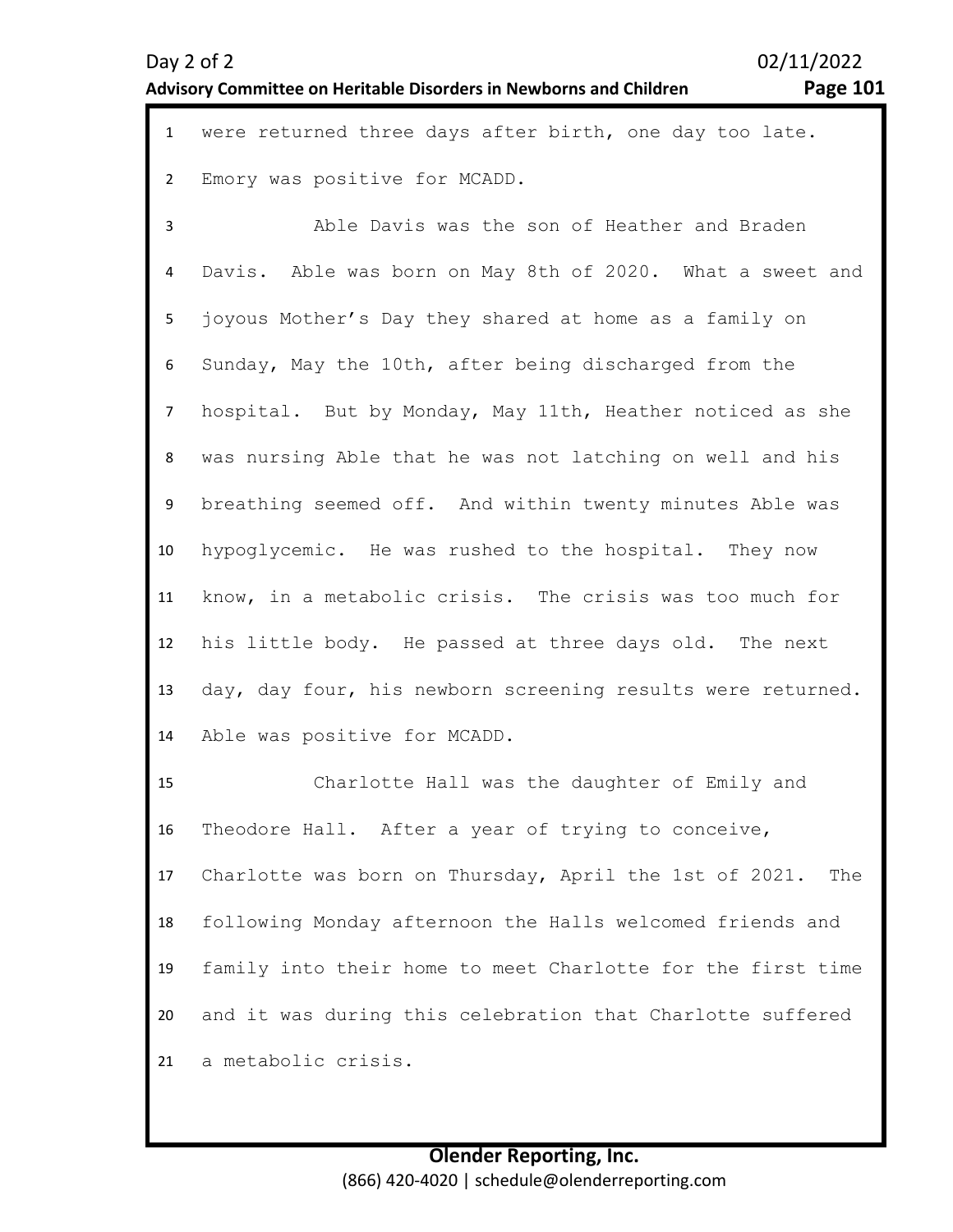1 She was rushed to the hospital but did not  $\overline{\phantom{a}}$ 3 4 5 survive her crisis. Devastated and emotionally drained, the Halls were detained by the police to be questioned about the death of their seemingly healthy newborn. There were no answers.

6 7 8 9 10 After leaving the graveside service for Charlotte, approximately ten days after her birth, Heather looked at her phone to see that she had received a call from the UAB Metabolic Clinic. Charlotte was positive for MCADD.

11 12 13 14 15 16 17 18 19 20 21 I don't come here before you today claiming to have a feasible steadfast solution to this problem, but one day I will. Whether it's point of care testing for time sensitive disorders like MCADD and expedited courier service, additional state laboratories, prenatal genetic testing, we must find a solution to prevent the loss of lives and the devastation that these families have suffered. Days matter. Hour's matter and minutes matter. Thank you so much for your time today. CYNTHIA POWELL: Thank you. And last, we'll hear from Mena Scavina.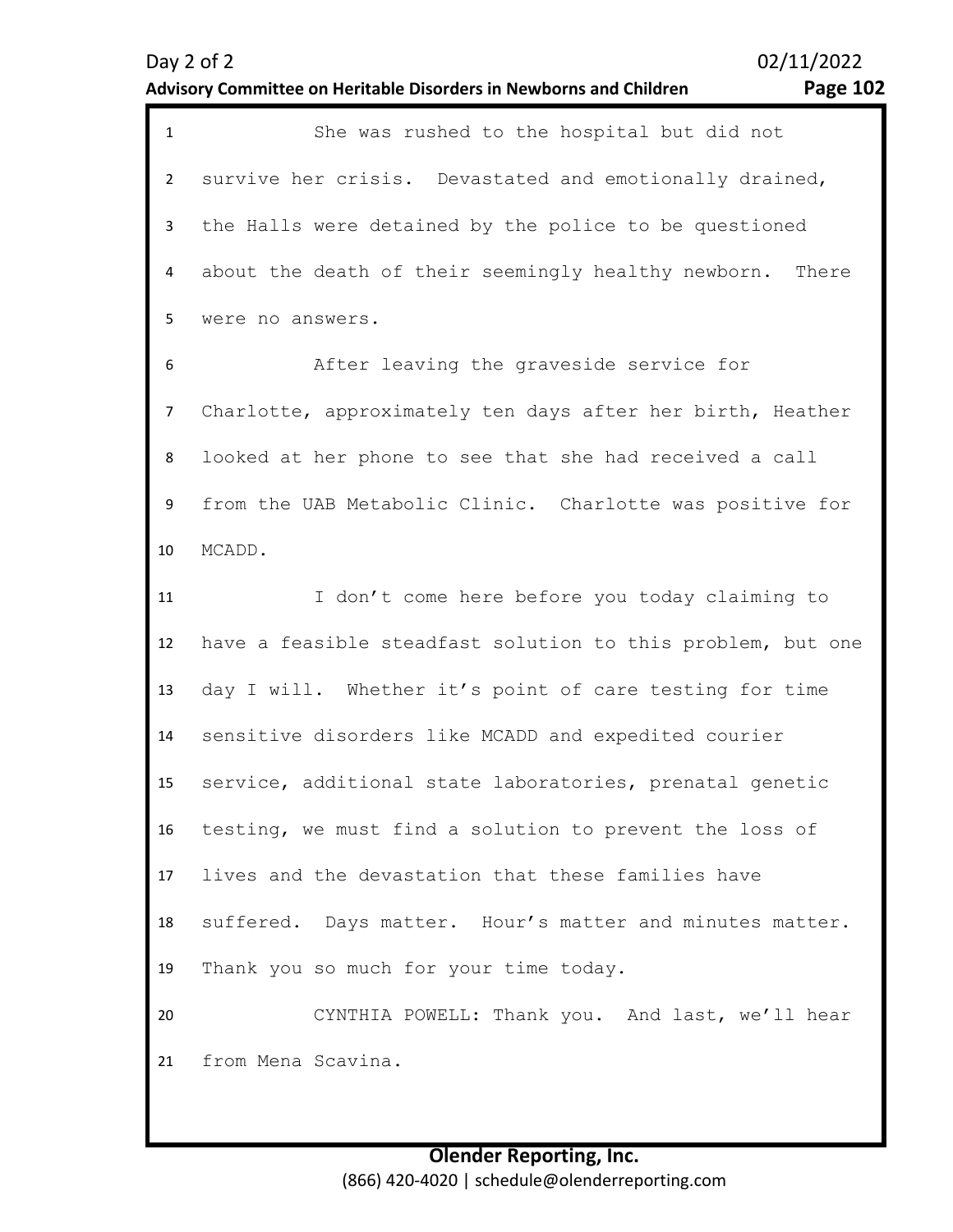| $\mathbf{1}$   | MENA SCAVINA: Hello. Thank you and I have to say            |
|----------------|-------------------------------------------------------------|
| $2^{\circ}$    | I'm a little taken aback by all the stories, so thank you   |
| $\mathbf{3}$   | for those amazing and incredible presentations.             |
| 4              | I am a neurologist at Children's Health in                  |
| 5              | Delaware and also a certified care center program advisor   |
| 6              | with Parent Project Muscular Dystrophy.                     |
| $\overline{7}$ | I have cared for children with Duchenne muscular            |
| 8              | dystrophy and their families for over 30 years and I'm here |
| 9              | today to advocate for the inclusion of Duchenne testing in  |
| 10             | the RUSP. I am not a parent, so I come here from the        |
| 11             | clinical aspect. As you know, Duchenne is a progressive     |
| 12             | and fatal neuromuscular disease.                            |
| 13             | I have taken care of families with two or more              |
| 14             | boys with Duchenne. In large part this is because there     |
| 15             | was no family history. And by the time the first or the     |
| 16             | second child was diagnosed, another child had been born and |
| 17             | later diagnosed. Had Duchenne testing been included in the  |
| 18             | newborn screening for the first child, this would have      |
| 19             | provided the parents with invaluable information for family |
| 20             | planning.                                                   |
| 21             | And this has a ripple effect as well. Family                |
| 22             | members who are of childbearing age can be tested to        |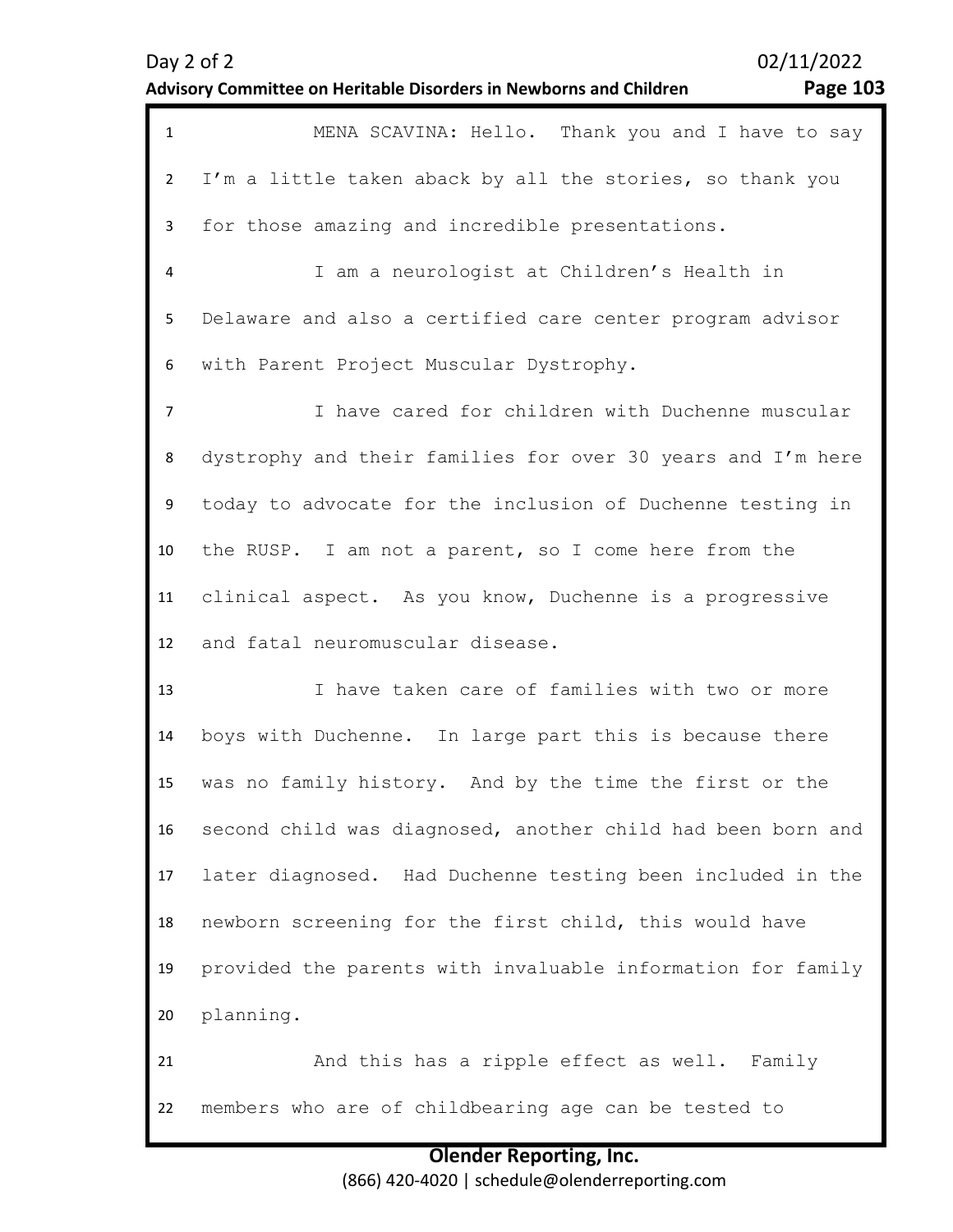### **Advisory Committee on Heritable Disorders in Newborns and Children Page 104**

1 determine if they are a carrier. In a recent paper  $\overline{\phantom{a}}$ 3 4 5 6 7 8 published in the Journal of Neurology, the mean age at first parental concern for a group of boys with Duchenne was about two-and-a-half years of age. The mean age of genetic diagnosis was about four-and-a-half years of age. And the mean diagnostic delay was approximately two years. And this supports what we see in clinic and the need for early diagnosis.

9 10 11 12 13 14 15 16 Another reason I feel strongly about the inclusion of Duchenne in the newborn screening is treatment. Until recently treatment options were limited. However, available therapies now offer more options. Exon skipping therapy to increase the level of dystrophin in the muscle is now available. Steroids and cardiac medications are being started at a much younger age than when I began practicing.

17 18 19 20 21 In the hope of effective gene therapy in the newborn period, as we've seen, SMA is on the horizon. With the emergence of these and other therapies, early diagnosis and initiation of therapy is necessary to change the course and the burden of disease and improve quality of life.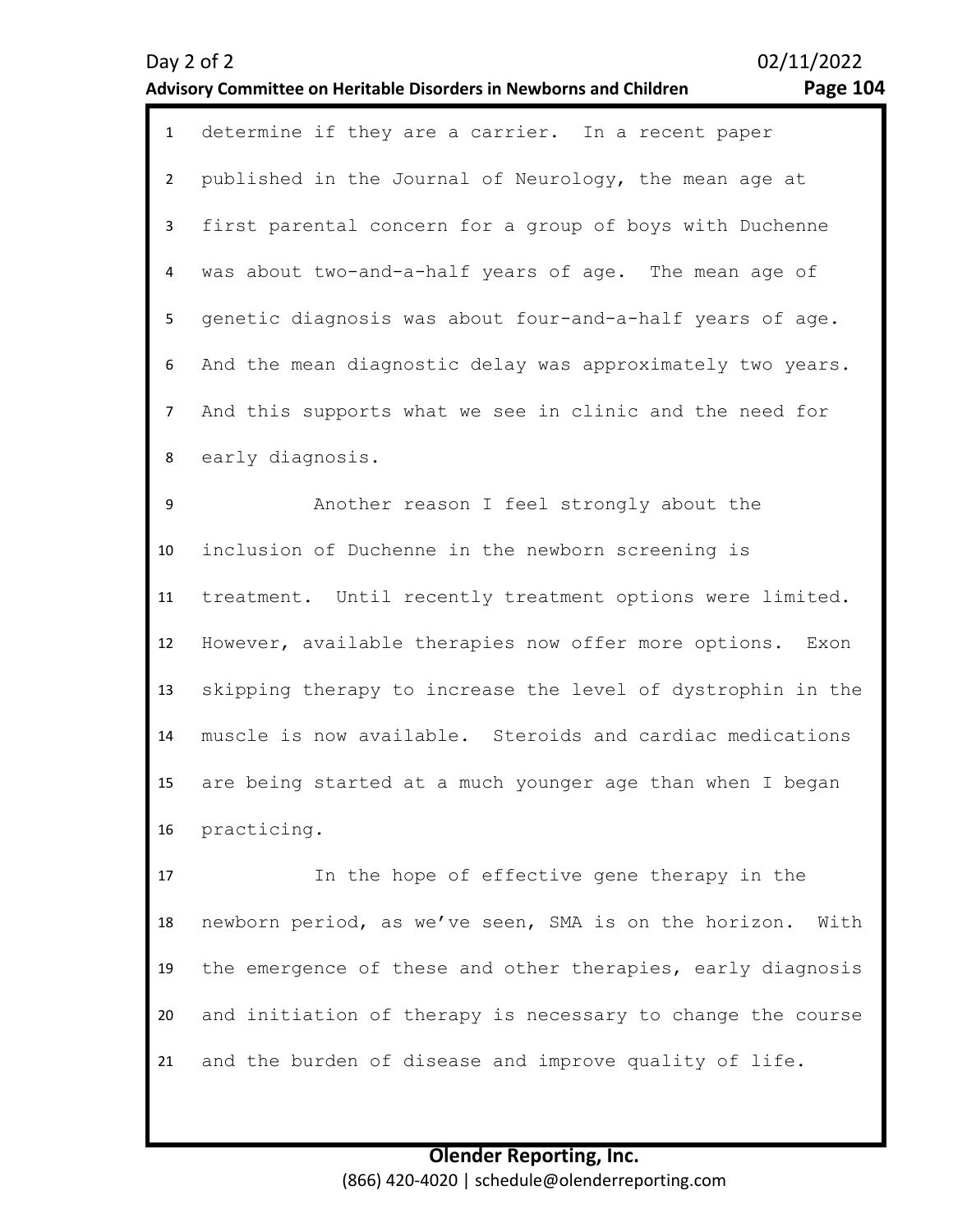19

20

21

22

Day 2 of 2 02/11/2022

### **Advisory Committee on Heritable Disorders in Newborns and Children Page 105**

| $\mathbf{1}$   | In addition to medical therapy, establishing a              |
|----------------|-------------------------------------------------------------|
| $\overline{2}$ | diagnosis early can lead to prompt referral to early        |
| 3              | intervention therapy such as speech, physical and           |
| 4              | occupational therapy, which are critical in early childhood |
| 5              | development. Until very recently a state adjacent to our    |
| 6              | clinic did not include the testing for spinal muscular      |
| $\overline{7}$ | atrophy in their newborn screen. As a provider, I can say   |
| 8              | that not having that information readily available when     |
| 9              | evaluating a child for low muscle tone, weakness, delay, or |
| 10             | regression of milestones required additional time and       |
| 11             | resources to carry out that genetic testing. That           |
| 12             | diagnostic odyssey can be expensive for families and having |
| 13             | that information early on allows providers to move more     |
| 14             | efficiently through their differential diagnosis in terms   |
| 15             | of time and financial impact on the family and the medical  |
| 16             | system.                                                     |
| 17             | Unnecessary testing can also be avoided.<br>I've            |
| 18             | seen many young men come through with Duchenne who          |

**Olender Reporting, Inc.** (866) 420-4020 | schedule@olenderreporting.com

elevation in the CK level. Boys are frequently referred to

gastroenterologist and they undergo this liver biopsy only

underwent live biopsy. Liver enzymes are typically

elevated secondary to the underlying muscle disease and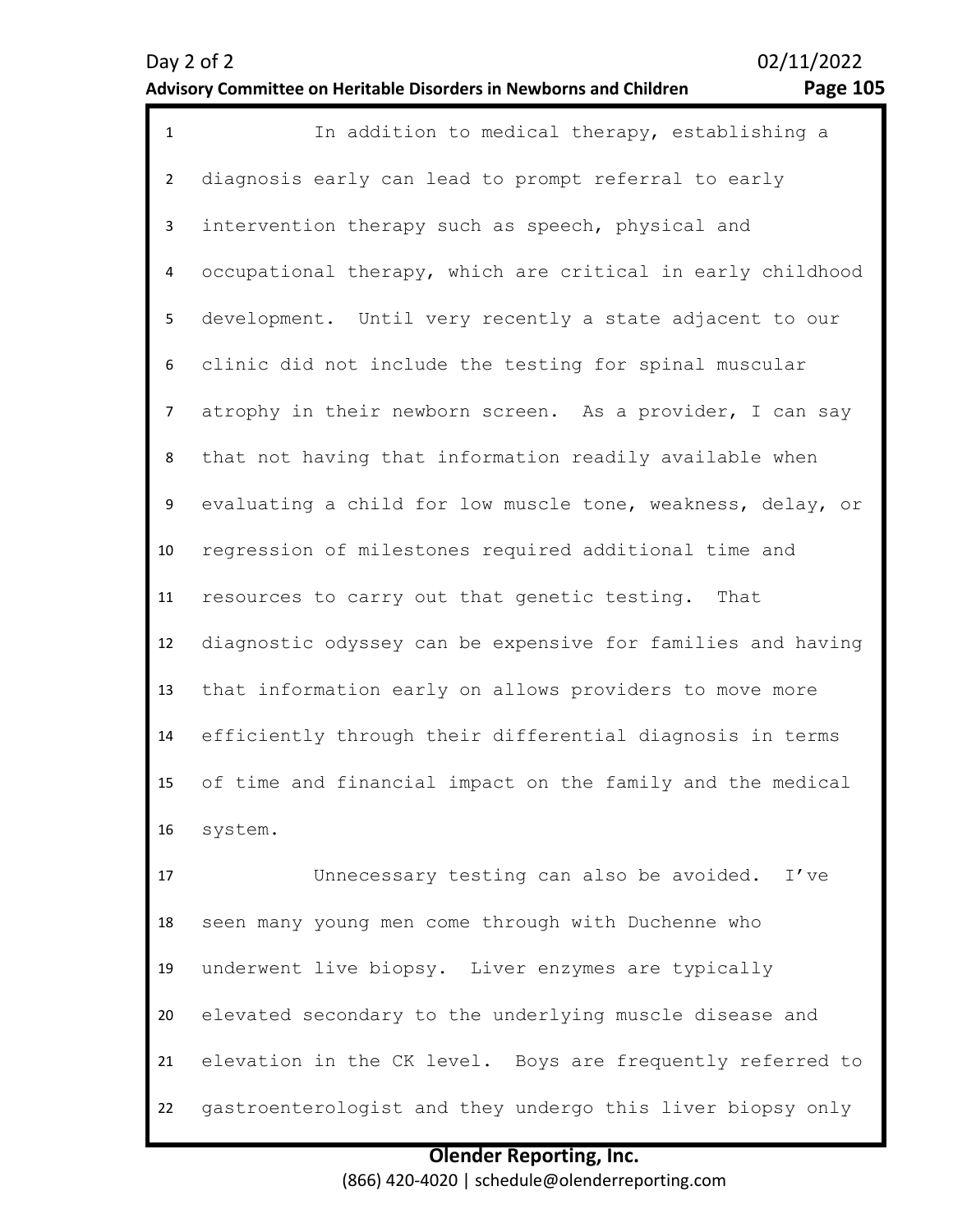| Day $2$ of $2$                                                     | 02/11/2022 |
|--------------------------------------------------------------------|------------|
| Advisory Committee on Heritable Disorders in Newborns and Children | Page 106   |

| $\mathbf{1}$    | to find out that it is normal, and in fact, the cause is   |
|-----------------|------------------------------------------------------------|
| $\overline{2}$  | the Duchenne muscular dystrophy.                           |
| 3               | So, I am here today to advocate for this                   |
| 4               | inclusion. I look forward to a day when early diagnosis    |
| 5               | and treatment in Duchenne becomes a reality as it is       |
| 6               | already for several other metabolic muscular diseases and  |
| $\overline{7}$  | hopefully will be for those that were presented today      |
| 8               | because it is quite heartbreaking to hear these stories.   |
| 9               | And I thank you for your time and we look forward to your  |
| 10 <sup>°</sup> | review of Duchenne nomination package in the near future.  |
| 11              | Thank you.                                                 |
| 12              | CYNTHIA POWELL: Thank you. Thank you to all of             |
| 13              | our speakers for sharing your experience and information   |
| 14              | with the Committee. We will now go ahead and take a break  |
| 15              | until 12:45 p.m. Eastern Time. Thank you.                  |
| 16              | (Whereupon a recess was taken.)                            |
| 17              | CYNTHIA POWELL: Welcome back everyone. We're               |
| 18              | ready to get started. For our last presentation of the     |
| 19              | meeting the Committee will hear about a preliminary        |
| 20              | analysis of the NewSTEPs quality indicator data set on     |
| 21              | health equity in newborn screening. This will be presented |
| 22              | by Sikha Singh, who is the Deputy Director of the Newborn  |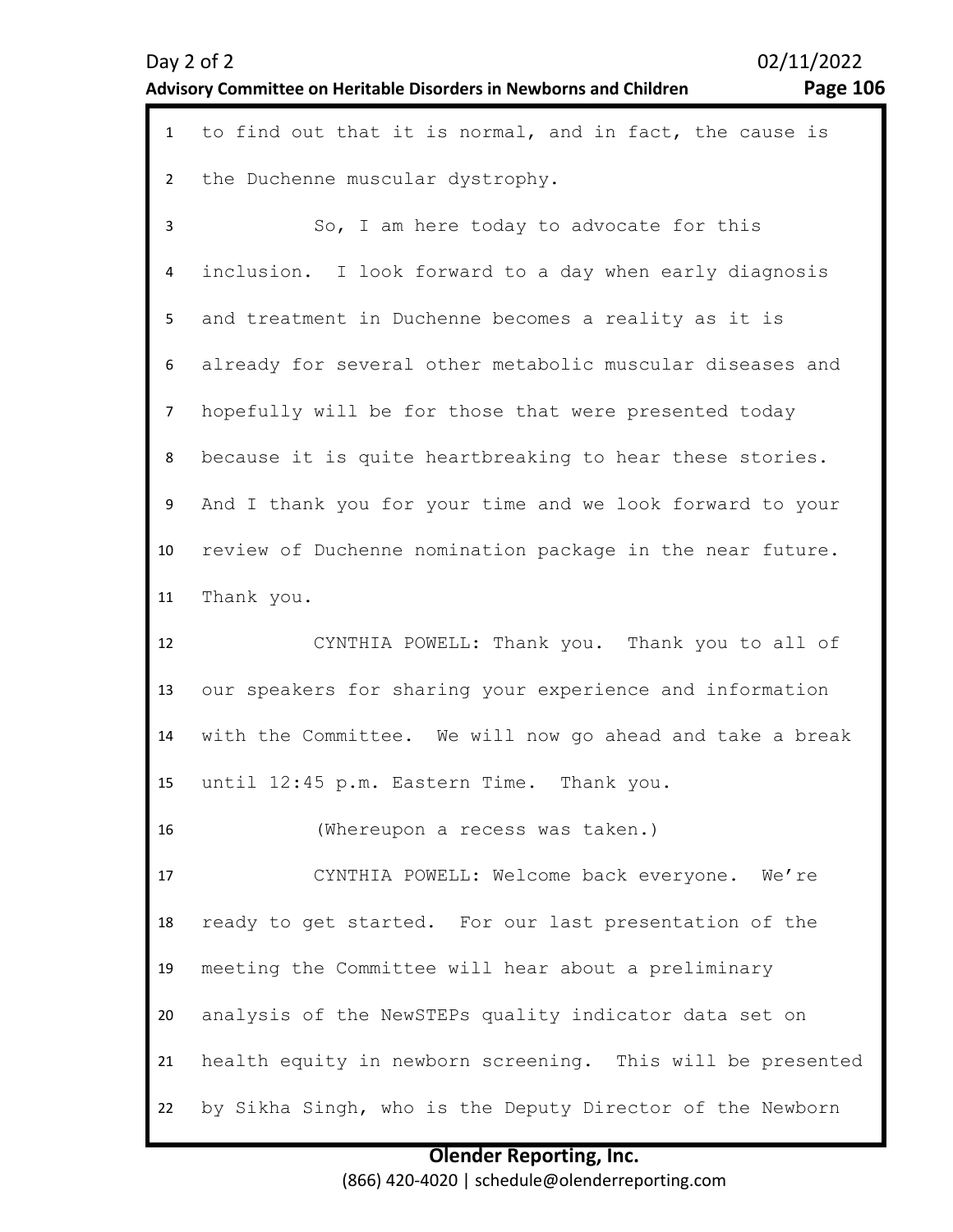| $\mathbf{1}$   | Screening and Genetics Program at the Association of Public |
|----------------|-------------------------------------------------------------|
| $\overline{2}$ | Health Laboratories.                                        |
| 3              | Sikha has expertise in developing and                       |
| 4              | implementing strategic work plans, mentoring personnel,     |
| 5              | advancing key partnerships, and securing funds for non-     |
| 6              | profit organizations. Sikha has been a member of the        |
| $\overline{7}$ | America Society of Association Executives Diversity         |
| 8              | Executive Leadership Program known as DELP and was          |
| 9              | recognized as an Association Forum 40 -- Under 40 Honoree   |
| 10             | in 2019. I'll now turn things over to Ms. Singh.            |
| 11             | SIKHA SINGH: I shall be able to speak in just one           |
| 12             | moment.                                                     |
| 13             | CYNTHIA POWELL: Thank you.                                  |
| 14             | SIKHA SINGH: Hi, apologies for that. Can you                |
| 15             | hear me?                                                    |
| 16             | CYNTHIA POWELL: Yes, we can, thank you.                     |
| 17             | SIKHA SINGH: Okay, wonderful. Thank you for that            |
| 18             | introduction and good afternoon. I'd like to thank the      |
| 19             | Committee as well as you, Dr. Powell, for inviting APHL to  |
| 20             | present today. As well as the HRSA Maternal and Health      |
| 21             | Bureau by supporting NewSTEPs.                              |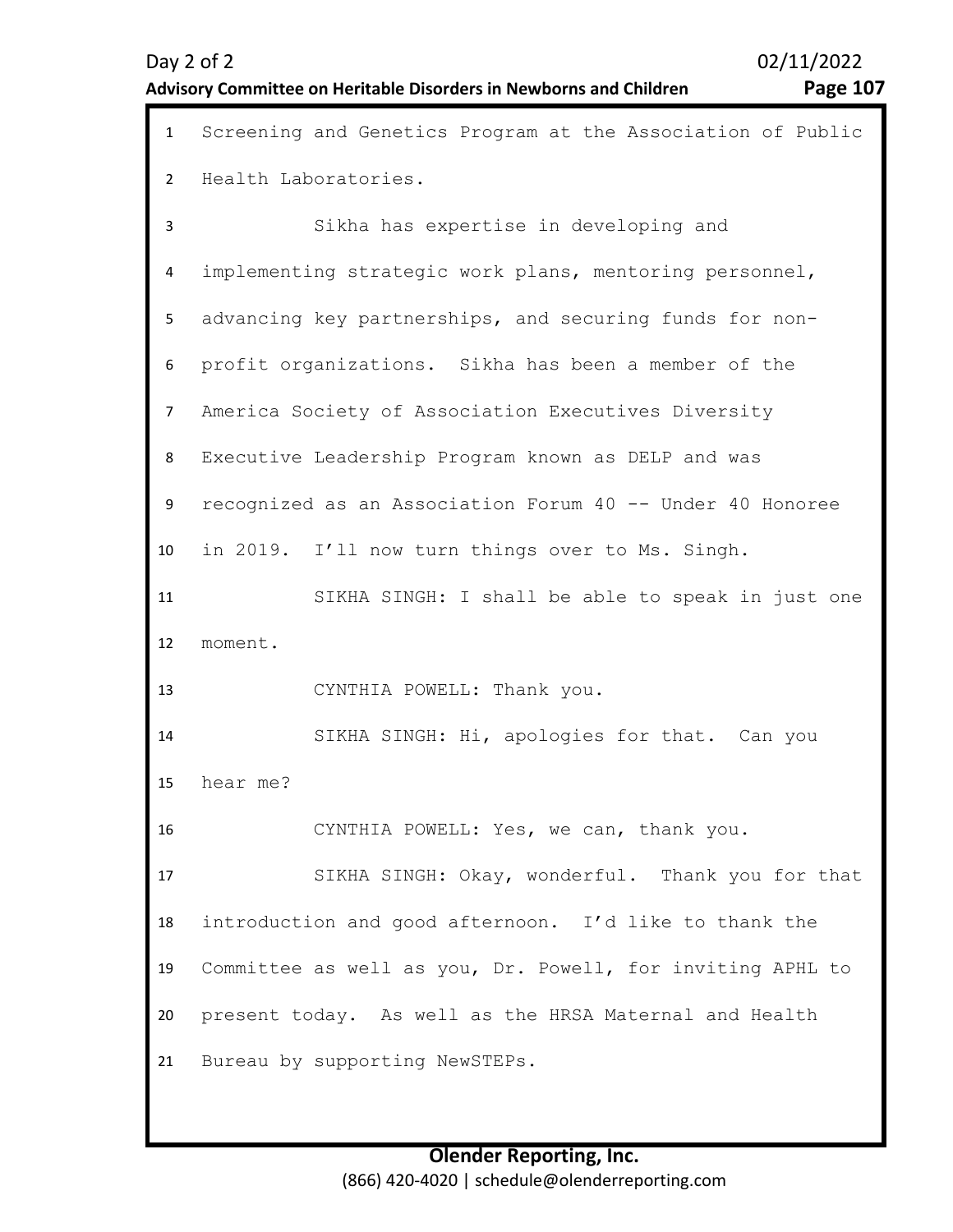### **Advisory Committee on Heritable Disorders in Newborns and Children Page 108**

1 NewSTEPs is the newborn screening technical  $\overline{\phantom{a}}$ 3 4 5 6 7 assistance and evaluation program, and we are a program of the Association of Public Health Laboratories, and we serve as a national TA center for newborn screening laboratory and follow-up programs. One of the goals of NewSTEPs is to provide a centralized website and data repository with the intent of performing data driven outcome assessments.

8 9 10 11 12 13 14 15 16 Data from the repository is what we used to inform this analysis in this presentation. Specifically, I'll be talking about what the data is showing us around health equity. This discussion and discussions like it are important because centuries of racism in this country have had profound and negative impacts on communities of color, and according to the CDC, as well as according to many bodies of research, these impacts are pervasive and deeply embedded in our society.

17 18 19 20 21 Data show that ethnic and racial minority groups throughout the U.S. experience higher rates of illness and death across a wide range of health conditions when compared to their white counterparts. Health disparities are important to consider when establishing and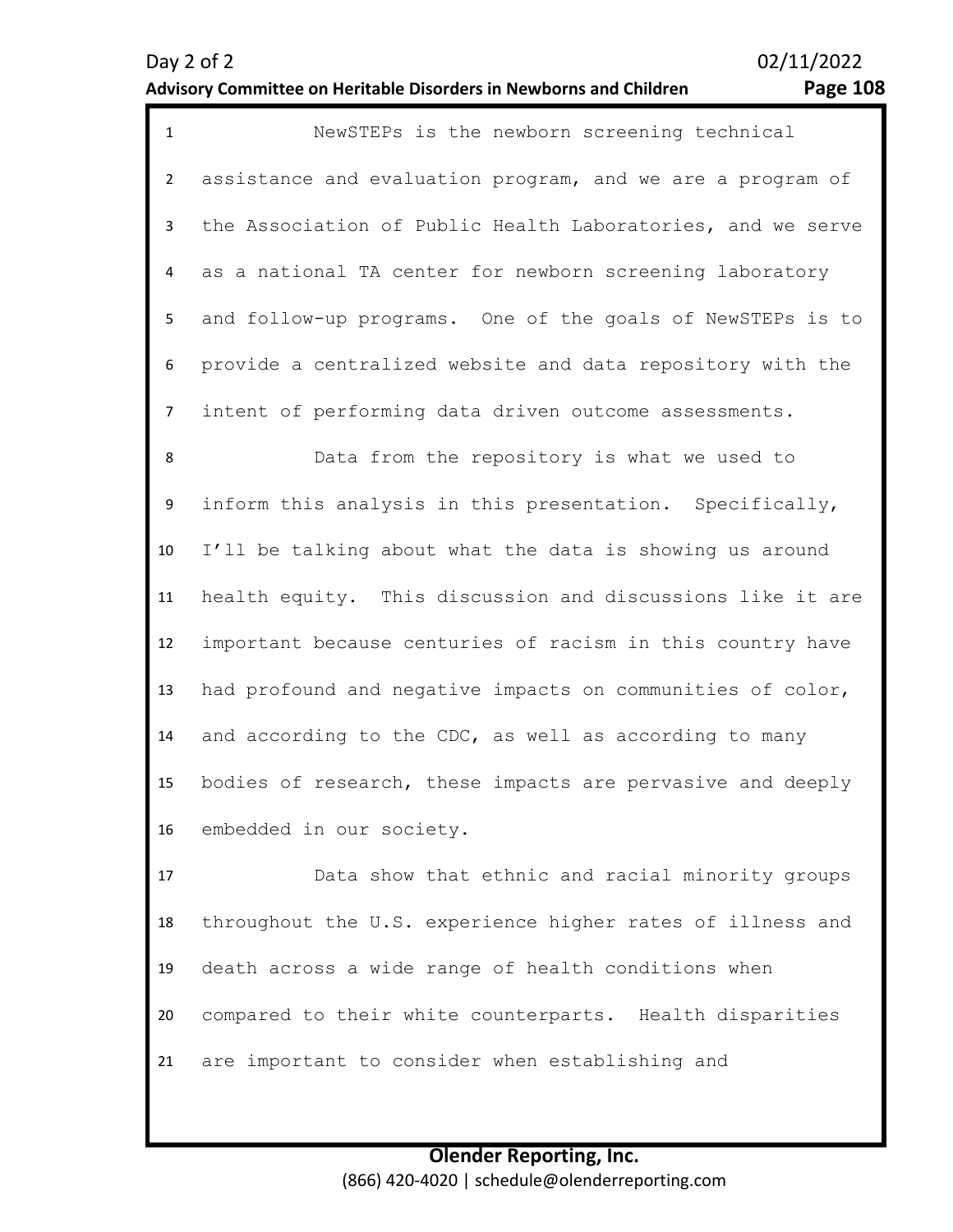| $\mathbf{1}$   | strengthening public health and clinical programs. Next     |
|----------------|-------------------------------------------------------------|
| $\overline{2}$ | slide.                                                      |
| 3              | So, the data that we use in this analysis were              |
| 4              | cases entered into the NewSTEPs data repository between     |
| 5              | 2011 and 2021. Next slide.                                  |
| 6              | And for the time period analyzed, NewSTEPs                  |
| $\overline{7}$ | contained just over 29,400 cases entered by 46 state        |
| 8              | newborn screening programs and it's important to note that  |
| 9              | these data were not entered uniformly by all states across  |
| 10             | the decade in which we are reporting on, and this variation |
| 11             | is because data entry into the NewSTEPs data repository is  |
| 12             | voluntary as well as because of the fact that states are    |
| 13             | required to enter into a memorandum of understanding with   |
| 14             | APHL prior to entering the data, and that happened at       |
| 15             | various time points over the past several years.<br>Next    |
| 16             | slide.                                                      |
| 17             | So, of the 35 core disorders on the Recommended             |
| 18             | Uniform Screening Panel, 16 are classified as time critical |
| 19             | conditions and 19 are classified as time sensitive          |
| 20             | conditions. Additionally, all of the secondary conditions   |
| 21             | are also classified as time sensitive. This                 |
| 22             | classification, however, certainly does not speak to the    |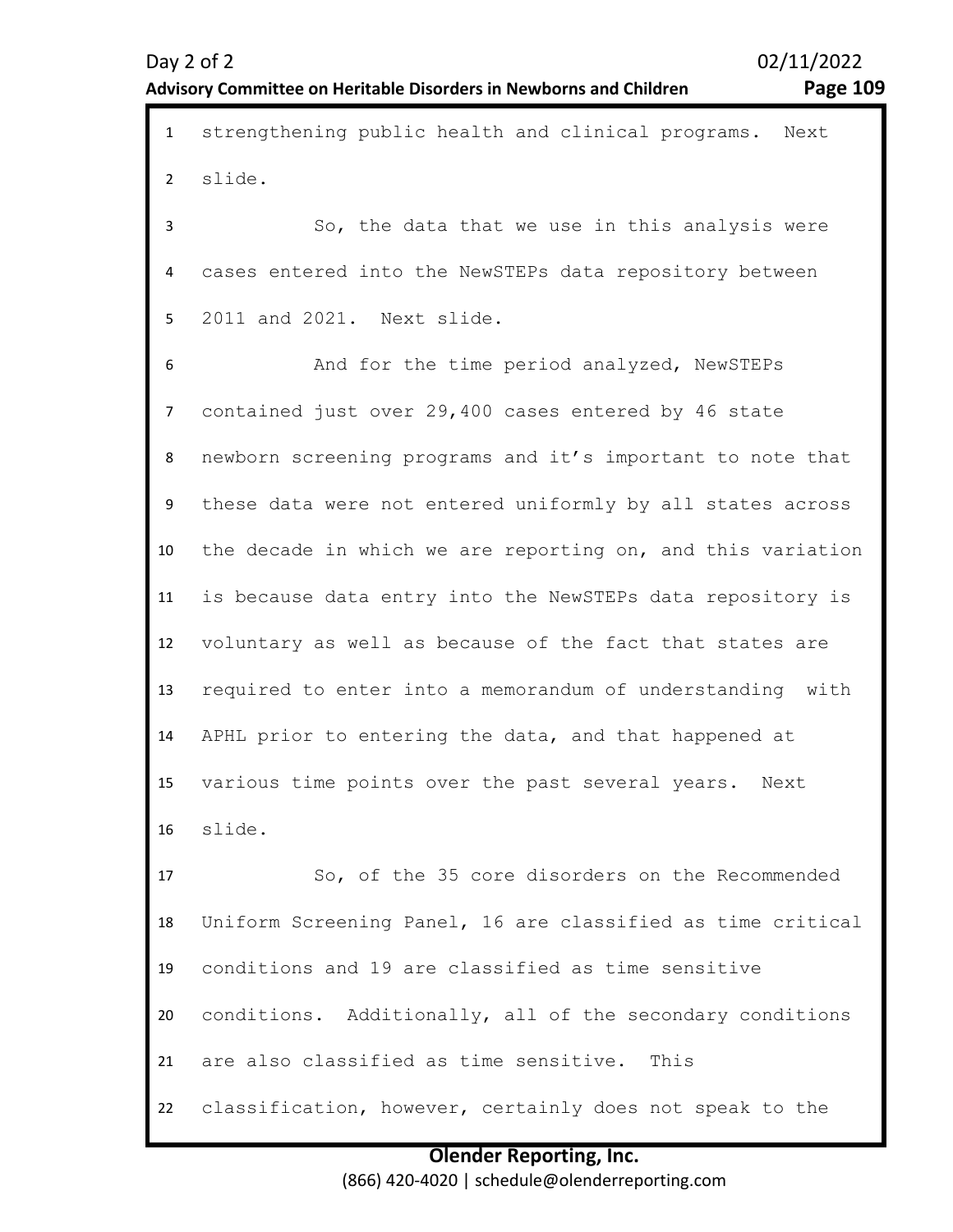| $\mathbf{1}$   | clinical importance of the disorders or of timeliness.<br>For |
|----------------|---------------------------------------------------------------|
| $2^{\circ}$    | example, the characterization of CCHD is not time critical.   |
| 3              | Does not mean that delays in detection and treatment of       |
| 4              | time sensitive conditions would not be detrimental.           |
| 5              | So, of the nearly 30,000 cases that we analyzed,              |
| 6              | 3,904 conditions were time critical and 25,500 were time      |
| $\overline{7}$ | sensitive. Next slide.                                        |
| 8              | So, this slide shows the breakdown by race and                |
| 9              | ethnicity of the cases that we examined. There were 39        |
| 10             | different race groupings reported and about a third of the    |
| 11             | cases did not provide any race or ethnicity data. And what    |
| 12             | that tells us is that we need to figure out better ways of    |
| 13             | collecting that information. Next slide                       |
| 14             | So, for the purpose of this discussion, we                    |
| 15             | examined timeliness on only those cases that were detected    |
| 16             | by the initial specimen. Next slide.                          |
| 17             | So that was about -- that was 22,199 cases                    |
| 18             | distributed across the states that you see here. Again,       |
| 19             | the case entry varied across years and by state and if the    |
| 20             | case didn't indicate that -- if the case did not indicate     |
| 21             | which screen identified the risk, then those cases were       |
| 22             | excluded from the analysis. Next slide.                       |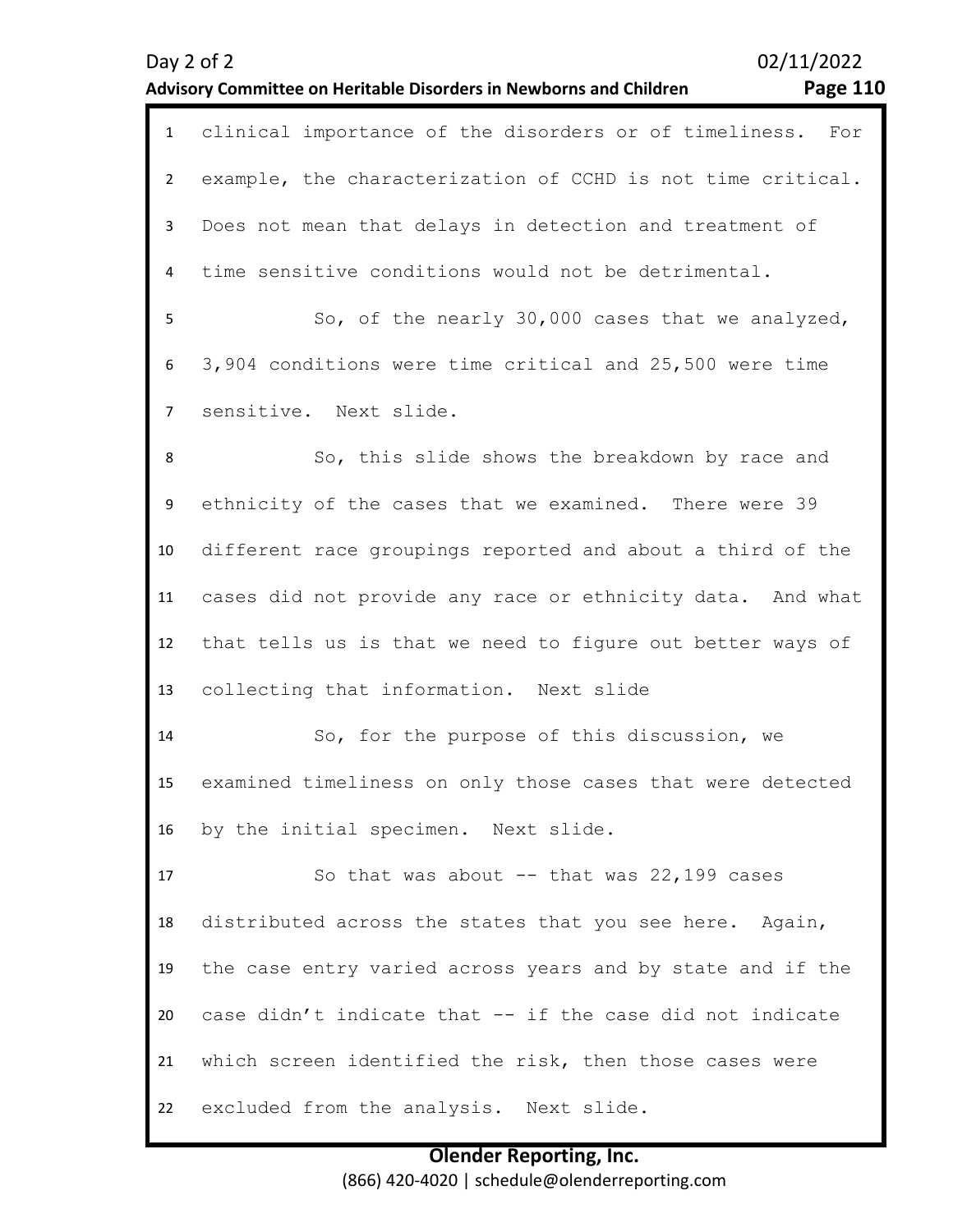| $\mathbf{1}$   | So, we also excluded the cases with missing                  |
|----------------|--------------------------------------------------------------|
| $\overline{2}$ | timeliness data from the analysis as well as the outliers    |
| 3              | which we defined as values of either zero or having a z-     |
| 4              | score of 2.5. Next slide.                                    |
| 5              | And we condensed the timeliness data into seven              |
| 6              | categories by race. Next slide.                              |
| $\overline{7}$ | And across the board we found that there were no             |
| 8              | significant differences by race and the timeliness of birth  |
| 9              | to collection, birth to receipt by laboratory and birth to   |
| 10             | recording. We believe that this is because of the relative   |
| 11             | uniformity of the screening across the country as an opt     |
| 12             | out program and a public health surveillance program.<br>The |
| 13             | differences, however, became more apparent in the buckets    |
| 14             | for median birth to diagnosis as well as birth to            |
| 15             | intervention. And these can be seen in the bar backs that    |
| 16             | you'll see on this as well as on several subsequent slides   |
| 17             | and the differences are quite visible where the differences  |
| 18             | exist. Next slide.                                           |
| 19             | However, we did perform analyses to determine the            |
| 20             | significance of the differences, and we saw that there were  |
| 21             | categories that revealed significant differences between     |
| 22             | the reported racial categories. For example, timeliness      |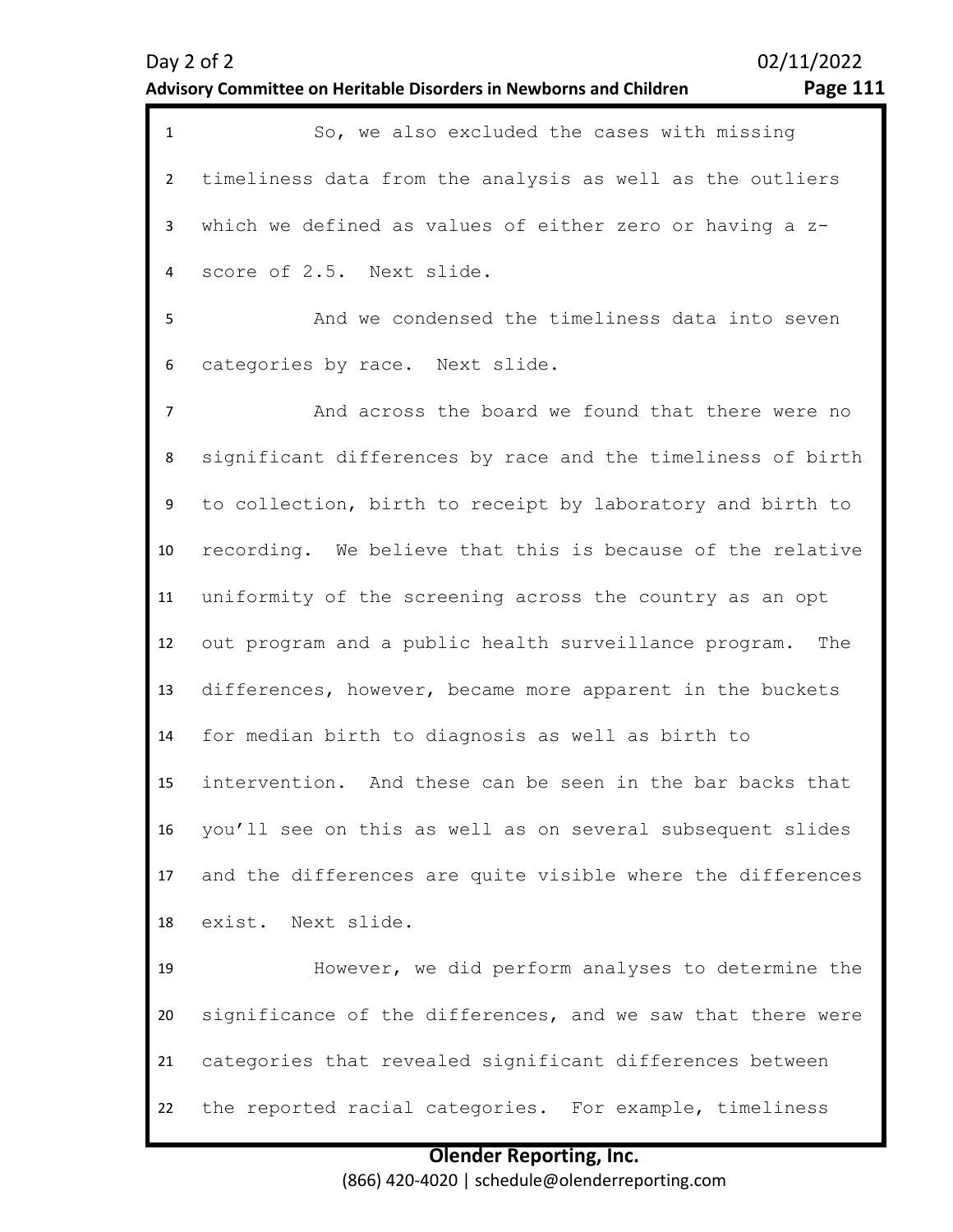| Page $112$ |  |
|------------|--|
|            |  |

| $\mathbf{1}$   | for birth to diagnosis was significantly different in black |
|----------------|-------------------------------------------------------------|
| $\overline{2}$ | African/American babies as compared to Native American, the |
| 3              | not reported, the Asian and white babies. And I want to     |
| 4              | note that the NO, SIR. that you'll see on this slide and    |
| 5              | subsequent slides means that the relationship was not       |
| 6              | significant but difference in the medians for time, in this |
| $\overline{7}$ | case, from birth to diagnosis was not significant, meaning  |
| 8              | that they had a p value greater than .05. Next slide.       |
| 9              | So, from birth to intervention across all race              |
| 10             | categories we saw that there were significant differences   |
| 11             | between black African American babies an all-other race.    |
| 12             | Next slide.                                                 |
| 13             | You then condense the race categories with the              |
| 14             | intent of having that end be fairly uniform across the      |
| 15             | categories that we condensed. And we examined the           |
| 16             | timeliness by categories of white, other mixed and not      |
| 17             | reported. And similarly, we saw significant differences in  |
| 18             | the birth to diagnosis and birth to intervention            |
| 19             | timeliness, and again, as expected, in the birth to         |
| 20             | reporting and everything analytic there was relative        |
| 21             | uniformity. Next slide.                                     |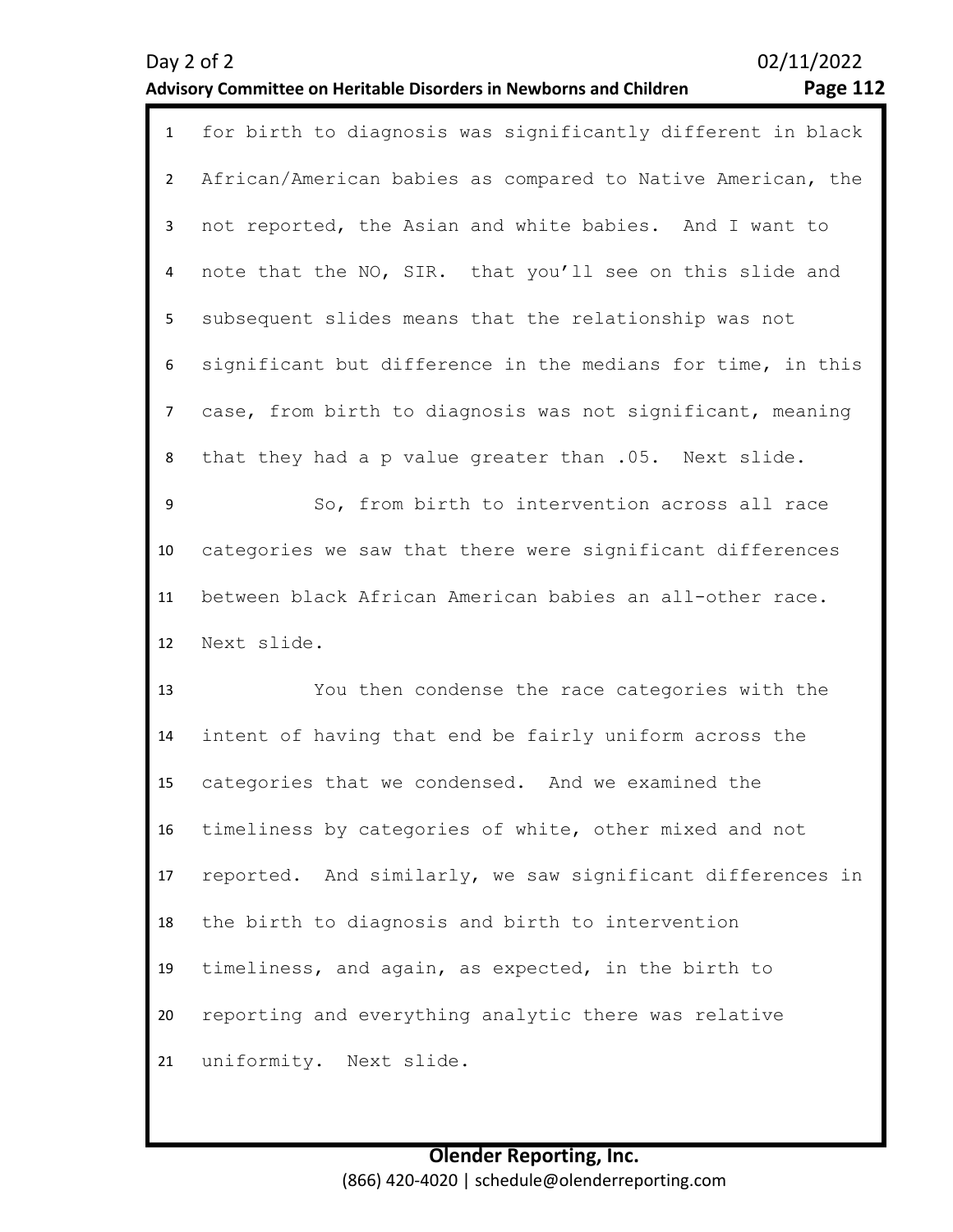|  | Advisory Committee on Heritable Disorders in Newborns and Children |
|--|--------------------------------------------------------------------|
|  |                                                                    |

| $\mathbf{1}$   | So, what I just said about those significant                |
|----------------|-------------------------------------------------------------|
| $\overline{2}$ | differences across those three categories is also depicted  |
| $\mathbf{3}$   | here. And next slide.                                       |
| 4              | We then analyzed the data by time criticality of            |
| 5              | disorders. Next slide.                                      |
| 6              | So, for time critical cases we saw fewer                    |
| $\overline{7}$ | significant differences and timeliness. Next slide.         |
| 8              | So, for nearly all categories from birth to                 |
| 9              | diagnosis there was no significant difference. And then     |
| 10             | next slide, for birth to intervention, similarly to birth   |
| 11             | to diagnosis, there were fewer significant differences      |
| 12             | across racial categories for time elapsed between birth and |
| 13             | intervention for time critical disorders. There may be a    |
| 14             | few reasons for this. So, communication around urgent time  |
| 15             | critical disorders is strong. If a child needs to go to     |
| 16             | the ER, for example, that's a fairly straightforward        |
| 17             | directive. There's less subject to video or chance for      |
| 18             | potential health system issues to come into play when the   |
| 19             | communication says do this now, it's a life-or-death        |
| 20             | action.                                                     |
| 21             | Additionally, the time critical conditions are              |
| 22             | relatively panethnic and there's a dominant phase that is   |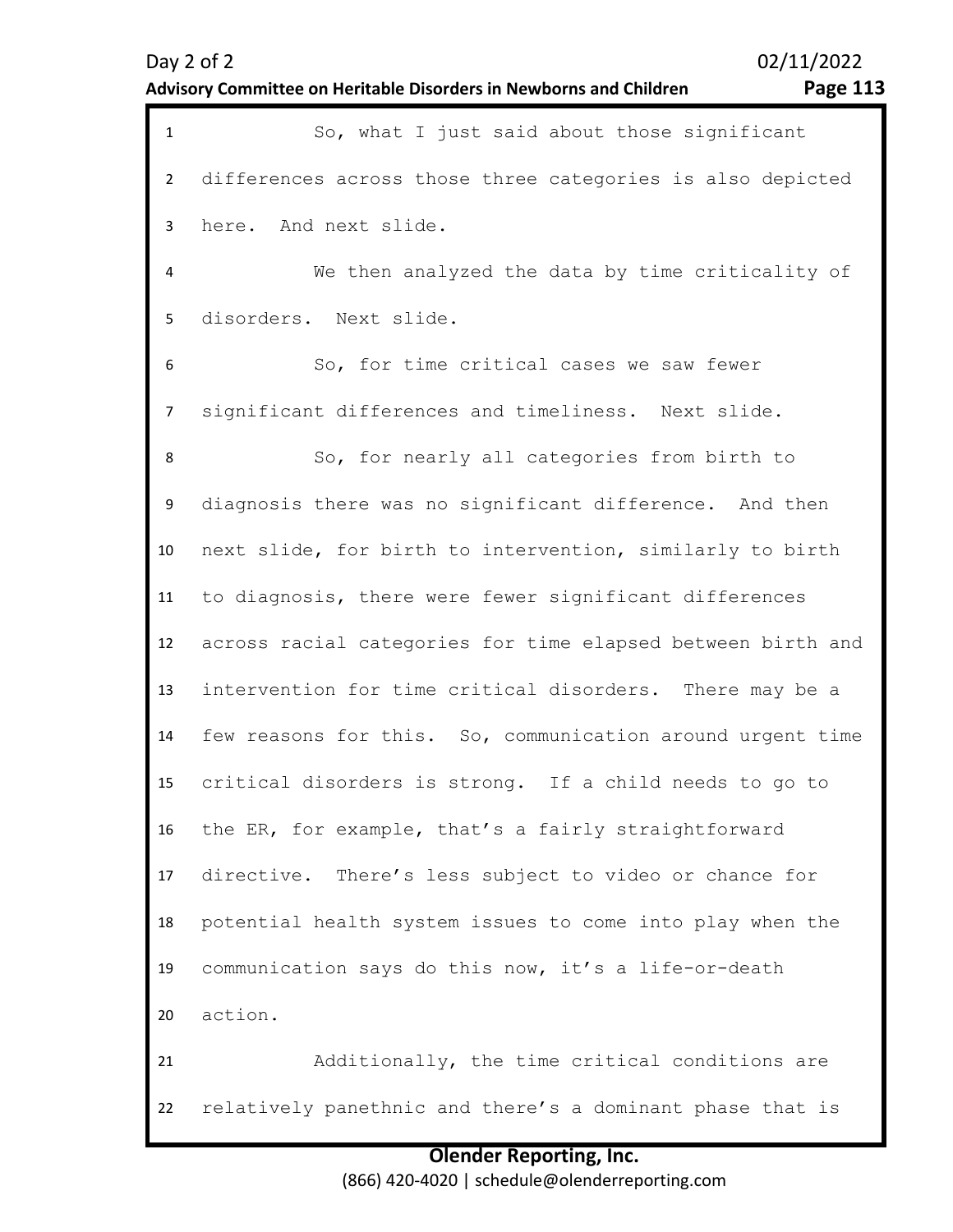| $\mathbf{1}$   | affected disproportionately by those sixteen-time critical  |
|----------------|-------------------------------------------------------------|
| $2^{\circ}$    | diseases, and there isn't, therefore, a racial or ancestral |
| $\mathbf{3}$   | component to these disorders. Next slide.                   |
| $\overline{4}$ | So next we analyzed time sensitive disorders by             |
| 5              | race. Next slide.                                           |
| 6              | And here we found that significant differences go           |
| $\overline{7}$ | across racial categories again. So again, I want to bring   |
| 8              | your attention to the lines on the bottom of these sets of  |
| 9              | slides and you can see that visible apparent difference,    |
| 10             | and there is, as I'll show in the following slides, still a |
| 11             | statistical significance despite the ends in some cases     |
| 12             | being rather different. Next sidle.                         |
| 13             | So, for birth to diagnosis there was significant            |
| 14             | differences generally across all racial categories with the |
| 15             | exception of Islander, which had a very small end. Next     |
| 16             | slide.                                                      |
| 17             | For birth to intervention for time sensitive                |
| 18             | disorders we, again, saw significant differences and        |
| 19             | timeliness between the black African/American babies and    |
| 20             | all other race categories, and that's denoted by the        |
| 21             | asterisks across the bottom most row. Next slide.           |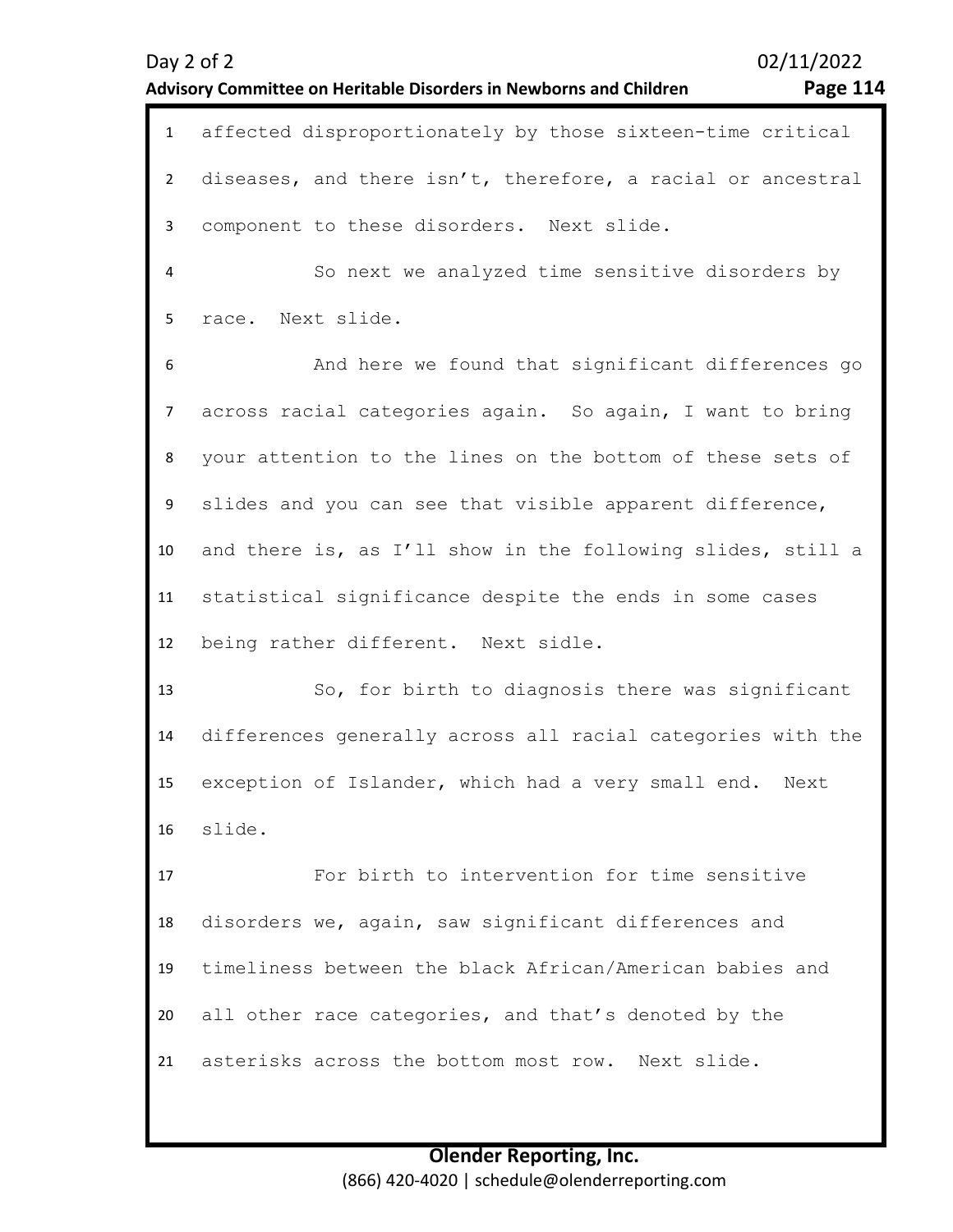| $\mathbf{1}$   | Finally, we performed some analyses stratified by           |
|----------------|-------------------------------------------------------------|
| $\overline{2}$ | specific disorders. Next slide.                             |
| 3              | So cystic fibrosis is predominately a disorder              |
| 4              | picked up in white babies significantly higher than all     |
| 5              | other races, however, that's not to say that other races    |
| 6              | are not impacted by cystic fibrosis. But you'll see here    |
| 7              | that in the end for white babies was $2,446$ cases entered  |
| 8              | into the repository and the remaining six racial categories |
| 9              | are rather much smaller than that. Again, you'll see with   |
| 10             | the bar graphs on the bottom there are significant          |
| 11             | differences that are being seen. Next slide.                |
| 12             | So, what we found was that white babies were                |
| 13             | being diagnosed and receiving interventions days to weeks   |
| 14             | before black babies, other mixed babies, and Asian babies.  |
| 15             | Next slide.                                                 |
| 16             | Again, this slide is showing the same thing.                |
| 17             | This could be attributed to a number of things. For the     |
| 18             | diagnosis of CF there might be misconceptions like I talked |
| 19             | about about who might have cystic fibrosis as well as       |
| 20             | issues around access. If there are only a few CF centers    |
| 21             | within a state one might run into logistical and travel     |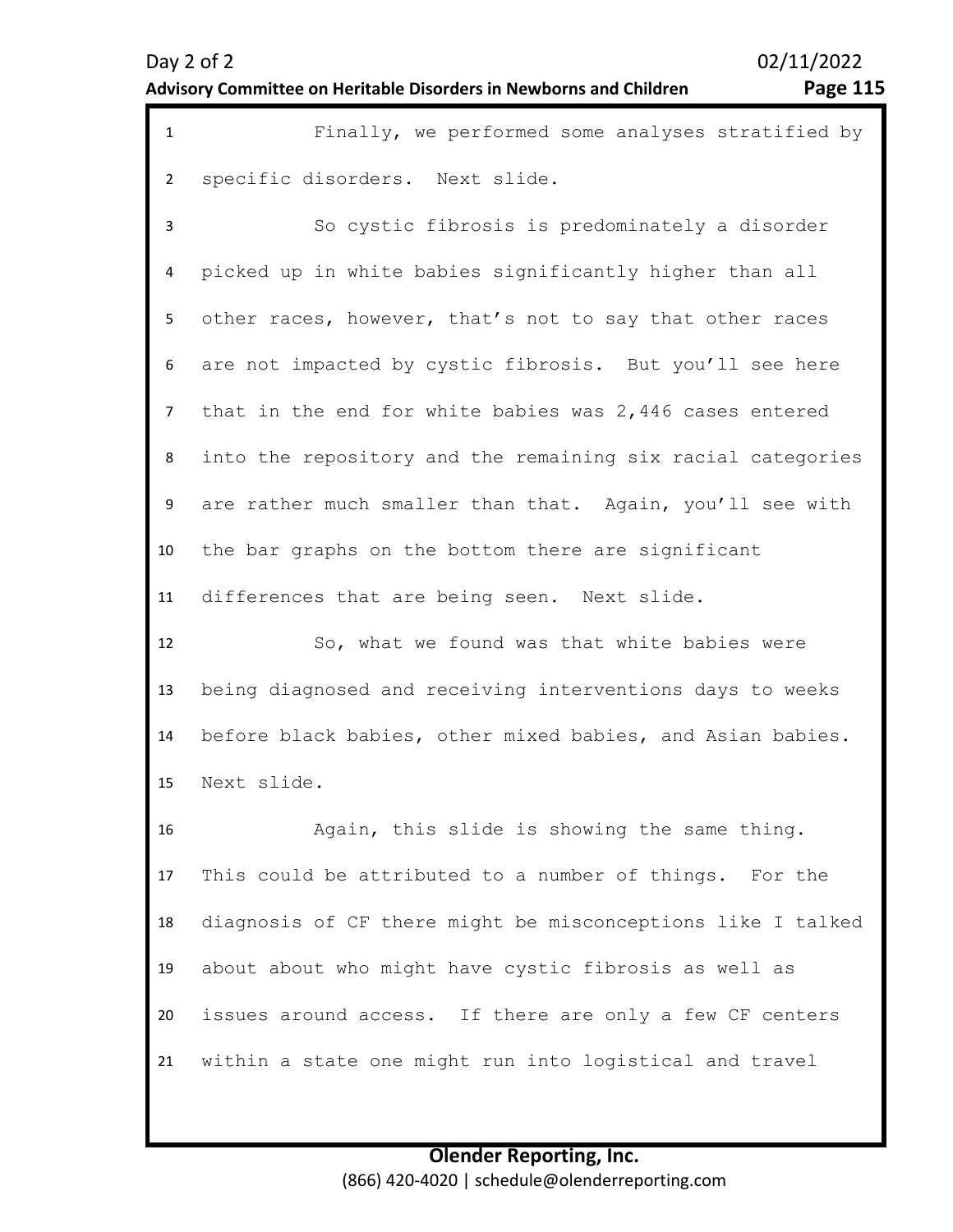|  | 02/11/2022 |
|--|------------|
|  |            |

| $\mathbf{1}$   | burdens that can then extend the time to achieving that    |
|----------------|------------------------------------------------------------|
| $\overline{2}$ | intervention or even diagnosis. Next slide.                |
| 3              | So conversely hemoglobinopathy are a disorder              |
| 4              | affecting mostly black African/American babies. And so,    |
| 5              | what we would have expected to see was that the diagnosis  |
| 6              | and intervention would be appearing more quickly for those |
| $\overline{7}$ | babies, just like how would CF with the white babies       |
| 8              | realized diagnoses quicker. But that's not what we were    |
| 9              | seeing with the data here. So next slide.                  |
| 10             | So, we found no significant difference between             |
| 11             | black and white babies for the time elapse between birth   |
| 12             | and diagnosis. Next slide.                                 |
| 13             | Nor did we find a significant difference across            |
| 14             | race for time elapsed from birth to intervention for       |
| 15             | hemoglobinopathy. And then we can't really be certain what |
| 16             | to attribute this to. It could be communication or lack    |
| 17             | thereof about the urgency of this specific disease group,  |
| 18             | the impact of people not getting into clinical care fast   |
| 19             | enough and this just emphasizes the fact that ongoing      |
| 20             | education continues to be a necessary imperative. Next     |
| 21             | slide.                                                     |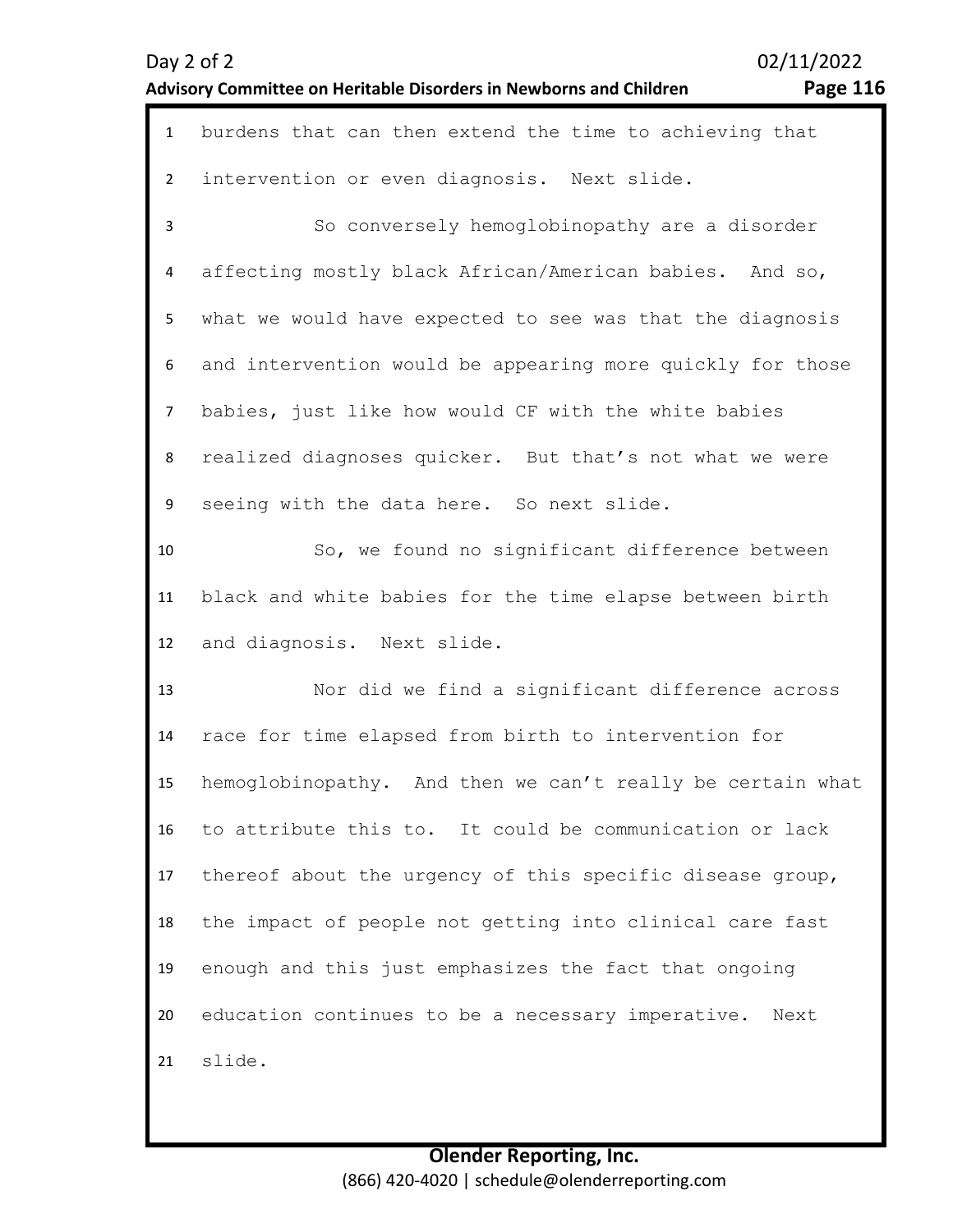| $\mathbf{1}$   | Finally, we examined congenital hypothyroidism,             |
|----------------|-------------------------------------------------------------|
| $\overline{2}$ | which is panethnic and it is not time critical. It often    |
| $\mathbf{3}$   | entails prolonged treatment process, and it requires going  |
| 4              | to several appointments and routine consultations with your |
| 5              | PCP. Next slide.                                            |
| 6              | So here we would have expected to see uniformity            |
| $\overline{7}$ | and diagnosis, but we see instead significant differences   |
| 8              | in time from birth to diagnosis between white, black,       |
| 9              | Asian, and other mixed babies. And in the next slide,       |
| 10             | you'll see that we see similar differences in time to       |
| 11             | intervention. Next slide.                                   |
| 12             | So, some limitations of what we just described,             |
| 13             | what I just described was data completeness. Like I said,   |
| 14             | about a third of the cases were missing race and ethnicity  |
| 15             | data and that's a significant number. And some states did   |
| 16             | not report the screen that identified the case, so we had   |
| 17             | to bring that number of cases that we analyzed from nearly  |
| 18             | 32,000 to just over 22,000.                                 |
| 19             | For data integrity and definitions, the origin of           |
| 20             | the reported race ethnicity data is unknown to us. It       |
| 21             | could come from a newborn screening kit, from the birth     |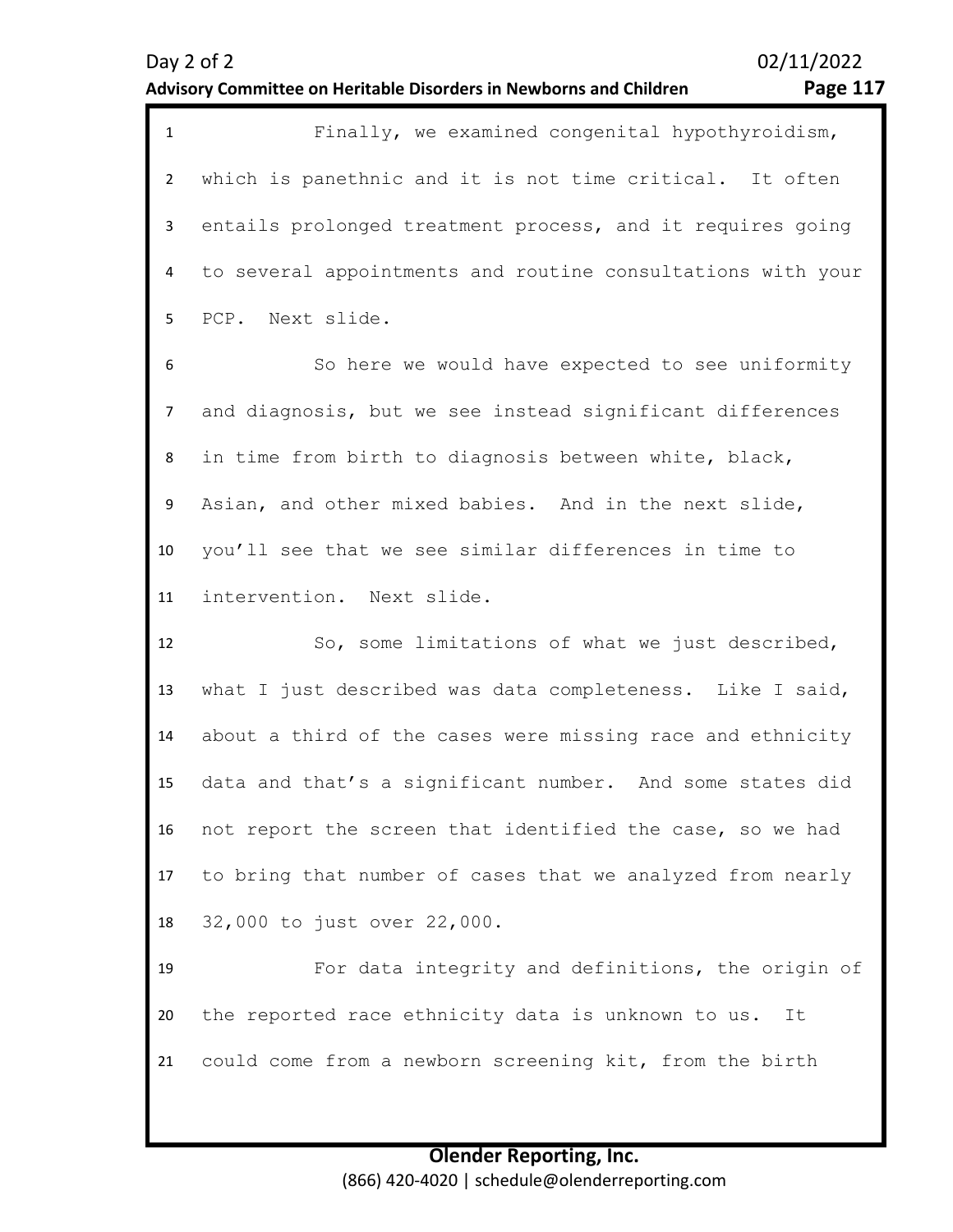1 defects registry, from vital records, and likely from all 2 of the above.

3 4 5 6 7 8 9 10 11 12 We're also unclear whether the base ethnicity represents the baby or the mother. Fairly certain that it does not represent the father. And states are likely using differing definitions for diagnosis and intervention. And another limitation is race as in measure. We have to acknowledge that race is not a biological construct, it's a social construct and self-reported base does not adequately characterize the lived experience, and it does not take into account impacts associated with economic status and geography and so on. Next slide.

13 14 15 16 17 18 19 20 21 So, some overall conclusions that we have is that there does appear to be variations in post-analytical timeliness correlated with reported race. This was most notable in the time sensitive conditions. We acknowledge that we need better race and ethnicity data for further analyses. We can't address what we can't assess, and that harmonized diagnosis and intervention date definition used amongst programs is also necessary to enable more robust comparisons. Next slide.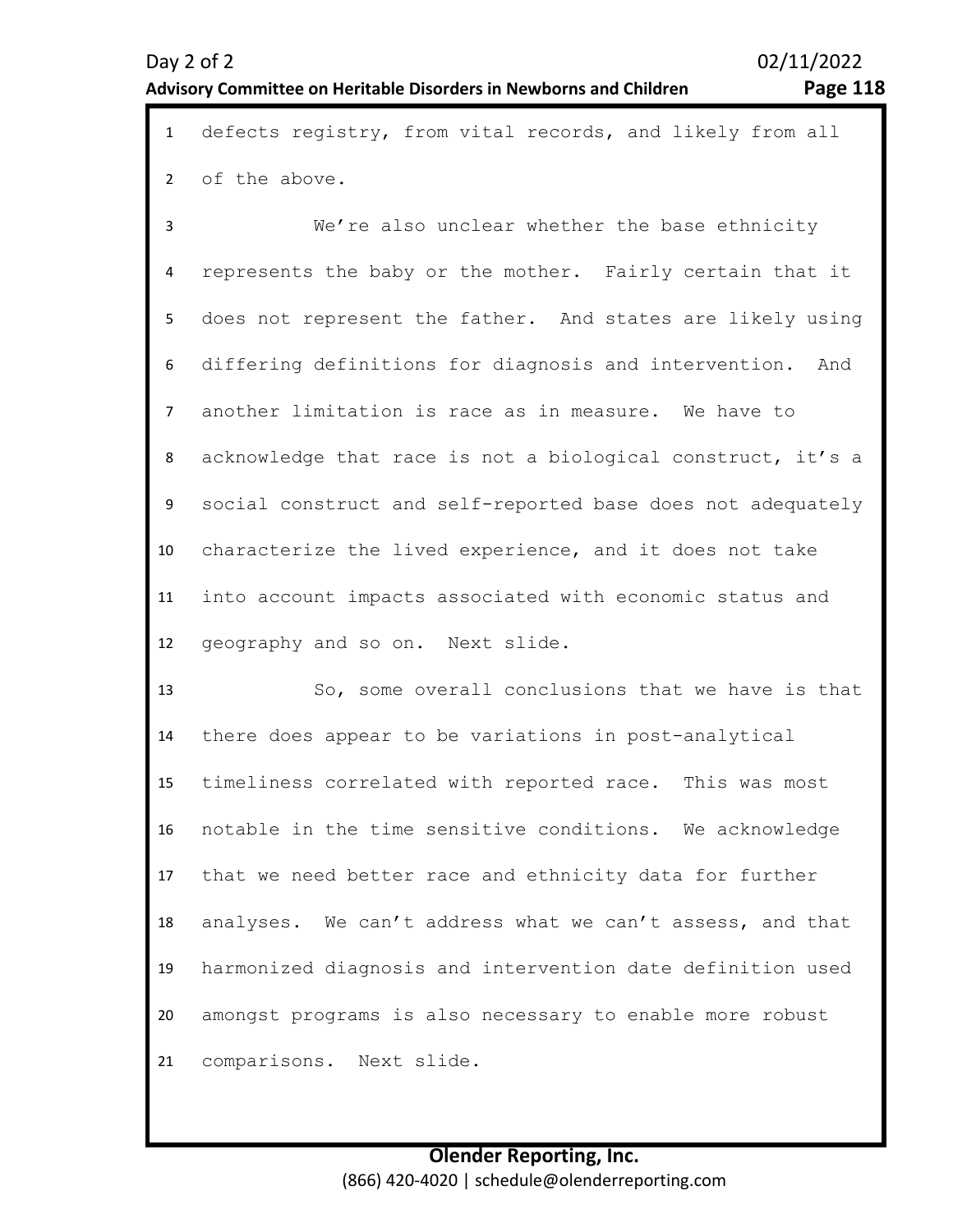| $\mathbf{1}$   | And importantly, we want to thank several people,             |
|----------------|---------------------------------------------------------------|
| $\overline{2}$ | first and foremost, Amy Gaviglio, who performed these         |
| 3              | analyses and developed the content within this                |
| 4              | presentation. We would also like to thank Jelili Ojodu and    |
| 5              | Sari Edelman from APHL. Of course, HRSA, MCHB and the         |
| 6              | NewSTEPs steering Committee for routinely providing           |
| $\overline{7}$ | feedback to us for any number of things and most recently     |
| 8              | for the content within this presentation. And we want to      |
| 9              | acknowledge and thank the 53 U.S. Newborn Screening           |
| 10             | Programs that provide data to NewSTEPs and that every day     |
| 11             | strengthen the system and serve the most vulnerable amongst   |
| 12             | us. And on the bottom of this slide, you'll see my contact    |
| 13             | information as well as contact information for NewSTEPs,      |
| 14             | and with that, I'm happy to take any questions.               |
| 15             | CYNTHIA POWELL: Thank you very much. We will now              |
| 16             | turn this over to questions or comments from our Committee    |
| 17             | members first and then organizational representatives.<br>And |
| 18             | as always, please unmute yourself and state your first and    |
| 19             | last name, use the raised hand feature. Just give folks a     |
| 20             | minute.                                                       |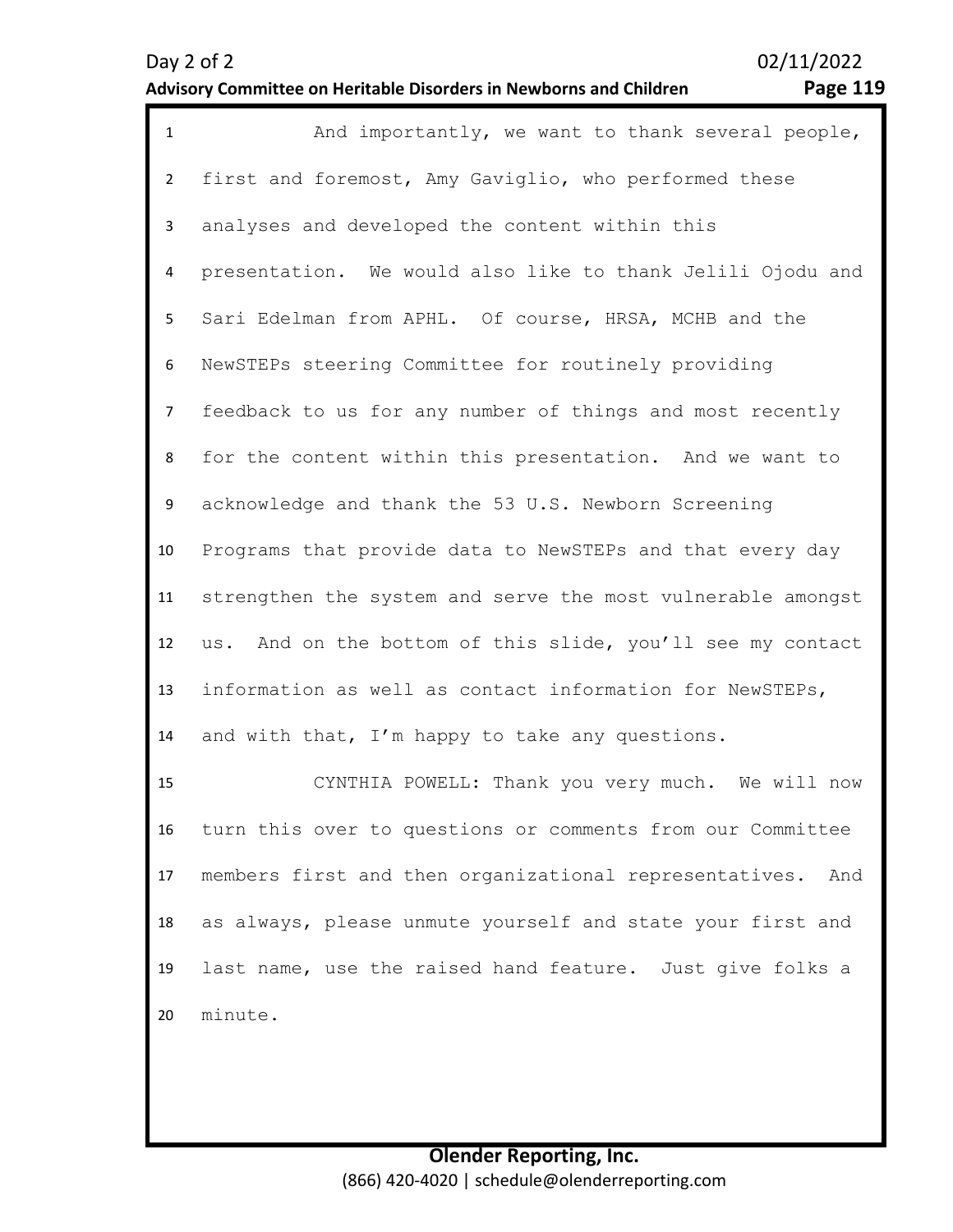**Page 120** 

| $\mathbf{1}$   | One question I had, are you able to separate out                        |
|----------------|-------------------------------------------------------------------------|
| $\overline{2}$ | the cases based on whether they're from an urban home area              |
| 3              | versus rural area?                                                      |
| 4              | SIKHA SINGH: No, we don't have that level of                            |
| 5              | information. We're only (unintelligible) state.                         |
| 6              | CYNTHIA POWELL: Okay. All right. Robert                                 |
| $\overline{7}$ | Ostrander.                                                              |
| 8              | ROBERT OSTRANDER: Hi there, Bob Ostrander from                          |
| 9              | AAFP. And I'm really going to follow on what Dr. Powell                 |
| 10             | just asked. You know, if we were doing medical research                 |
| 11             | trying to look at causality of things, we would be really               |
| 12             | aware up front of potentially confounding variables and try             |
| 13             | to please those out with a number of different statistical              |
| 14             | and research means, you know, in other words, control for               |
| 15             | the other variables. I think before we draw big                         |
| 16             | conclusions and more importantly before, as a society and               |
| 17             | an organization, we talk about actions to correct this.<br>$\mathbf{I}$ |
| 18             | think that really needs to happen for both socioeconomic                |
| 19             | and rural versus -- the rural versus urban variable.<br>$\mathbf I$     |
| 20             | mean, it undoubtedly -- I mean, in my mind I suspect a fair             |
| 21             | amount of what's driving this is socioeconomic and the                  |
| 22             | socioeconomic stuff may be based on systemic racism, but                |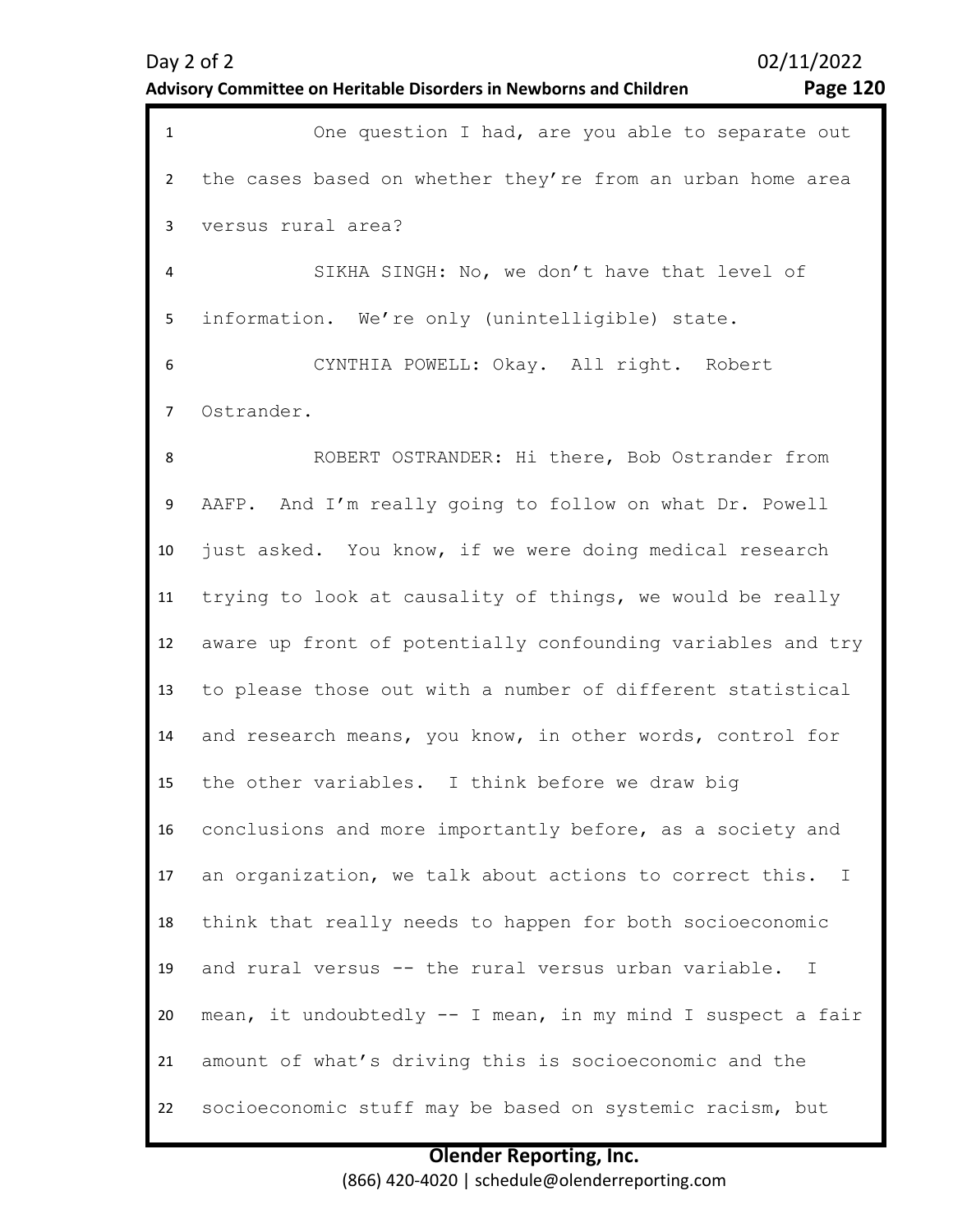#### **Advisory Committee on Heritable Disorders in Newborns and Children Page 121**

| $\mathbf{1}$   | it's not systemic racism in the newborn screening programs  |
|----------------|-------------------------------------------------------------|
| $2^{\circ}$    | and the healthcare delivery system per se if it's the       |
| $\mathbf{3}$   | systemic racism that causes the social disparities. It      |
| $\overline{4}$ | would also be interesting, you know, to know if some of     |
| 5              | those socioeconomic and social determinate issues cut       |
| 6              | across racial lines, which would be my suspicion. I mean,   |
| $\overline{7}$ | I live in the middle of rural western New York where we do  |
| 8              | not have a lot of diversity of color, but we have a lot of  |
| 9              | diversity of socioeconomics and I think if, you know, we    |
| 10             | took those same graphs and used the categories that we have |
| 11             | here, I suspect we'd see very similar differences. It gets  |
| 12             | really important, again, to statistically get rid of        |
| 13             | confounding variables in this sort of thing, and especially |
| 14             | before anybody draws any giant conclusions.                 |
| 15             | SIKHA SINGH: That's a very good point and thank             |
| 16             | you for sharing that. Certainly, I think we can             |
| 17             | acknowledge that there has been a wealth of studies         |
| 18             | conducted that do demonstrate that there are major social   |

19 inequities and inherent inequities for the systemically

20 excluded groups amongst us, and those can often be

21 stratified by race. For this particular analysis, it's

22 only preliminary analysis and it would be extremely helpful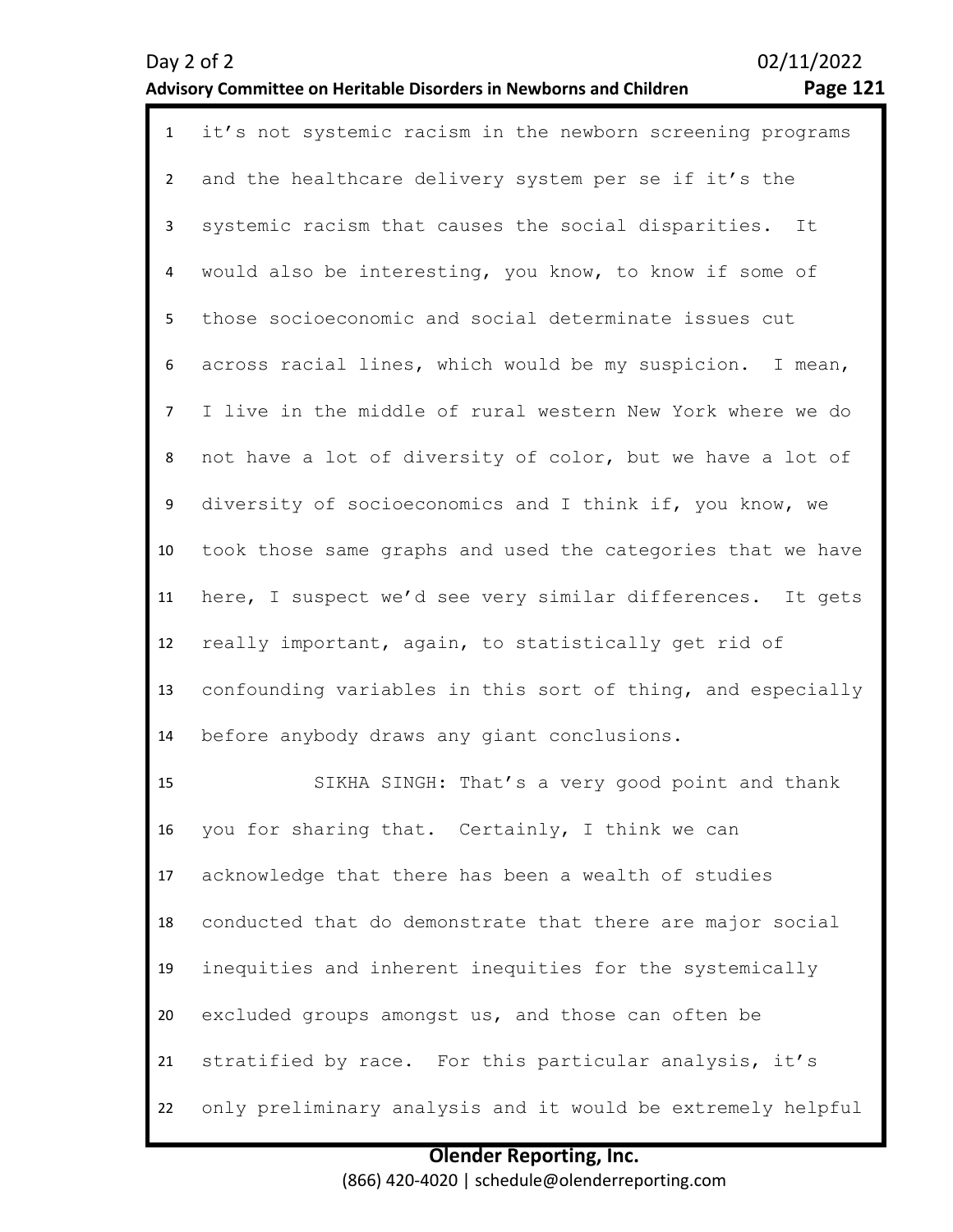|              | 02/11/2022<br>Day 2 of 2                                                              |
|--------------|---------------------------------------------------------------------------------------|
|              | <b>Page 122</b><br>Advisory Committee on Heritable Disorders in Newborns and Children |
| $\mathbf{1}$ | if we could link to vital records and get that additional                             |
| 2            | layer of information that can help better inform what this                            |
| 3            | data is telling us. So those points are very well taken.                              |
| 4            | Thank you.                                                                            |
| 5            | CYNTHIA POWELL: Natasha Bonhomme.                                                     |
| 6            | NATASHA BONHOMME: Natasha Bonhomme, thank you so                                      |
| 7            | Thank you so much for this information and this<br>much.                              |
| 8            | data. I think it's critically, so thank you so much,                                  |
| 9            | Sikha, for presenting it, and Amy for doing the analysis,                             |
| 10           | which I can't even begin to wrap my mind around.                                      |
| 11           | I have a couple of things. First, an easy                                             |
| 12           | question. Are you planning to publish this data in any way                            |
| 13           | at any point, either with further analysis or anything                                |
| 14           | else?                                                                                 |
| 15           | SIKHA SINGH: Yeah, we would really like to work                                       |
| 16           | closely with HRSA with Amy and others who contributed to                              |
| 17           | this analysis and publish something. If not formally                                  |
| 18           | publish it, certainly get it out there for folks to be able                           |
| 19           | to access and analyze.                                                                |
| 20           | NATASHA BONHOMME: Great. And then my next three                                       |
| 21           | points I'll just go through. One is a question, you know,                             |
| 22           | and I don't know if this can be answered in this setting or                           |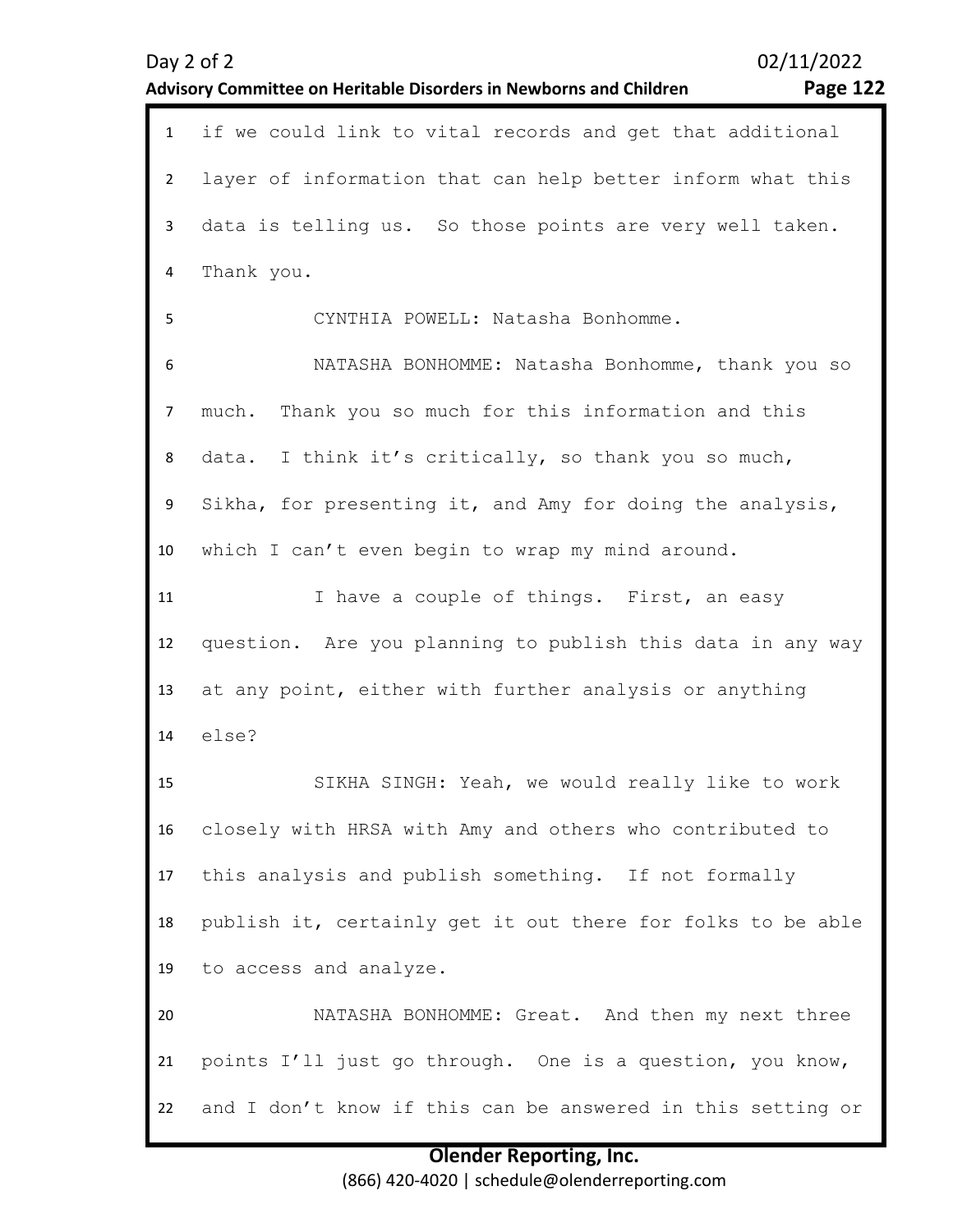#### **Advisory Committee on Heritable Disorders in Newborns and Children Page 123**

| $\mathbf{1}$   | just something to be thinking more about, you know, what    |
|----------------|-------------------------------------------------------------|
| $2^{\circ}$    | can be done to get the data that's needed to really be able |
| $\mathbf{3}$   | to answer this. You know, I know NewSTEPs has now a long    |
| 4              | history of working with states and getting data, but it is  |
| 5 <sub>1</sub> | still a -- it's not a requirement that states provide this  |
| 6              | data and actually capturing this data is very complicated   |
| $\overline{7}$ | and that's not a newborn screening issue, that is a         |
| 8              | healthcare system issue. So that's one item.                |
| 9              | Another is, you know, when we talk about time to            |
| 10             | intervention, I think it is really important either through |
| 11             | NewSTEPs or through all the different partners to really    |
| 12             | look at what is the delay to that. I think oftentimes when  |
| 13             | we talk about, you know, lost to follow up or delay to      |
| 14             | intervention, and I don't think is done necessarily         |
| 15             | purposefully, but -- or intentionally, that's the better    |
| 16             | way of saying it, but sometimes it kind of can end up       |
| 17             | seeming like we're blaming the families, like they don't    |
| 18             | know that this is important or they don't now to come in    |
| 19             | and it is still the responsibility of the system -- I'm not |
| 20             | saying just one group, but the system, to meet families     |

21 where they are. And so, I think that  $--$  and this isn't

22 just a comment for this presentation, I think this is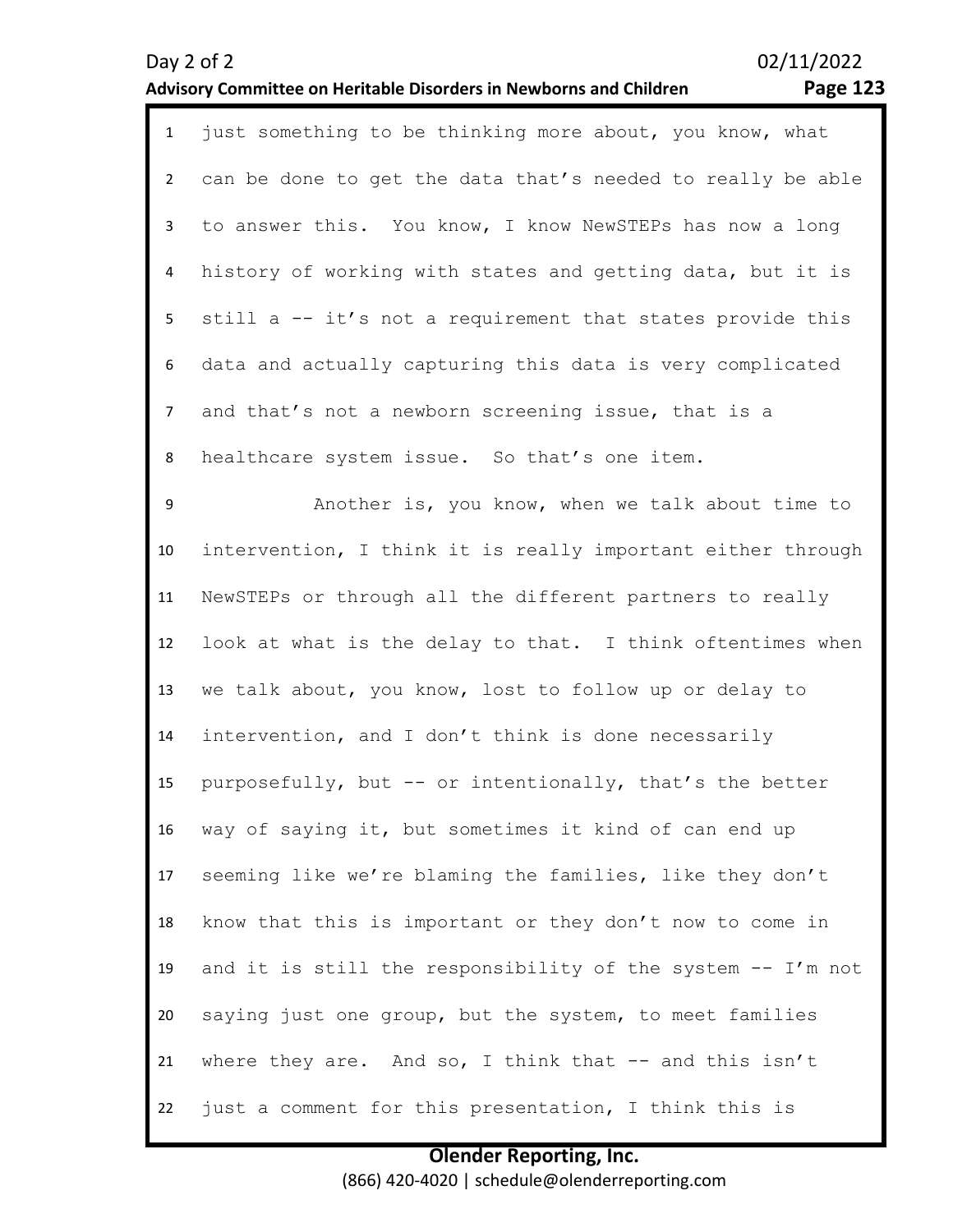#### **Olender Reporting, Inc.** (866) 420-4020 | schedule@olenderreporting.com

|                | <b>Page 124</b><br>Advisory Committee on Heritable Disorders in Newborns and Children |
|----------------|---------------------------------------------------------------------------------------|
| $\mathbf{1}$   | overall when we're talking about these issues. It's not                               |
| $\overline{2}$ | just an education on families to know how important it is                             |
| 3              | to keep their babies healthy and safe. They know that.                                |
| 4              | They just may not know how to do that, or they may not have                           |
| 5.             | gotten the message of, and this is how to do that in this                             |
| 6              | instance, and that may be more education on providers or                              |

7 other parts of the system.

8 9 10 11 12 13 14 15 16 17 18 19 20 And lastly, to the comments that were just made, I agree if we can get more data and understanding those confounding issues, that would be great. But  $I$  -- and yes, socioeconomic plays a big role, but I think it's also important to know that that isn't everything. And we see that in maternal health when we know that black women who have a Ph.D. and a six-figure salary are still having worse outcomes in pregnancy, including death compared to white women who are in the Appalachian region. And that has been known for quite some time now. So yes, socioeconomics, but that isn't just it either. So again, thank you so much for this data and for us to be able to continue beyond toady to have this discussion.

21 22 SIKHA SINGH: Yeah, of course, Natasha, those are really great points. A few responses. We think that one

# Day 2 of 2 02/11/2022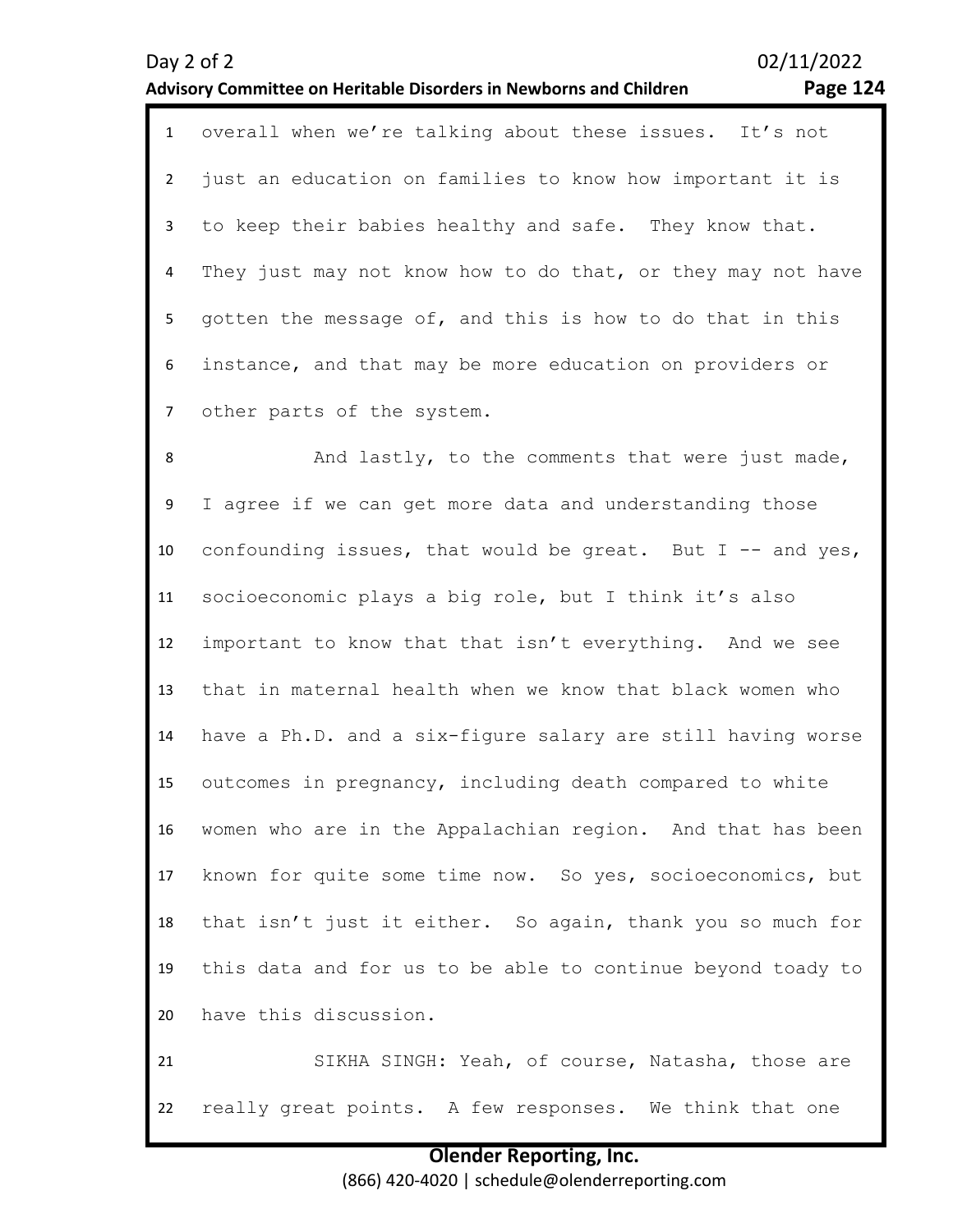## **Advisory Committee on Heritable Disorders in Newborns and Children Page 125**

| $\mathbf{1}$   | of the best ways to get more -- better data that can help   |
|----------------|-------------------------------------------------------------|
| $2^{\circ}$    | these analyses would be by connecting to vital records and  |
| 3              | by making it easier for states to enter that data into the  |
| 4              | repository and also maybe benefitting from other HRSA       |
| 5              | funded projects for information that's collected, for       |
| 6              | example, about access to genetics, medical genetics         |
| $\overline{7}$ | resources stratified by a zip code, and the national data   |
| 8              | centers to do some of that work through SCMG. And then      |
| 9              | regarding meeting families where they are, this is          |
| 10             | definitely a priority. And I think that the global COVID    |
| 11             | pandemic also highlighted some of that and there have been  |
| 12             | some activities and projects. I can speak to one out of     |
| 13             | D.C. where the newborn screening outreach folks are working |
| 14             | to develop potentially mobile solutions to help bridge the  |
| 15             | gap between those access issues that have been exacerbated  |
| 16             | or brought to late due to the global pandemic. Certainly,   |
| 17             | many of them had already been there prior to the pandemic.  |
| 18             | And then the early hearing detection program does           |
| 19             | a really great job finding the causes of being lost to      |
| 20             | follow up and determining whether it's because of insurance |
| 21             | coverage, access, literacy, or other things, and that's a   |
| 22             | group that we can really learn from as well, and then       |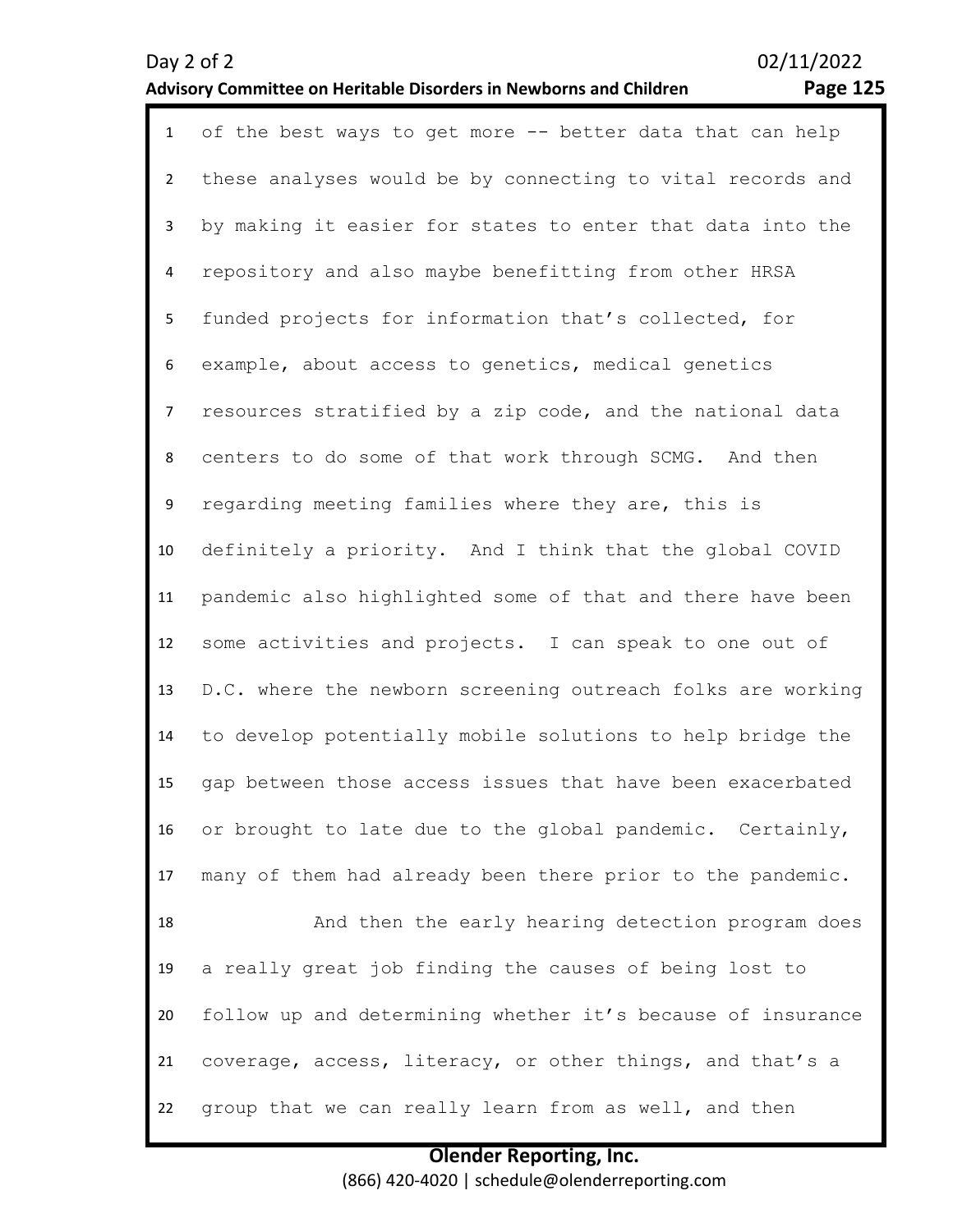## **Advisory Committee on Heritable Disorders in Newborns and Children Page 126**

| $\mathbf{1}$   | target appropriately when a child does become lost to      |
|----------------|------------------------------------------------------------|
| $\overline{2}$ | follow up.                                                 |
| 3              | CYNTHIA POWELL: Scott Gross.                               |
| 4              | SCOTT GROSS: Scott Gross, CDC. Thank you, Sikha.           |
| 5              | You mentioned insurance coverage. That was what I was      |
| 6              | going to ask you. Do you have any information on payer     |
| $\overline{7}$ | type in your survey?                                       |
| 8              | SIKHA SINGH: No, in our database, we do not.               |
| 9              | SCOTT GROSS: Because Medicaid, people on                   |
| 10             | Medicaid, it's much harder to schedule follow-up visits    |
| 11             | than for people with other payer types because of lower    |
| 12             | reimbursement rates. And so, and because there's a major   |
| 13             | difference in the racial ethnic composition of Medicaid    |
| 14             | populations, that could be an important founder or a       |
| 15             | mediating variable. Thank you.                             |
| 16             | CYNTHIA POWELL: Scott Shone.                               |
| 17             | SCOTT SHONE: Thank you. Scott Shone, Committee             |
| 18             | member. So, Sikha, thank you so much and I probably should |
| 19             | know the answers to this for NewSTEPs, but I wanted -- id  |
| 20             | you could just clarify a couple things on the limitations, |
| 21             | this is coming from case data, which is separate from the  |
| 22             | stats of just routine, you know, timeliness data, right?   |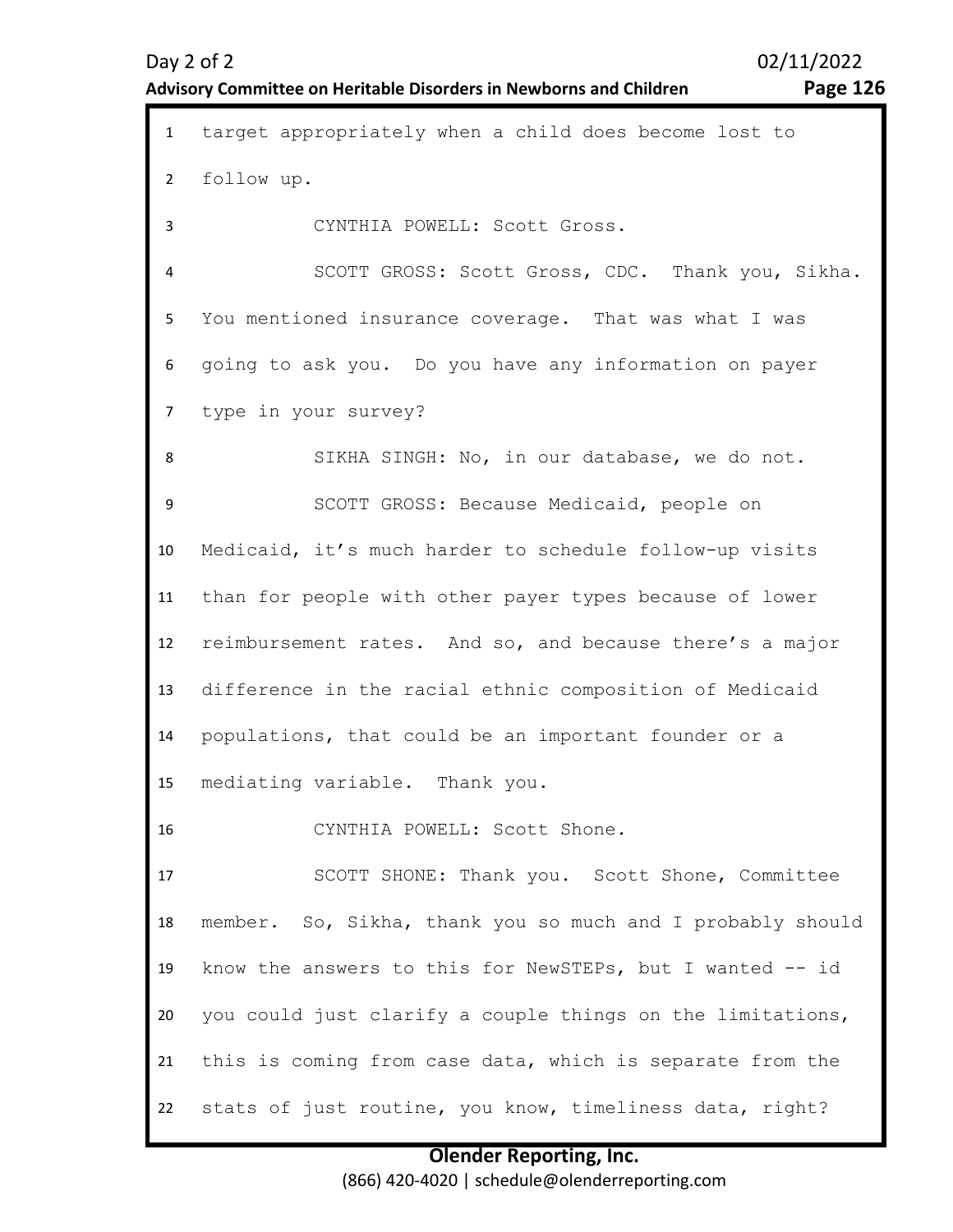## **Advisory Committee on Heritable Disorders in Newborns and Children Page 127**

| $\mathbf{1}$   | So, on the case data, don't those separate entries have     |
|----------------|-------------------------------------------------------------|
| $\overline{2}$ | more clarity on race ethnicity or is it carried over? And   |
| 3              | the reason I ask is I think we all know that what's on the  |
| 4              | card, any newborn screening program say what's on the card  |
| 5              | is -- I stop short of saying useless, but it's rarely --    |
| 6              | it's often observational. There's little solicitation on    |
| $\overline{7}$ | Mom and as you articulated, I think you said is it Mom or   |
| 8              | babies. I think there's a lot of integrity around that      |
| 9              | question and how it's even combined on each card. Some      |
| 10             | states combine race and ethnicity under one metric, and     |
| 11             | some split it out. So first, can you just articulate a      |
| 12             | little bit on that and -- because it gets to the question   |
| 13             | of how to better get the data, and I wanted you to then say |
| 14             | what's your vision of the vital state, because like Brendan |
| 15             | from Texas and I think Ashley from Washington presented it  |
| 16             | on like a data a long time ago and they talked about these  |
| 17             | linkages. Is that what you're talking about, that grand or  |
| 18             | something more simplistic to poll that, and then third, can |
| 19             | you just comment on a diagnosis and intervention date       |
| 20             | definition because I thought -- I know we used to have to   |
| 21             | establish those, so are you finding issues of programs      |
| 22             | maintaining use of those definitions?                       |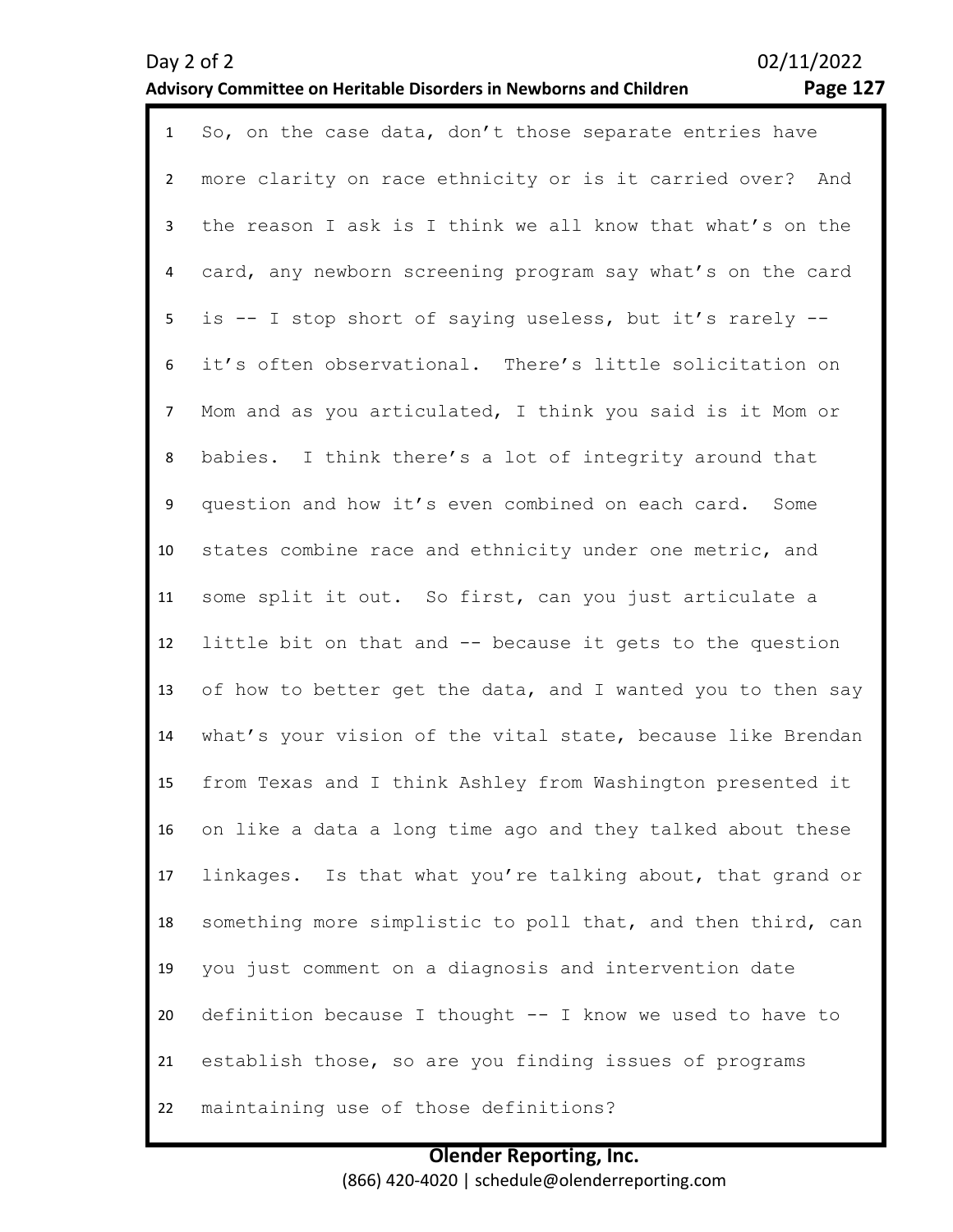## **Advisory Committee on Heritable Disorders in Newborns and Children Page 128**

| $\mathbf{1}$   | SIKHA SINGH: Yeah, so great question. So,<br>for            |
|----------------|-------------------------------------------------------------|
| $\overline{2}$ | -- we have three big sets of data that we collect with the  |
| 3              | new sets we have, the state profiles that tells us. The     |
| 4              | fee for a newborn screening program, what disorders you're  |
| 5 <sub>1</sub> | screening, your operating hours, that public information.   |
| 6              | We then have quality indicator information and inherent     |
| $\overline{7}$ | within that is what we call quality indicator five on       |
| 8              | timeliness. That's aggregate data where we're looking at    |
| 9              | all of the specimens received or -- and babies, and the     |
| 10             | time that it took them from birth to collection, birth to   |
| 11             | receipt at laboratory, birth to reporting results, and then |
| 12             | birth to intervention, and birth to confirmation of         |
| 13             | diagnosis. For those quality indicators, the term           |
| 14             | intervention and diagnosis are well defined. And            |
| 15             | acknowledging for those 35 disorders that we're collecting  |
| 16             | this information on, it could mean different things, it     |
| 17             | could be a phone call, it could be, you know, initiating    |
| 18             | medications, so on and so forth.                            |
| 19             | However, where we got this data from was that               |
| 20             | third set of data that we collect, which is the case        |
| 21             | definitions, the cases. And the race and ethnicity data     |
| 22             | for that is populated from the dried blood spot card, and   |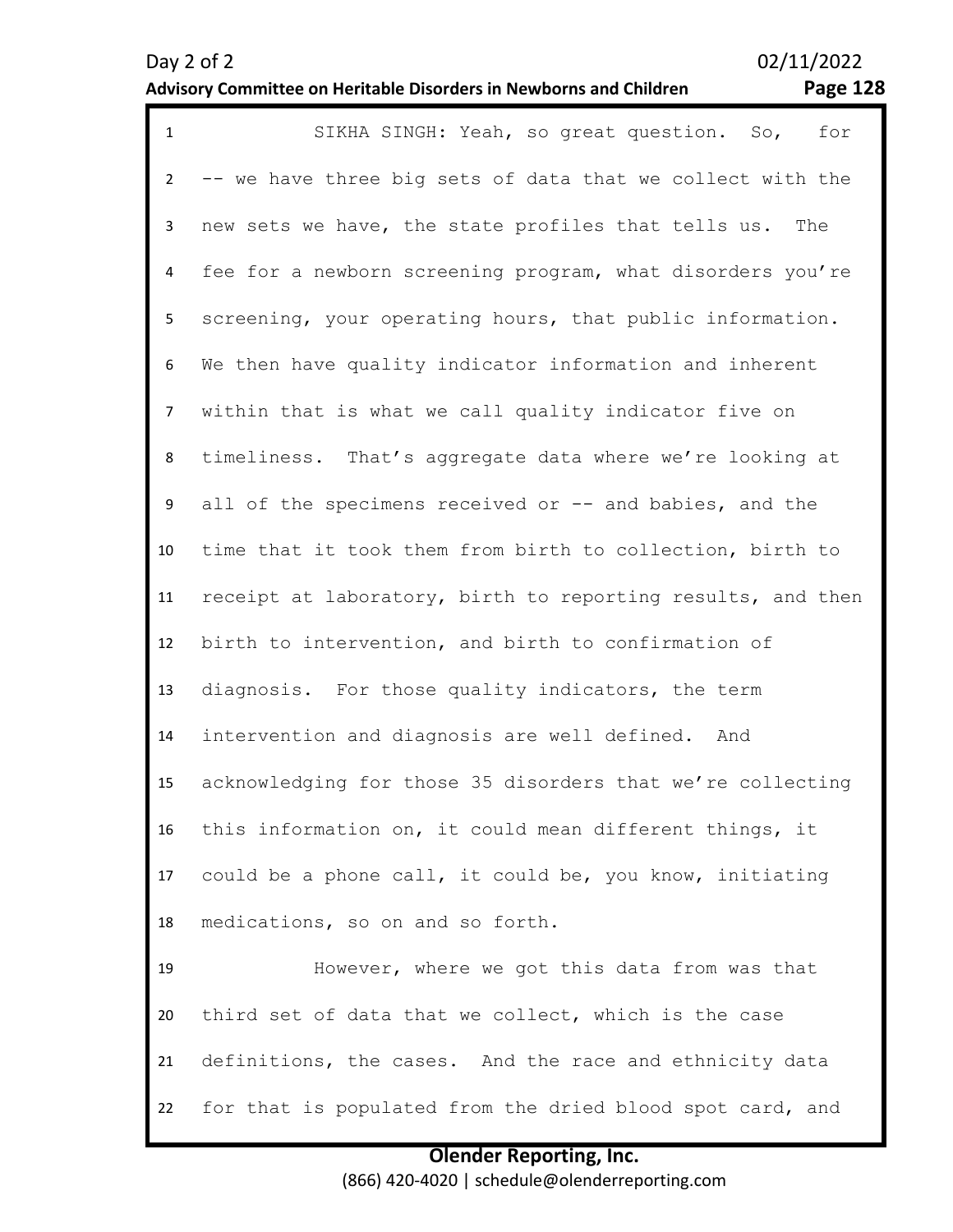## **Advisory Committee on Heritable Disorders in Newborns and Children Page 129**

| $\mathbf{1}$   | that speaks to the importance of connecting to vital        |
|----------------|-------------------------------------------------------------|
| $2^{\circ}$    | records so that there is uniformity in that and there is no |
| 3              | sort of opportunity for subjectivity, right? And then for   |
| 4              | the diagnosis and intervention for that case data, much of  |
| 5              | that information is coming back. There is feedback looped   |
| 6              | to the newborn screening program from the clinical          |
| $\overline{7}$ | diagnosis, and that's where that breakdown -- I don't want  |
| 8              | to say breakdown, but those differences happen in defining  |
| 9              | what a diagnosis is or defining what the intervention is    |
| 10             | because that data is coming from the clinical setting back  |
| 11             | to the program. Is that helpful?                            |
|                |                                                             |
| 12             | CYNTHIA POWELL: Let's see, Debbie Freedenberg,              |
| 13             | did you put your hand down or did you?                      |
| 14             | DEBRA FREEDENBERG: I did, sorry. My question                |
| 15             | really had been related to the definition time to           |
| 16             | intervention and I think that's already been answered,      |
| 17             | because I was a little bit concerned that one state might   |
| 18             | (unintelligible) that initial telephone call saying         |
| 19             | (unintelligible) whereas another state might counsel and    |
| 20             | actually showing up in a physician's office, but I think    |
| 21             | that's been answered.                                       |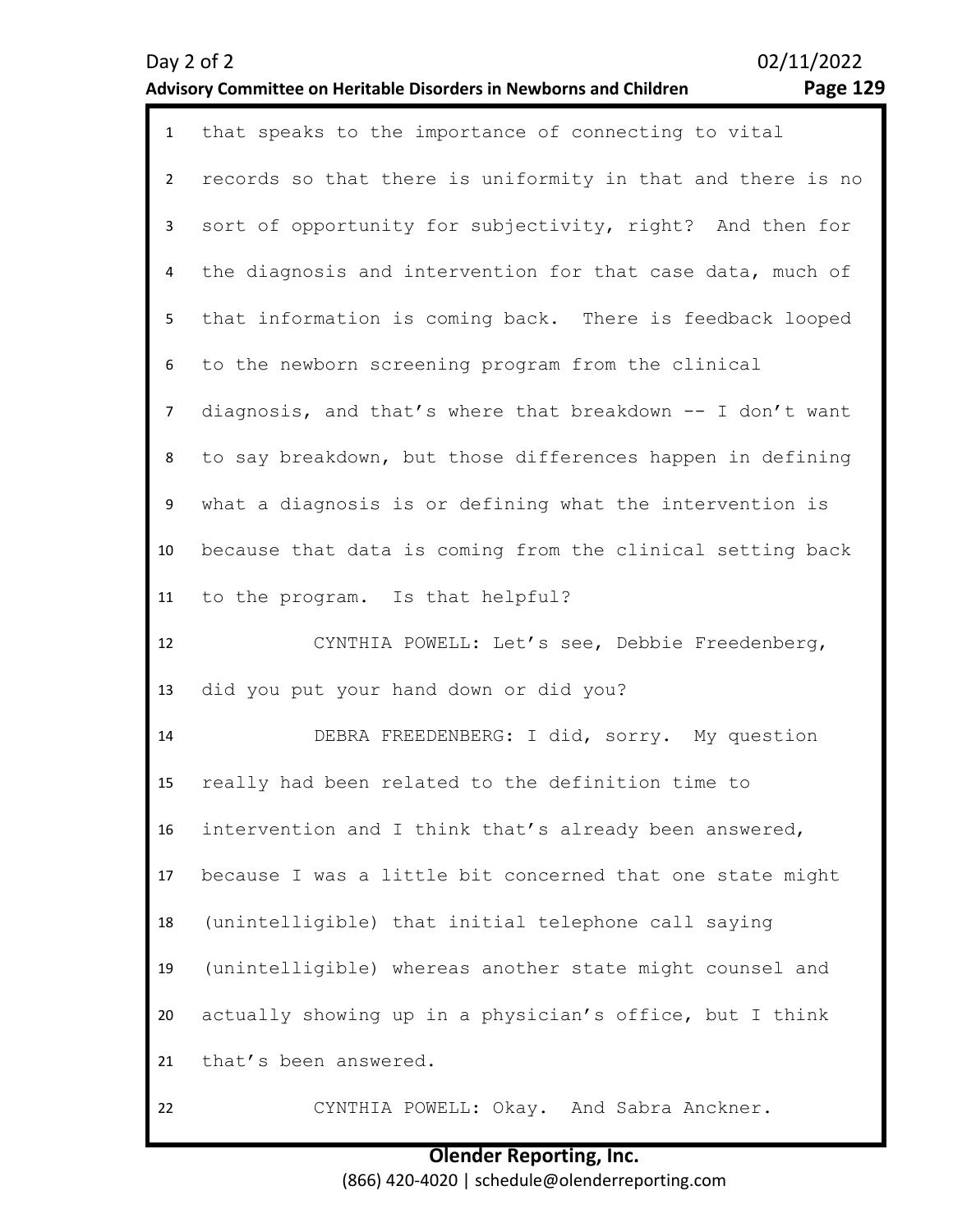## **Advisory Committee on Heritable Disorders in Newborns and Children Page 130**

| $\mathbf{1}$   | SABRA ANCKNER: Hi, Sabra Anckner from AMCHP. I              |  |  |  |  |  |  |  |
|----------------|-------------------------------------------------------------|--|--|--|--|--|--|--|
| $\overline{2}$ | just wanted to just say one thing out loud, which is that   |  |  |  |  |  |  |  |
| $\mathbf{3}$   | not every program is reporting into this system and not     |  |  |  |  |  |  |  |
| 4              | thoroughly. And so, I also want us to really consider that  |  |  |  |  |  |  |  |
| 5              | this is basically the best-case scenario, that these are    |  |  |  |  |  |  |  |
| 6              | the programs that are actively working on timeliness in     |  |  |  |  |  |  |  |
| $\overline{7}$ | collaboration with APHL, that are choosing to take those    |  |  |  |  |  |  |  |
| 8              | steps, and the places that are collecting some amount of    |  |  |  |  |  |  |  |
| 9              | likely not entirely accurate race data and including it.    |  |  |  |  |  |  |  |
| 10             | So that, you know, I think that in itself, this is          |  |  |  |  |  |  |  |
| 11             | probably, if we really had data from all the programs, that |  |  |  |  |  |  |  |
| 12             | it would be significantly worse, both in just overall       |  |  |  |  |  |  |  |
| 13             | timeliness because it would be inclusive of the places that |  |  |  |  |  |  |  |
| 14             | aren't actively working on this as well as -- and the       |  |  |  |  |  |  |  |
| 15             | places that don't even have a way of looking at how they    |  |  |  |  |  |  |  |
| 16             | are performing on race and ethnicity data. So, I want to    |  |  |  |  |  |  |  |
| 17             | thank, you know, APHL, Sikha and the team for putting this  |  |  |  |  |  |  |  |
| 18             | together.                                                   |  |  |  |  |  |  |  |
| 19             | And the other thing I want to say is I really               |  |  |  |  |  |  |  |
| 20             | want to encourage everybody to be comfortable with this     |  |  |  |  |  |  |  |
| 21             | being about racism. Like it's -- you know, and I don't      |  |  |  |  |  |  |  |
| 22             | mean to be okay with it, but I mean, that there is not      |  |  |  |  |  |  |  |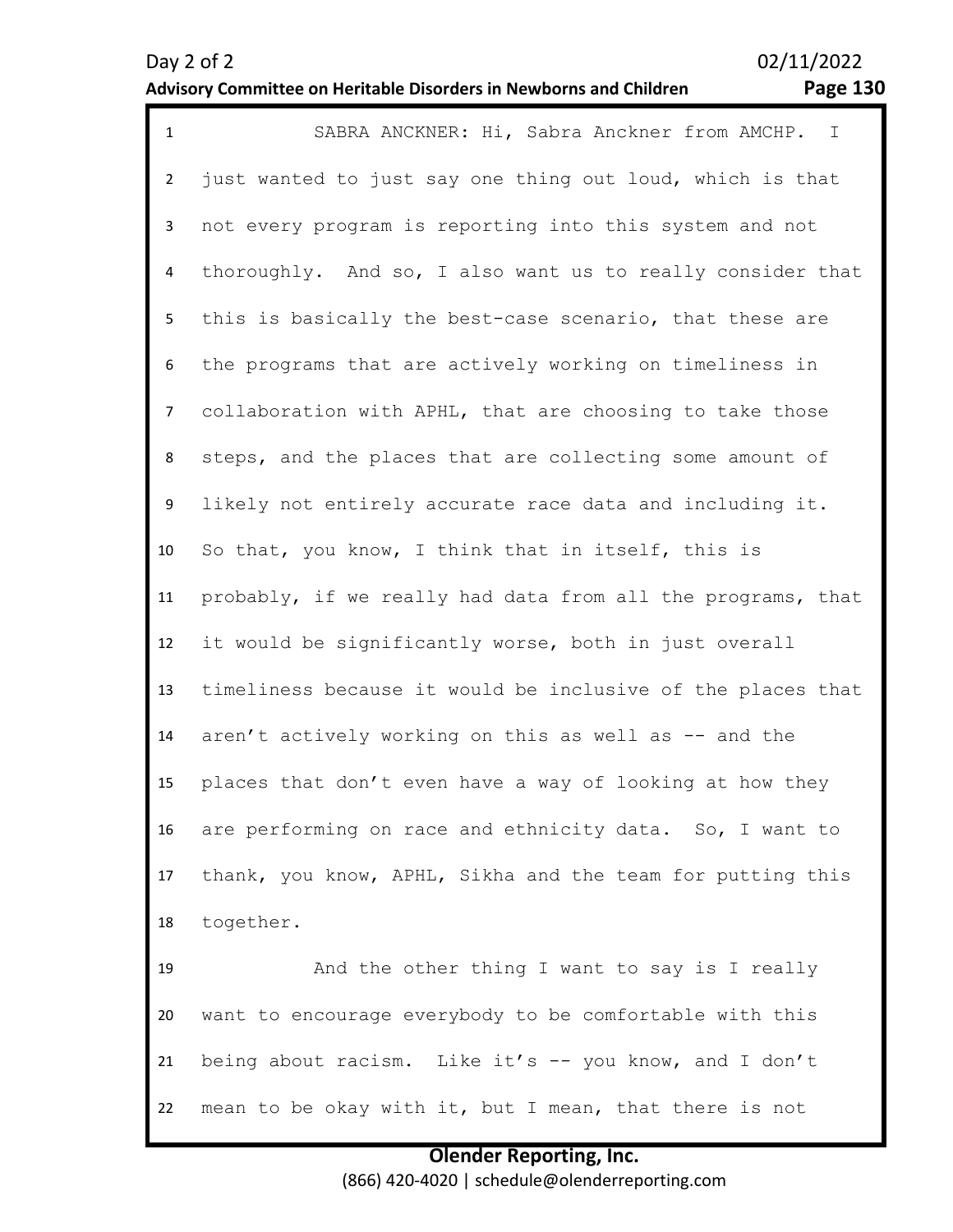#### **Advisory Committee on Heritable Disorders in Newborns and Children Page 131**

Day 2 of 2 02/11/2022

1 always another reason as Natasha shared, you know, there 2 3 4 5 6 7 8 9 10 11 12 13 14 are plenty of data points in our health system and in our system in general that show that the factor is race when you exclude everything else. And there is not a reason to believe that the newborn screening system would be - exclude itself from that, that somehow it would be magically not be influenced by these things that we know impact health outcomes and infant health outcomes, and all of these other things, you know, socioeconomics, status, where you live, all of those things also impact, but race by itself and in and of itself consistently is a predictor of health outcomes. And I really -- if we can't embrace that, if we can't accept it as a systems issue, then we can't address it.

15 16 17 18 19 20 21 SIKHA SINGH: Yeah. That's really -- that point is well taken for the 29,400 cases that we looked at over that decade of time, that data came from 46 states and there is a fairly good amount of representation, however, not every state entered all the data for the entire decade and so on. And we certainly can't say that the states who didn't provide that data are not also working on timeliness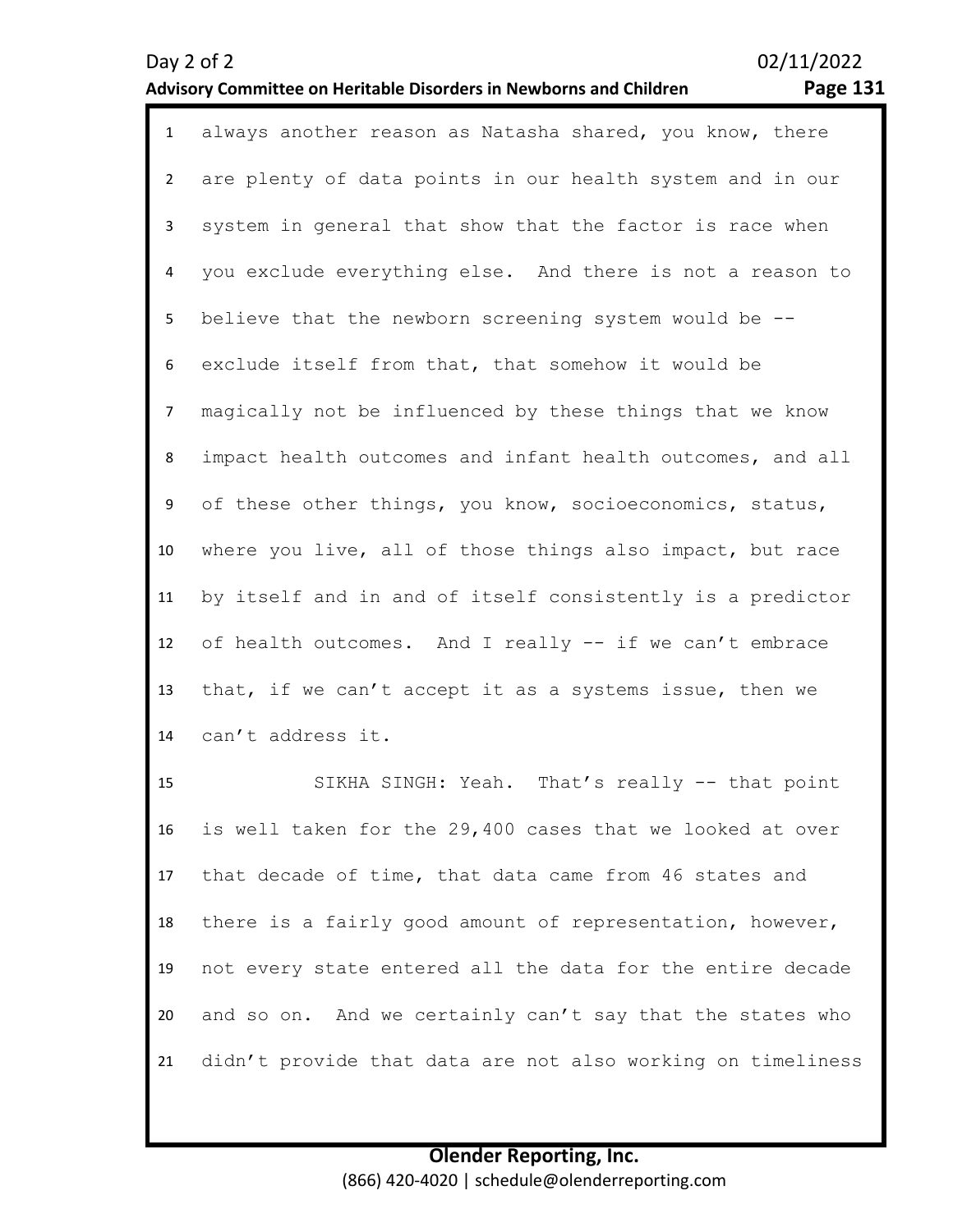02/11/2022

## **Advisory Committee on Heritable Disorders in Newborns and Children Page 132**

| $\mathbf{1}$   | or doing other things, so there is that spectrum, but you   |  |  |  |  |  |  |
|----------------|-------------------------------------------------------------|--|--|--|--|--|--|
| $2^{\circ}$    | definitely make good points. Thank you for sharing that.    |  |  |  |  |  |  |
| 3              | CYNTHIA POWELL: Robert Ostrander.                           |  |  |  |  |  |  |
| 4              | ROBERT OSTRANDER: Yeah, Bob Ostrander at AAFP. I            |  |  |  |  |  |  |
| 5              | wanted to make sure everybody is clear that I wasn't        |  |  |  |  |  |  |
| 6              | looking to explain away the role of race in what's going on |  |  |  |  |  |  |
| $\overline{7}$ | because that clearly wasn't the case. It's just a matter    |  |  |  |  |  |  |
| 8              | of when I'm thinking about things in terms of possible      |  |  |  |  |  |  |
| 9              | solutions, I really think of it like I would a medical      |  |  |  |  |  |  |
| 10             | problem and knowing what the contributors are and what the  |  |  |  |  |  |  |
| 11             | magnitude of the contributors are helps to find the         |  |  |  |  |  |  |
| 12             | solution. And I think, you know, that's kind of my patch    |  |  |  |  |  |  |
| 13             | is that we make sure we do that. Because honestly, some of  |  |  |  |  |  |  |
| 14             | the -- you know, some of the non-directly racism as opposed |  |  |  |  |  |  |
| 15             | to indirectly racism things may have a more direct solution |  |  |  |  |  |  |
| 16             | and potentially might, you know, in certain situations be   |  |  |  |  |  |  |
| 17             | playing a bigger role. So, you know, I wouldn't ever want   |  |  |  |  |  |  |
| 18             | anybody to think my comments were -- I don't want this to   |  |  |  |  |  |  |
| 19             | deteriorate into a political discussion about whether folks |  |  |  |  |  |  |
| 20             | were trying to deny the existence of racial disparities     |  |  |  |  |  |  |
| 21             | even when all the other variables are controlled for it.    |  |  |  |  |  |  |
| 22             | You know, that's clearly the case. But I still think when   |  |  |  |  |  |  |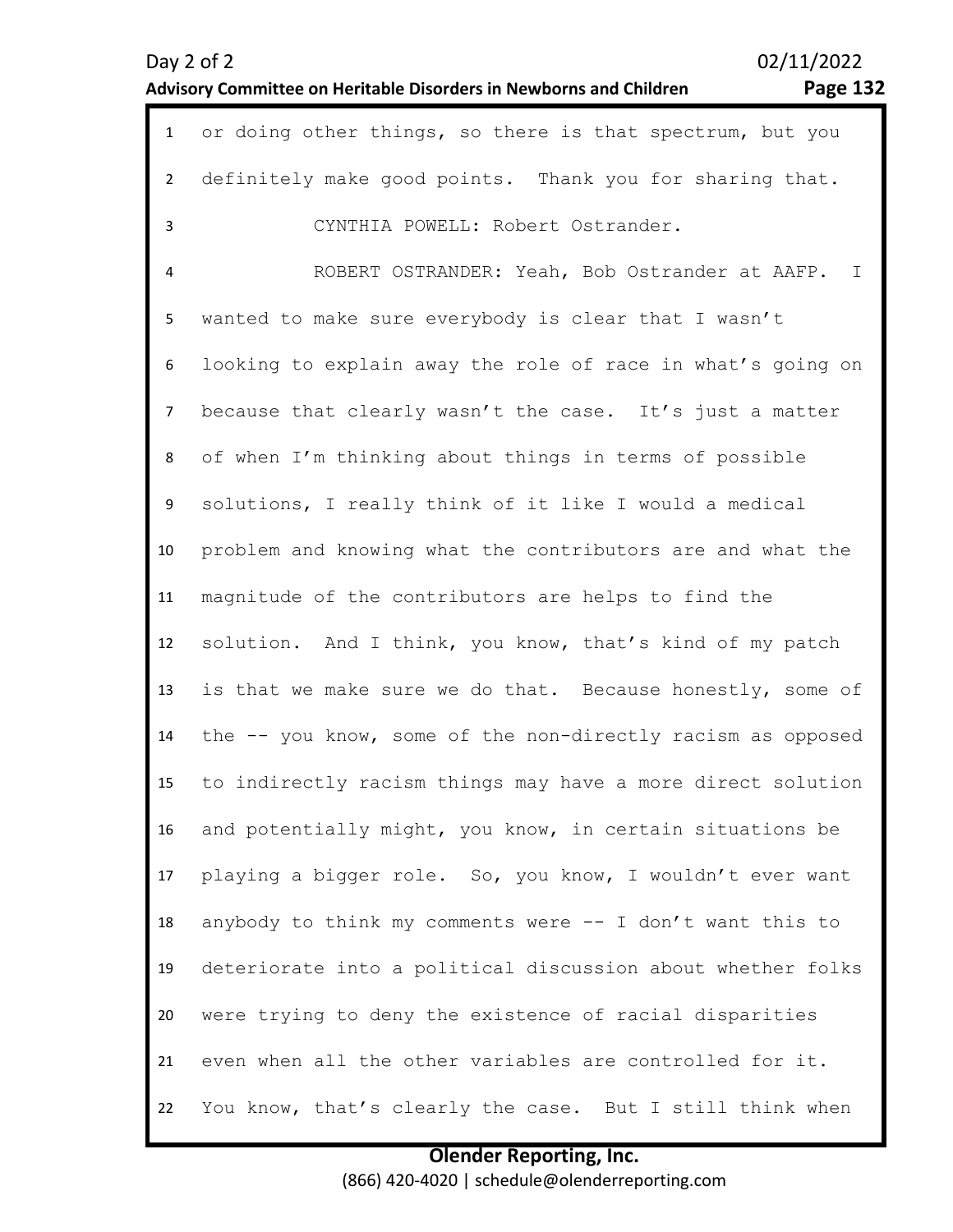| $\mathbf{1}$   | you're looking to solve problems you need to know what the  |  |  |  |  |  |  |
|----------------|-------------------------------------------------------------|--|--|--|--|--|--|
| $\overline{2}$ | magnitude of each contribution is in designing your         |  |  |  |  |  |  |
| 3              | solutions.                                                  |  |  |  |  |  |  |
| 4              | CYNTHIA POWELL: Thanks.                                     |  |  |  |  |  |  |
| 5              | SINKA SINGH: And I just wanted to say we didn't             |  |  |  |  |  |  |
| 6              | take it that way. Certainly, the entire picture is very     |  |  |  |  |  |  |
| $\overline{7}$ | important. Race is not the only factor to consider, albeit  |  |  |  |  |  |  |
| 8              | it's a very important one, but thank you for sharing that.  |  |  |  |  |  |  |
| 9              | CYNTHIA POWELL: And before we wrap up, I just               |  |  |  |  |  |  |
| 10             | wanted to see if Scott Gross could provide some additional  |  |  |  |  |  |  |
| 11             | information regarding the statement about Medicaid patients |  |  |  |  |  |  |
| 12             | having a more difficult time to get follow-up, if he's      |  |  |  |  |  |  |
| 13             | $still --$                                                  |  |  |  |  |  |  |
| 14             | SCOTT GROSS: Yes.                                           |  |  |  |  |  |  |
| 15             | CYNTHIA POWELL: Go ahead.                                   |  |  |  |  |  |  |
| 16             | SCOTT GROSS: There was actually -- multiple                 |  |  |  |  |  |  |
| 17             | studies have documented this, but the most interesting are  |  |  |  |  |  |  |
| 18             | valuations of the policy experiment. It's resulted in the   |  |  |  |  |  |  |
| 19             | Affordable Care Act. In 2013 and 2014 Medicaid programs     |  |  |  |  |  |  |
| 20             | were required to reimburse at the same level as Medicare.   |  |  |  |  |  |  |
| 21             | Usually, most state Medicaid programs have substantially    |  |  |  |  |  |  |
| 22             | lower reimbursements than Medicare rates, and it becomes    |  |  |  |  |  |  |

### **Olender Reporting, Inc.** (866) 420-4020 | schedule@olenderreporting.com

Day 2 of 2 02/11/2022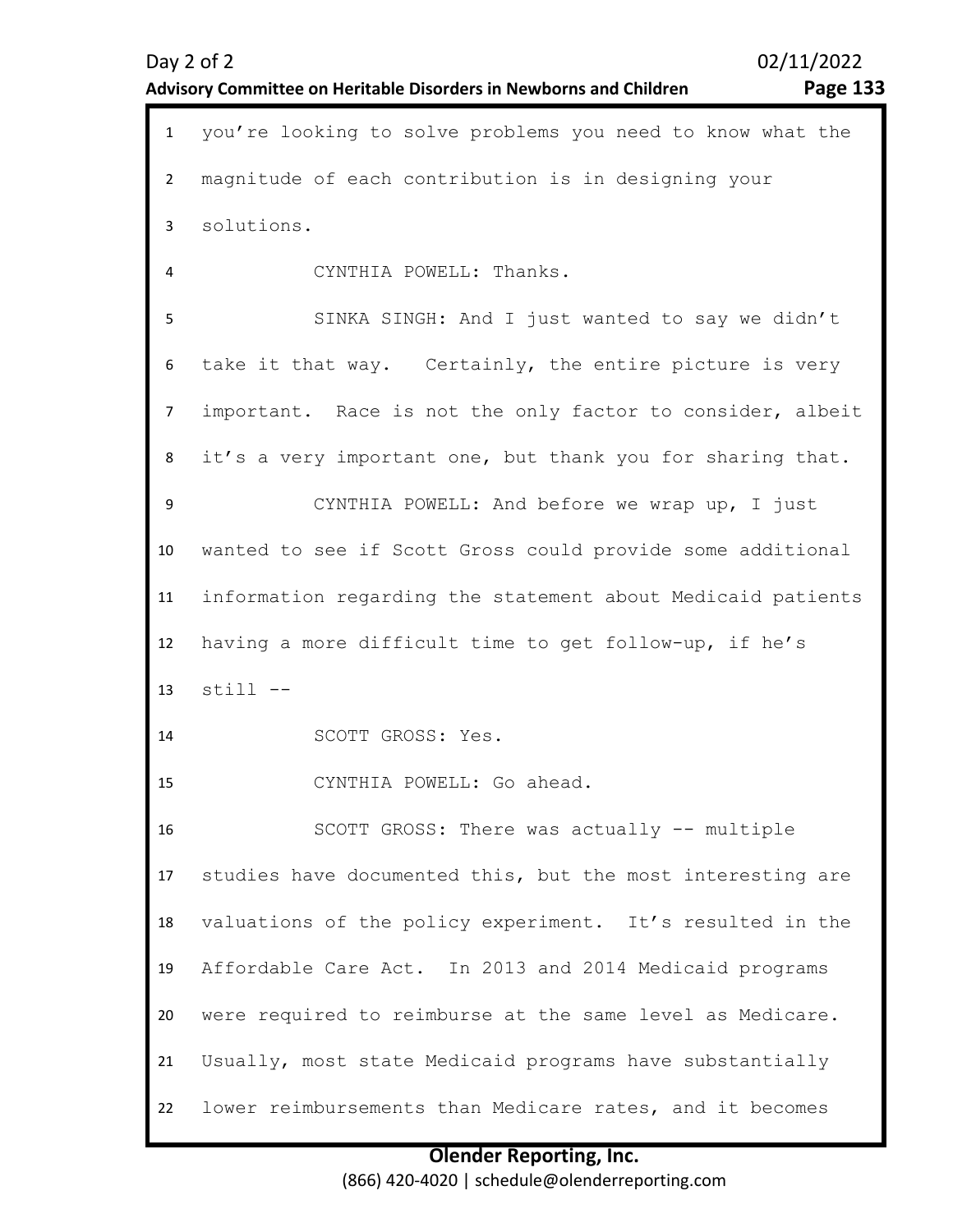|                | 02/11/2022<br>Day 2 of 2<br><b>Page 134</b><br>Advisory Committee on Heritable Disorders in Newborns and Children |
|----------------|-------------------------------------------------------------------------------------------------------------------|
| $\mathbf{1}$   | financially hard for clinics that have a lot of Medicaid                                                          |
| $\overline{2}$ | patients. And so, it's understandable why clinics might be                                                        |
| 3              | more reluctant to schedule this. And what these studies                                                           |
| 4              | have shown is that when Medicaid reimbursements were set                                                          |
| 5              | equal to the Medicare rates, the number -- why people                                                             |
| 6              | covered by Medicaid rose substantially.                                                                           |
| 7              | CYNTHIA POWELL: So, it's really that the                                                                          |
| 8              | providers are not wanting to take Medicaid patients because                                                       |
| 9              | of the poor reimbursement?                                                                                        |
| 10             | SCOTT GROSS: I would say providers, I would say -                                                                 |
| 11             | - it's an institutional, not the individual providers.                                                            |
| 12             | CYNTHIA POWELL: Uh-huh.                                                                                           |
| 13             | SHAWN MCCANDLESS: Scott, Shawn McCandless.<br>Did                                                                 |
| 14             | those data specifically address neonates or infants?                                                              |
| 15             | SCOTT GROSS: No. No, this is -- no, different                                                                     |
| 16             | age group.                                                                                                        |
| 17             | SHAWN MCCANDLESS: Yeah. And I'm a little bit                                                                      |
| 18             | concerned about extrapolating from one age group to another                                                       |
| 19             | because certainly what we see locally is that the                                                                 |
| 20             | institutions that primarily provide care for adults have                                                          |
| 21             | very different policies about accepting Medicaid patients                                                         |
|                |                                                                                                                   |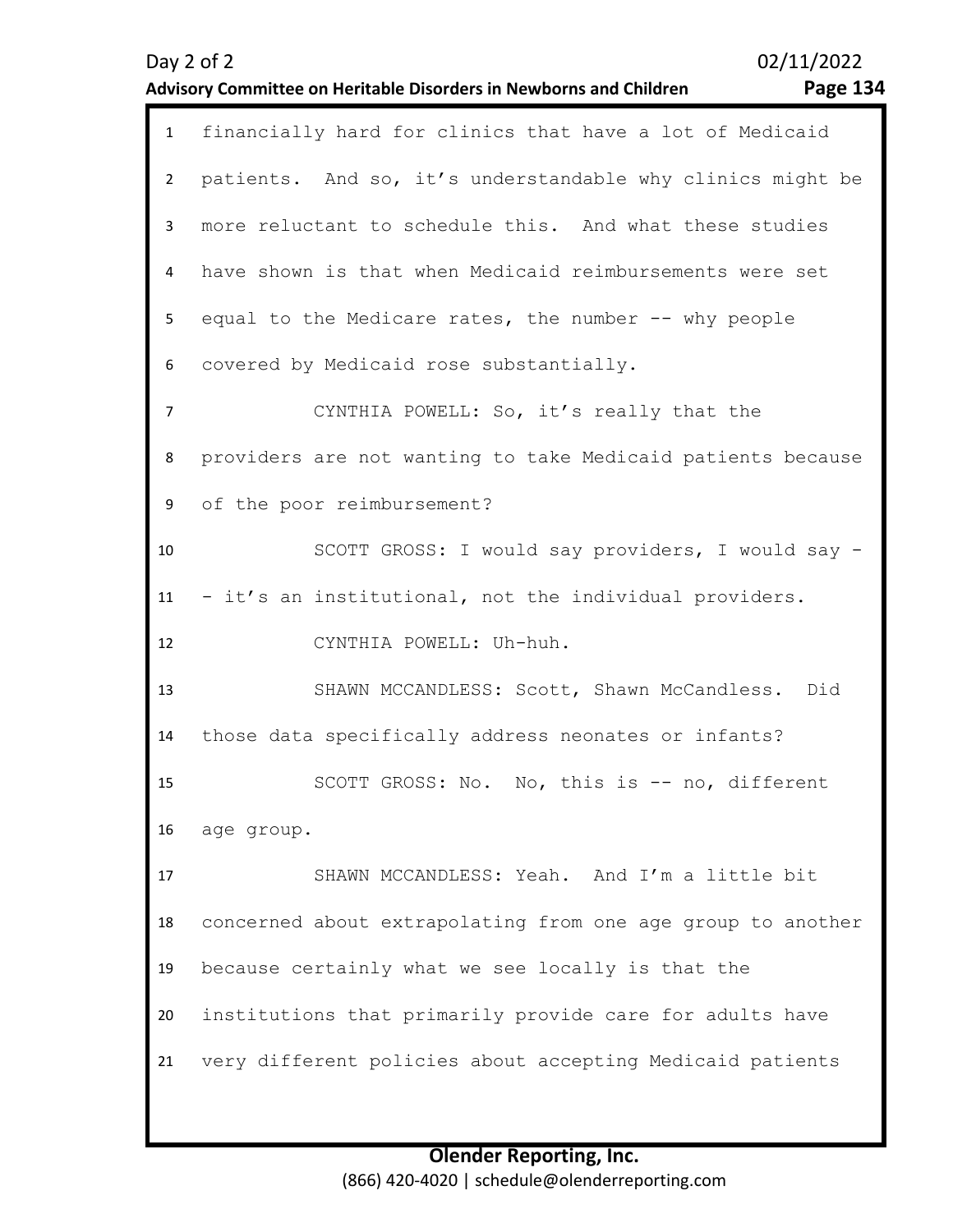| $\mathbf{1}$   | than do the institutions that provide care for children and |  |  |  |  |  |  |  |
|----------------|-------------------------------------------------------------|--|--|--|--|--|--|--|
| $\overline{2}$ | infants.                                                    |  |  |  |  |  |  |  |
| 3              | SCOTT GROSS: I think I do recall years ago there            |  |  |  |  |  |  |  |
| 4              | was one study which looked specifically at the impact on    |  |  |  |  |  |  |  |
| 5              | children with special healthcare needs. I'll have to look   |  |  |  |  |  |  |  |
| 6              | that -- pull that one out and share it with you, Shawn.     |  |  |  |  |  |  |  |
| $\overline{7}$ | CYNTHIA POWELL: All right. Well, Ms. Singh,                 |  |  |  |  |  |  |  |
| 8              | thank you so much for your presentation today. Clearly,     |  |  |  |  |  |  |  |
| 9              | it's an area of great interest and, you know, we look       |  |  |  |  |  |  |  |
| 10             | forward to hopefully updated data as you're able to acquire |  |  |  |  |  |  |  |
| 11             | them in the future.                                         |  |  |  |  |  |  |  |
|                |                                                             |  |  |  |  |  |  |  |
| 12             | All right. Now we'll have a few minutes if                  |  |  |  |  |  |  |  |
| 13             | there's new business and I think Natasha Bonhomme had a     |  |  |  |  |  |  |  |
| 14             | couple of things she wanted to bring up.                    |  |  |  |  |  |  |  |
| 15             | NATASHA BONHOMME: Thank you so much, Dr. Powell.            |  |  |  |  |  |  |  |
| 16             | First, I wanted to let the Committee know that through      |  |  |  |  |  |  |  |
| 17             | Babies First Test we are convening a workgroup looking at   |  |  |  |  |  |  |  |
| 18             | newborn screening and CCMV. This is done in partnership     |  |  |  |  |  |  |  |
| 19             | with the CMV Foundation, and we are really happy that on    |  |  |  |  |  |  |  |
| 20             | that group we have about 30 people, 10 of which are         |  |  |  |  |  |  |  |
| 21             | representing 10 different states and we will have our --    |  |  |  |  |  |  |  |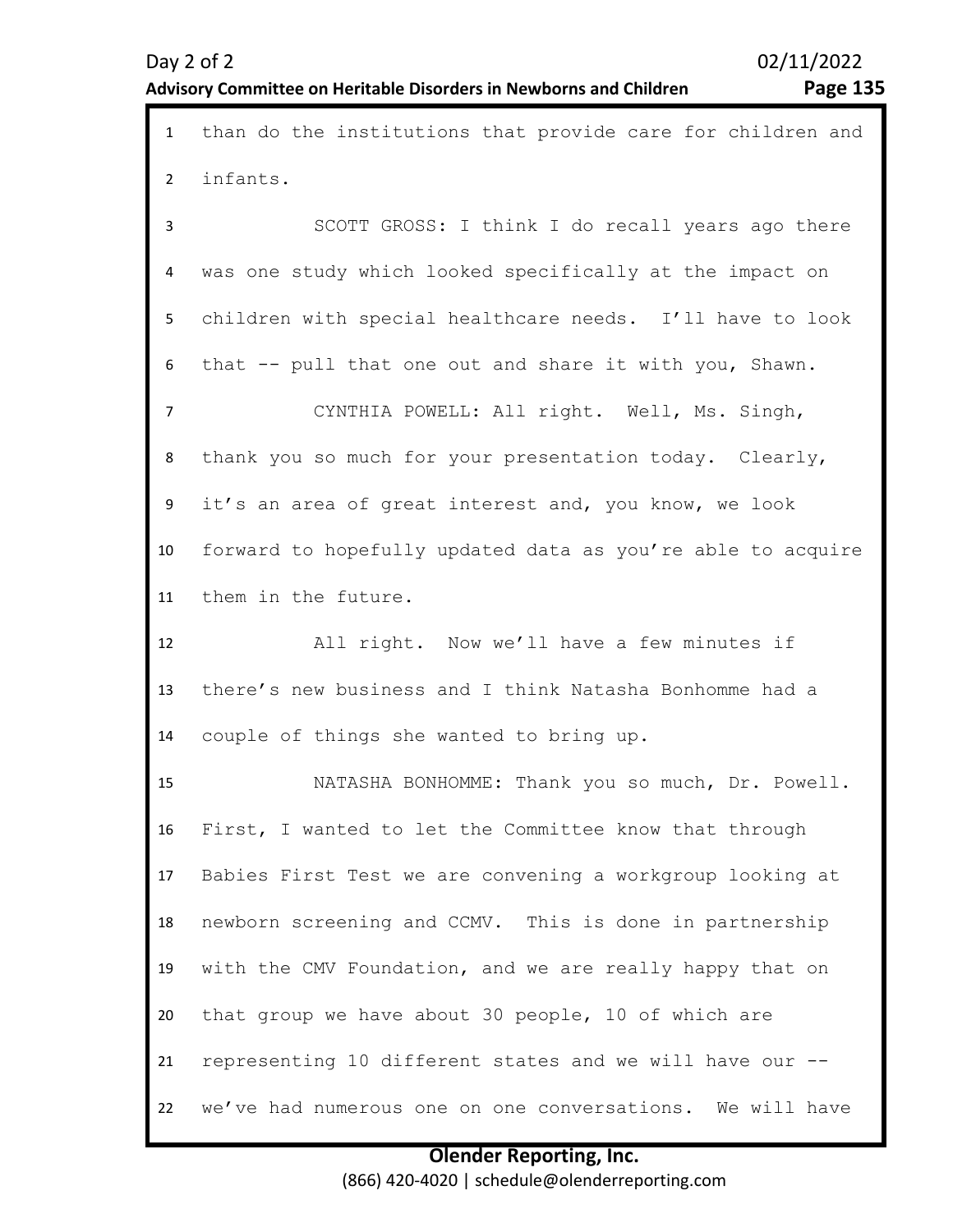### **Advisory Committee on Heritable Disorders in Newborns and Children Page 136**

| $\mathbf{1}$   | our first meeting in March. And really the purpose of this  |  |  |  |  |  |  |  |
|----------------|-------------------------------------------------------------|--|--|--|--|--|--|--|
| $\overline{2}$ | workgroup is really to build bridges between the CMV        |  |  |  |  |  |  |  |
| 3              | community and the newborn screening community as they --    |  |  |  |  |  |  |  |
| 4              | and really discussing together critical issues when         |  |  |  |  |  |  |  |
| 5              | thinking about implementation. If there's anything that     |  |  |  |  |  |  |  |
| 6              | comes out of that workgroup that would be of interest to    |  |  |  |  |  |  |  |
| $\overline{7}$ | this Committee, we are happy to share that in any way that  |  |  |  |  |  |  |  |
| 8              | is appropriate and helpful. And so, I wanted to mention     |  |  |  |  |  |  |  |
| 9              | that.                                                       |  |  |  |  |  |  |  |
| 10             | And secondly, I wanted to take the time to                  |  |  |  |  |  |  |  |
| 11             | acknowledge the amazing work of Joan Scott, who is          |  |  |  |  |  |  |  |
| 12             | retiring. I have -- I feel very lucky that she -- I met     |  |  |  |  |  |  |  |
| 13             | her at the very beginning of my career in this work and     |  |  |  |  |  |  |  |
| 14             | learned from her about focus groups and you know, really    |  |  |  |  |  |  |  |
| 15             | getting public perspectives on genetics. That was during    |  |  |  |  |  |  |  |
| 16             | her time at the Genetics and Public Policy Center, but I    |  |  |  |  |  |  |  |
| 17             | just wanted to take a moment to acknowledge all of her work |  |  |  |  |  |  |  |
| 18             | and effort in this base and to say thank you. Thanks.       |  |  |  |  |  |  |  |
| 19             | CYNTHIA POWELL: Thank you for bringing that up.             |  |  |  |  |  |  |  |
| 20             | Yes, Joan Scott has already retired. Unfortunately, as far  |  |  |  |  |  |  |  |
| 21             | as I know she wasn't able to join this meeting, but I       |  |  |  |  |  |  |  |
| 22             | certainly echo your sentiments, Natasha, and having known   |  |  |  |  |  |  |  |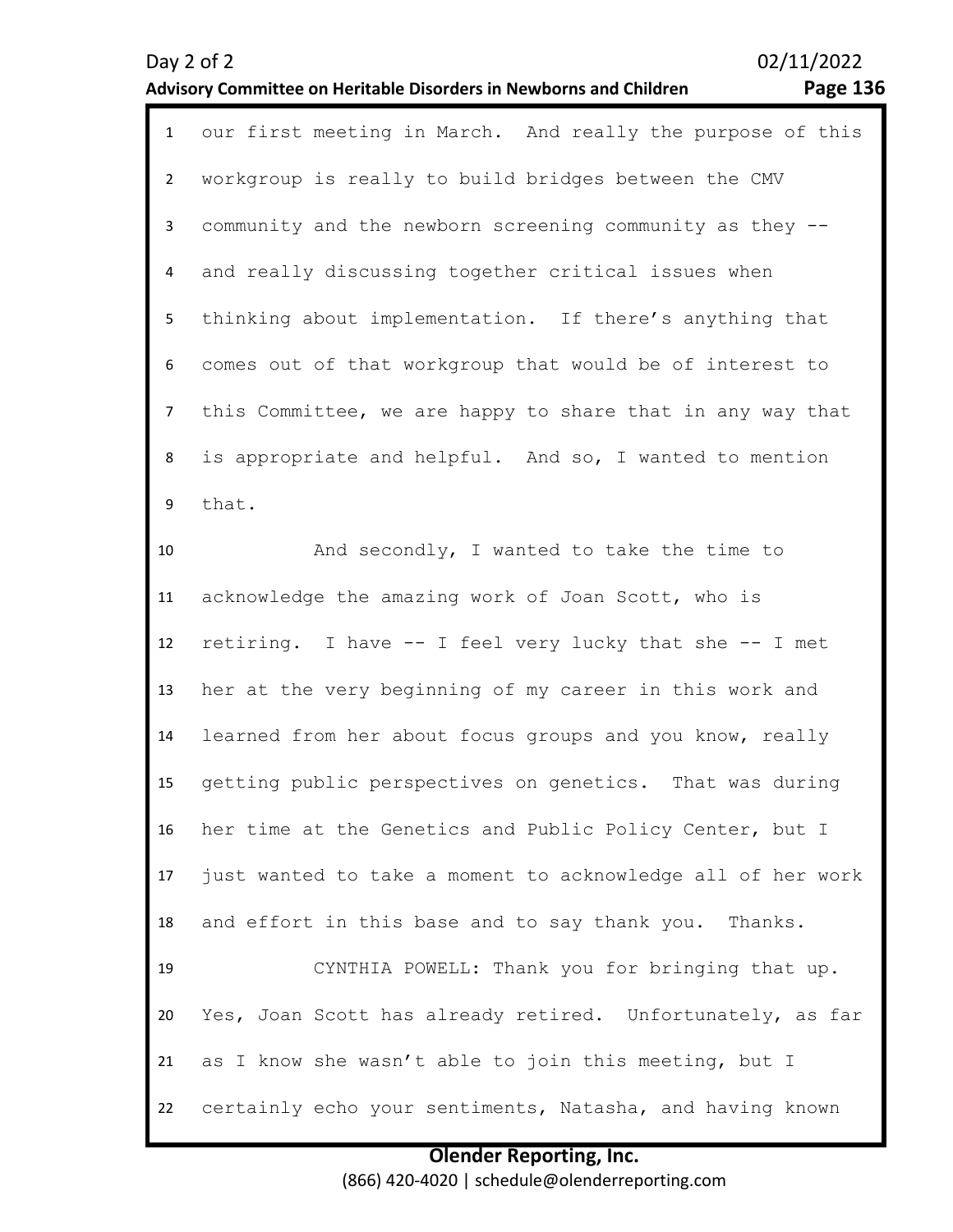|                | Advisory Committee on Heritable Disorders in Newborns and Children<br><b>rage 13</b> |  |  |  |  |  |
|----------------|--------------------------------------------------------------------------------------|--|--|--|--|--|
| $\mathbf{1}$   | Joan since we were graduate students together, I have                                |  |  |  |  |  |
| $2^{\circ}$    | always been so impressed by all that she's done and                                  |  |  |  |  |  |
| $\mathbf{3}$   | accomplished and thank her for all the help as I've served                           |  |  |  |  |  |
| 4              | on this Committee over the years. So, thanks for                                     |  |  |  |  |  |
| 5              | acknowledging her.                                                                   |  |  |  |  |  |
| 6              |                                                                                      |  |  |  |  |  |
| $\overline{7}$ | <b>ADJOURNMENT</b>                                                                   |  |  |  |  |  |
| 8              | Anyone else with any new business? All right,                                        |  |  |  |  |  |
| 9              | hearing none, our next meeting will be May 12th through                              |  |  |  |  |  |
| 10             | 13th, and I am told unfortunately, that's going to likely                            |  |  |  |  |  |
| 11             | be another virtual meeting. But we look forward to getting                           |  |  |  |  |  |
| 12             | together again. As noted earlier, we will be putting                                 |  |  |  |  |  |
| 13             | together the workgroup to look at the possibility of                                 |  |  |  |  |  |
| 14             | prioritizing applications and I appreciate those who have                            |  |  |  |  |  |
| 15             | contacted me already, you know, stating your interest in                             |  |  |  |  |  |
| 16             | doing that, we'll get back to you. And if nothing else,                              |  |  |  |  |  |
| 17             | we'll adjourn this meeting. Thank you all.                                           |  |  |  |  |  |
| 18             |                                                                                      |  |  |  |  |  |
| 19             |                                                                                      |  |  |  |  |  |
| 20             |                                                                                      |  |  |  |  |  |
| 21             |                                                                                      |  |  |  |  |  |
| 22             |                                                                                      |  |  |  |  |  |